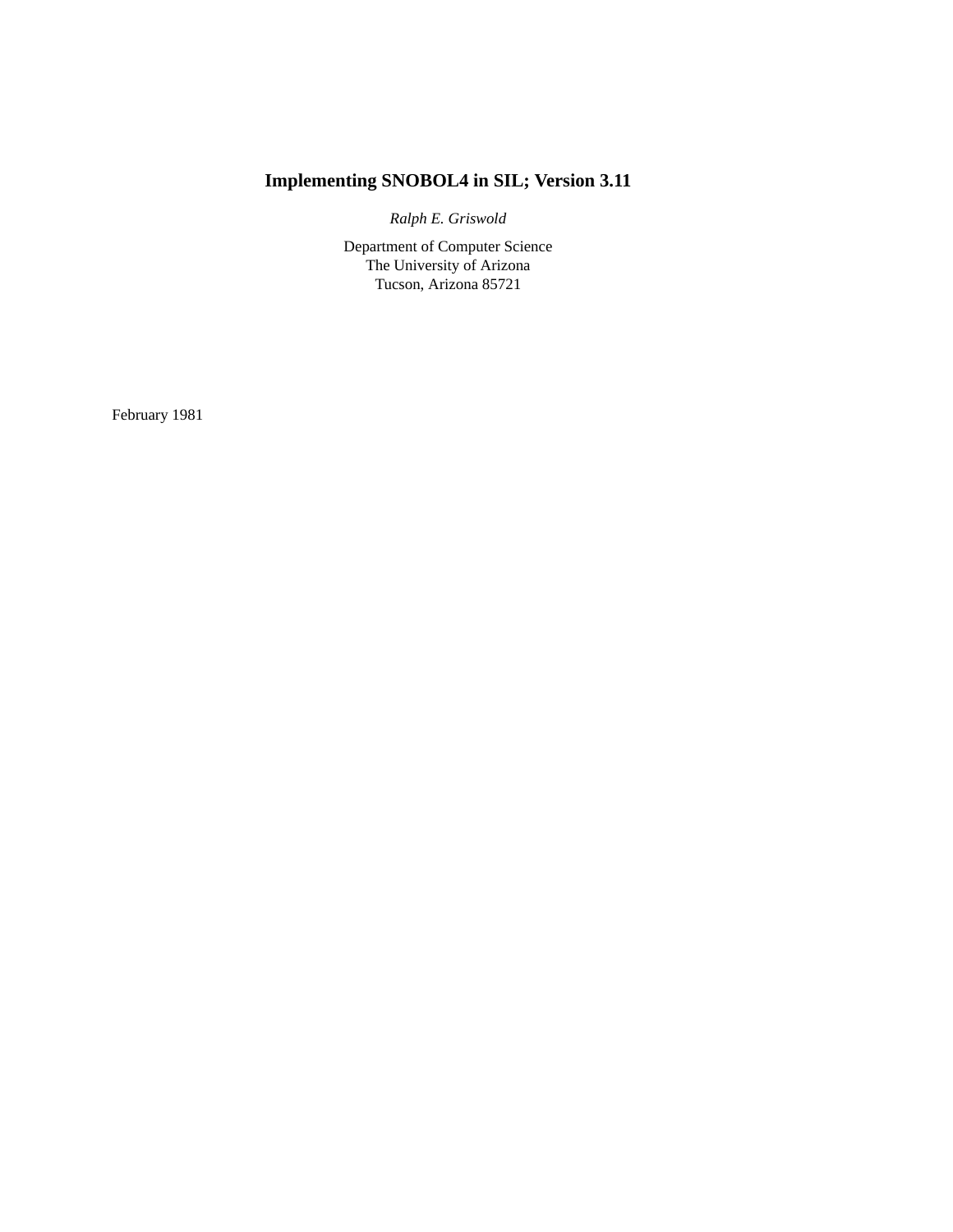#### **Implementing SNOBOL4 in SIL; Version 3.11**

*Ralph E. Griswold*

Department of Computer Science The University of Arizona Tucson, Arizona 85721

#### **1. Introduction**

The SNOBOL4 programming language is implemented in macro-assembly language called SIL (SNOBOL4 Implementation Language). This macro language is largely machine-independent and is designed so that it can be implemented on a variety of computers. Thus, an implementation of the SNOBOL4 programming language can be obtained by implementing the much simpler macro language. By implementing the macro language, and using the SNOBOL4 system already written in the macro language, one obtains a version of SNOBOL4 that is largely source-language compatible with other versions implemented in the same way. Nearly all the logic of the SNOBOL4 language resides in the program written in the macro language. Thus if the macro language is implemented properly, the resulting implementation of SNOBOL4 is essentially the same as other such implementations.

This paper describes the macro language and contains information necessary for its implementation. Information given here related to Version 3.11 of the SIL source, although it applies equally well to any modification of the basic Version 3. Section 2 describes environmental considerations. Section 3 describes the representation of data. Syntax tables and character graphics are described in Section 4. Section 5 explains the method used to describe the macro operations. Section 6 is a list of all macro operations with a description of how to implement each one. Section 7 contains miscellaneous implementation notes. Supplementary information, including a list of other documentation, is given in appendices.

#### **2. Environmental Considerations**

#### **2.1. Input and Output**

SNOBOL4 is designed to perform all input and output through FORTRAN IV routines. A SNOBOL4 object program has much the same I/O facilities as a FORTRAN IV object program. Specification of I/O is thus largely machine-independent both at the source-language level and at the implementation level.

Files are referred to by their FORTRAN unit reference numbers. In SNOBOL4 unit reference numbers are integers that appear in data that is given in arguments to macros that perform input and output. Unit reference numbers are referred to symbolically in the SNOBOL4 assembly. See the PARMS file in the discussion of the COPY macro.

Input, performed by STREAD, uses only A conversion, with lengths being specified. Output is controlled by formats. Output is performed by OUTPUT and STPRNT. The output done by the SNOBOL4 system specifies H-type literals, A, I, and, in one case, F conversion. Programmer formats should include only literals, X, T, and A conversion. Generally speaking, formats occur in '''undigested''' form. Formats used by OUTPUT are assembled by the FORMAT macro and are intended to be simply character strings representing undigested formats. FORMAT may, however, assemble any convenient representation of the format. Formats used by STPRNT are strings that may be formed during program execution and hence must be accepted in their undigested form.

There are three other I/O related operations that correspond to their FORTRAN counterparts. These are BKSPCE, ENFILE, and REWIND.

The easiest way to implement SNOBOL4 I/O is to use FORTRAN calling sequences for corresponding operations and link the FORTRAN I/O library with the SNOBOL4 system. The main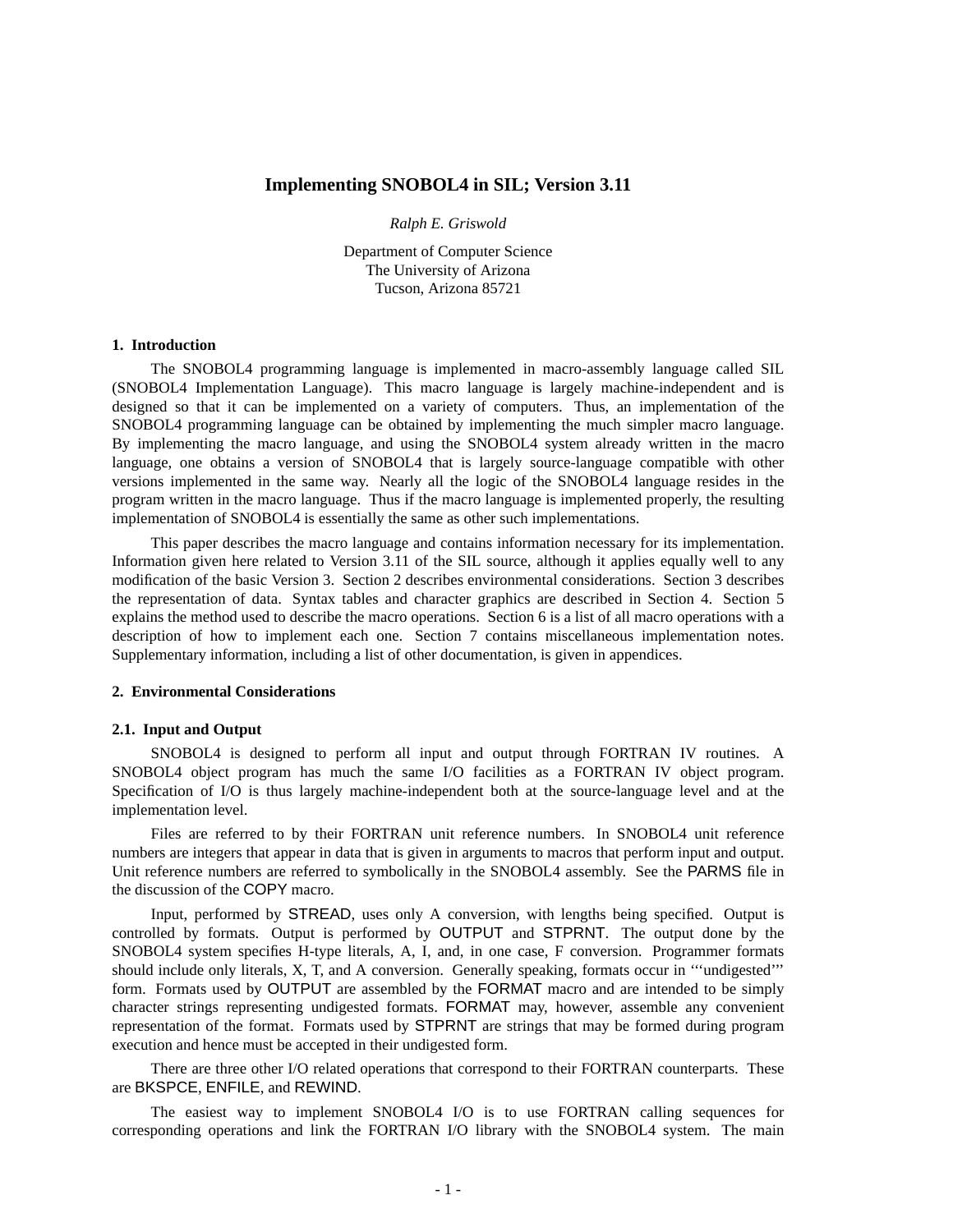difficulties usually occur in handling undigested formats. When questions arise as to what an operation should do, FORTRAN conventions should be applied. A programmer should get the same results from SNOBOL4 as from FORTRAN if, for example, a string of 200 characters is requested from a file containing 80-character records.

#### **2.2. Storage Requirements**

The SNOBOL4 system itself is very large and SNOBOL4 programs typically require large amounts of dynamically allocated storage. The magnitude of these requirements may be determined from the implementation for the IBM System/360. This system requires a user partition of about 200K bytes (characters) to run large programs. A partition of about 170K bytes permits execution of small programs. Of the space required, the SNOBOL4 system and its internal data consume about 100K bytes, the FORTRAN I/O routines consume about 14K bytes, and the remainder is devoted to dynamically allocated storage. Allocated storage is referred to in machine-independent data units (see the next section) called descriptors that occupy 8 bytes each on the IBM System/360. A production system should be able to provide about 10,000 descriptors of dynamically allocated storage. Because of the large amount of space required for dynamic storage, overlay techniques for the program itself can only partially reduce the requirements for physical storage. Virtual memory systems may display poor performance if SNOBOL4 is run with inadequate amounts of physical storage.

#### **2.3. Other Considerations**

SNOBOL4 makes few other demands on its operating system environment. Facilities should be provided so that the SNOBOL4 system can be called and can return to the operating system under which it operates. SNOBOL4 uses dump facilities to provide core dumps requested by the keyword &ABEND if such facilities are available. Time and date information is used by SNOBOL4, but it is not essential.

#### **3. Representation of Data**

There are a few basic types of data used in the SNOBOL4 system, and a number of aggregates of the basic types. The basic types of data are:

descriptors specifiers character strings syntax table entries

#### **3.1. Descriptors**

Descriptors are used to represent all pointers, integers, and real numbers. A descriptor may be thought of as the basic '''word''' of SNOBOL4. Descriptors consist of three fixed-length fields:

address flag value

The size and position of these fields is determined from the data they must represent and the way that they are used in the various operations. The following paragraphs describe some specific requirements.

#### **3.1.1. Address Field**

The address field of a descriptor must be large enough to address any descriptor, specifier, or program instruction within the SNOBOL4 system. (Descriptors do not have to address individual characters of strings. See Section 3.2.) The address field must also be large enough to contain any integer or real number (including sign) that is to be used in a SNOBOL4 program. The address field is the most frequently used field of a descriptor and is used frequently for addressing and integer arithmetic and it should be positioned so that these operations can be performed efficiently.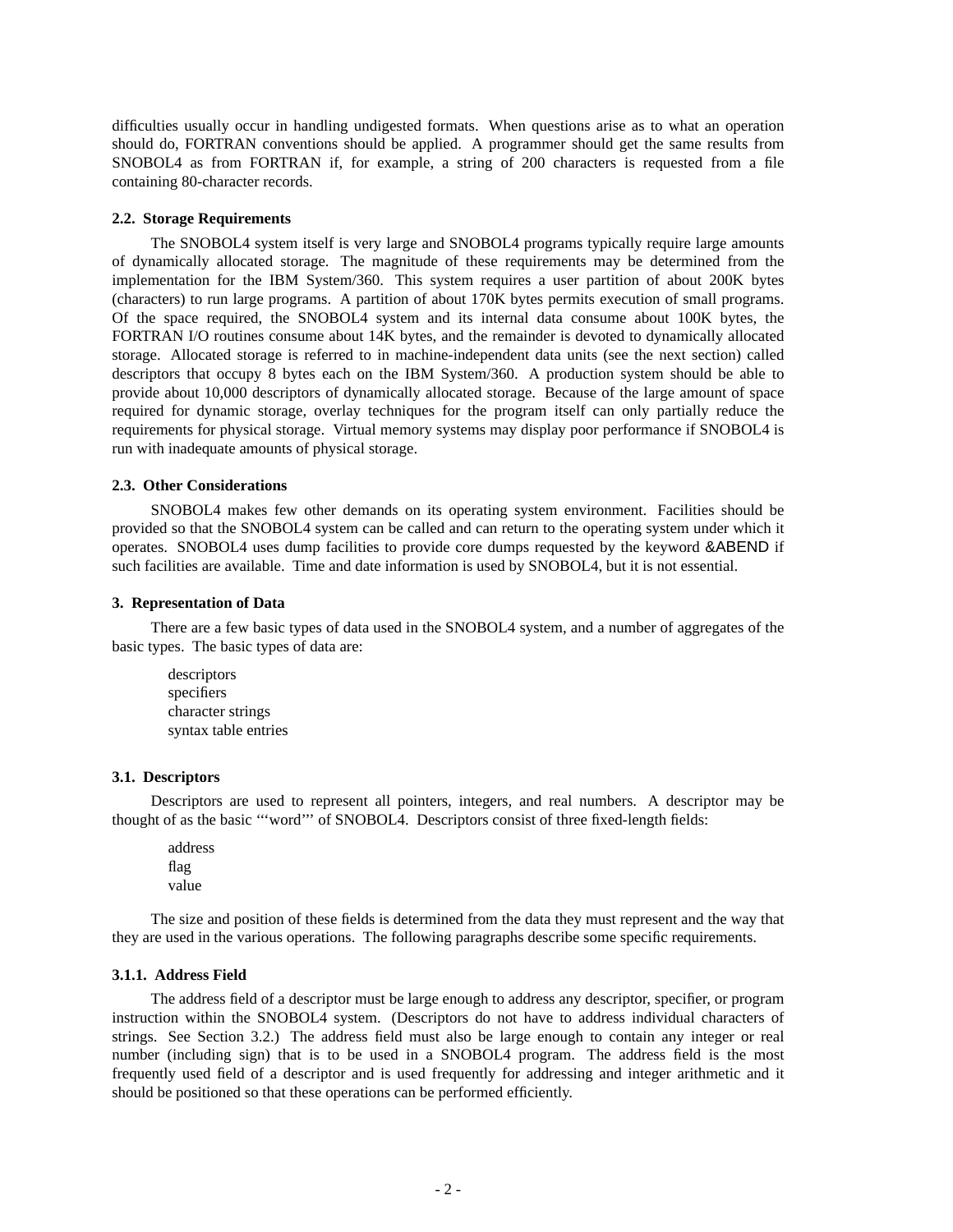#### **3.1.2. Flag Field**

The flag field is used to represent the states of a number of disjoint conditions and is treated as a set of bits that are individually tested, turned on, and turned off. Five flag bits used in SNOBOL4.

#### **3.1.3. Value Field**

The value field is used to represent a number of internal quantities that are represented as unsigned integers (magnitudes). These quantities include the encoded representation of source-language data types, the length of strings, and the size (in address units) of various data aggregates. The value field need not be as large as the address field, but it must be large enough to represent the size of the largest data aggregate that can be formed.

On the IBM System/360, a descriptor is two words (eight bytes). The first word is the address field. The second word consists of one byte for the flag field and three bytes for the value field. The three bytes (24 bits) for the value field permits representation of data objects as large as  $2^{24}$ -1 bytes. On the other hand, two bytes would limit objects to  $2^{16}$ -1 bytes. Since on the IBM System/360 there are eight bytes per descriptor,  $2^{16}$ -1 bytes would limit objects to 8191 descriptors, which would be too restrictive. For machines with fewer address units per descriptor, the value field need not be as large.

#### **3.2. Specifiers**

Specifiers are used to refer to character strings. Almost all operations performed on character strings are handled through operations on specifiers. All specifiers are the same size and have five fields:

address flag value offset length

Specifiers and descriptors may be stored in the same area indiscriminately, and are indistinguishable to many processes in the SNOBOL4 system. As a result, specifiers are composed of two descriptors. One descriptor is used in the standard way to provide the address, flag, and value fields. The other descriptor is used in a nonstandard way. Its address field is used to represent the offset of an individual character from the address given in the specifier's address field. The value field of this other descriptor is used for the length.

#### **3.3. Character Strings**

Character strings are represented in packed format, as many characters per descriptor as possible. Storage of character strings in SNOBOL4 dynamic storage is always in storage units that are multiples of descriptors.

#### **3.4. Syntax Table Entries**

Syntax tables are necessarily somewhat machine dependent. Consequently, implementation of these tables is done individually for each machine. A description of the table requirements is given in the next section.

#### **4. Syntax Tables and Character Graphics**

#### **4.1. Characters**

The SNOBOL4 language permits the use of any character that can be represented on a particular machine. There are certain characters that have syntactic significance in the source language. The card codes, graphics, and internal representations vary from machine to machine. For each machine, representations are chosen for each of the syntactically significant characters. Such characters and sets of characters are given descriptive names to avoid dependence on a particular machine. In the list that follows, ASCII graphics are used as a point of reference.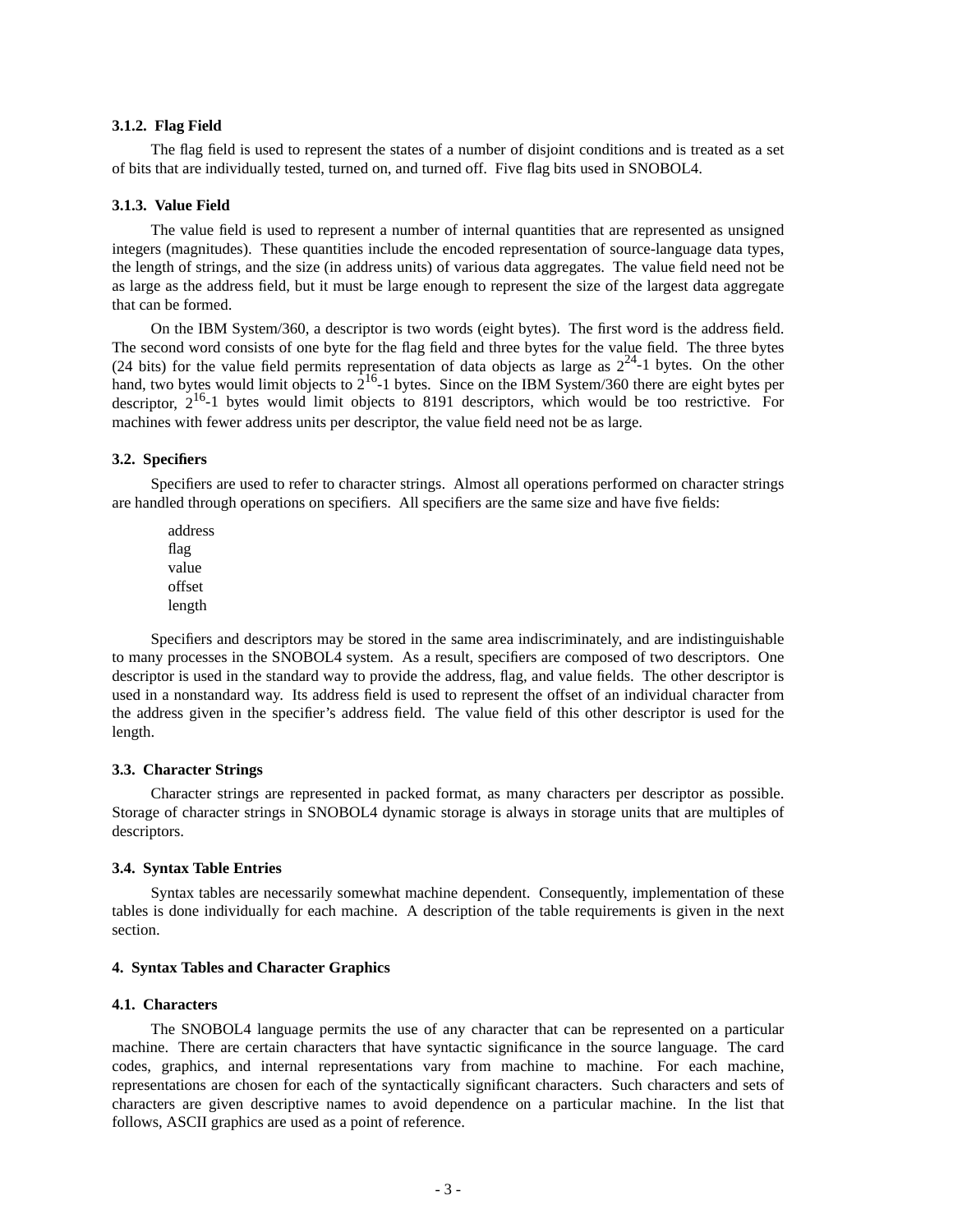| function            | name                         | graphics                                                               |
|---------------------|------------------------------|------------------------------------------------------------------------|
| <b>ALPHANUMERIC</b> | digit and letter             | ABCDEFGHIJKLMNOPQRSTUVWXYZ<br>abcdefghijklmnopqrstuvwxyz<br>0123456789 |
| AT                  | operator                     | @                                                                      |
| <b>BLANK</b>        | separator and operator       | blank and tab                                                          |
| <b>BREAK</b>        | dot and underscore           |                                                                        |
| СМТ                 | comment card                 | $\star$                                                                |
| <b>CNT</b>          | continue card                | +.                                                                     |
| <b>COLON</b>        | goto designator and          |                                                                        |
|                     | dimension separator          |                                                                        |
| <b>COMMA</b>        | argument separator           | ,                                                                      |
| <b>CTL</b>          | control card                 |                                                                        |
| <b>DOLLAR</b>       | operator                     | \$                                                                     |
| <b>DOT</b>          | operator                     |                                                                        |
| <b>DQUOTE</b>       | literal delimiter            | Ħ                                                                      |
| <b>EOS</b>          | statement terminator         |                                                                        |
| <b>EQUAL</b>        | assignment                   | $=$                                                                    |
| <b>FGOSYM</b>       | failure goto designator      | F                                                                      |
| <b>KEYSYM</b>       | operator                     | &                                                                      |
| LEFTBR              | reference and goto delimiter | ]>                                                                     |
| <b>LEFTPAREN</b>    | expression delimiter         | (                                                                      |
| <b>LETTER</b>       | letter                       | ABCDEFGHIJKLMNOPQRSTUVWXYZ                                             |
|                     |                              | abcdefghijklmnopqrstuvwxyz                                             |
| <b>MINUS</b>        | operator                     |                                                                        |
| <b>NOTSYM</b>       | operator                     |                                                                        |
| <b>NUMBER</b>       | digit                        | 0123456789                                                             |
| <b>ORSYM</b>        | operator                     |                                                                        |
| <b>PERCENT</b>      | operator                     | %                                                                      |
| <b>PLUS</b>         | operator                     | $\ddot{}$                                                              |
| <b>POUND</b>        | operator                     | #                                                                      |
| <b>QUESYM</b>       | operator                     | $\ddot{\phantom{0}}$<br>$\overline{\phantom{a}}$                       |
| <b>RAISE</b>        | operator                     |                                                                        |
| <b>RIGHTBR</b>      | reference and goto delimiter | >1                                                                     |
| <b>RIGHTPAREN</b>   | expression delimiter         | )                                                                      |
| <b>SGOSYM</b>       | success goto designator      | S                                                                      |
| <b>SLASH</b>        | operator                     | /                                                                      |
| <b>SQUOTE</b>       | literal delimiter            |                                                                        |
| <b>STAR</b>         | operator                     |                                                                        |
| <b>TERMINATOR</b>   | expression terminator        | $ $ , $ $ >, $ $ blank and tab                                         |

#### **4.2. Syntax Tables**

The lexical syntax of the SNOBOL4 language is analyzed using the operation STREAM (q.v.) which is driven from syntax tables. The syntax tables provide a representation of a finite state machine used during lexical analysis. See Reference 3 in Appendix B for a more detailed discussion.

In a syntax table there is an entry for each character at a position corresponding to the numerical value of the internal encoding of that character. The syntax table entry specifies the action to be taken if that character is encountered. The actions are:

- 1. CONTIN, indicating that the current syntax table is to be used for processing the next character.
- 2. GOTO(TABLE), indicating that TABLE is to be used for processing the next character.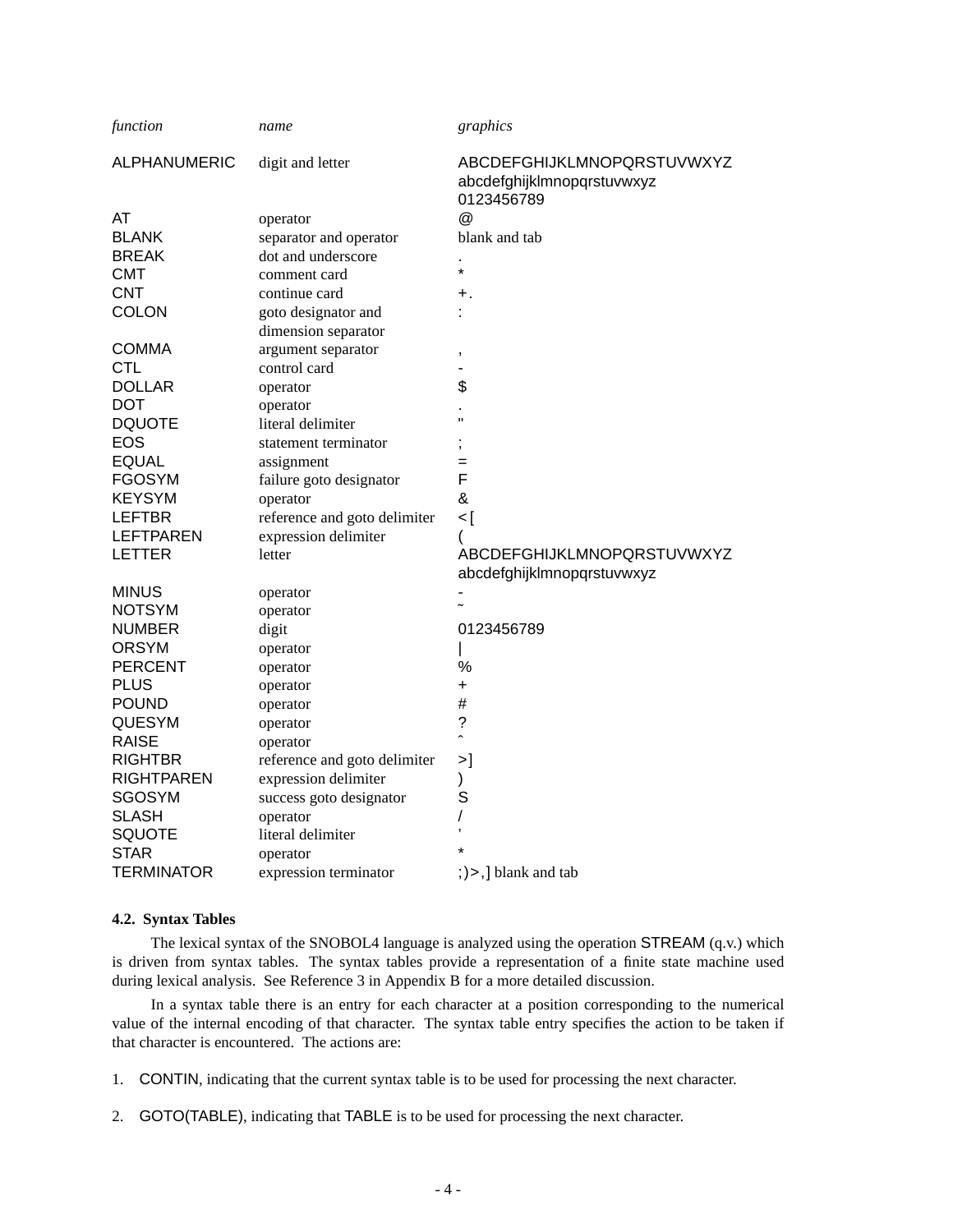3. STOP, indicating that STREAM should terminate with the last character examined to be included in the accepted string.

4. STOPSH, indicating the STREAM should terminate with the last character examined *not* to be included in the string accepted.

5. ERROR, indicating that STREAM should terminate with an error indication.

6. PUT(ADDRESS), indicating that ADDRESS is to be placed in the address field of the descriptor STYPE.

The classes of characters for which actions are to be taken are given in FOR designations. CONTIN and GOTO(TABLE) provide information about the next table to use and are typically represented by addresses in syntax table entries. STOP, STOPSH, and ERROR are type indicators used to stop the streaming process.

SNABTB is used in pattern matching for ANY(CS), BREAK(CS), NOTANY(CS), and SPAN(CS). SNABTB is modified during execution by the macros CLERTB and PLUGTB (q.v.). The other syntax tables are not modified.

Two representative syntax table descriptions follow. A complete list is given in Appendix A.

BEGIN IBLKTB FOR(BLANK) GOTO(FRWDTB) FOR(EOS) PUT(EOSTYP) STOP ELSE ERROR END IBLKTB

BEGIN VARBTB FOR(ALPHANUMERIC,BREAK) CONTIN FOR(LEFTPAREN) PUT(LPTYP) STOPSH FOR(COMMA) PUT(CMATYP) STOPSH FOR(RIGHTPAREN) PUT(RPTYP) STOPSH ELSE ERROR END VARBTB

The syntax tables for the IBM System/360 implementation are generated from such descriptions using a (SNOBOL4) program in which the character classes and the order of the internal character codes are parameters. The use of some kind of automatic technique to generate the syntax tables is advisable, both to ensure accuracy and because of the large amount of data involved.

#### **5. Describing the Macros**

This section explains the method of describing the macros. The instructions for implementing an operation usually consist of a description of the operation's function, figures indicating data relating to the operation, and programming notes that contain details and references to other relevant information. The figures consist of stylized representations of the various data objects and the fields within them.

#### **5.1. Diagrammatic Representation of Data**

The representation of a descriptor at LOC1 is shown below. A, F, and V indicate the values of the address, flag, and value fields.



The representation of a specifier at LOC2 is shown below. A, F, V, O, and L indicate the values of the address, flag, value, offset, and length fields.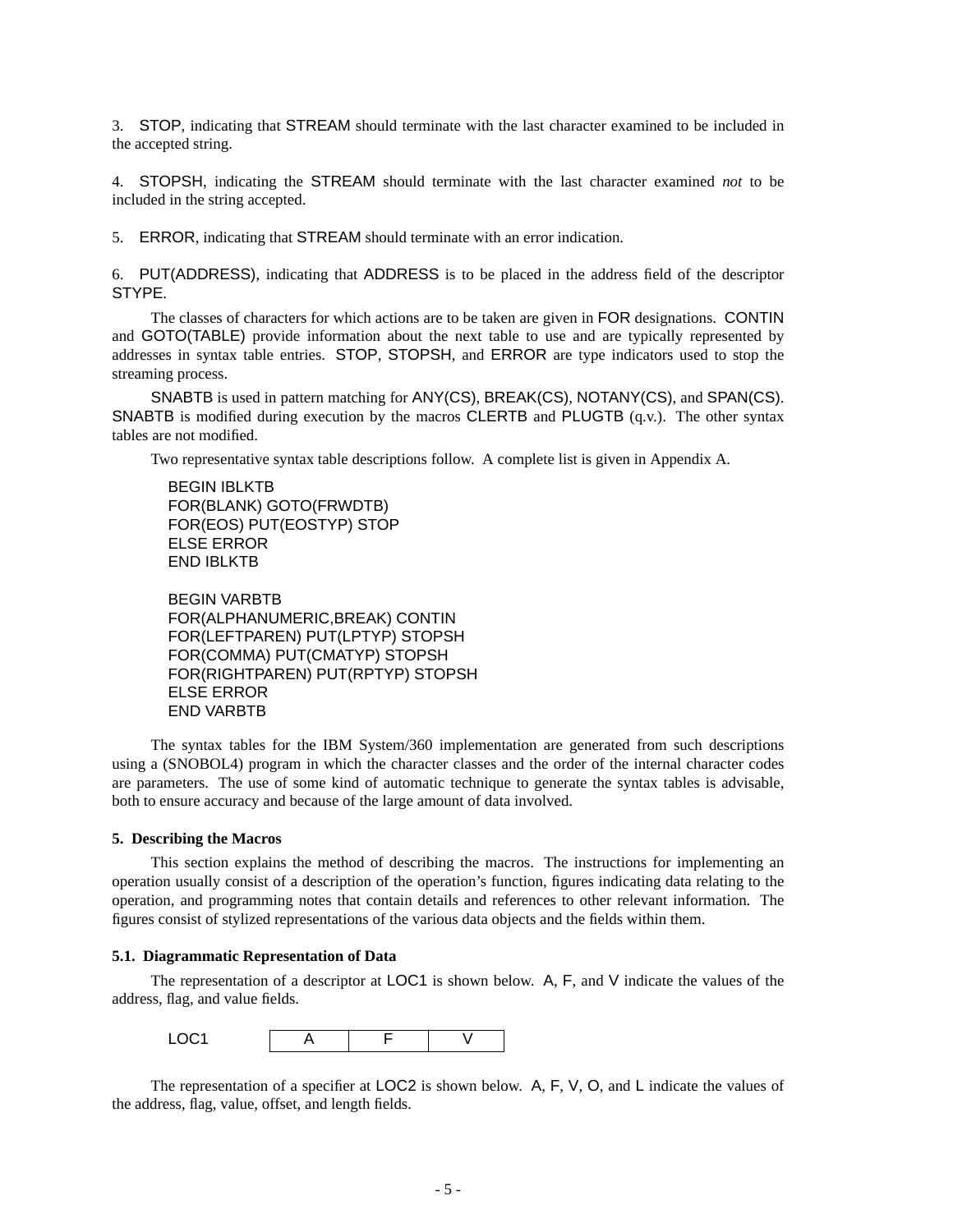| - - - |  |  |  |
|-------|--|--|--|

Character strings have two representations depending on how many characters are relevant to the description. The short representation of a string of L characters is shown below. C1 and CL are the first and last characters, respectively. In this representation, the intermediate characters are indicated by dots.



The long representation of a string of L characters at LOC4 is shown below. CJ and CJ+1 are relevant characters in the interior of the string. The long representation is used when such interior characters must be specified.

|  | <br>ںر |  |  |
|--|--------|--|--|
|  |        |  |  |

The representation of a syntax table entry is shown below. A, T, and P indicate values of the next table address, type indicator, and put field as specified by the PUT action.

LOC5 | A | T | P

Various values and expressions may occur in the fields of data objects. Fields are left blank when their value is not used in an operation. In data objects that are changed by an operation, unchanged fields are left blank. For example, if the figure below referred to a descriptor to be changed, the new value of the address field would be A2, and no other fields would be changed.



Letters are used as abbreviations to differentiate the values that may appear in a field. The seven basic fields are indicated by the letters A, F, V, O, L, T, and P. Numerical suffixes (which may be thought of as subscripts) are used as necessary to distinguish between values of the same type. Thus, for example, A1, A32, and AN might be used to refer to addresses, F1 and F2 to flags, and so on. To make further distinctions where appropriate, I and R are used to indicate integers and real numbers, respectively.

#### **5.2. Branch Points**

Program labels are included in the argument lists of many macros. These addresses are points to which control may be transferred, depending on data supplied to the macros. In general, some or all of the branch points may be omitted in a macro call. An omitted branch point signifies that control is to pass to the next macro in line if the condition corresponding to the omitted branch point is satisfied. For example ACOMP is called in the following forms:

ACOMP DESCR1,DESCR2,GTLOC,EQLOC,LTLOC ACOMP DESCR1,DESCR2,GTLOC,EQLOC ACOMP DESCR1,DESCR2,GTLOC ACOMP DESCR1,DESCR2,GTLOC,,LTLOC ACOMP DESCR1,DESCR2,,EQLOC,LTLOC ACOMP DESCR1,DESCR2,,EQLOC ACOMP DESCR1,DESCR2,,,LTLOC

where GTLOC, EQLOC, and LTLOC are addresses to which ACOMP may branch. ACOMP is not called with all three branch points omitted, since that is not a meaningful operation. Other macros such as SUM (q.v.) are often called with all branch points omitted.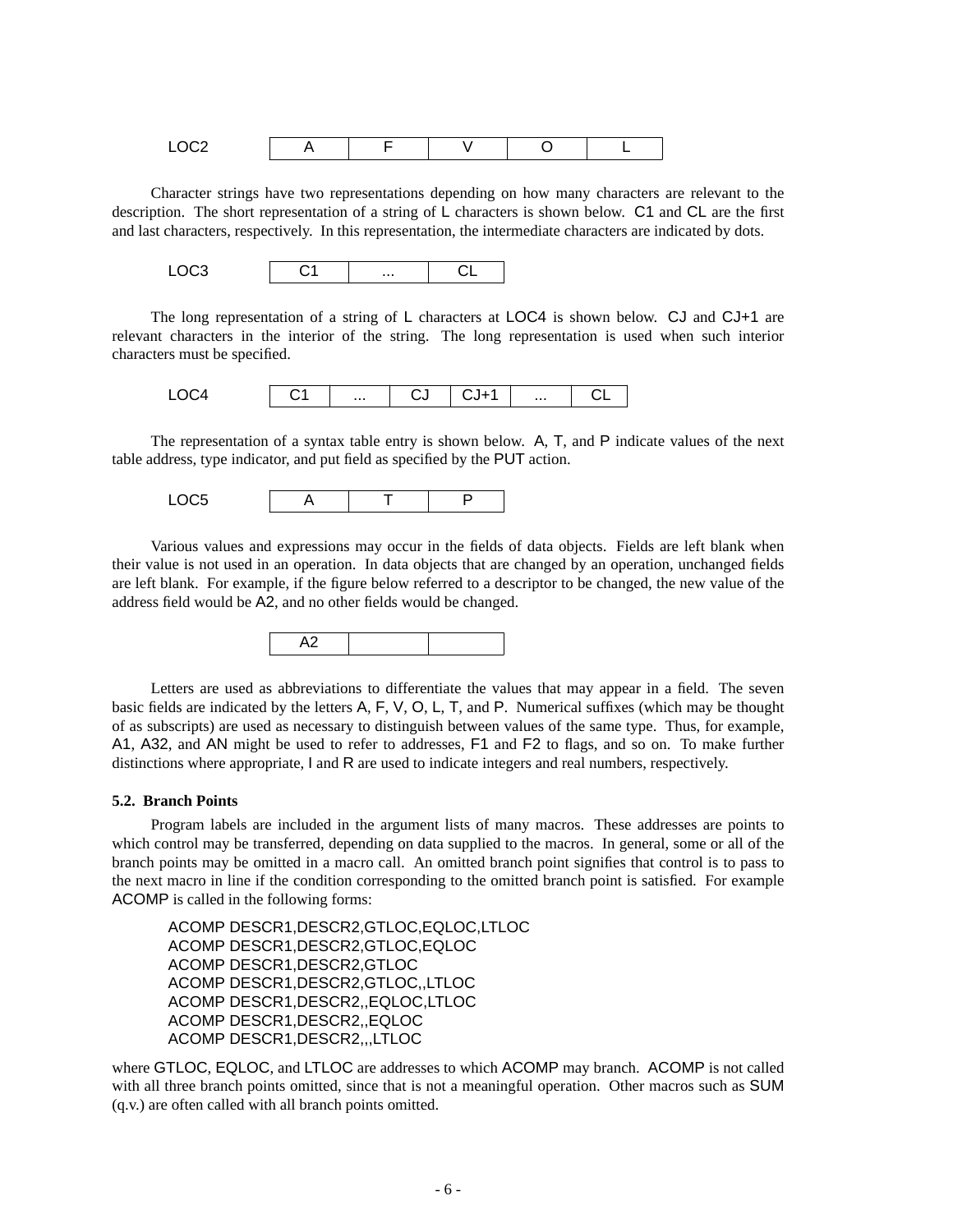Implementation of the macros must take omission of branch points into consideration. Alternate expansions, conditioned by the omission of branch points, may be used to generate more efficient code.

#### **5.3. Abbreviations**

Several abbreviations are used in the descriptions that follow. These are:

1. D is used for the addressing width of a descriptor. On the IBM System/360, the machine addressing unit is one byte, and D is eight.

- 2. S is used for the addressing width of a specifier;  $S = 2D$ .
- 3. CPD is used for the number of characters stored per descriptor.
- 4. I is used for (signed) integers.
- 5. R is used for real numbers.
- 6. E is used for the address width of a syntax table entry.

7. Z is used to indicate the number of the last character in collating sequence. Characters are "'uumbered"' from 0 to Z.

The data type codes I and R are defined in the SIL source program. The other codes are machine dependent. See the COPY macro. by R and I respectively. These symbols are defined in

#### **5.4. Programming Notes**

Programming notes are provided for some macro operations. The notes are intended to point out special cases, indicate implementation pitfalls, and to provide information about conditions that can be used to improve the efficiency of the implementation.

#### **6. The Macros**

### **1.** ACOMP **(address comparison)**

| <b>ACOMP</b> | DESCR1, DESCR2, GTLOC, EQLOC, LTLOC |
|--------------|-------------------------------------|
|--------------|-------------------------------------|

ACOMP is used to compare the address fields of two descriptors. The comparison is arithmetic with A1 and A2 being considered as signed integers. If A1 > A2, transfer is to GTLOC. If A1 = A2, transfer is to EQLOC. If A1 < A2, transfer is to LTLOC.

Data Input to ACOMP:

| DESCR1    | Λ1 |  |
|-----------|----|--|
|           |    |  |
| DESCR2 A2 |    |  |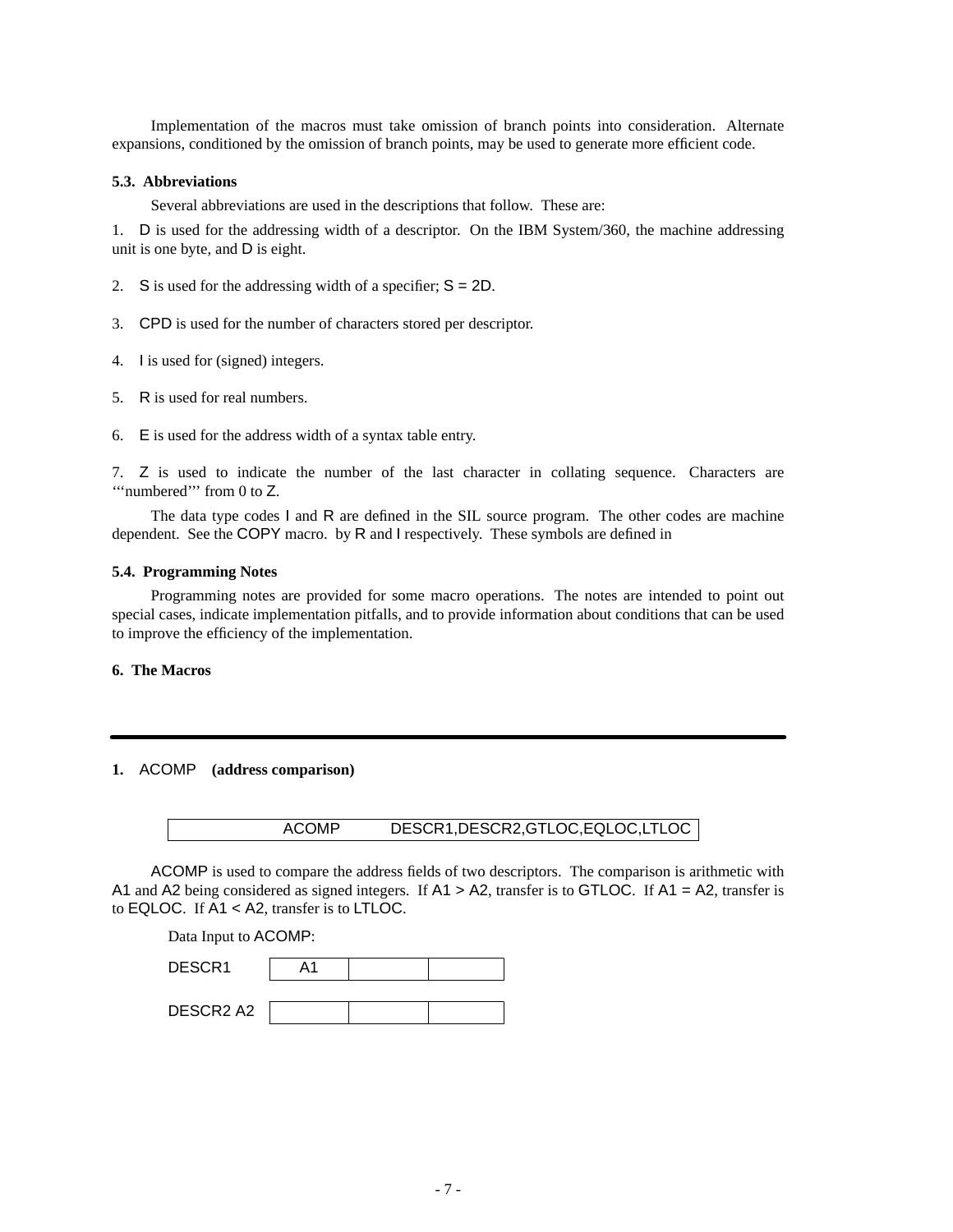- 1. A1 and A2 may be relocatable addresses.
- 2. See also LCOMP, ACOMPC, AEQL, AEQLC, and AEQLIC.

#### **2.** ACOMPC **(address comparison with constant)**



ACOMPC is used to compare the address field of a descriptor to a constant. The comparison is arithmetic with A being considered as a signed integer. If  $A > N$ , transfer is to GTLOC. If  $A = N$ , transfer is to EQLOC. If  $A < N$ , transfer is to LTLOC.

Data Input to ACOMPC:

| $- - - - -$<br>-<br>--<br>--- |  |  |
|-------------------------------|--|--|
|                               |  |  |

*Programming Notes:*

- 1. A may be a relocatable address.
- 2. N is never negative.
- 3. N is often 0.
- 4. See also ACOMP, AEQL, AEQLC, and AEQLIC.

### **3.** ADDLG **(add to specifier length)**

| ADDLG | SPEC, DESCR |
|-------|-------------|
|-------|-------------|

ADDLG is used to add an integer to the length of a specifier.

Data Input to ADDLG:

| <b>SPEC</b>            |  |  |  |
|------------------------|--|--|--|
|                        |  |  |  |
| <b>DESCR</b>           |  |  |  |
|                        |  |  |  |
| Data Altered by ADDLG: |  |  |  |

| ---<br>$\sim$<br>$ -$ |  |  |  |  | $ -$ |
|-----------------------|--|--|--|--|------|
|-----------------------|--|--|--|--|------|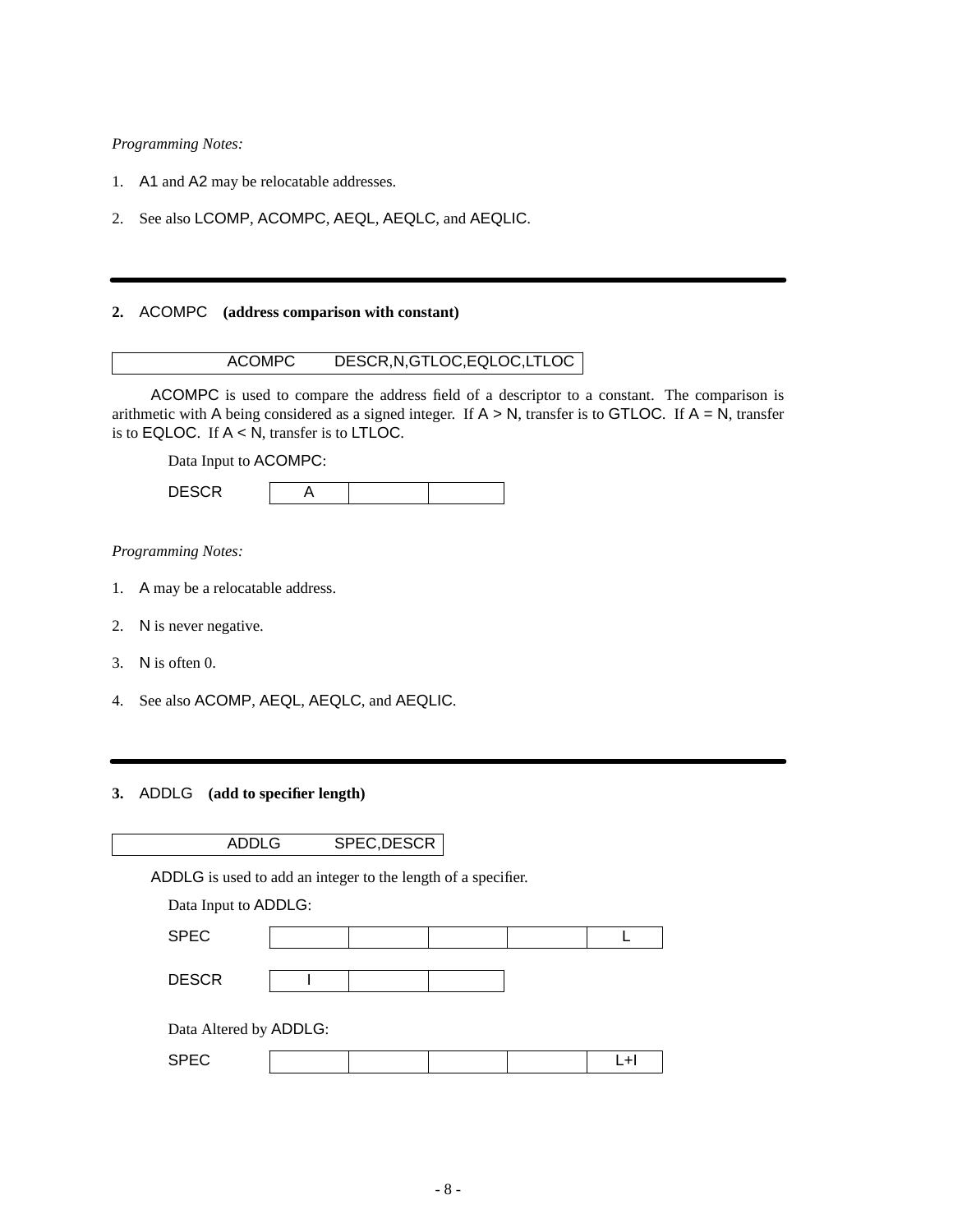1. I is always positive.

# **4.** ADDSIB **(add sibling to tree node)**

| <b>ADDSIB</b>                                                   |                | DESCR1, DESCR2 |                |  |  |  |
|-----------------------------------------------------------------|----------------|----------------|----------------|--|--|--|
| ADDSIB is used to add a tree node as a sibling to another node. |                |                |                |  |  |  |
| Data Input to ADDSIB:                                           |                |                |                |  |  |  |
| DESCR1                                                          | A <sub>1</sub> |                |                |  |  |  |
| DESCR <sub>2</sub> A <sub>2</sub>                               |                | F <sub>2</sub> | V <sub>2</sub> |  |  |  |
| A1+FATHER                                                       | A <sub>3</sub> | F <sub>3</sub> | V <sub>3</sub> |  |  |  |
| $A1 + RSIB$                                                     | A4             | F4             | V <sub>4</sub> |  |  |  |
| A3+CODE                                                         |                |                | I              |  |  |  |
| Data Altered by ADDSIB:                                         |                |                |                |  |  |  |
| A2+RSIB                                                         | A4             | F <sub>4</sub> | V <sub>4</sub> |  |  |  |
| A2+FATHER                                                       | A3             | F <sub>3</sub> | V <sub>3</sub> |  |  |  |
| $A1 + RSIB$                                                     | A2             | F <sub>2</sub> | V <sub>2</sub> |  |  |  |
| A3+CODE                                                         |                |                | $1+1$          |  |  |  |
|                                                                 |                |                |                |  |  |  |

# *Programming Notes:*

- 1. ADDSIB is only used by compilation procedures.
- 2. FATHER, RSIB, and CODE are symbols defined in the source program.
- 3. See also ADDSON and INSERT.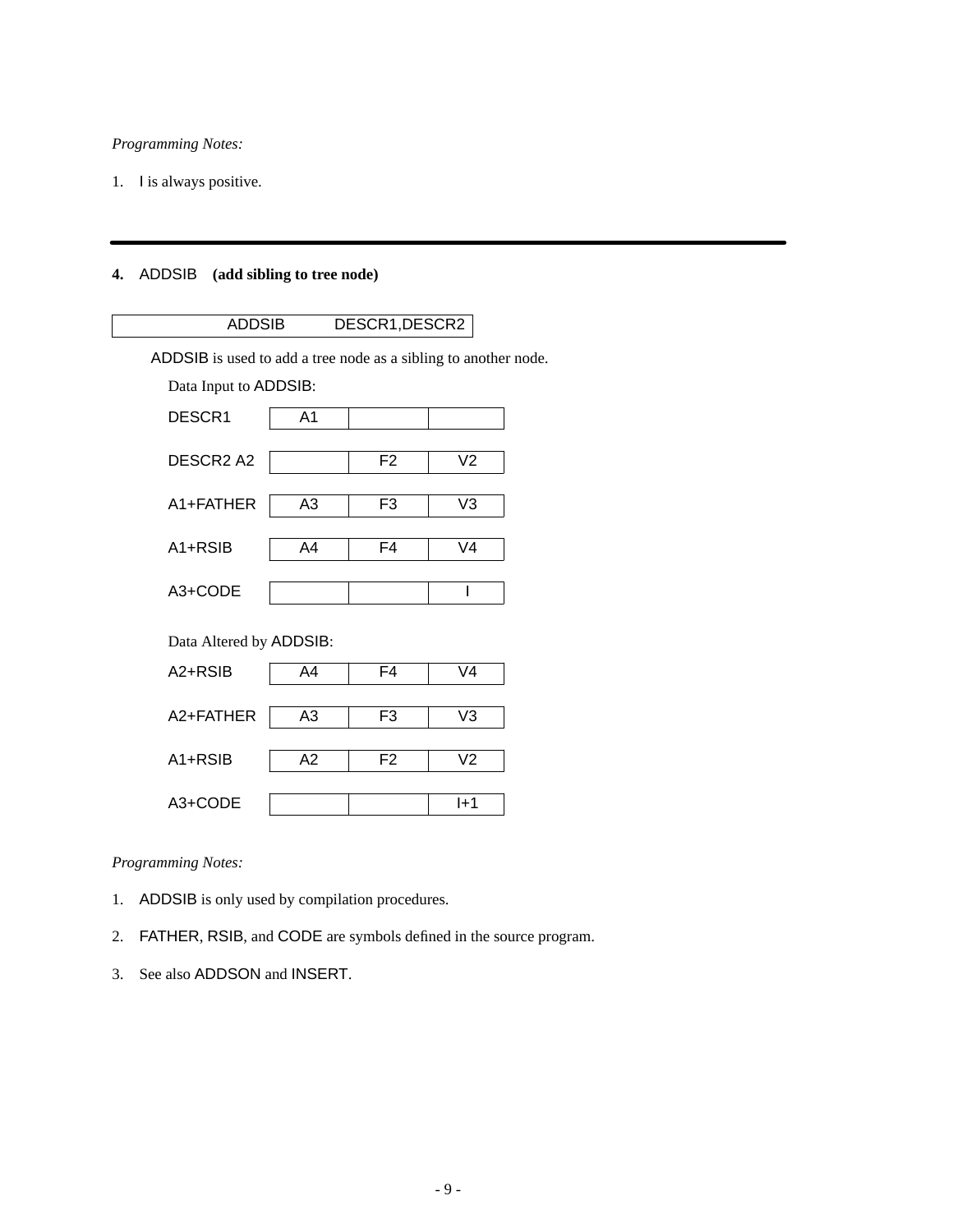## **5.** ADDSON **(add son to tree node)**

# ADDSON DESCR1,DESCR2

ADDSON is used to add a tree node as a son to another node.

Data Input to ADDSON:



*Programming Notes:*

- 1. ADDSON is only used by compilation procedures.
- 2. FATHER, LSON,RSIB, and CODE are symbols defined in the source program.
- 3. See also ADDSIB and INSERT.

# **6.** ADJUST **(compute adjusted address)**

## ADJUST DESCR1,DESCR2,DESCR3

ADJUST is used to adjust the address field of a descriptor.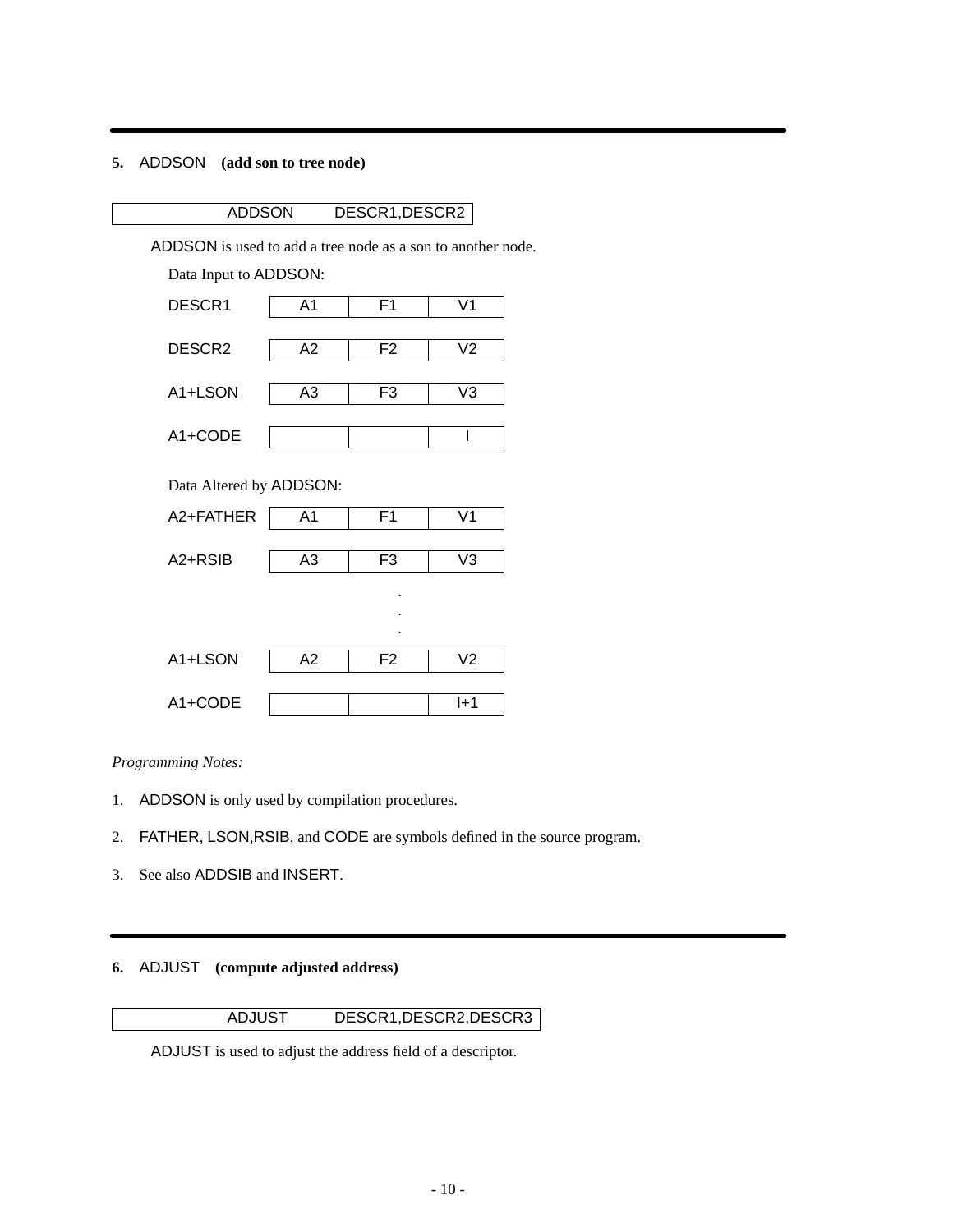| Data Input to ADJUST:   |       |  |  |  |  |
|-------------------------|-------|--|--|--|--|
| DESCR <sub>2</sub>      | A2    |  |  |  |  |
|                         |       |  |  |  |  |
| DESCR3 A3               |       |  |  |  |  |
| A2                      | A4    |  |  |  |  |
|                         |       |  |  |  |  |
| Data Altered by ADJUST: |       |  |  |  |  |
| DESCR1                  | A3+A4 |  |  |  |  |

1. A3 is always an address integer.

# **7.** ADREAL **(add real numbers)**

| ADREAL | DESCR1, DESCR2, DESCR3, FLOC, SLOC |
|--------|------------------------------------|
|        |                                    |

ADREAL is used to add two real numbers. If the result is out of the range available for real numbers, transfer is to FLOC. Otherwise transfer is to SLOC.

Data Input to ADREAL:

| DESCR <sub>2</sub> | -7 |  |
|--------------------|----|--|
|                    |    |  |
| DESCR3             |    |  |

Data Altered by ADREAL:

| <b>COD</b><br>D)<br>וע<br>$\ddotsc$ | nn<br>.ت | r |  |
|-------------------------------------|----------|---|--|
|                                     |          |   |  |

#### *Programming Notes:*

1. See also DVREAL, EXREAL, MNREAL, MPREAL, and SBREAL.

### **8.** AEQL **(addresses equal test)**

### AEQL DESCR1,DESCR2,NELOC,EQLOC

AEQL is used to compare the address fields of two descriptors. The comparison is arithmetic with A1 and A2 being considered as signed integers: If A1 = A2, transfer is to EQLOC. Otherwise transfer is to NELOC.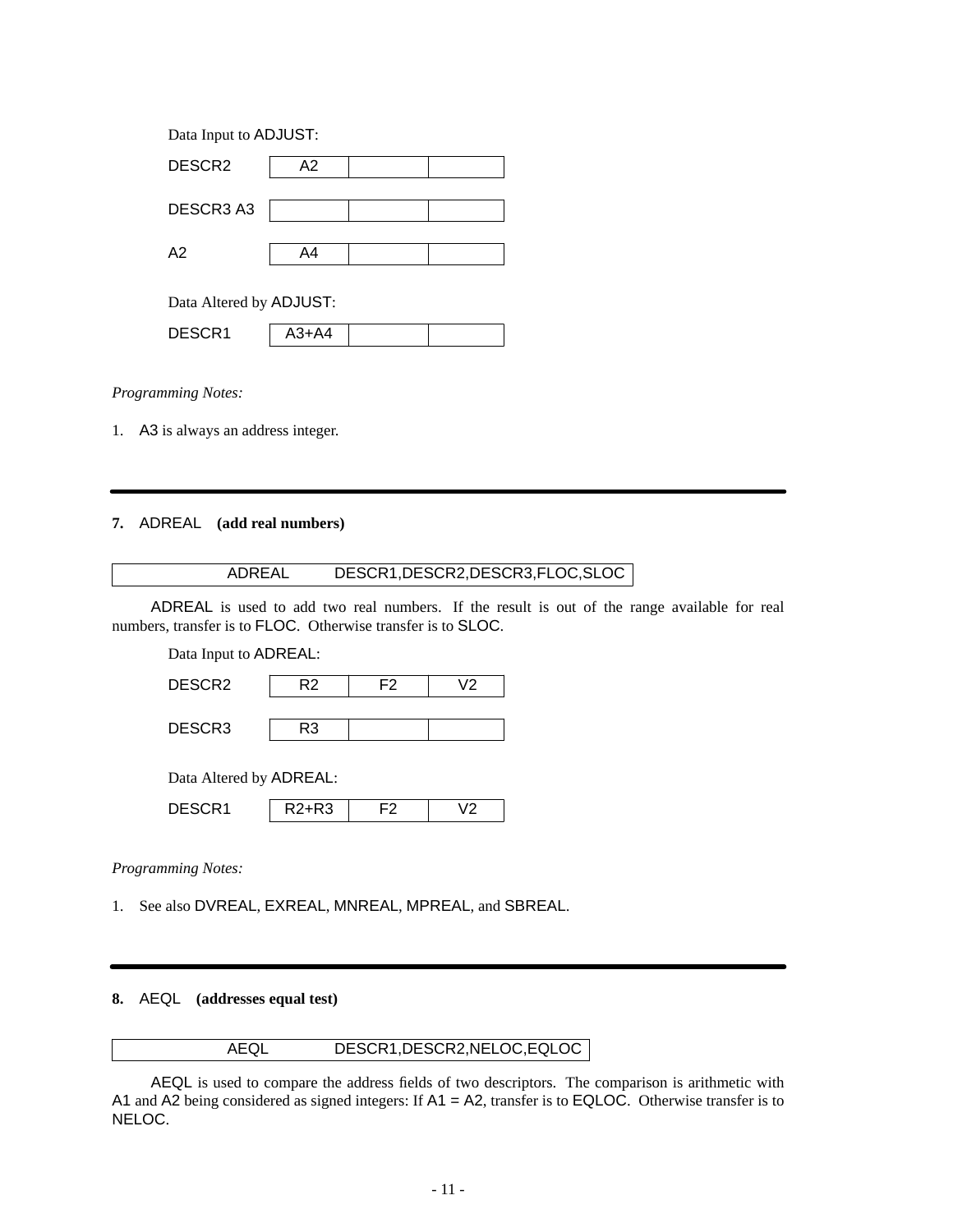| Data Input to AEQL:               |    |  |  |  |  |
|-----------------------------------|----|--|--|--|--|
| DESCR1                            | Δ1 |  |  |  |  |
|                                   |    |  |  |  |  |
| DESCR <sub>2</sub> A <sub>2</sub> |    |  |  |  |  |

- 1. A1 and A2 may be relocatable addresses.
- 2. See also VEQL, AEQLC, LEQLC, AEQLIC, ACOMP, and ACOMPC.

# **9.** AEQLC **(address equal to constant test)**

### AEQLC DESCR,N,NELOC,EQLOC

AEQLC is used to compare the address field of a descriptor to a constant. The comparison is arithmetic with A being considered as a signed integer. If  $A = N$ , transfer is to EQLOC. Otherwise transfer is to NELOC.

Data Input to AEQLC:

| $\frac{1}{2}$<br>----- |  |  |
|------------------------|--|--|

*Programming Notes:*

- 1. A may be a relocatable address.
- 2. N is never negative.
- 3. N is often 0.
- 4. See also LEQLC, AEQL, AEQLIC, ACOMP, and ACOMPC.

## **10.** AEQLIC **(address equal to constant indirect test)**

# AEQLIC DESCR,N1,N2,NELOC,EQLOC

AEQLIC is used to compare an indirectly specified address field of a descriptor to a constant. The comparison is arithmetic with A1 being considered as a signed integer. If A2 = N2, transfer is to EQLOC. Otherwise transfer is to NELOC.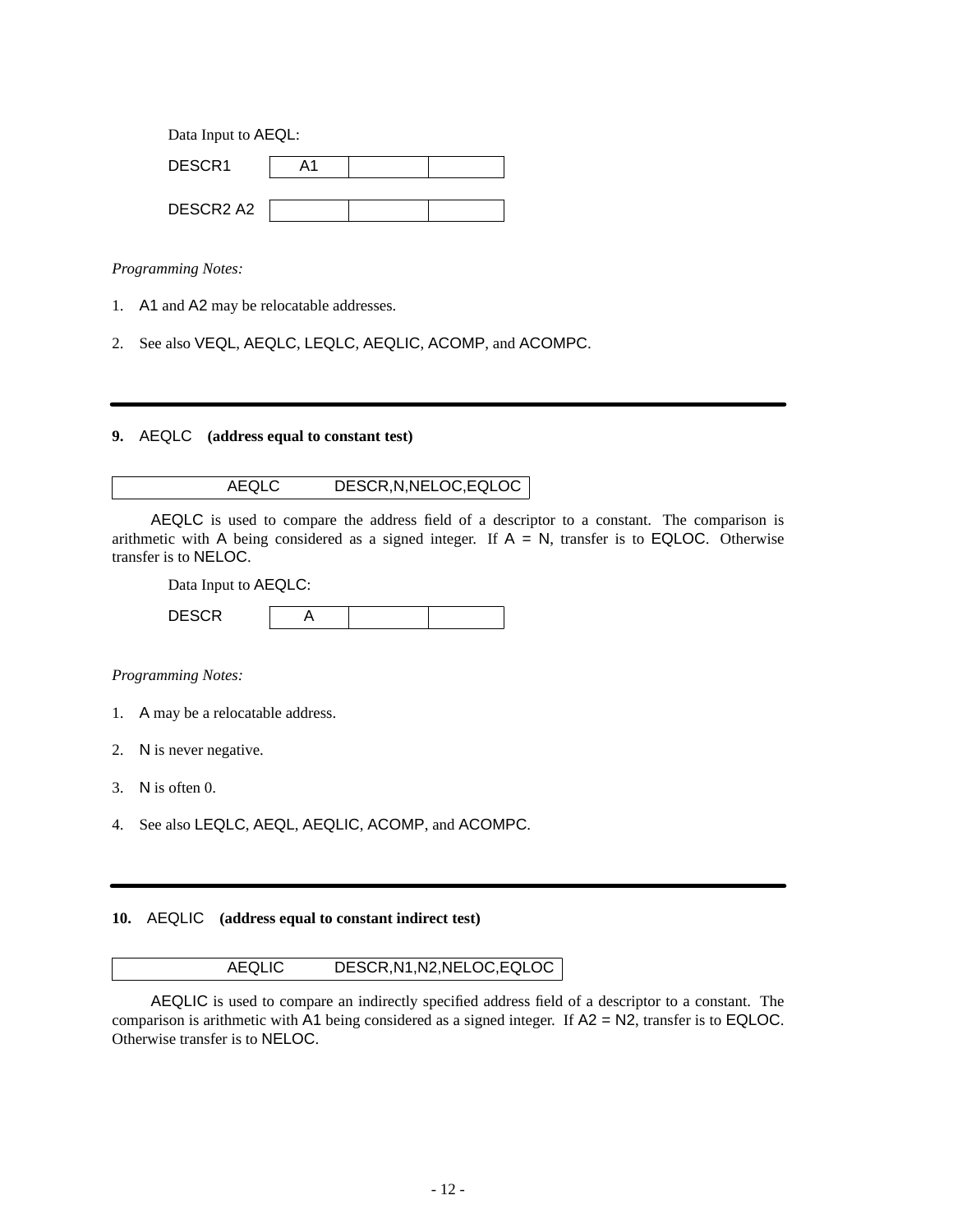Data Input to AEQLIC:

| <b>DESCR</b> | Δ1  |  |
|--------------|-----|--|
|              |     |  |
| $A1 + N1$    | ∧ ∩ |  |

### *Programming Notes:*

- 1. A2 may be a relocatable address.
- 2. N2 is never negative.
- 3. N1 is always zero.
- 4. See also AEQL, AEQLC, LEQLC, ACOMP, and ACOMPC.

# **11.** APDSP **(append specifier)**

APDSP is used to append one specified string to another specified string.

| Data Input to APDSP: |  |  |  |
|----------------------|--|--|--|
| SPFC <sub>1</sub>    |  |  |  |

| <u>UILVI</u>      | $\sqrt{1}$      |          |                               | ັັ             | . . |
|-------------------|-----------------|----------|-------------------------------|----------------|-----|
|                   |                 |          |                               |                |     |
| SPEC <sub>2</sub> | A2              |          |                               | O <sub>2</sub> | L2  |
|                   |                 |          |                               |                |     |
| $A1+O1$           | C <sub>11</sub> | $\cdots$ | C1L1                          |                |     |
|                   |                 |          |                               |                |     |
| $A2+O2$           | C <sub>21</sub> | $\cdots$ | C <sub>2</sub> L <sub>2</sub> |                |     |
|                   |                 |          |                               |                |     |
|                   |                 |          |                               |                |     |

Data Altered by APDSP:

| SPEC1   | и                   |          |                           |                 |          |               |  |
|---------|---------------------|----------|---------------------------|-----------------|----------|---------------|--|
| $A1+O1$ | $^{\sim}$ 11<br>◡╷╷ | $\cdots$ | $C$ <sub>1</sub><br>1 L L | C <sub>21</sub> | $\cdots$ | $\sim$<br>∸⊢∸ |  |
|         |                     |          |                           |                 |          |               |  |

### *Programming Notes:*

- 1. If  $L1 = 0$ , C21 is placed at A1+O1.
- 2. The storage following C1L1 is always adequate for C21...C2L2.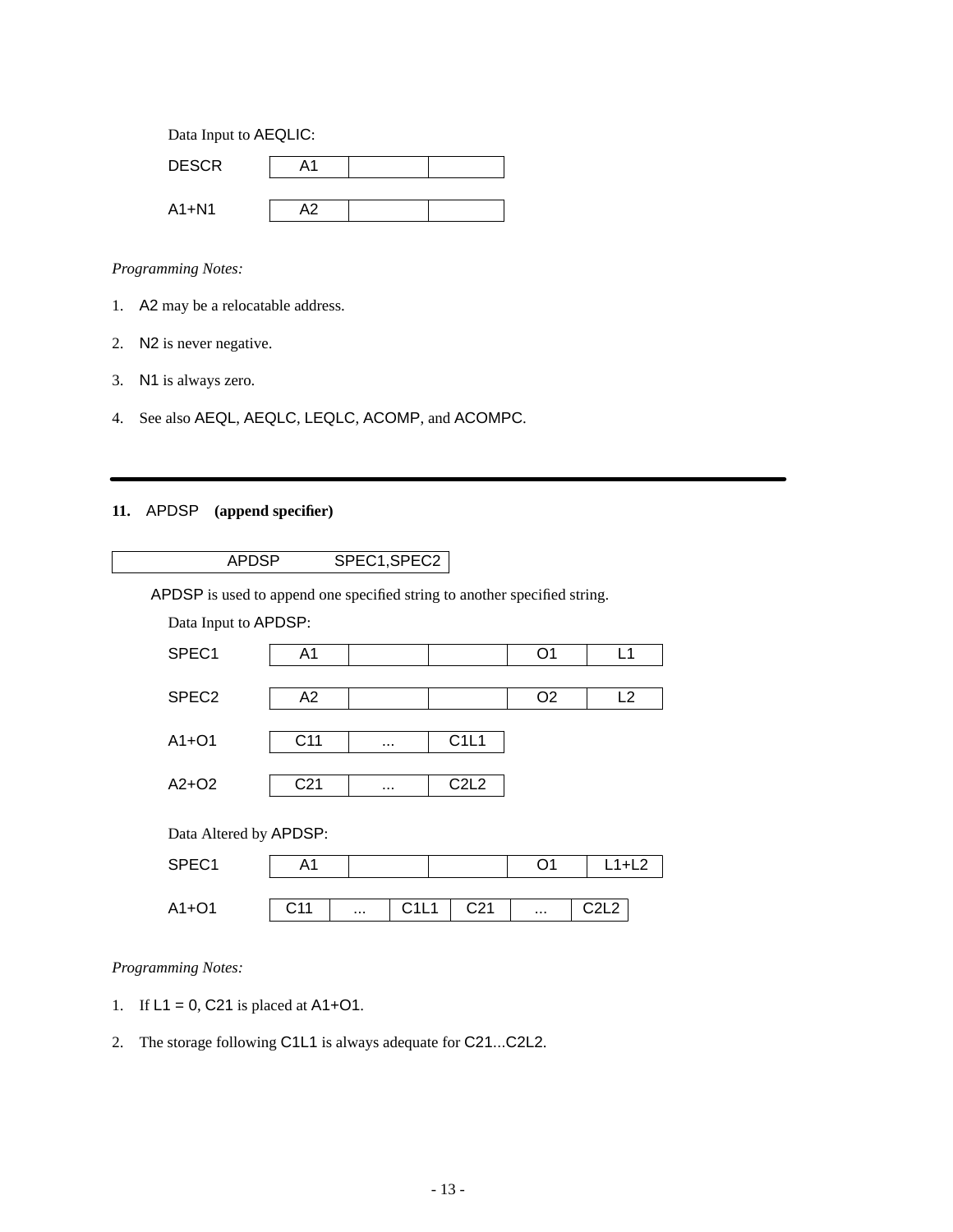### **12.** ARRAY **(assemble array of descriptors)**

L ARRAY N

ARRAY is used to assemble an array of descriptors.

Data Assembled by ARRAY:



*Programming Notes:*

1. All fields of all descriptors assembled by ARRAY *must* be zero when program execution begins.

**13.** BKSIZE **(get block size)**

BKSIZE DESCR1,DESCR2

BKSIZE is used to determine the amount of storage occupied by a block or string structure. The flag field of the descriptor at A distinguishes between string structures and blocks. If F contains the flag STTL, then

F(V)=D\*(4+[(V-1)/CPD+1])

where [V] is the integer part of V and CPD is the number of characters stored per descriptor. The constant 4 occurs because there are 4 descriptors (including the title) in a string structure in addition to the string itself. The expression in brackets represents the number of descriptors required for a string of V characters. If  $\overline{F}$  does not contain the flag STTL, then  $\overline{F}(V) = V + D$ .

Data Input to BKSIZE: DESCR2 | A A F V

Data Altered by BKSIZE:

| ~~~ ·<br>⌒<br>----- |  |  |
|---------------------|--|--|
|                     |  |  |

*Programming Notes:*

1. See also GETLTH.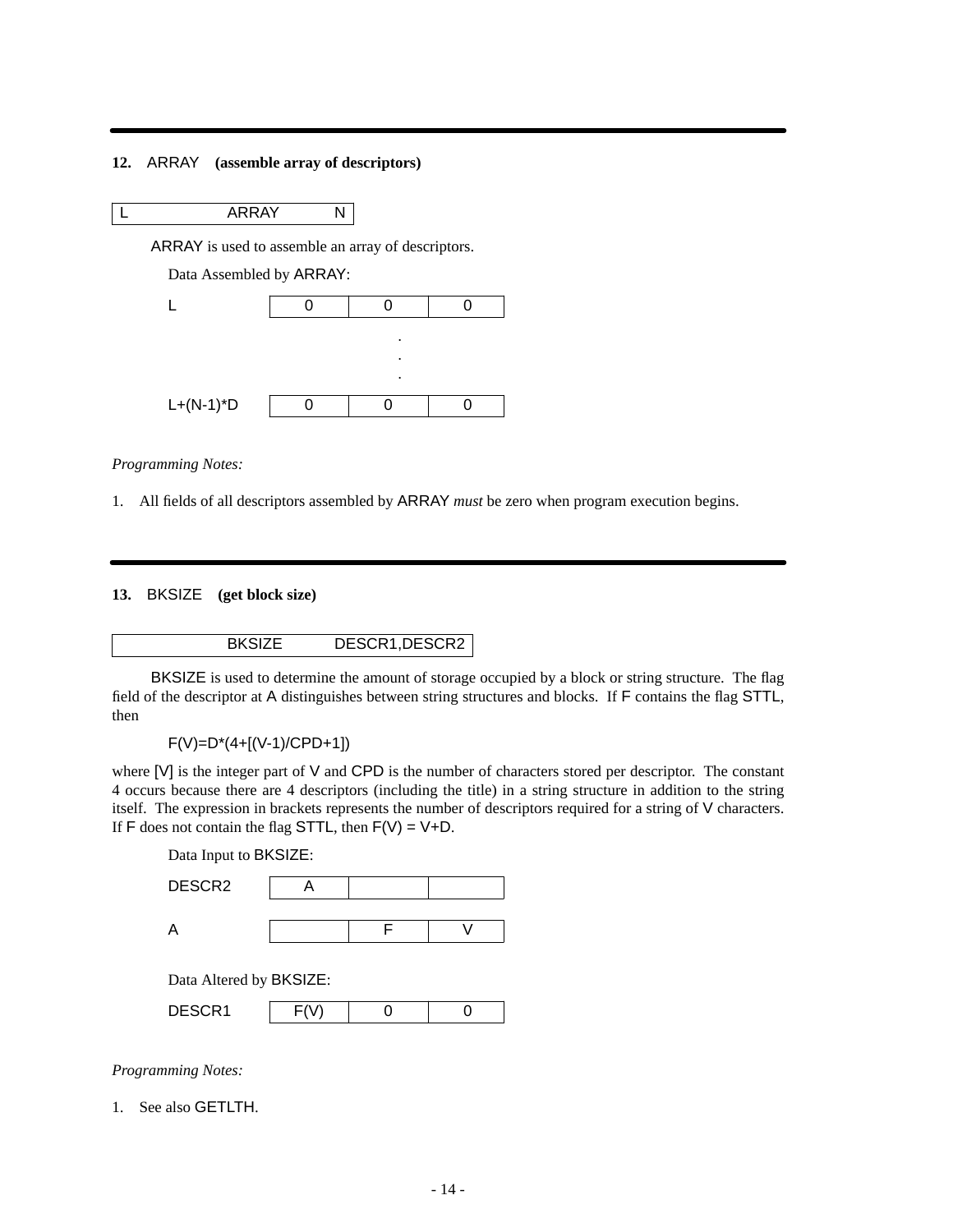## **14.** BKSPCE **(backspace record)**

BKSPCE DESCR

BKSPCE is used to back space one record on the file associated with unit reference number I.

Data Input to BKSPCE:

| <b>DEOOD</b><br>----- |  |  |  |
|-----------------------|--|--|--|
|-----------------------|--|--|--|

*Programming Notes:*

- 1. See also ENFILE and REWIND.
- 2. Refer to Section 2.1 for a discussion of unit reference numbers.

### **15.** BRANCH **(branch to program location)**

### BRANCH LOC,PROC

BRANCH is used to alter the flow of program control by branching to LOC. If PROC is given, it is the procedure in which LOC occurs. If PROC is omitted, LOC is in the current procedure.

*Programming Notes:*

1. See also PROC.

### **16.** BRANIC **(branch indirect with offset constant)**

BRANIC DESCR,N

BRANIC is used to alter the flow of program control by branching indirectly to the operation at LOC.

| Data Input to BRANIC: |      |  |  |  |
|-----------------------|------|--|--|--|
| <b>DESCR</b>          |      |  |  |  |
|                       |      |  |  |  |
| A+N                   | LOC. |  |  |  |

*Programming Notes:*

1. N is always zero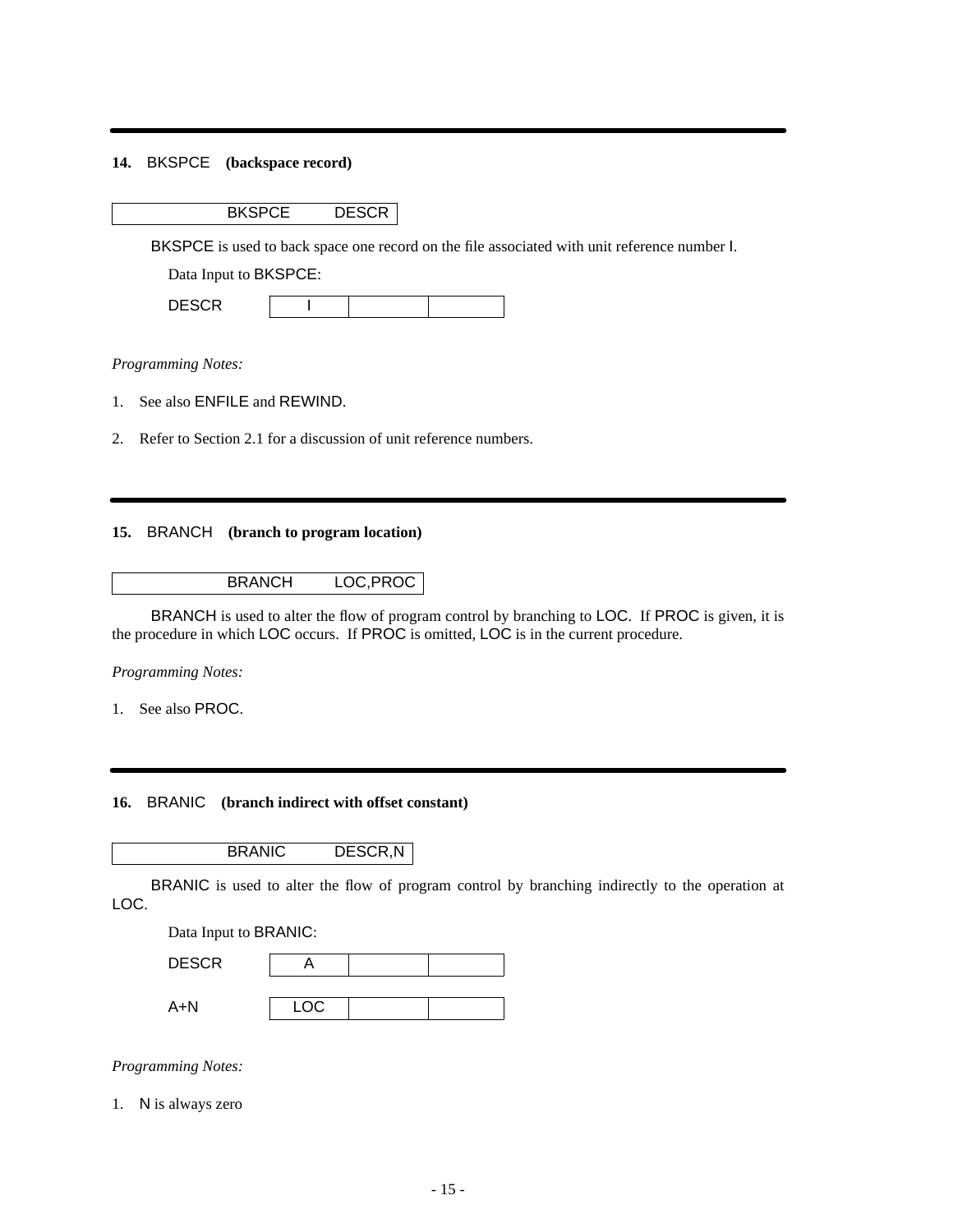### **17.** BUFFER **(assemble buffer of blank characters)**

|  | I LOC | <b>BUFFER</b> | N |
|--|-------|---------------|---|
|--|-------|---------------|---|

BUFFER is used to assemble a string of N blank characters.

Data Assembled by BUFFER:

 $\mathsf{LOC}$  ...

#### *Programming Notes:*

1. All characters of the string assembled by BUFFER *must* be blank (not zero) when program execution begins.

# **18.** CHKVAL **(check value)**

| DESCR1, DESCR2, SPEC, GTLOC, EQLOC, LTLOC<br><b>CHKVAL</b> |
|------------------------------------------------------------|
|------------------------------------------------------------|

CHKVAL is used to compare an integer to the length of a specifier plus another integer. If L+I2 > I1, transfer is to GTLOC. If  $L+12 = 11$ , transfer is to EQLOC. If  $L+12 < 11$ , transfer is to LTLOC.

Data Input to CHKVAL:

*Programming Notes:*

- 1. I1, I2, and L are always positive integers.
- 2. CHKVAL is used only in pattern matching.

### **19.** CLERTB **(clear syntax table)**

#### CLERTB TABLE,KEY

CLERTB is used to set the indicator fields of all entries of a syntax table to a constant. KEY may be one of four values: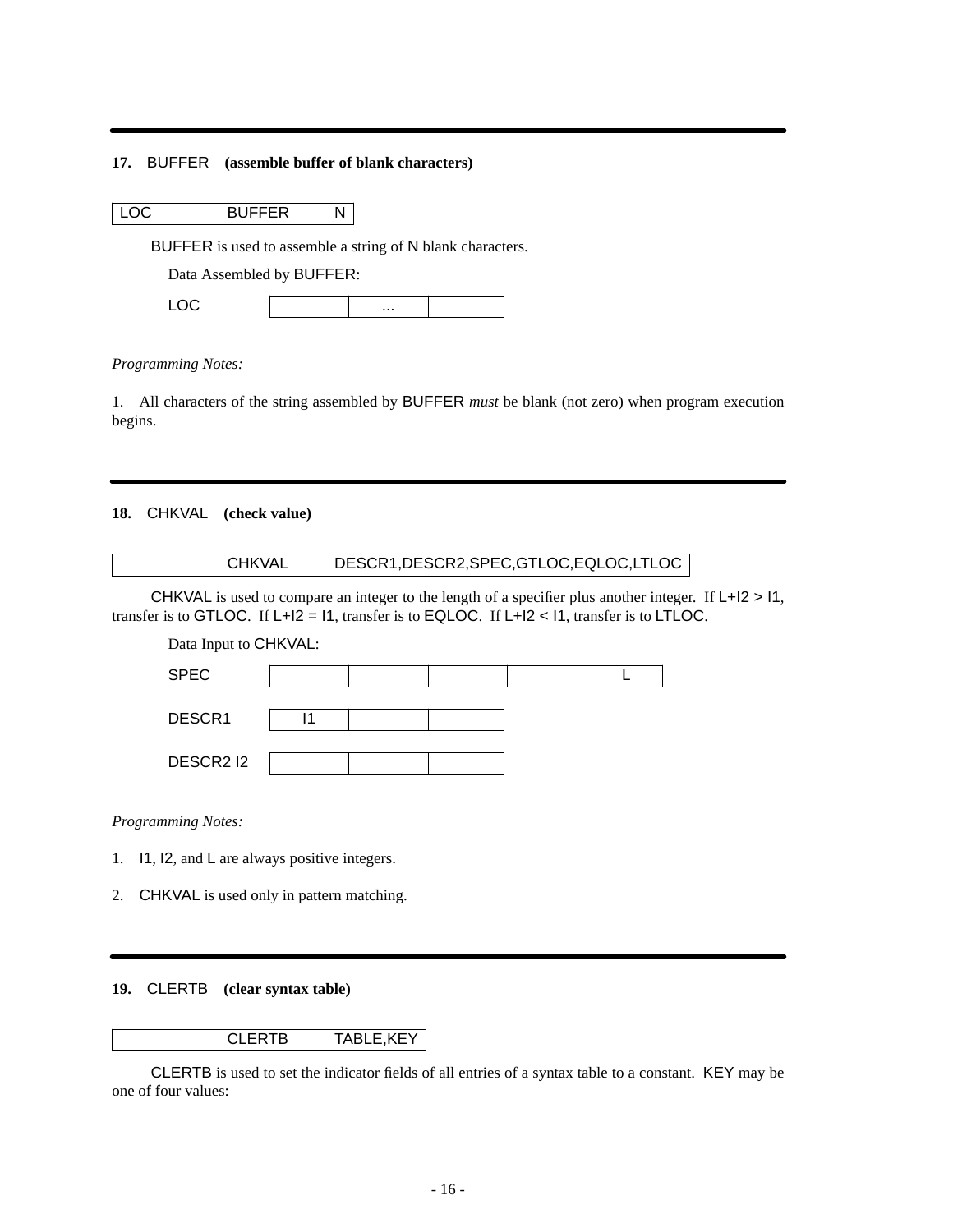CONTIN ERROR **STOP STOPSH** 

The indicator field of each entry of TABLE is set to T where T is the indicator that corresponds to the value of KEY.

Data Altered by CLERTB for ERROR, STOP, or STOPSH:

| <b>TABLE</b>                       |              | т |  |
|------------------------------------|--------------|---|--|
|                                    |              |   |  |
|                                    |              |   |  |
|                                    |              |   |  |
| TABLE+Z*E                          |              | т |  |
|                                    |              |   |  |
| Data Altered by CLERTB for CONTIN: |              |   |  |
| <b>TABLE</b>                       | <b>TABLE</b> | 0 |  |
|                                    |              |   |  |
|                                    |              |   |  |
|                                    |              |   |  |
| TABLE+Z*E                          | <b>TABLE</b> | ŋ |  |
|                                    |              |   |  |

*Programming Notes:*

- 1. See Section 4.2.
- 2. See also PLUGTB.

#### **20.** COPY **(copy file into assembly)**

COPY FILE

COPY is used to copy a file of machine-dependent data into the source program. COPY occurs three times in the assembly:

COPY MDATA COPY MLINK COPY PARMS

MLINK and PARMS are copied at the beginning of the SNOBOL4 assembly. MDATA is copied in the data region.

MDATA is a file of machine-dependent data. It contains data used in the implementation of the macros and for strings that depend on the character set of an individual machine or that represent other problems that prevent a machine-independent representation. These are:

1. ALPHA, a string that consists of all characters arranged in the order of their internal numerical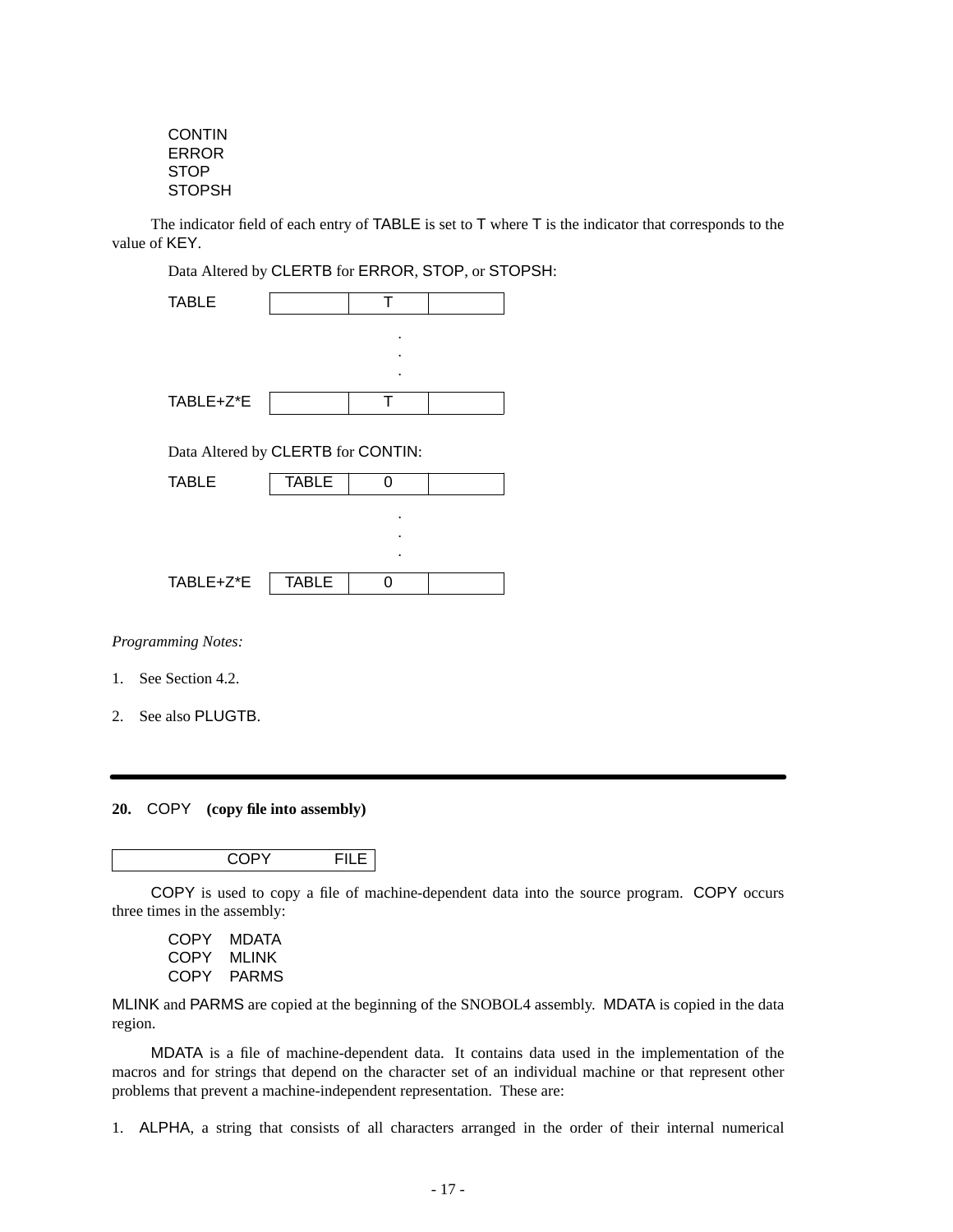representation (collating sequence).

2. AMPST, a string consisting of a single ampersand, or whatever character is used to represent the keyword operator in the source language.

3. COLSTR, a string of two characters consisting of a colon followed by a blank.

4. QTSTR,astring consisting of a single quotation mark, or whatever character is used to represent a quotation mark in the source language.

These strings of characters are pointed to by the specifiers ALPHSP, AMPSP, COLSP, and QTSP respectively.

MLINK is a file of entry points and external symbol names that describe linkages used to access machine-language subroutines and I/O packages.

PARMS is a file of machine-dependent constants (equivalences). It contains constants used in the implementation of the macros and definitions of symbols. These are:

1. ALPHSZ, the number of characters in the character set for the machine. (ALPHSZ is 256 for the IBM System/360.)

2. CPA, the number of characters per machine addressing unit. (CPA is 1 for the IBM System/360, i.e., one character per byte.)

3. DESCR, the address width of a descriptor.

- 4. FNC, a flag used to identify function descriptors.
- 5. MARK, a flag used to identify descriptors that are marked titles.
- 6. PTR,aflag used to identify descriptors pointing into SNOBOL4 dynamic storage.
- 7. SIZLIM, the value of the largest integer that can be stored in the value field of a descriptor.
- 8. SPEC, the address width of a specifier.
- 9. STTL, a flag used to identify descriptors that are titles of string structures.
- 10. TTL, a flag used to identify descriptors that are titles of blocks.
- 11. UNITI, the number of the standard input unit. UNITI is 5 for the IBM System/360 implementation.

12. UNITO, the number of the standard print output unit. UNITO is 6 for the IBM System/360 implementation.

13. UNITP, the number of the standard punch output unit. UNITP is 7 for the IBM System/360 implementation.

CSTACK and OSTACK, the current end old stack pointers, respectively, should be defined in one of the COPY files. These pointers may either be in registers or in the address fields of descriptors, depending on how the stack management macros are implemented (see PUSH and RCALL, e.g.). If these pointers are implemented as registers, they should be defined in PARMS. If they are implemented in storage locations, they should be defined in MDATA.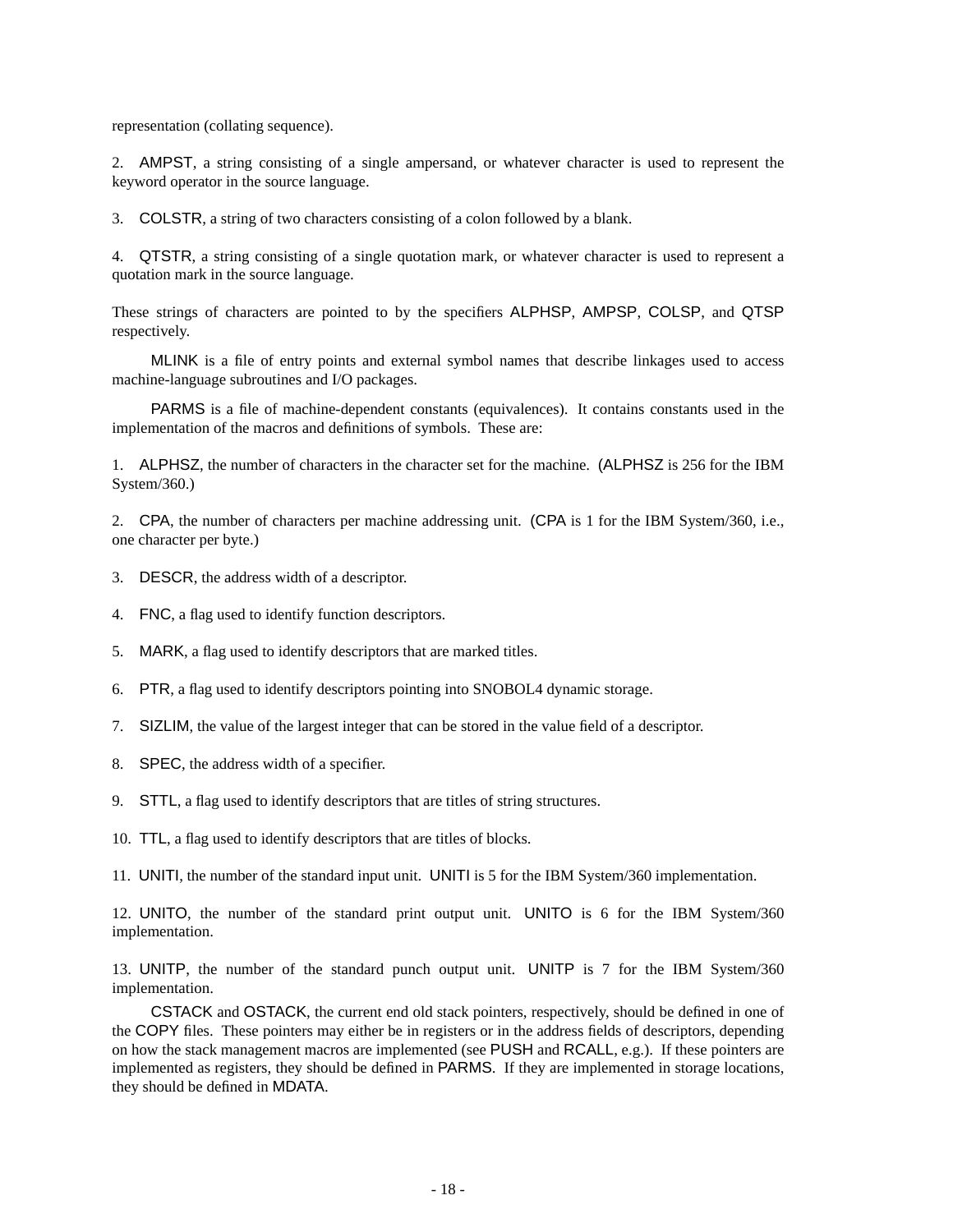1. COPY may be implemented in a variety of ways. COPY may, for example, simply expand into the data required, depending on the value of its argument as given above.

2. Any of the COPY segments can be used to incorporate other machine-dependent data.

### **21.** CPYPAT **(copy pattern)**

### CPYPAT DESCR1,DESCR2,DESCR3,DESCR4,DESCR5,DESCR6

CPYPAT is used to copy a pattern. First set

 $R1 = A1$  $R2 = A2$  $R3 = A6$ 

where R1, R2, and R3 are temporary locations. Sections of the pattern are copied for successive values of R1 and R2. After copying each section, set

 $R3 = R3-(1+\sqrt{7})^*D$ 

Then set

 $R1 = R1+(1+V7)^*D$  $R2 = R2+(1+V7)^*D$ 

If R3 > 0, continue, copying the next section. Otherwise the operation is complete. The final value of R1 is inserted in the address field of DESCR1.

The functions F1 and F2 are defined as follows:

 $F1(X) = 0$  if  $X = 0$  $F1(X) = X + A4$  otherwise

 $F2(X) = A5$  if  $X = 0$  $F2(X) = X + A4$  otherwise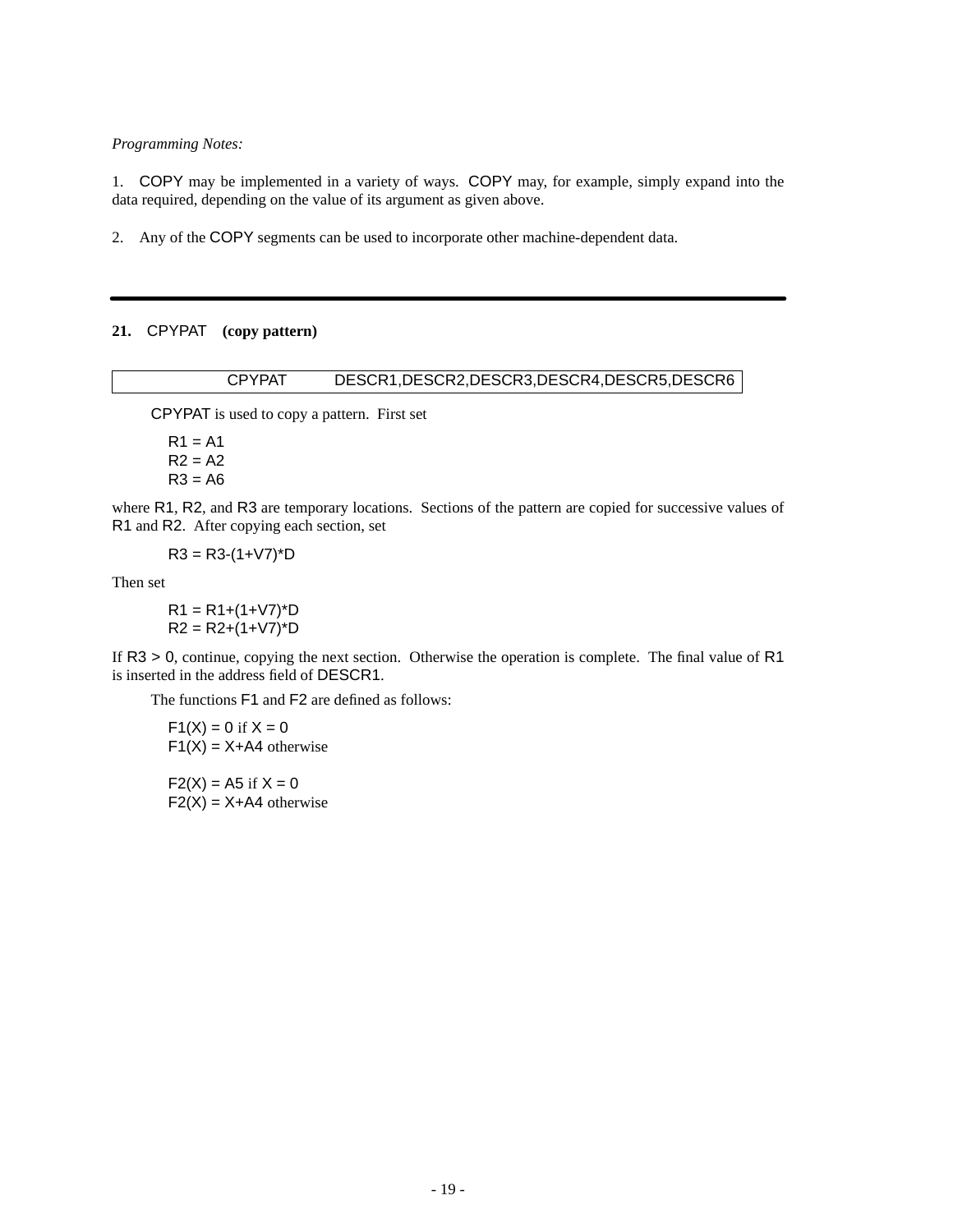Initial Data Input to CPYPAT:

| DESCR1    | A1 |   |  |
|-----------|----|---|--|
| DESCR2 A2 |    |   |  |
| DESCR3 A3 |    |   |  |
|           |    | ٠ |  |

| DESCR4    | A4 |  |
|-----------|----|--|
|           |    |  |
| DESCR5 A5 |    |  |
|           |    |  |
| DESCR6 A6 |    |  |

.

Data Input to CPYPAT for Successive Values of R2:

| $R2+D$  |    | $V$ 7 |
|---------|----|-------|
|         |    |       |
| $R2+2D$ | A8 | V8    |
|         |    |       |
| $R2+3D$ | Α9 | 79    |
|         |    |       |

Data Altered by CPYPAT for Successive Values of R1:

| $R1+D$  | Α7      | F7 | $V$ 7   |
|---------|---------|----|---------|
| $R1+2D$ | F1(A8)  |    | F2(V8)  |
| $R1+3D$ | $A9+A3$ |    | $V9+A3$ |

Additional Data Input for Successive Values of R2 if V7 = 3:

| $\overline{\phantom{a}}$<br>R |  | ີ | ັ |
|-------------------------------|--|---|---|
|-------------------------------|--|---|---|

Additional Data Altered for Successive Values of R1 if V3 = 7:

| ີ |
|---|
|---|

Data Altered when Copying is Complete:

| <b>DECOD</b><br>ย⊑จ∪๙ เ |  |  |  |
|-------------------------|--|--|--|
|-------------------------|--|--|--|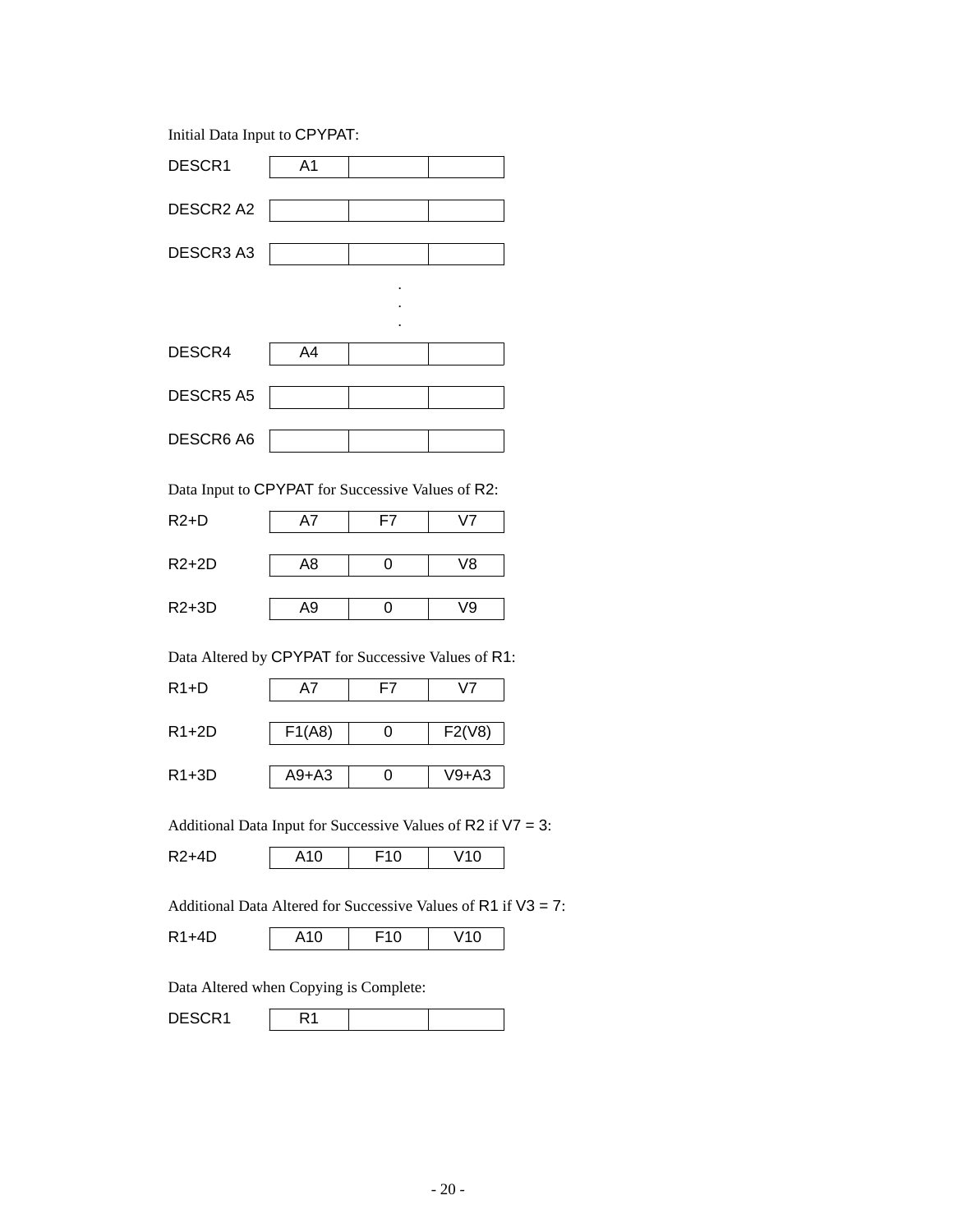## **22.** DATE **(get date)**

DATE SPEC

DATE is used to obtain the current date. A character representation of the current date is placed in BUFFER.

Data Altered by DATE:

| <b>SPEC</b>   | <b>BUFFER</b> |          |  |  |
|---------------|---------------|----------|--|--|
| <b>BUFFER</b> |               | $\cdots$ |  |  |

*Programming Notes:*

1. The choice of representation for the date is not important so far as the source language is concerned. Thus

April 1, 1981 04/01/81 4:1:81 81.092

are all acceptable.

- 2. BUFFER is local to DATE and its old contents may be overwritten by a subsequent use of DATE.
- 3. DATE is used only in the SNOBOL4 DATE function.

4. Implementation of DATE, as such, is not essential. In this case, DATE should set the length of SPEC to zero and do nothing else.

### **23.** DECRA **(decrement address)**

DECRA DESCR,N

DECRA is used to decrement the address field of a descriptor. A is considered as a signed integer.

| Data Input to DECRA: |  |
|----------------------|--|
|----------------------|--|

| - - - -<br>n'<br><u>DLOOIT</u> |  |  |
|--------------------------------|--|--|
|                                |  |  |

Data Altered by DECRA:

| <b>DESCR</b><br>4-N |  |  |
|---------------------|--|--|
|---------------------|--|--|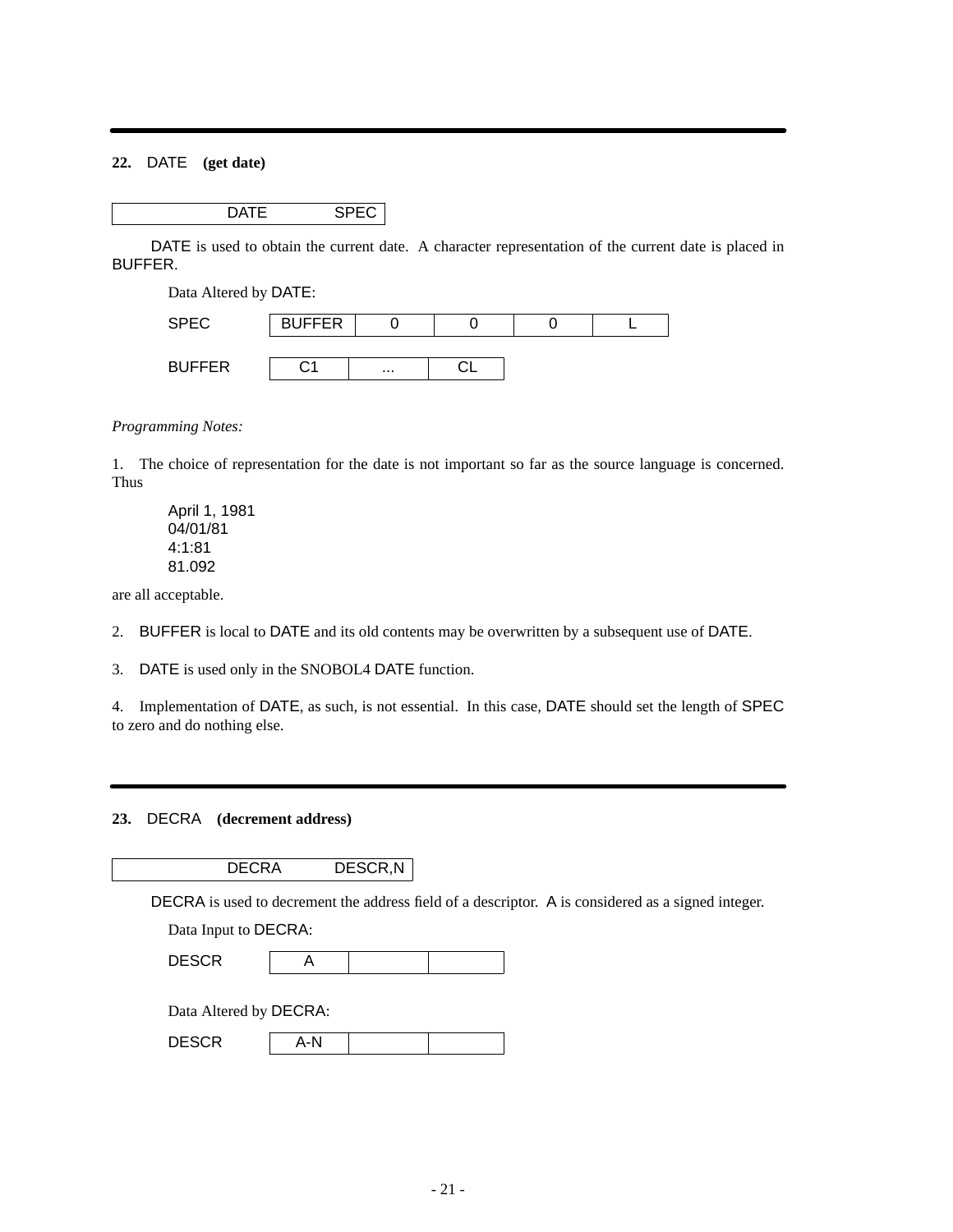- 1. A maybe a relocatable address.
- 2. N is always positive.
- 3. N is often 1 or D.
- 4. A-N may be negative.
- 5. See also INCRA.

### **24.** DEQL **(descriptor equal test)**

### DEQL DESCR1,DESCR2,NELOC,EQLOC

|                                        | DEQL is used to compare two descriptors. If A1 = A2, F1 = F2, and V1 = V2, transfer is to |
|----------------------------------------|-------------------------------------------------------------------------------------------|
| EQLOC. Otherwise transfer is to NELOC. |                                                                                           |

Data Input to DEQL:

| Α1 |    | $\overline{11}$ |
|----|----|-----------------|
|    |    |                 |
| А2 | F2 | J 2             |
|    |    |                 |

*Programming Notes:*

1. All fields of the two descriptors must be *identical* for transfer to EQLOC.

### **25.** DESCR **(assemble descriptor)**

# LOC DESCR A,F,V

DESCR assembles a descriptor with specified address, flag, and value fields.

Data Assembled by DESCR:

| ~~ |  |  |
|----|--|--|
|    |  |  |

## *Programming Notes:*

1. Any or all of A, F, and V may be omitted. A zero field must be assembled when the corresponding argument is omitted.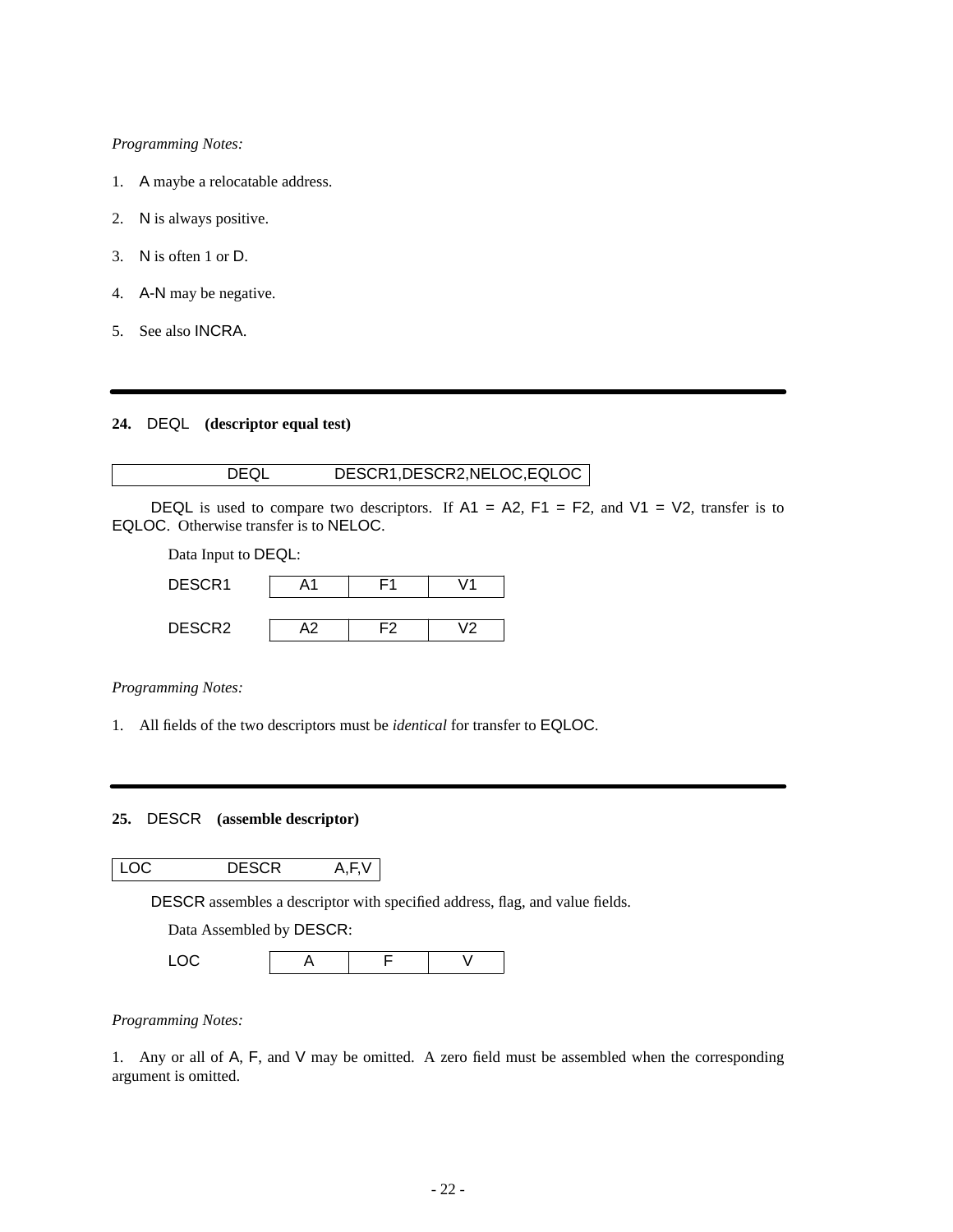## **26.** DIVIDE **(divide integers)**

### DIVIDE DESCR1,DESCR2,DESCR3,FLOC,SLOC

DIVIDE is used to divide one integer by another. Any remainder is discarded. That is, the result is truncated, not rounded. If  $I = 0$ , transfer is to FLOC. Otherwise transfer is to SLOC.

Data Input to DIVIDE:

| DESCR2 |  |  |
|--------|--|--|
|        |  |  |
| DESCR3 |  |  |

Data Altered by DIVIDE:

|  | DESCR1 | A/I |  |  |
|--|--------|-----|--|--|
|--|--------|-----|--|--|

*Programming Notes:*

1. A may be a relocatable address.

**27.** DVREAL **(divide real numbers)**

## DVREAL DESCR1,DESCR2,DESCR3,FLOC,SLOC

DVREAL is used to divide one real number by another. If  $R3 = 0$  or the result is out of the range available for real numbers, transfer is to FLOC. Otherwise transfer is to SLOC.

Data Input to DVREAL:

| DESCR <sub>2</sub>      | R2    | F2 | V2 |  |  |
|-------------------------|-------|----|----|--|--|
| DESCR <sub>3</sub>      | R3    |    |    |  |  |
|                         |       |    |    |  |  |
| Data Altered by DVREAL: |       |    |    |  |  |
| DESCR <sub>1</sub>      | R2/R3 | F2 | V2 |  |  |
|                         |       |    |    |  |  |

*Programming Notes:*

1. In addition to use in source-language arithmetic, DVREAL is used in the computation of statistics published at the end of a SNOBOL4 run.

2. See also ADREAL, EXREAL, MNREAL, MPREAL, and SBREAL.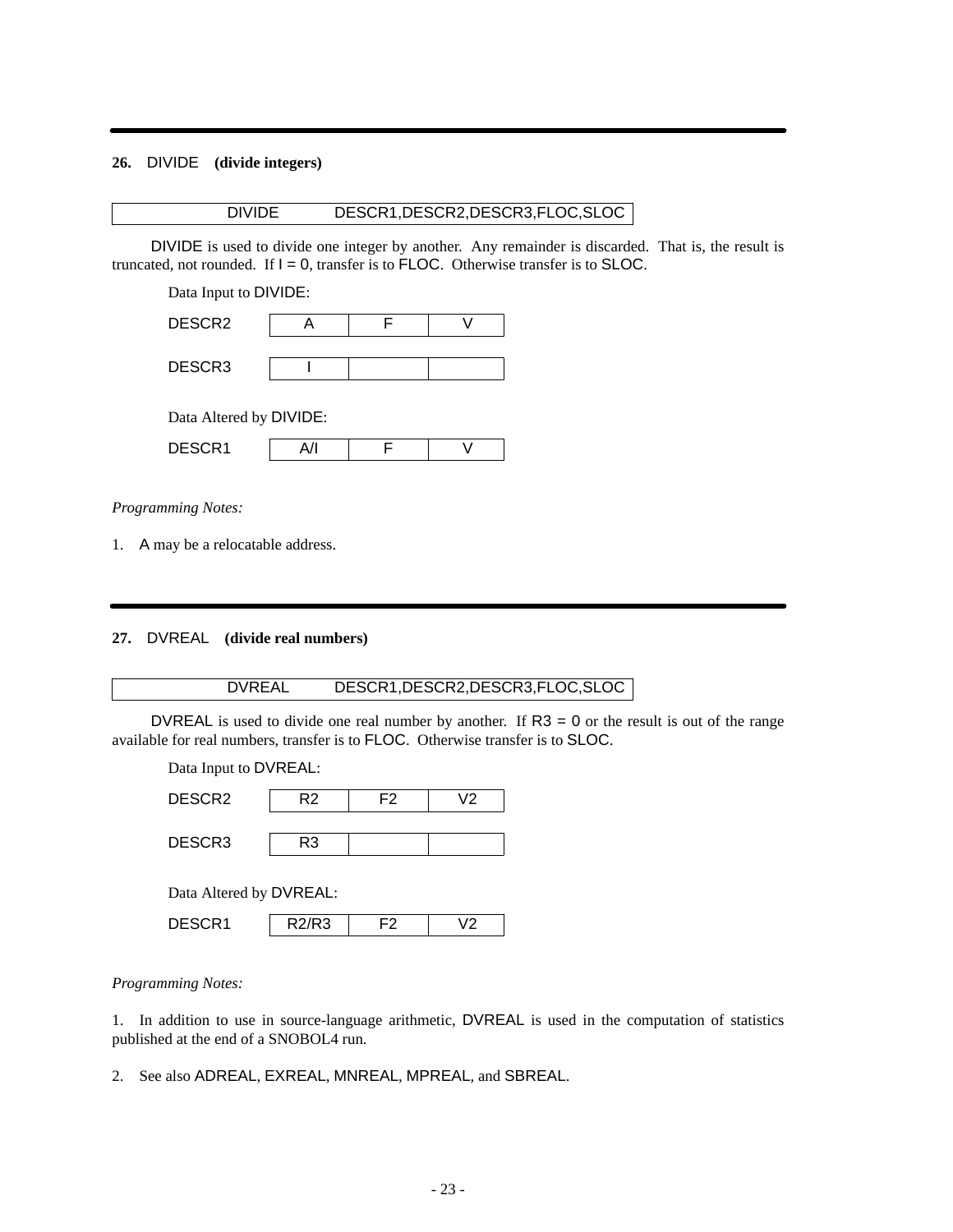### **28.** END **(end assembly)**

END

END is used to terminate assembly of the SNOBOL4 system. It occurs only once and is the last card of the assembly.

#### **29.** ENDEX **(end execution of SNOBOL4 run)**

ENDEX DESCR

ENDEX is used to terminate execution of a SNOBOL4 run. ENDEX is the last instruction executed and is responsible for returning properly to the environment that initiated the SNOBOL4 run. If I is nonzero, a post-mortem dump of user core should be given.

Data Input to ENDEX:

| $   -$<br>$\blacksquare$<br>----- |  |  |
|-----------------------------------|--|--|
|                                   |  |  |

*Programming Notes:*

1. If a dump is not given, the keyword &ABEND will not have its specified effect. Nothing else will be affected.

2. On the IBM System/360, if I is nonzero, an abend dump is given with a user code of I.

3. See also INIT.

### **30.** ENFILE **(write end of file)**

ENFILE is used to write an end-of-file on (close) the file associated with unit reference number I.

Data Input to ENFILE:

| <b>DECOD</b><br><b>טבטעו</b> |  |  |
|------------------------------|--|--|
|                              |  |  |

*Programming Notes:*

- 1. See also BKSPCE and REWIND.
- 2. Refer to Section 2.1 for a discussion of unit reference numbers.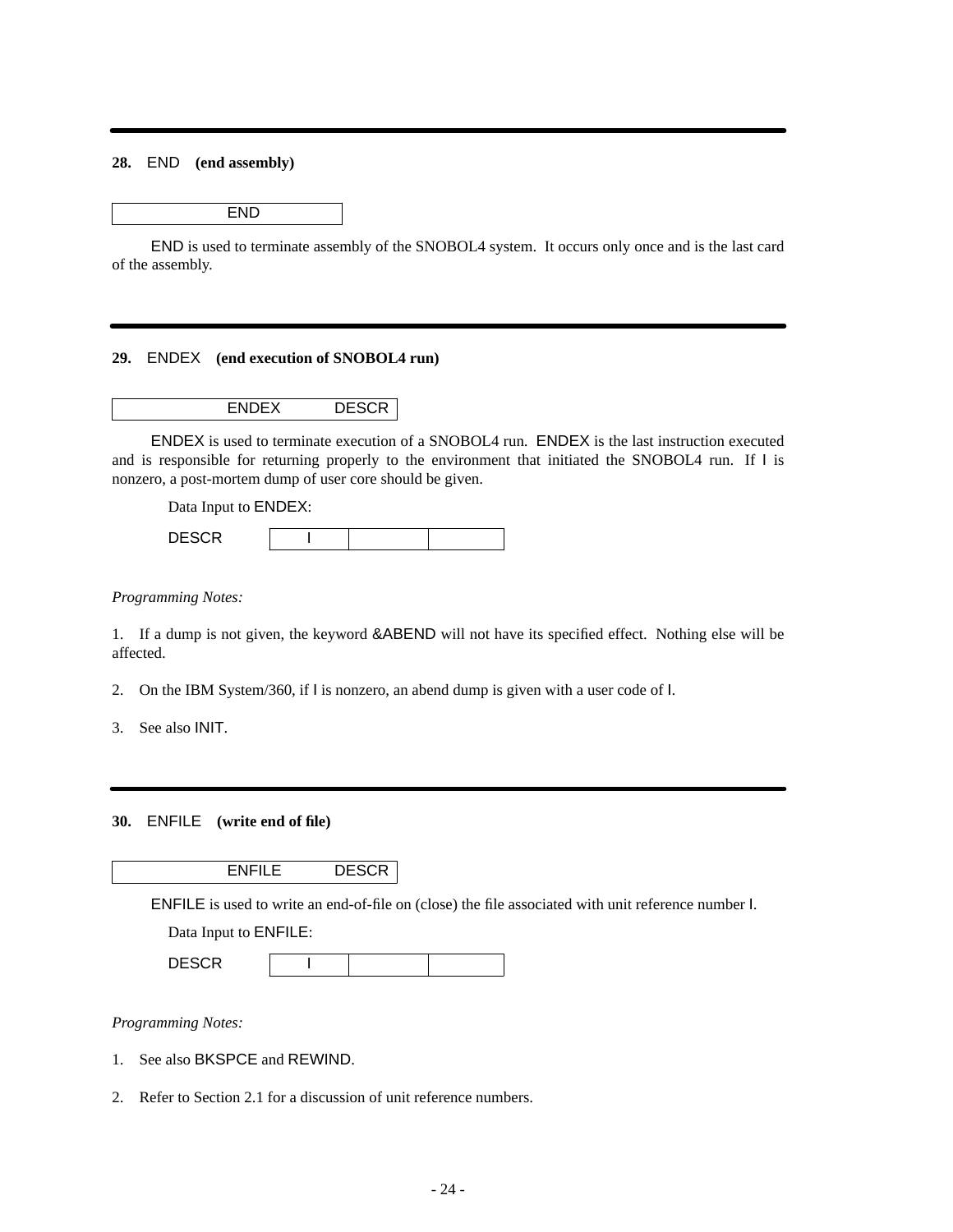### **31.** EQU **(define symbol equivalence)**

SYMBOL EQU N

EQU is used to assign, at assembly time, the value of N to SYMBOL.

### **32.** EXPINT **(exponentiate integers)**

# EXPINT DESCR1,DESCR2,DESCR3,FLOC,SLOC

EXPINT is used to raise an integer to an integer power. If  $11 = 0$  and  $12$  is not positive, or if the result is out of the range available for integers, transfer is to FLOC. Otherwise transfer is to SLOC.

Data Input to EXPINT:

| DESCR <sub>2</sub>      |    |  |
|-------------------------|----|--|
| DESCR <sub>3</sub>      | 12 |  |
| Data Altered by EXPINT: |    |  |

| $   -$<br>∽<br>------ | $\overline{a}$ |  |
|-----------------------|----------------|--|

#### **33.** EXREAL **(exponentiate real numbers)**

### EXREAL DESCR1,DESCR2,DESCR3,FLOC,SLOC

EXREAL is used to raise a real number to a real power. If the result is not a real number or is out of the range available for real numbers, transfer is to FLOC. Otherwise transfer is to SLOC.

Data Input to EXREAL:

| DESCR <sub>2</sub> |  |  |
|--------------------|--|--|
|                    |  |  |
| DESCR3             |  |  |

Data Altered by EXREAL:

| DESCR1 | R <sub>1</sub> **R <sub>2</sub> |  |  |
|--------|---------------------------------|--|--|
|--------|---------------------------------|--|--|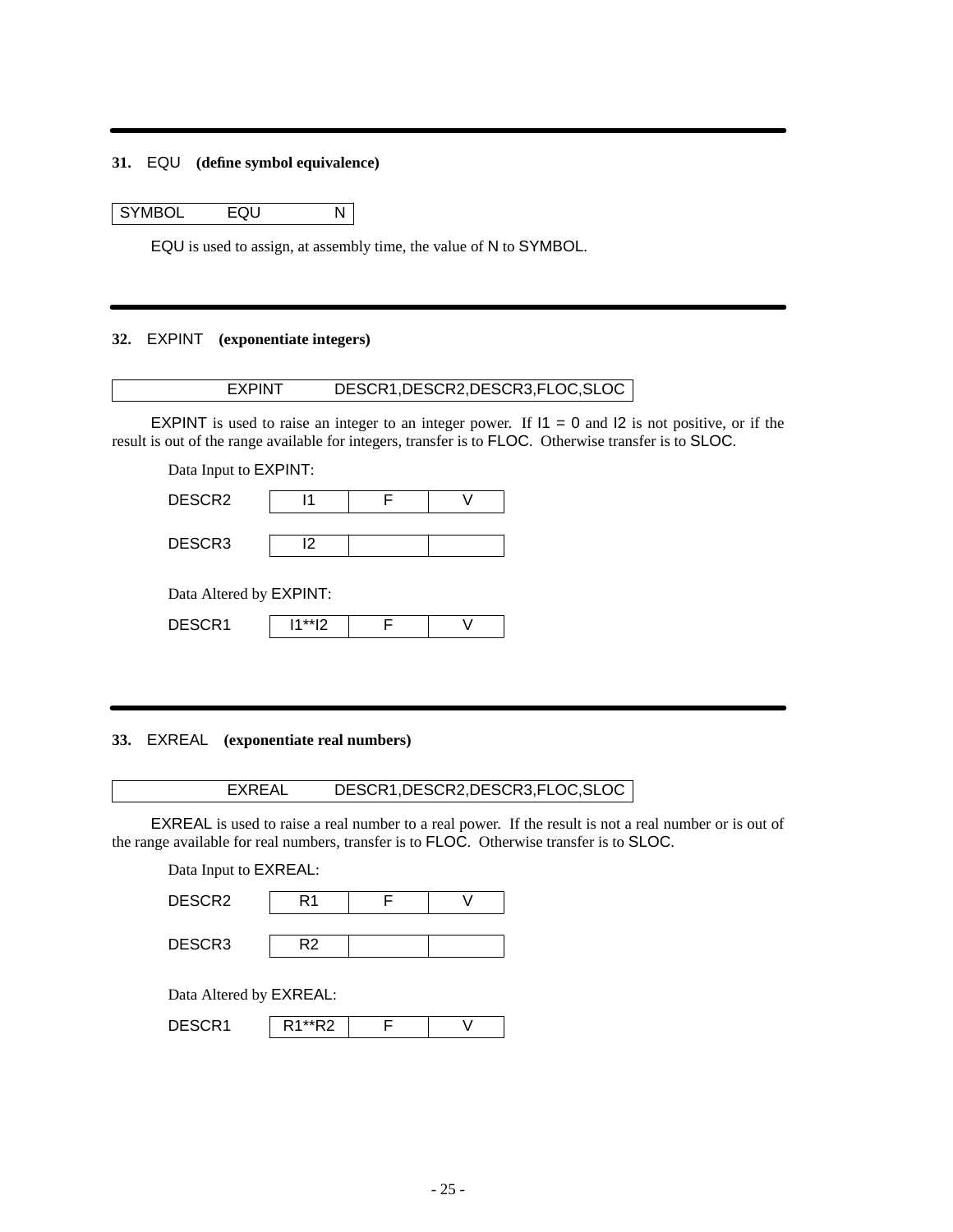# **34.** FORMAT **(assemble format string)**

|  | $ $ LOC | <b>FORMAT</b> | 'C1CL' |
|--|---------|---------------|--------|
|--|---------|---------------|--------|

FORMAT is used to assemble the characters of a format.

Data Assembled by FORMAT:

#### *Programming Notes:*

1. The characters assembled by FORMAT are treated as an '''undigested''' format by FORTRAN IV routines.

# **35.** FSHRTN **(foreshorten specifier)**

| <b>FSHRTN</b>                                                                    | SPEC, N |     |     |
|----------------------------------------------------------------------------------|---------|-----|-----|
| <b>FSHRTN</b> is used to exclude initial characters from a string specification. |         |     |     |
| Data Input to FSHRTN:                                                            |         |     |     |
| <b>SPEC</b>                                                                      |         |     |     |
| Data Altered by FSHRTN:                                                          |         |     |     |
| <b>SPEC</b>                                                                      |         | O+N | L-N |
| <b>Programming Notes:</b>                                                        |         |     |     |

- 
- 1. L-N is never negative.
- 2. See also REMSP.

# **36.** GETAC **(get address with offset constant)**



GETAC is used to get an address field with an offset constant.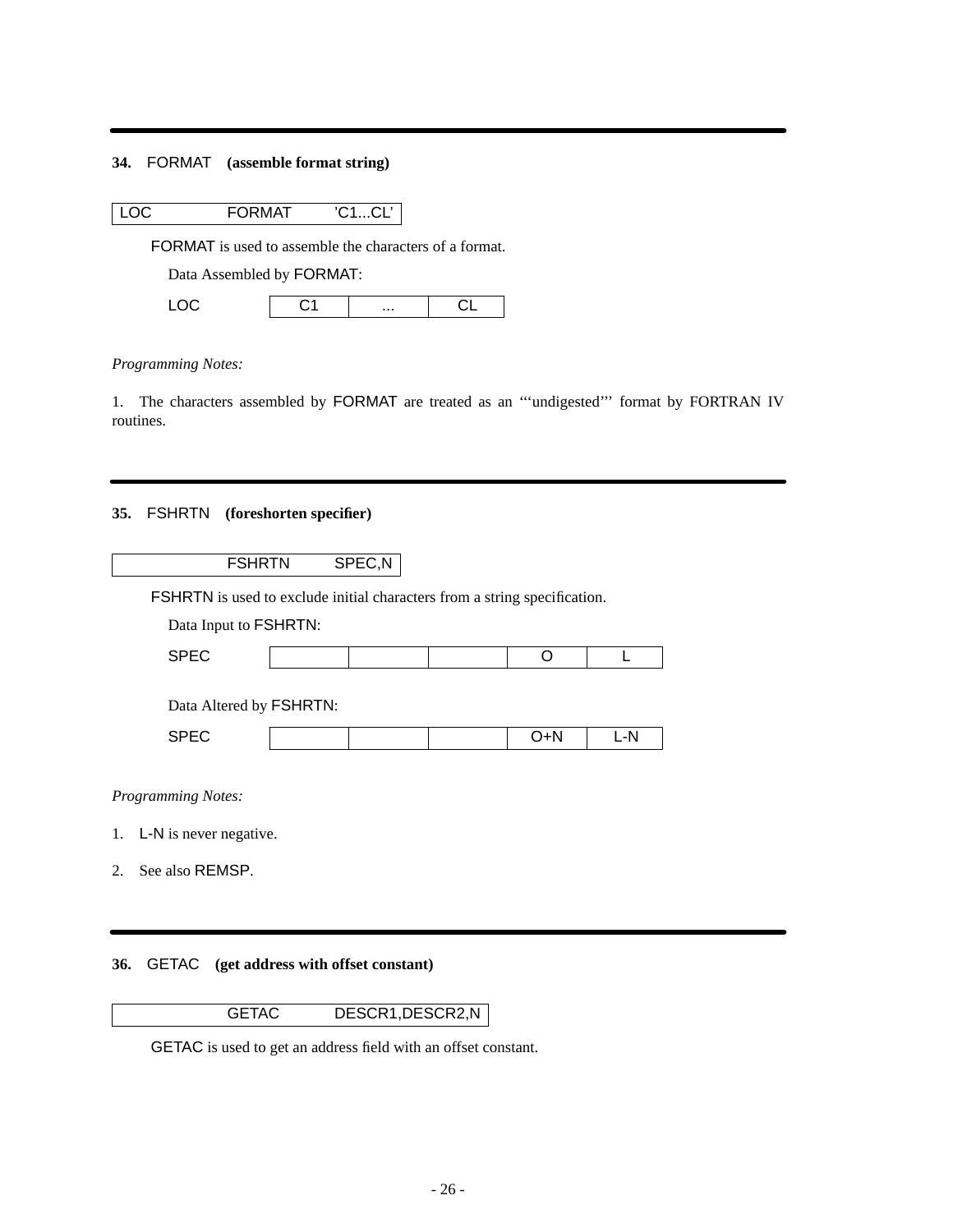| Data Input to GETAC:   |  |  |  |  |  |
|------------------------|--|--|--|--|--|
| A2                     |  |  |  |  |  |
|                        |  |  |  |  |  |
|                        |  |  |  |  |  |
| Data Altered by GETAC: |  |  |  |  |  |
|                        |  |  |  |  |  |
|                        |  |  |  |  |  |

- 1. N may be negative.
- 2. See also PUTAC, GETDC, and PUTDC.

### **37.** GETBAL **(get parenthesis balanced string)**

# GETBAL SPEC,DESCR,FLOC,SLOC

GETBAL is used to get the specification of a balanced substring. The string starting at CL+1 and ending at CL+N is examined to determine the shortest balanced substring CL+1,...,CL+J. J is determined according to the following rules:

If CL+1 is not a parenthesis, then  $J = 1$ .

If CL+1 is a left parenthesis, then J is the least integer such that CL+1...CL+J is balanced with respect to parentheses in the usual algebraic sense.

If CL+1 is a right parenthesis, or if no such balanced string exists, transfer is to FLOC. Otherwise SPEC is modified as indicated and transfer is to SLOC.

| Data Input to GETBAL:   |                |          |    |        |          |          |  |
|-------------------------|----------------|----------|----|--------|----------|----------|--|
| <b>SPEC</b>             | A              |          |    |        | Ω        |          |  |
| <b>DESCR</b>            | N              |          |    |        |          |          |  |
| $A + O$                 | C <sub>1</sub> | $\cdots$ | CL | $CL+1$ | $\cdots$ | $CL + N$ |  |
| Data Altered by GETBAL: |                |          |    |        |          |          |  |
| <b>SPEC</b>             | A              |          |    |        | ┌        | L+J      |  |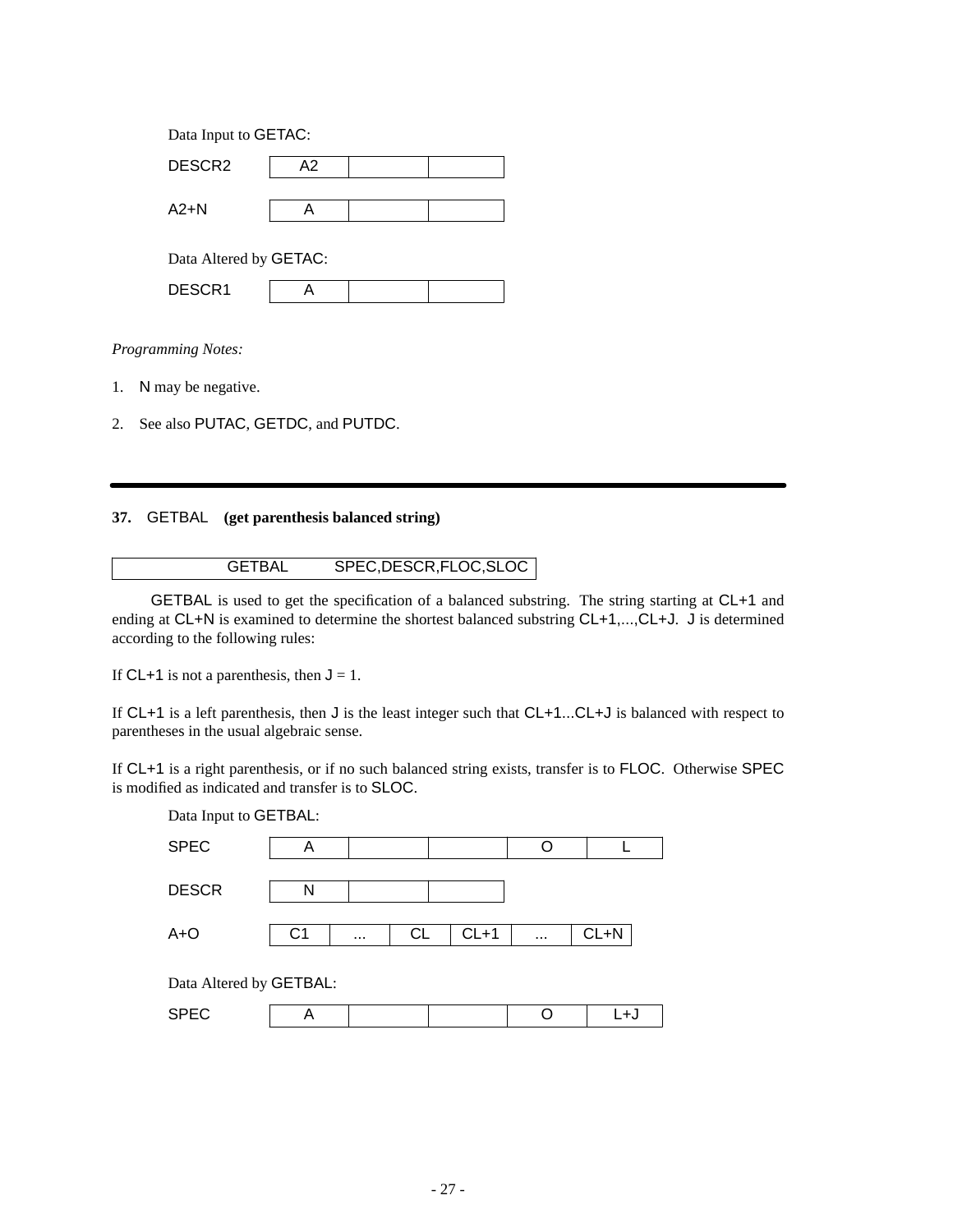# **38.** GETD **(get descriptor)**

| <b>GETD</b>                              |    |   | DESCR1, DESCR2, DESCR3 |  |
|------------------------------------------|----|---|------------------------|--|
| <b>GETD</b> is used to get a descriptor. |    |   |                        |  |
| Data Input to GETD:                      |    |   |                        |  |
| DESCR <sub>2</sub>                       | A2 |   |                        |  |
| DESCR3 A3                                |    |   |                        |  |
| $A2+A3$                                  | А  | F | $\mathcal{L}$          |  |
| Data Altered by GETD:                    |    |   |                        |  |
| DESCR1                                   | А  | F |                        |  |
|                                          |    |   |                        |  |

*Programming Notes:*

1. See also GETDC, PUTD, and PUTDC.

# **39.** GETDC **(get descriptor with offset constant)**

|        | <b>GETDC</b>                                                      |    | DESCR1, DESCR2, N |    |  |
|--------|-------------------------------------------------------------------|----|-------------------|----|--|
|        | <b>GETDC</b> is used to get a descriptor with an offset constant. |    |                   |    |  |
|        | Data Input to GETDC:                                              |    |                   |    |  |
|        | DESCR <sub>2</sub>                                                | A2 |                   |    |  |
| $A2+N$ |                                                                   | A  | F                 | \/ |  |
|        | Data Altered by GETDC:                                            |    |                   |    |  |
| DESCR1 |                                                                   | Α  | F                 |    |  |
|        |                                                                   |    |                   |    |  |

*Programming Notes:*

1. See also GETD, PUTDC, and PUTD.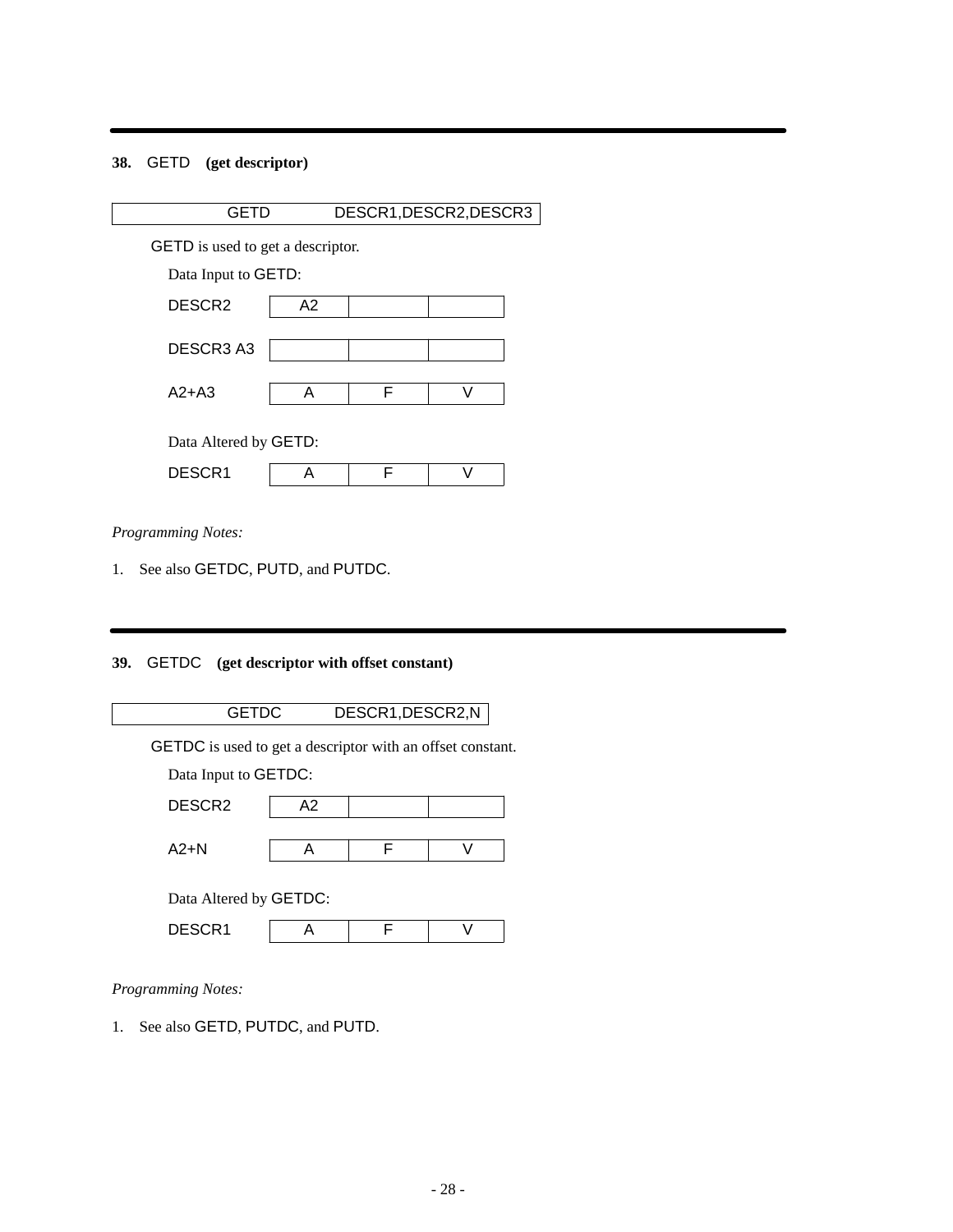## **40.** GETLG **(get length of specifier)**

| <b>GETLG</b>                                           | DESCR, SPEC |   |  |
|--------------------------------------------------------|-------------|---|--|
| <b>GETLG</b> is used to get the length of a specifier. |             |   |  |
| Data Input to GETLG:                                   |             |   |  |
| <b>SPEC</b>                                            |             |   |  |
|                                                        |             |   |  |
| Data Altered by GETLG:                                 |             |   |  |
| <b>DESCR</b>                                           | O           | U |  |
|                                                        |             |   |  |
| Programming Notes:                                     |             |   |  |

1. See also PUTLG.

## **41.** GETLTH **(get length for string structure)**

# GETLTH DESCR1,DESCR2

GETLTH is used to determine the amount of storage required for a string structure. The amount of storage is given by the formula

F(L)=D\*(3+[(L-1)/CPD+1])

where [L] is the integer part of L and CPD is the numbers of characters stored per descriptor. The constant 3 accounts for the three descriptors in a string structure in addition to the string itself. The expression in brackets represents the number of descriptors required for a string of L characters.

Data Input to GETLTH:

| DESCR <sub>2</sub> |  |  |  |
|--------------------|--|--|--|
|--------------------|--|--|--|

Data Altered by GETLTH:

| DESCR1 |  |  |  |
|--------|--|--|--|
|--------|--|--|--|

*Programming Notes:*

1. See also BKSIZE.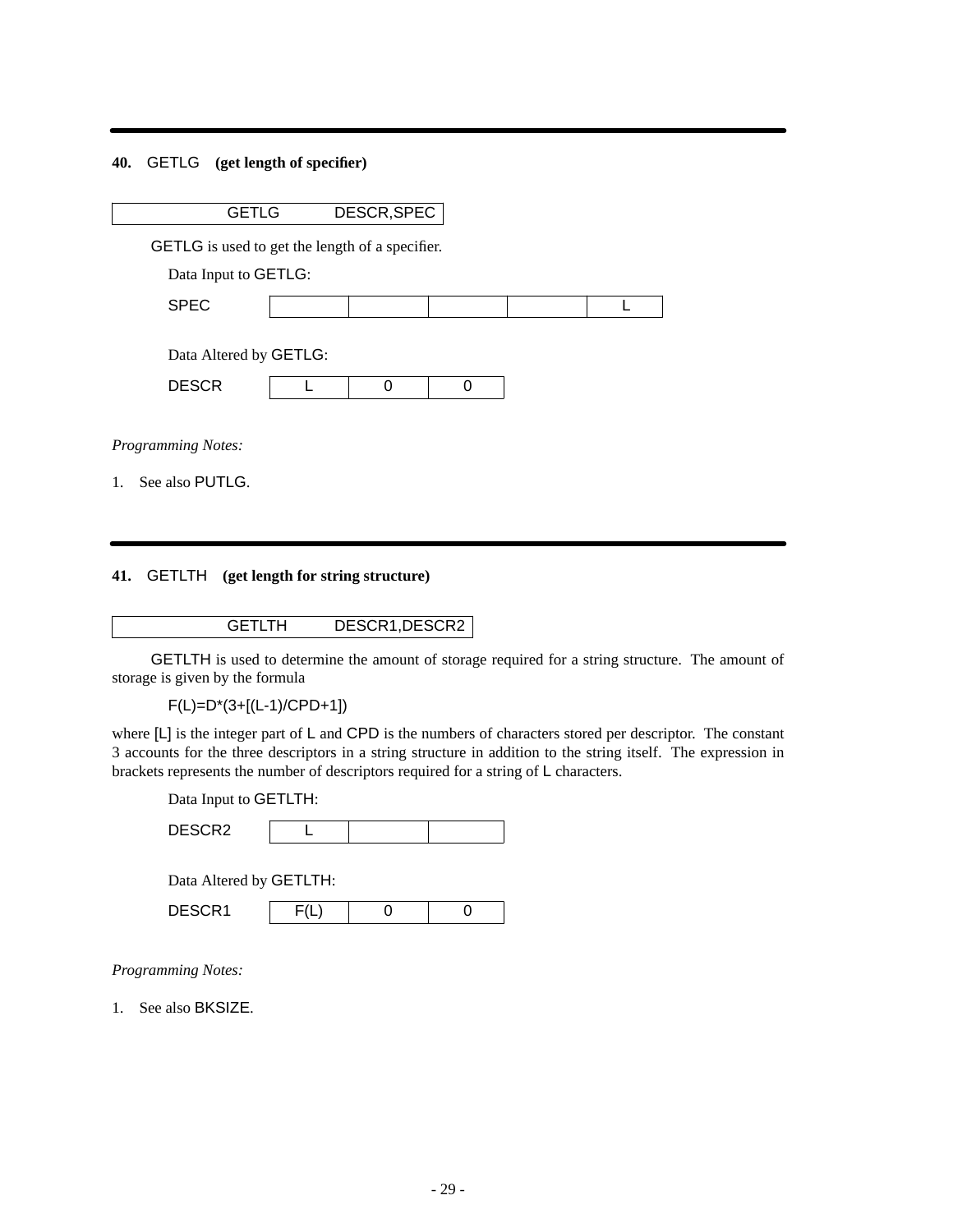# **42.** GETSIZ **(get size)**

GETSIZ is used to get the size from the value field of a title descriptor.

Data Input to GETSIZ:

| DESCR2 |  |  |
|--------|--|--|
|        |  |  |
|        |  |  |

Data Altered by GETSIZ:

| <b>DECODA</b><br><u>DLOOINI</u> |  |  |
|---------------------------------|--|--|

*Programming Notes:*

1. See also SETSIZ.

# **43.** GETSPC **(get specifier with constant offset)**

| <b>GETSPC</b>                             |    | SPEC, DESCR, N |    |  |
|-------------------------------------------|----|----------------|----|--|
| <b>GETSPC</b> is used to get a specifier. |    |                |    |  |
| Data Input to GETSPC:                     |    |                |    |  |
| <b>DESCR</b>                              | A1 |                |    |  |
|                                           |    |                |    |  |
| $A1+N$                                    | A  | F              | V  |  |
| Data Altered by GETSPC:                   |    |                |    |  |
| <b>SPEC</b>                               | А  | F              | ١1 |  |
|                                           |    |                |    |  |

*Programming Notes:*

1. See also PUTSPC.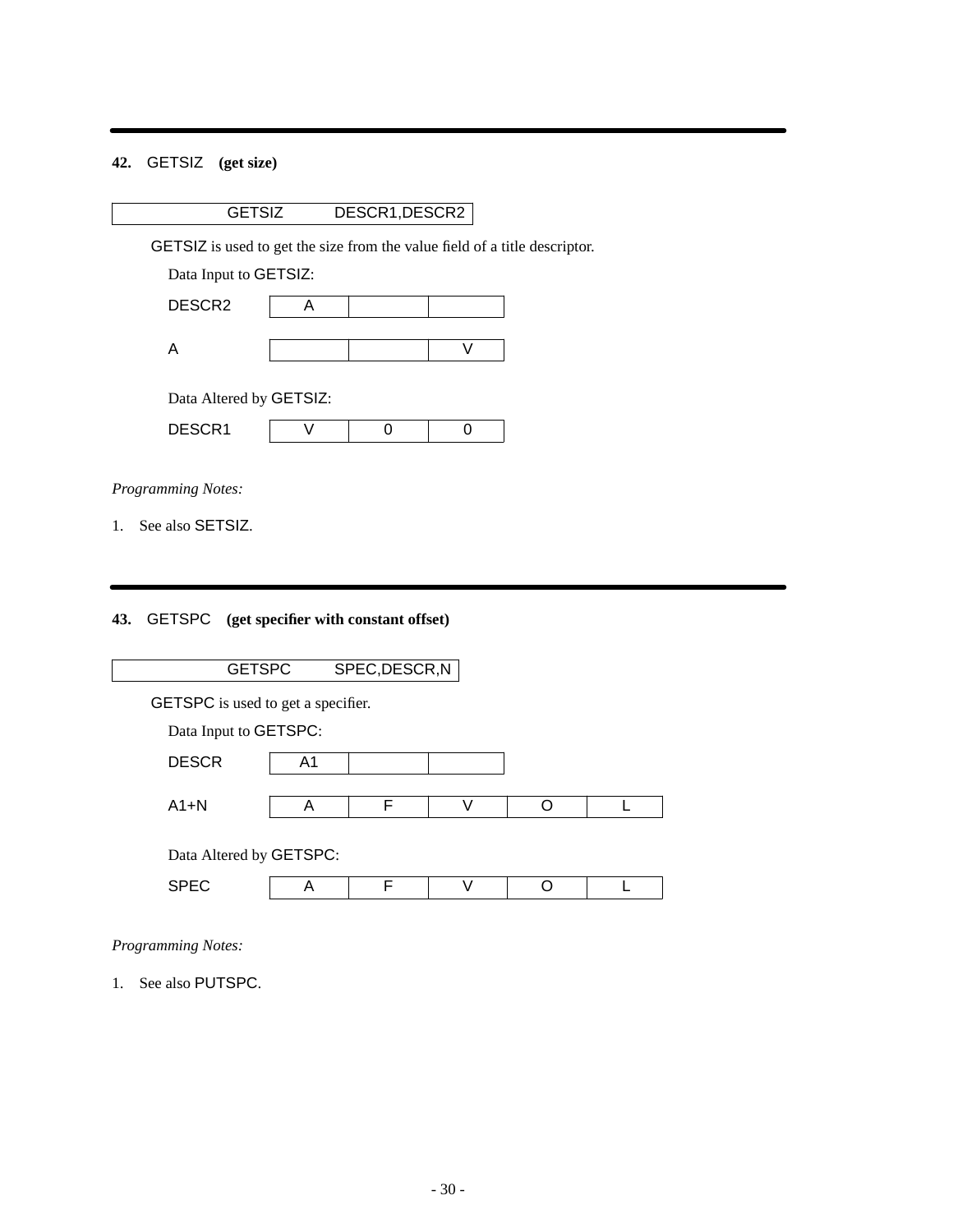### **44.** INCRA **(increment address)**

INCRA DESCR,N

INCRA is used to increment the address field of a descriptor.

Data Input to INCRA:

| nroon.<br>ม∟จ∪ห |  |  |  |
|-----------------|--|--|--|
|-----------------|--|--|--|

Data Altered by INCRA:

| $P^{\text{max}}$<br>$- - - -$ | $\sim$ $\sim$ |  |
|-------------------------------|---------------|--|

### *Programming Notes:*

- 1. A may be a relocatable address.
- 2. A is never negative.
- 3. N is always positive.
- 4. N is often 1 or D.
- 5. See also DECRA and INCRV.

### **45.** INCRV **(increment value field)**

INCRV DESCR,N

INCRV is used to increment the value field of a descriptor. I is considered as an unsigned (nonnegative) integer.

Data Input to INCRV:

|  | $\frac{1}{2}$<br>----- |  |  |  |
|--|------------------------|--|--|--|
|--|------------------------|--|--|--|

Data Altered by INCRV:

| <b>DECOD</b><br>ᇧ<br>レレい |  |  |
|--------------------------|--|--|
|                          |  |  |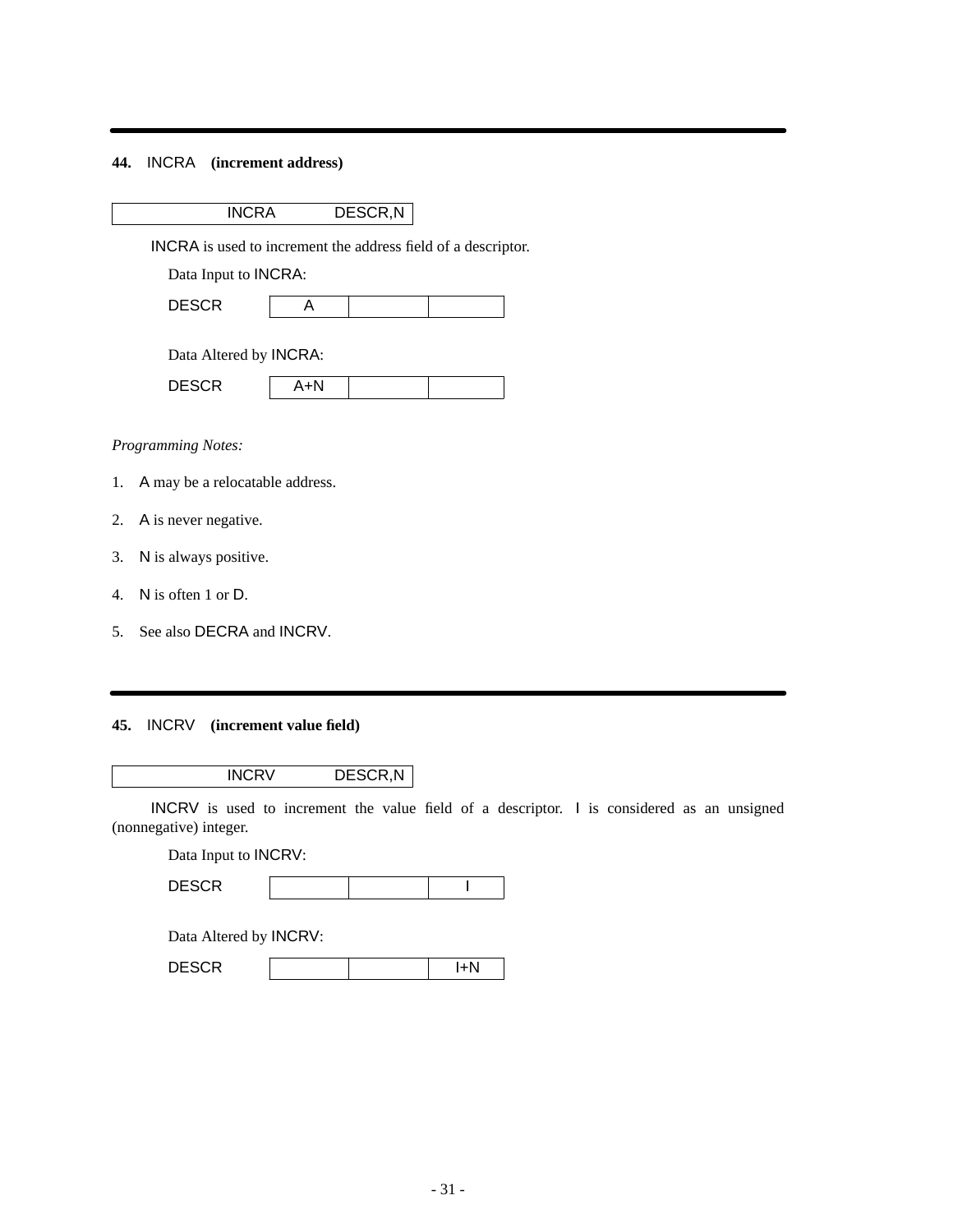- 1. N is always positive.
- 2. N is often 1.
- 3. See also INCRA.

#### **46.** INIT **(initialize SNOBOL4 run)**

### INIT

INIT is used to initialize a SNOBOL4 run. INIT is the first instruction executed and is responsible for performing any initialization necessary. The operation is machine and system dependent. Typically, INIT sets program masks and the values of vertain registers.

In addition to any initialization required for a particular system and machine, INIT also performs the following initialization for the SNOBOL4 system. Dynamic storage is initialized. The address fields of FRSGPT and HDSGPT are set to point to the first descriptor in dynamic storage. The address field of TLSGP1 is set to the first descriptor past the end of dynamic storage. Space for dynamic storage may be preallocated or obtained from the operating system by INIT. The timer is initialized for subsequent use by the MSTIME macro (q.v.).

*Programming Notes:*

1. See also ENDEX.

### **47.** INSERT **(insert node in tree)**

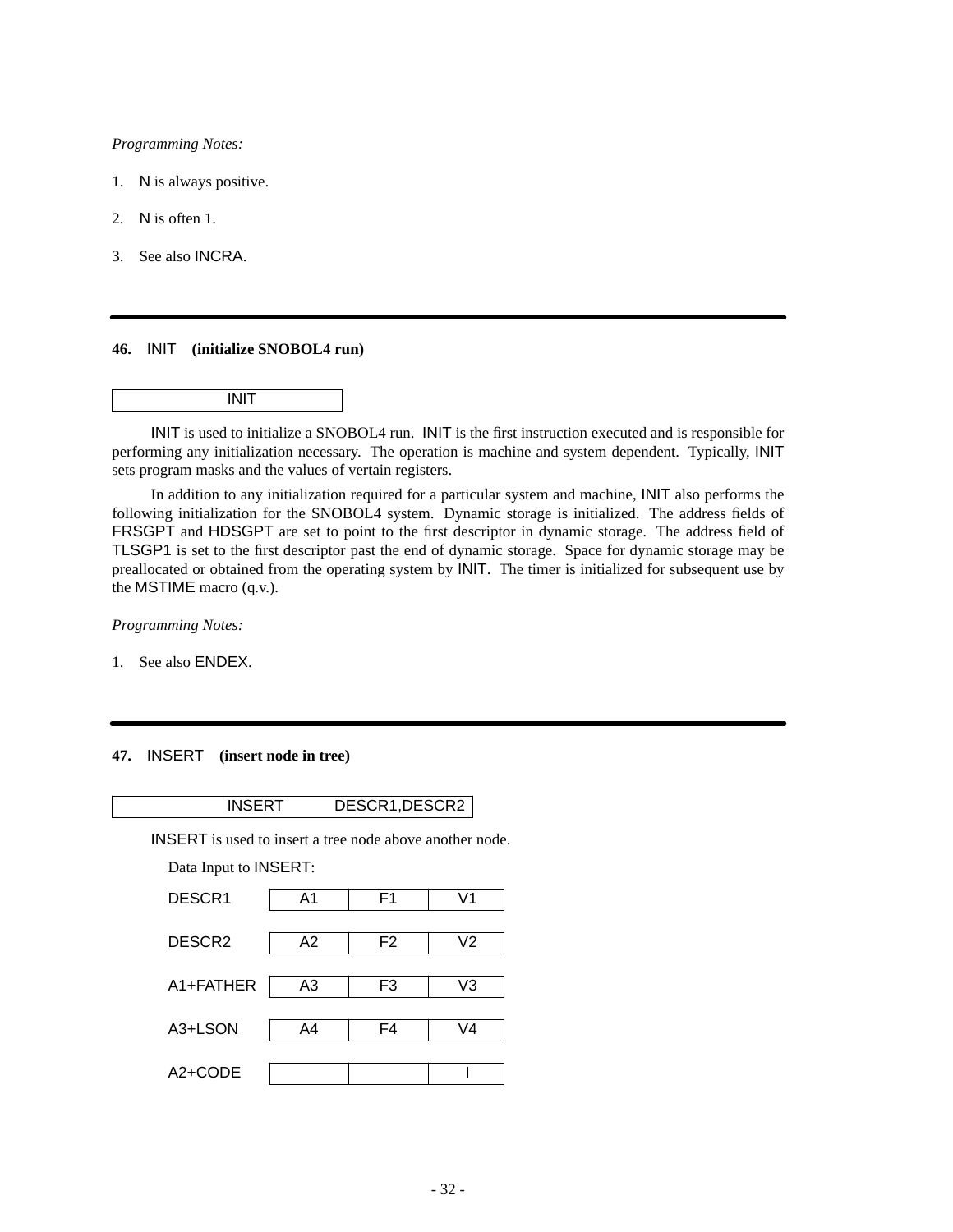Data Altered by INSERT:

| A1+FATHER            | A2 | F2 | V2  |
|----------------------|----|----|-----|
|                      |    |    |     |
| A4+RSIB              | A2 | F2 | V2  |
| A2+FATHER            | A3 | F3 | V3  |
|                      |    |    |     |
| A <sub>2+</sub> LSON | A1 | F1 | V1  |
| A2+CODE              |    |    | l+1 |

### *Programming Notes:*

1. Since the fields of the descriptor at A1+FATHER are used in the data to be altered, care should be taken not to modify this descriptor until its former values have been used.

- 2. INSERT is only used by compilation procedures.
- 3. FATHER, LSON, RSIB, and CODE are symbols defined in the source program.
- 4. See also ADDSIB and ADDSON.

### **48.** INTRL **(convert integer to real number)**

INTRL DESCR1,DESCR2

INTRL is used to convert a (signed) integer to a real number. R(I) is the real number corresponding to I.

Data Input to INTRL:

| <b>DESCR2</b> |  |  |
|---------------|--|--|
|               |  |  |

| Data Altered by <b>INTRL</b> : |      |  |  |  |  |  |
|--------------------------------|------|--|--|--|--|--|
| DESCR1                         | R(I) |  |  |  |  |  |

*Programming Notes:*

1. R is a symbol defined in the source program and is the code for the real data type.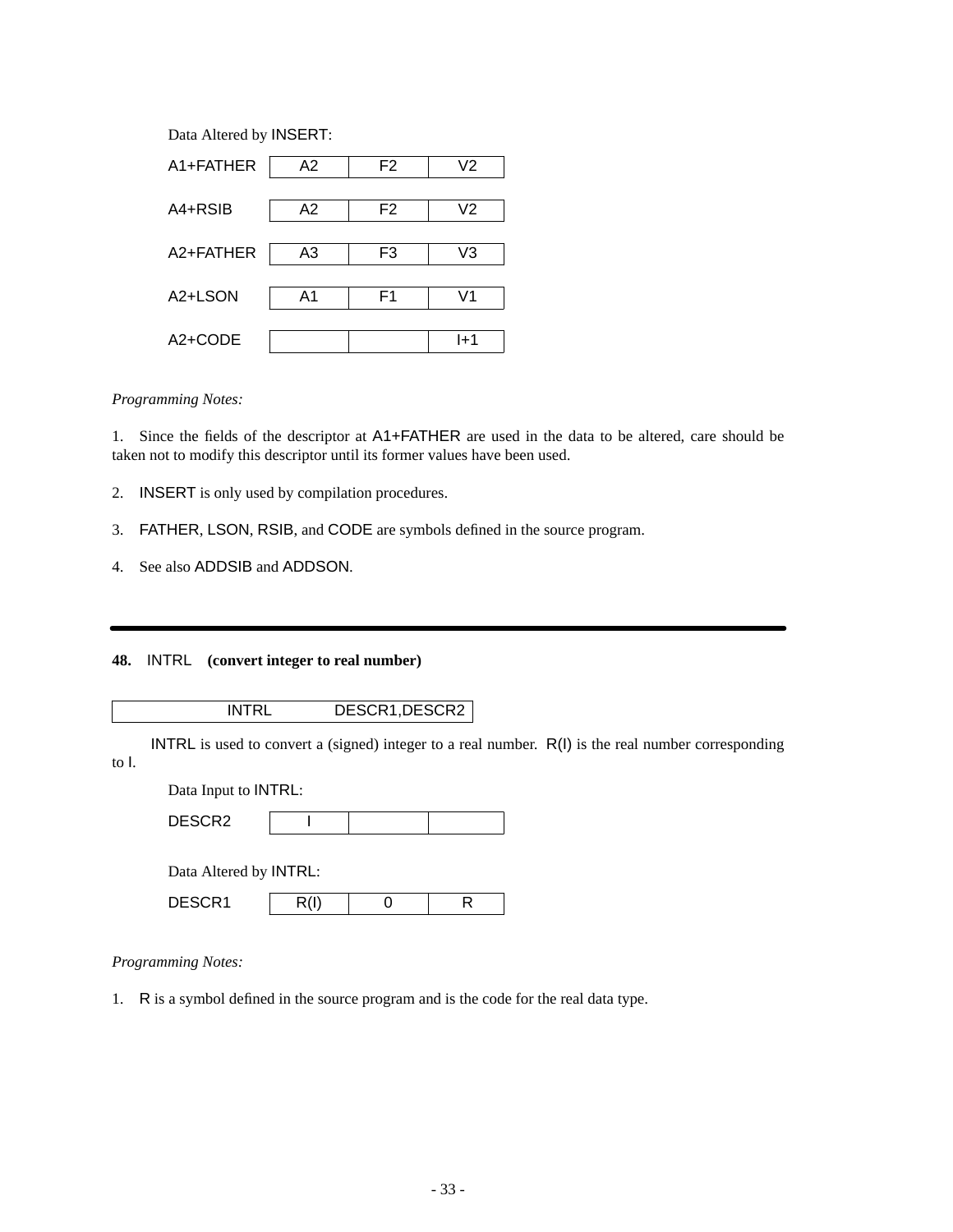### **49.** INTSPC **(convert integer to specifier)**

| <b>INTSPC</b> | SPEC, DESCR |
|---------------|-------------|
|               |             |

INTSPC is used to convert a (signed) integer to a specified string.

Data Input to INTSPC:

| ----        |  |  |
|-------------|--|--|
| D.<br>----- |  |  |

| <b>SPEC</b> | <b>BUFFER</b> |          |  |  |
|-------------|---------------|----------|--|--|
| BUFFER+O    | ۰,            | $\cdots$ |  |  |

*Programming Notes:*

1. C1...CL should be a '''normalized''' string corresponding to the integer I. That is, it should contain no leading zeroes and should begin with a minus sign if I is negative.

2. BUFFER is local to INTSPC and its contents may be overwritten by a subsequent use of INTSPC.

3. See also SPCINT.

### **50.** ISTACK **(initialize stack)**

**ISTACK** 

ISTACK is used to initialize the system stack.

| <b>OSTACK</b> |              |  |
|---------------|--------------|--|
|               |              |  |
| <b>CSTACK</b> | <b>STACK</b> |  |

*Programming Notes:*

- 1. STACK is a program symbol whose value is the address of the first descriptor of the system stack.
- 2. See also PSTACK, RCALL, and RRTURN.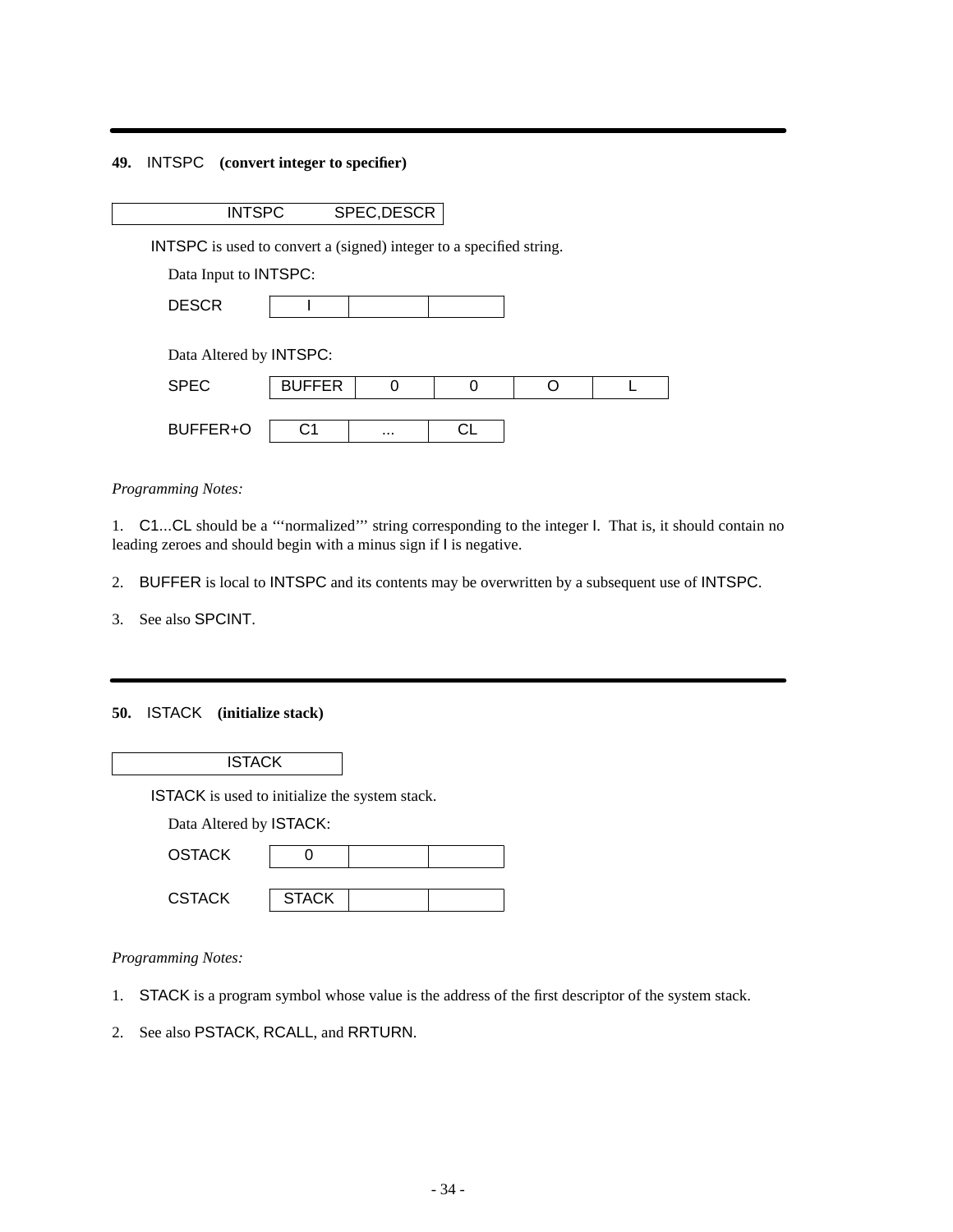### **51.** LCOMP **(length comparison)**

### LCOMP SPEC1,SPEC2,GTLOC,EQLOC,LTLOC

LCOMP is used to compare the lengths of two specifiers. If  $L1 > L2$ , transfer is to GTLOC. If  $L1 =$ L2, transfer is to EQLOC. If L1 < L2, transfer is to LTLOC.

Data Input to LCOMP:

| SPEC1   |  |  |  |
|---------|--|--|--|
|         |  |  |  |
| SPEC2L2 |  |  |  |

*Programming Notes:*

1. See also ACOMP, RCOMP, and LEQLC.

### **52.** LEQLC **(length equal to constant test)**

| <b>LEQLC</b> | SPEC, N, NELOC, EQLOC |
|--------------|-----------------------|
|--------------|-----------------------|

LEQLC is used to compare the length of a specifier to a constant. If  $L = N$ , transfer is to EQLOC. Otherwise transfer is to NELOC.

Data Input to LEQLC:

| ---<br>- - |  |  |  |  |  |
|------------|--|--|--|--|--|
|------------|--|--|--|--|--|

*Programming Notes:*

- 1. L and N are never negative.
- 2. See also LCOMP, AEQLC, and AEQLIC.

### **53.** LEXCMP **(lexical comparison of strings)**

## LEXCMP SPEC1,SPEC2,GTLOC,EQLOC,LTLOC

LEXCMP is used to compare two strings lexicographically (i.e. according to their alphabetical ordering). If C11...C1N1 < C21...C2M, transfer is to GTLOC. If C11...C1N1 = C21...C2M, transfer is to EQLOC. If C11...C1N1 > C21...C2M, transfer is to LTLOC.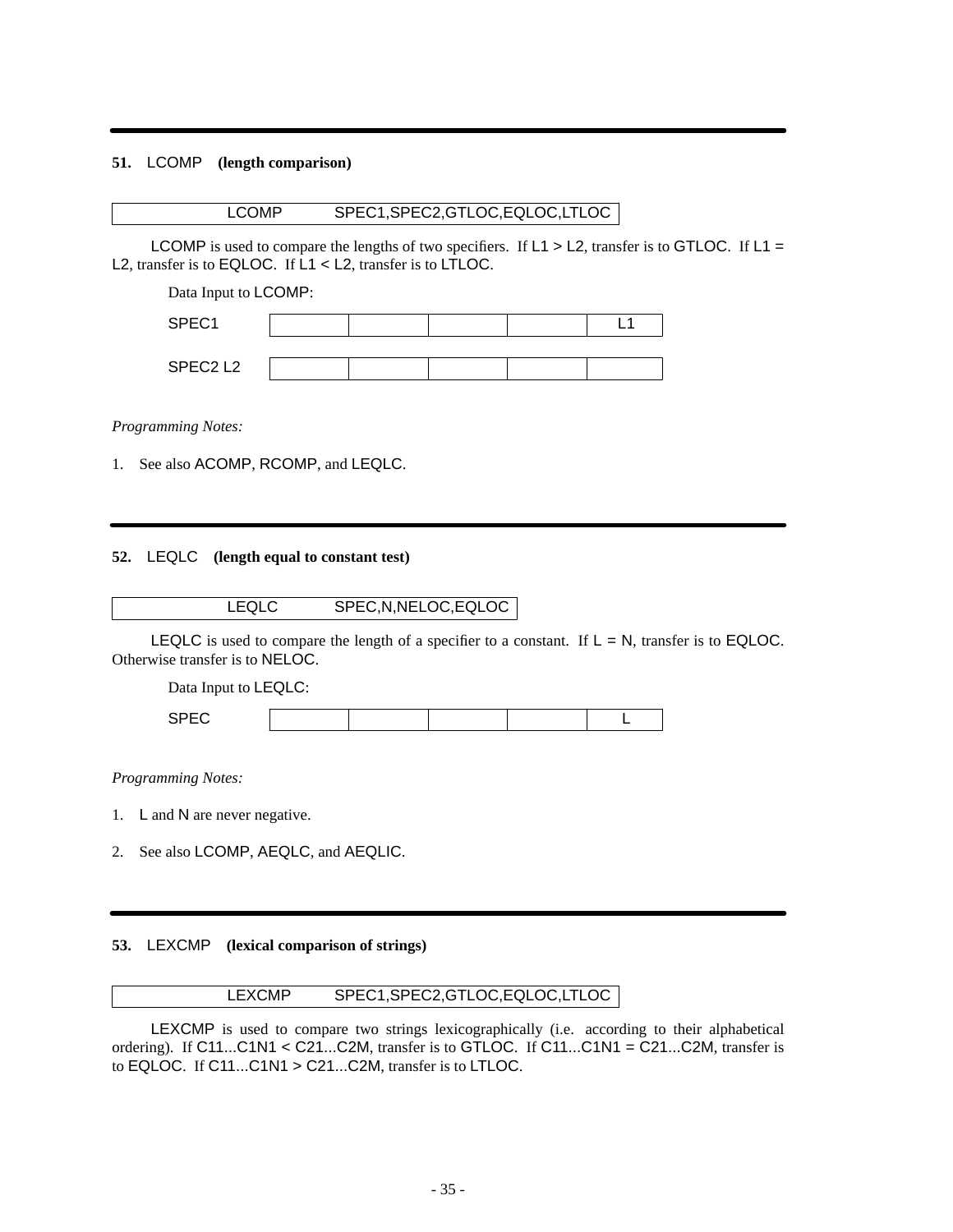

1. The lexicographical ordering is machine dependent and is determined by the numerical order of the internal representation of the characters for a particular machine.

2. A string that is an initial substring of another string is lexicographically less than that string. That is ABC is less than ABCA.

3. The null (zero-length) string is lexicographically less than any other string.

4. Two strings are equal if and only if they are of the same length and are identical character by character.

5. By far the most frequent use of LEXCMP is to determine whether two strings are the same or different. In these cases GTLOC and LTLOC will specify the same location or both be omitted. Because of the frequency of such use, it is desirable to handle this case specially, since a test for equality usually can be performed more efficiently than the general test.

#### **54.** LHERE **(define location here)**

LOC LHERE

LHERE is used to establish the equivalence of LOC as the location of the next program instruction.

*Programming Notes:*

1. LHERE is equivalent to the familiar EQU \*. Similarly

LOC LHERE OP

is equivalent to

LOC OP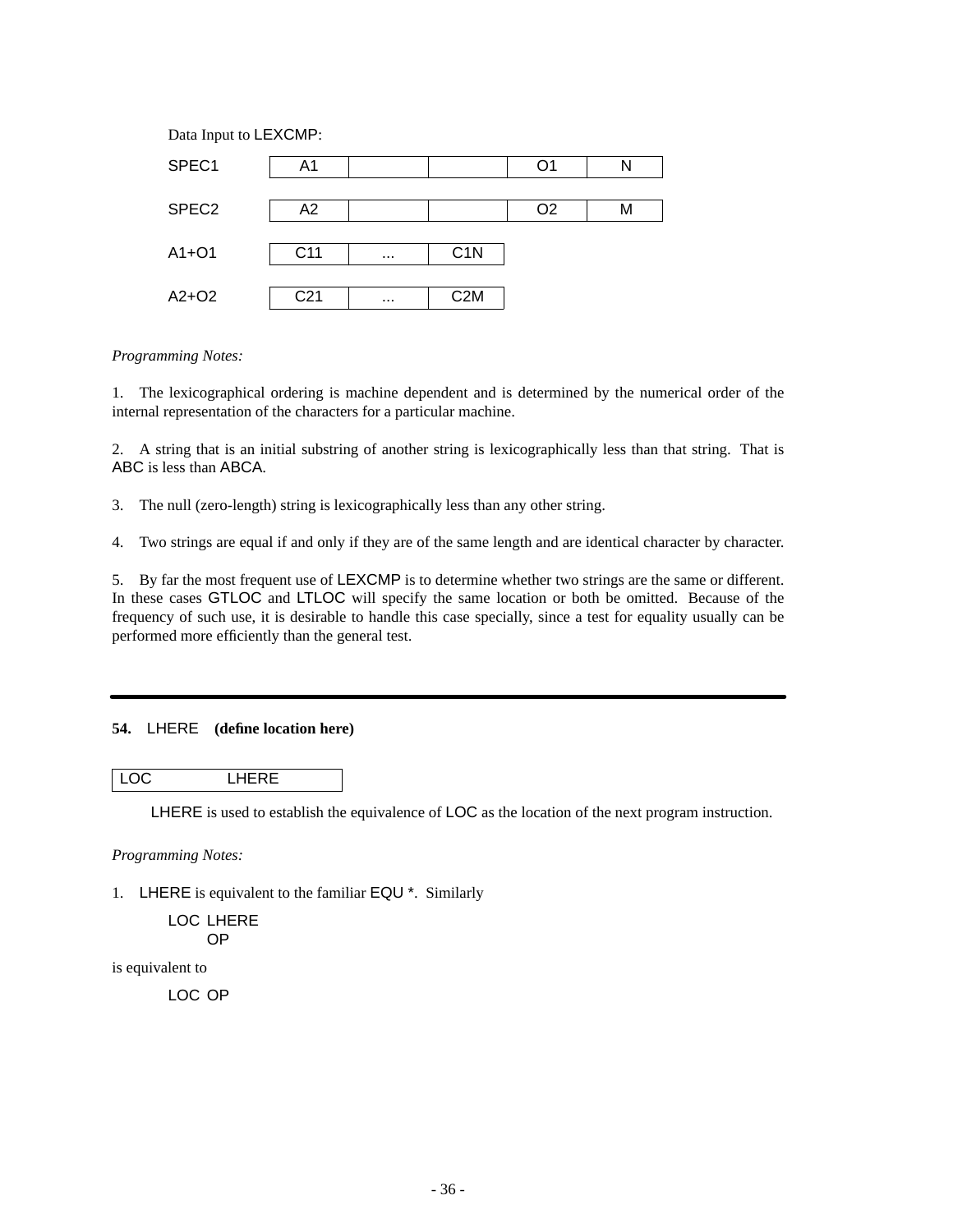## **55.** LINK **(link to external function)**

## LINK DESCR1,DESCR2,DESCR3,DESCR4,FLOC,SLOC

LINK is used to link to an external function. A2 is a pointer to an argument list of N descriptors. A4 is the address of the external function to be called. V1 is the date type expected for the resulting value. The returned value is placed in DESCR1. If the external function signals failure, transfer is to FLOC. Otherwise transfer is to SLOC.

Data Input to LINK: DESCR1 V1 DESCR2 A2 DESCR3 N DESCR4 | A4 Data Altered by LINK: DESCR1 | A | F | V

*Programming Notes:*

- 1. LINK is a system-dependent operation.
- 2. LINK need not be implemented if LOAD is not. In this case, LINK should branch to INTR10.
- 3. See also LOAD and UNLOAD.

**56.** LINKOR (link ""or"" fields of pattern nodes)

| <b>LINKOR</b> | DESCR1, DESCR2 |
|---------------|----------------|
|---------------|----------------|

LINKOR links through "'or"' (alternative) fields of pattern nodes until the end, indicated by a zero field, is reached. This zero field is replaced by I.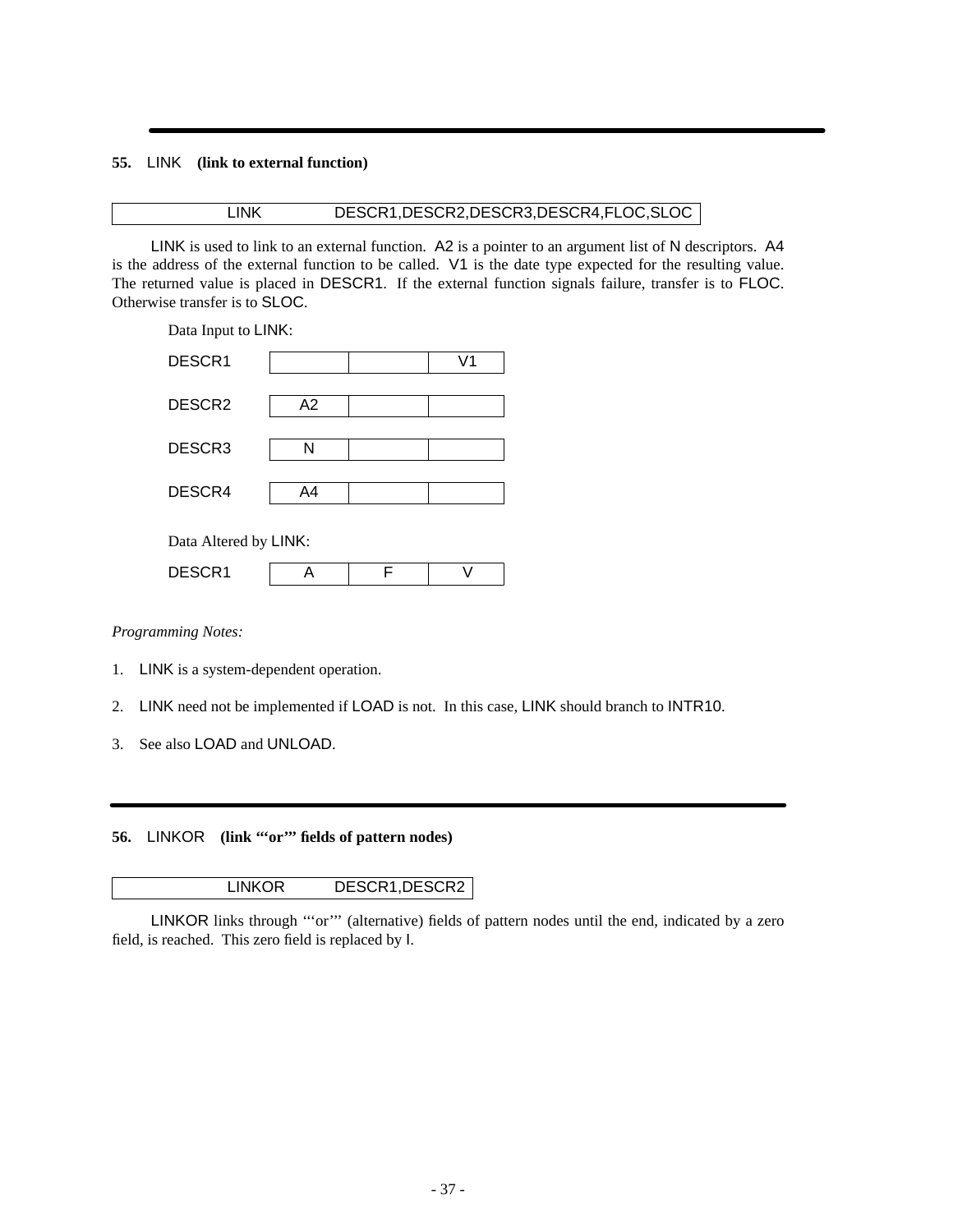Data Input to LINKOR:

| DESCR1                  | A            |  |
|-------------------------|--------------|--|
| DESCR2                  | I            |  |
| $A+2D$                  | $\mathsf{I}$ |  |
| $A+2D+11$               | 12           |  |
|                         |              |  |
|                         |              |  |
| $A+2D+IN$               | 0            |  |
| Data Altered by LINKOR: |              |  |
| $A+2D+IN$               |              |  |

## **57.** LOAD **(load external function)**

# LOAD DESCR, SPEC1, SPEC2, FLOC, SLOC

LOAD is used to load an external function. C11...C1L1 is the name of the external function to be loaded from a library. C21...C2L2 is the name of the library. A3 is the address of the entry point. If the external function is loaded, transfer is to SLOC. Otherwise transfer is to FLOC.

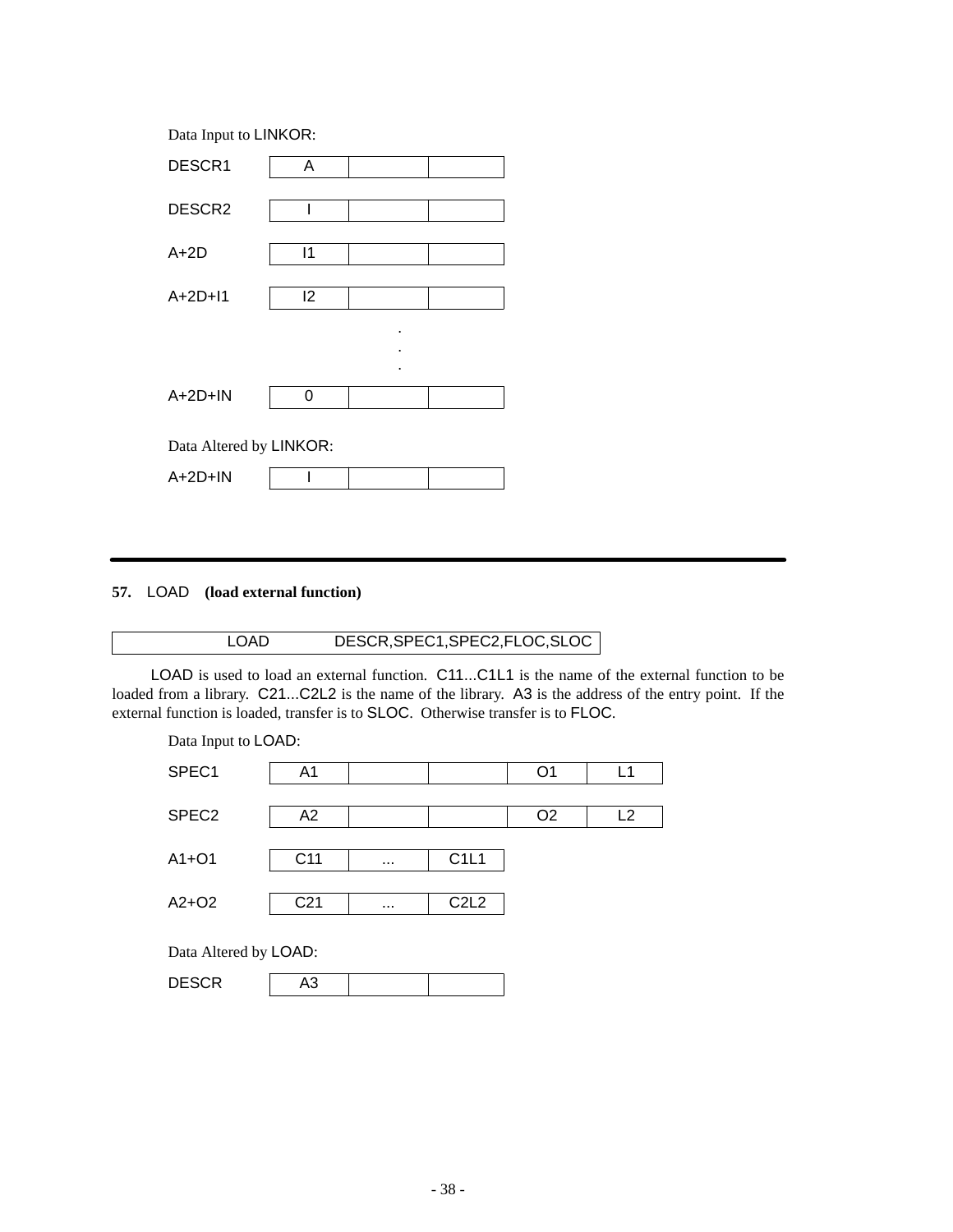1. LOAD is a system-dependent operation.

2. LOAD need not be implemented as such. If it is not, the built-in function LOAD will not be available, and an error comment should be generated by branching to UNDF.

3. On the IBM System/360, LOAD uses the OS macro LOAD to bring an external function from the library whose DDNAME is specified by C21...C2L2.

4. See also LINK and UNLOAD.

## **58.** LOCAPT **(locate attribute pair by type)**

## LOCAPT DESCR1,DESCR2,DESCR3,FLOC,SLOC

LOCAPT is used to locate the '''type''' descriptor of a descriptor pair on an attribute list. Descriptors on an attribute list are in '''type-value''' pairs. Odd-numbered descriptors are '''type''' descriptors. The list starting at A+D is searched, comparing descriptors at A+D, A+3D, ... for the first descriptor whose value is equal to the value of DESCR3. If a descriptor equal to DESCR3 is not found, transfer is to FLOC. Otherwise transfer is to SLOC.

| Data Input to LOCAPT:   |                |                |                |  |
|-------------------------|----------------|----------------|----------------|--|
| DESCR <sub>2</sub>      | Α              | F              | V              |  |
|                         |                |                |                |  |
| DESCR <sub>3</sub>      | A <sub>3</sub> | F <sub>3</sub> | V <sub>3</sub> |  |
|                         |                |                |                |  |
| A                       |                |                | $2K^*D$        |  |
| $A+D$                   | A11            | F11            | V11            |  |
|                         |                |                |                |  |
|                         |                |                |                |  |
|                         |                |                |                |  |
|                         |                |                |                |  |
| $A+D+2I^*D$             | A <sub>3</sub> | F <sub>3</sub> | V <sub>3</sub> |  |
|                         |                |                |                |  |
|                         |                |                |                |  |
|                         |                |                |                |  |
| $A+2K^*D$               |                |                |                |  |
|                         |                |                |                |  |
| Data Altered by LOCAPT: |                |                |                |  |
| DESCR1                  | $A+2I^*D$      | F              | V              |  |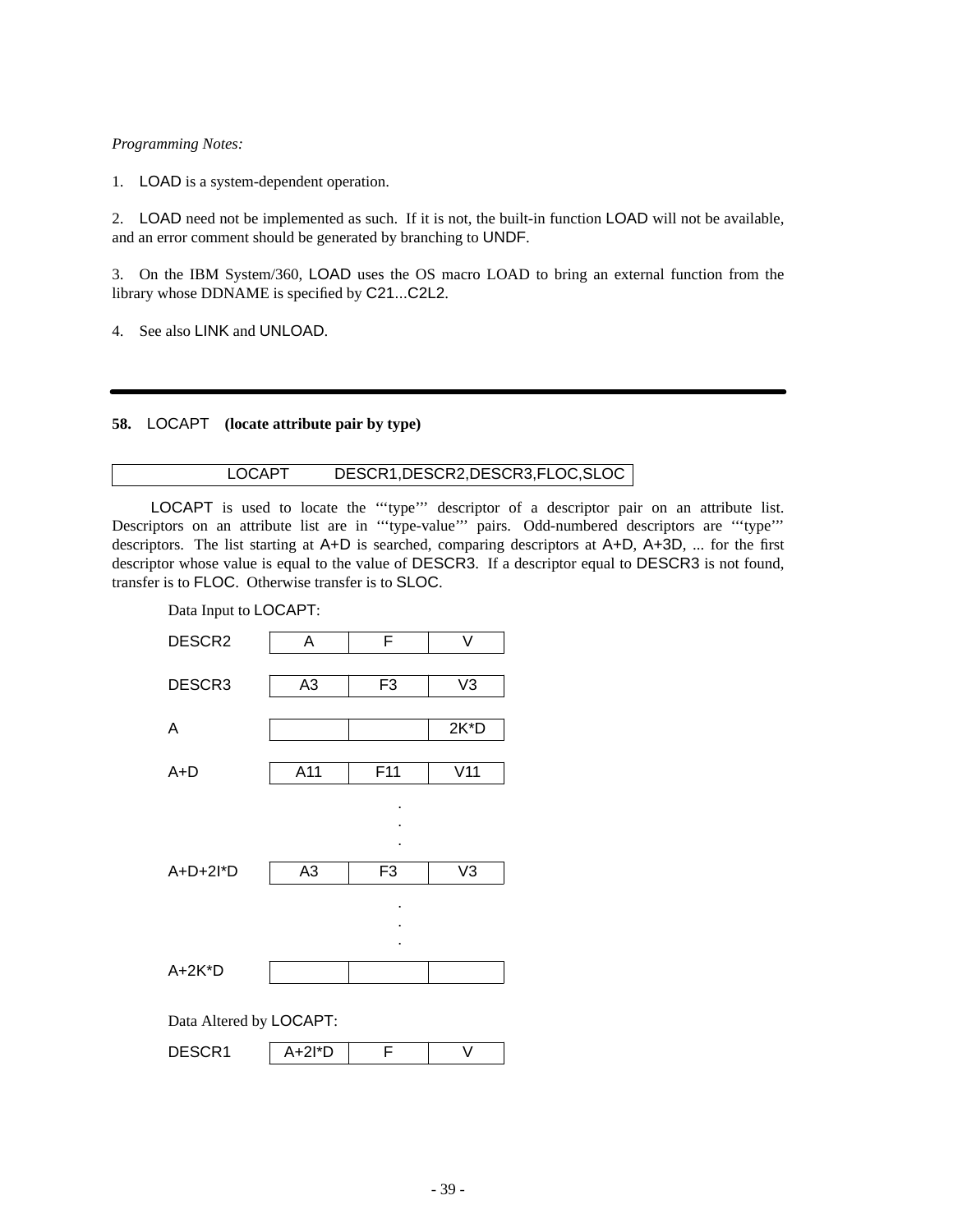- 1. Note that the address of DESCR1 is set to one descriptor less then the descriptor that is located.
- 2. See also LOCAPV.

#### **59.** LOCAPV **(locate attribute pair by value)**

## LOCAPV DESCR1,DESCR2,DESCR3,FLOC,SLOC

LOCAPV is used to locate the "'value'" descriptor of a descriptor pair on an attribute list. Descriptors on an attribute list are in '''type-value''' pairs. Even-numbered descriptors are '''value''' descriptors. The list starting at A+D is searched, comparing descriptors at A+2D, A+4D, ... for the first descriptor whose value is equal to the value of DESCR3. If a descriptor equal to DESCR3 is not found, transfer is to FLOC. Otherwise transfer is to SLOC.



*Programming Notes:*

1. Note that the address of DESCR1 is set to two descriptors less than the descriptor that is located.

2. See also LOCAPT.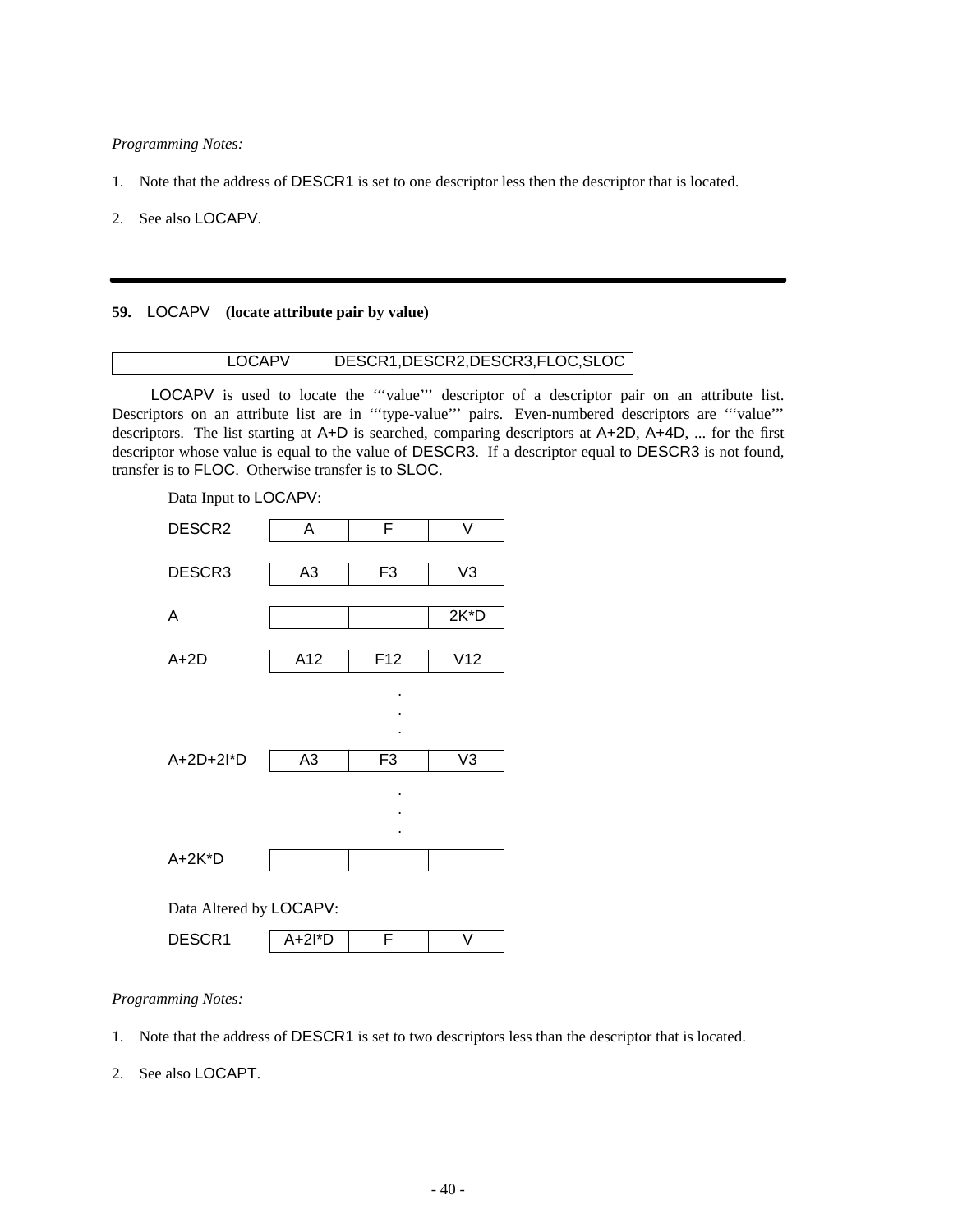# **60.** LOCSP **(locate specifier to string)**

LOCSP SPEC,DESCR

LOCSP is used to obtain a specifier to a string given in a string structure. CPD is the number of characters per descriptor.

Data Input to LOCSP: DESCR | A | F | V  $\mathsf A$  I I I

Data Altered by LOCSP if  $A \neq O$ :

| $\sim$<br>ບ<br>- |  |  |  |
|------------------|--|--|--|

Data Altered by  $LOGSP$  if  $A = O$ :

*Programming Notes:*

1. If  $A = O$ , the value of DESCR represents the null (zero-length) string and is handled as a special case as indicated. The other fields of SPEC are unchanged in this case.

**61.** LVALUE **(get least length value)**

LVALUE DESCR1,DESCR2

LVALUE is used to get the least value of address fields in a chain of pattern nodes. The address field of DESCR1 is set to I where

 $I = min(10,...,IK)$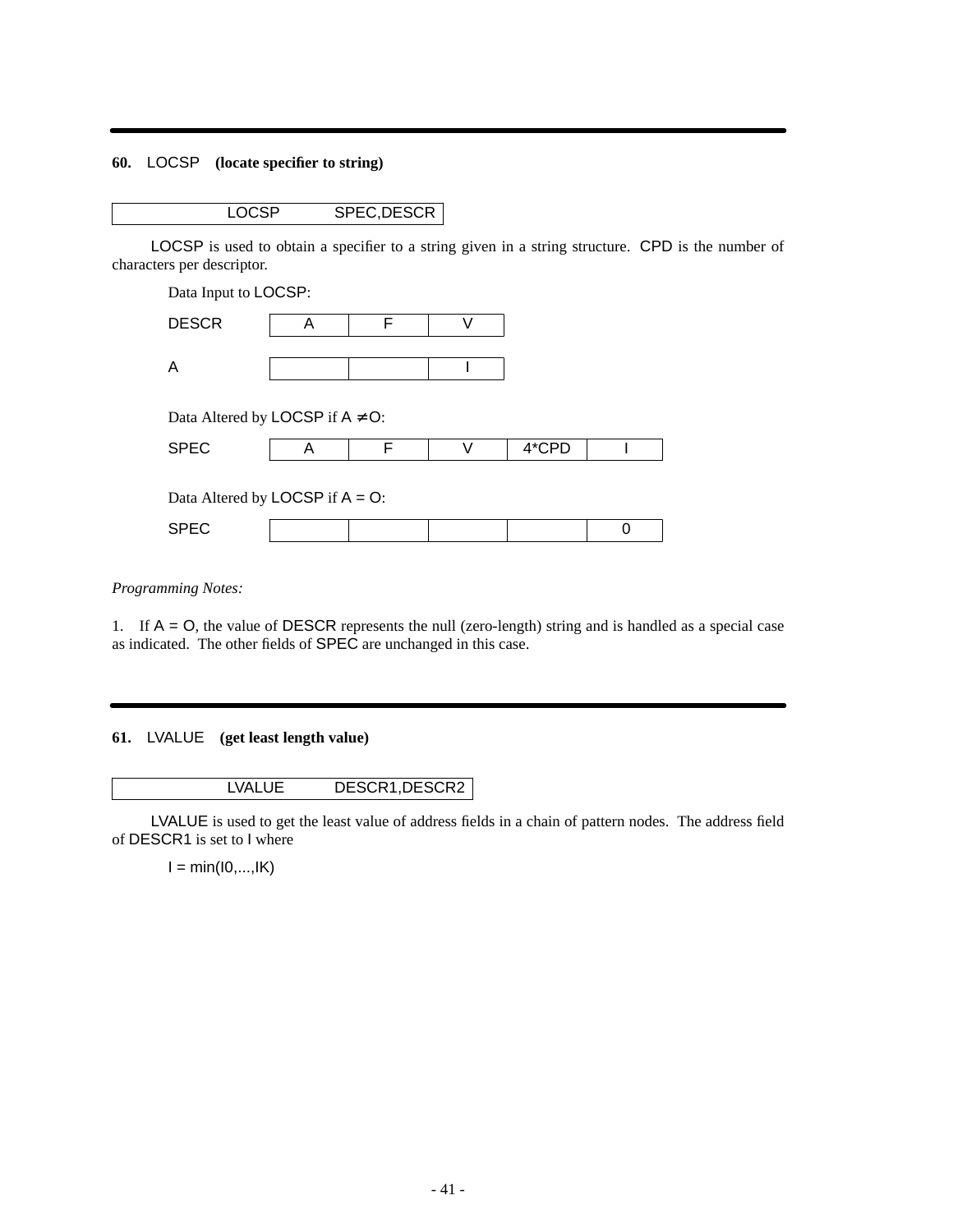Data Input to LVALUE: DESCR2 | A A+2D N1  $A+3D$   $\boxed{10}$ A+N1+2D | N2 A+N1+3D 11 . . .  $A+NK+2D$  0  $A+NK+3D$  | IK Data Altered by LVALUE: DESCR1 1 0 0

## *Programming Notes:*

- 1. I0,...,IK are all nonnegative.
- 2. A is never zero, but N1 may be.

# **62.** MAKNOD **(make pattern node)**

# MAKNOD DESCR1,DESCR2,DESCR3,DESCR4,DESCR5,DESCR6

MAKNOD is used to make a node for a pattern. DESCR6 may be omitted. If it is, one less descriptor is modified, but the two forms are otherwise the same.

Data Input to MAKNOD: DESCR2 A2 F2 V2 DESCR3 A3 DESCR4 A4 DESCR5 A5 | F5 | V5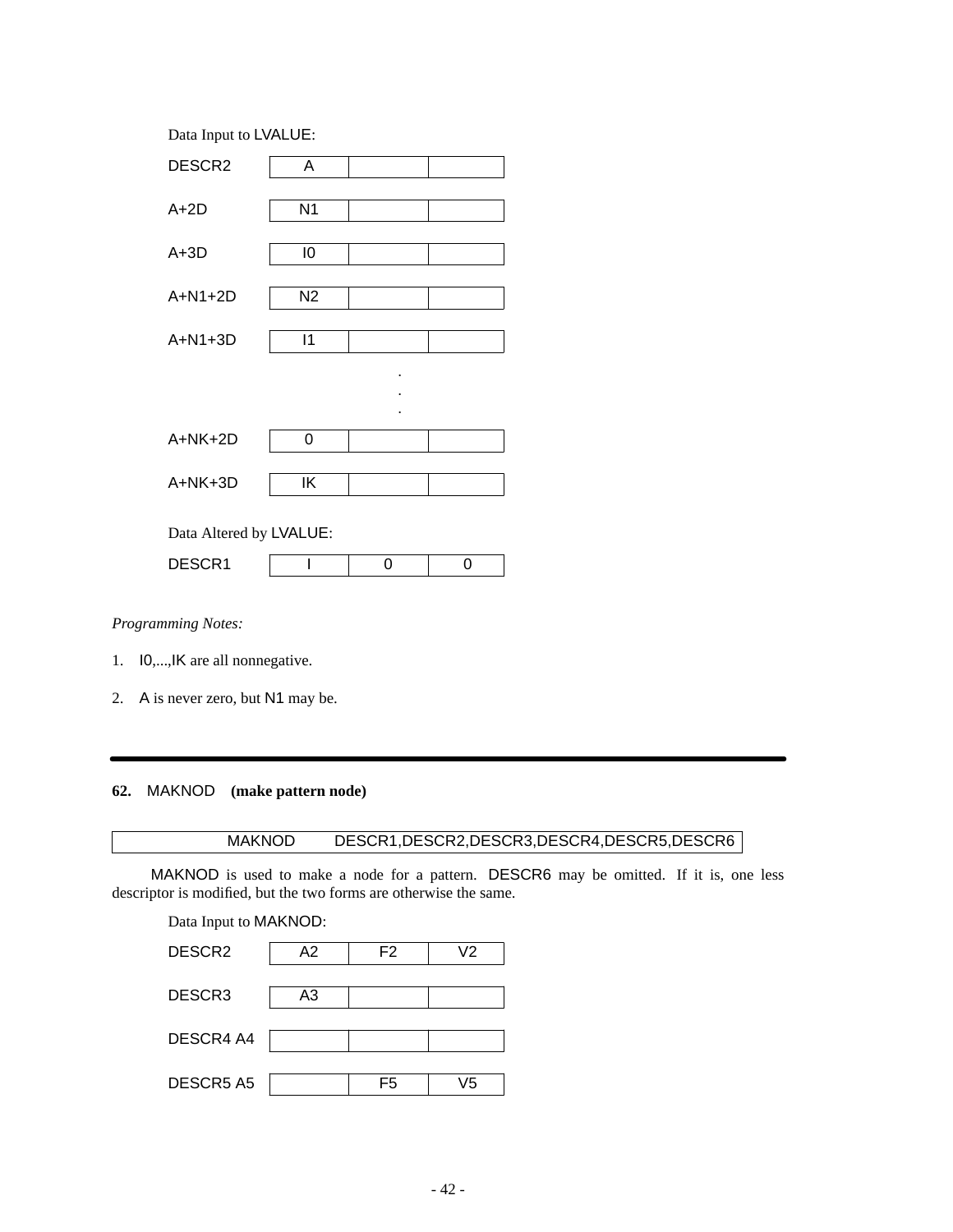Additional Data Input if DESCR6 is Given:

DESCR6 | A6 | F6 | V6 Data Altered by MAKNOD: DESCR1 | A2 | F2 | V2 A2+D | A5 | F5 | V5 A2+2D A4 A2+3D A3 Additional Data Altered if DESCR6 is Given:

A2+4D | A6 | F6 | V6

## *Programming Notes:*

1. As indicated, there are two forms of MAKNOD. If DESCR6 is given, an additional descriptor if modified, but otherwise the two forms are the same.

2. DESCR1 must be changed *last*, since DESCR6 may be the same descriptor as DESCR1.

3. MAKNOD is used only for constructing patterns.

## **63.** MNREAL **(minus real number)**

MNREAL DESCR1,DESCR2

MNREAL is used to change the sign of a real number.

Data Input to MNREAL:

Data Altered by MNREAL:

| - - - - -<br>n,<br>----- |  |  |
|--------------------------|--|--|
|                          |  |  |

*Programming Notes:*

- 1. R may be negative.
- 2. See also MNSINT, ADREAL, DVREAL, EXREAL, MPREAL, and SBREAL.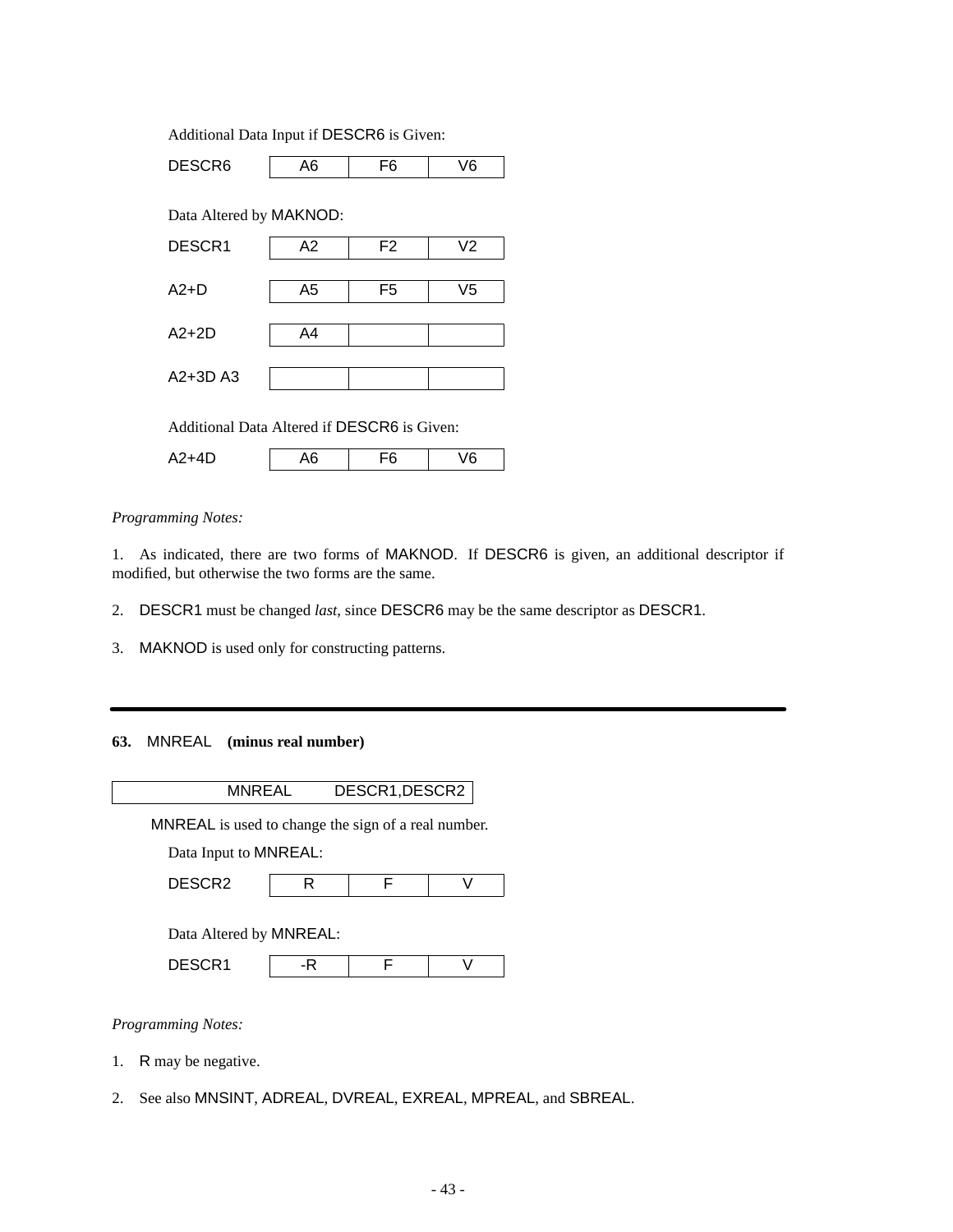# **64.** MNSINT **(minus integer)**

# MNSINT DESCR1,DESCR2,FLOC,SLOC

MNSINT is used to change the sign of an integer. If -I exceeds the maximum integer, transfer is to FLOC. Otherwise transfer is to SLOC.

Data Input to MNSINT:

| DESCR2 |  |  |
|--------|--|--|
|        |  |  |

Data Altered by MNSINT:

| <b>DECOD</b><br>ย⊑จ∪ห เ |  |  |
|-------------------------|--|--|

## *Programming Notes:*

- 1. I may be negative.
- 2. See also MNREAL.

#### **65.** MOVA **(move address)**

| MOVA | DESCR1, DESCR2 |
|------|----------------|
|------|----------------|

MOVA is used to move an address field from one descriptor to another.

Data Input to MOVA:

|--|

| Data Altered by MOVA: |  |
|-----------------------|--|
|-----------------------|--|

| <b>DECODA</b><br>------ |  |  |
|-------------------------|--|--|
|                         |  |  |

*Programming Notes:*

1. See also MOVD and MOVV.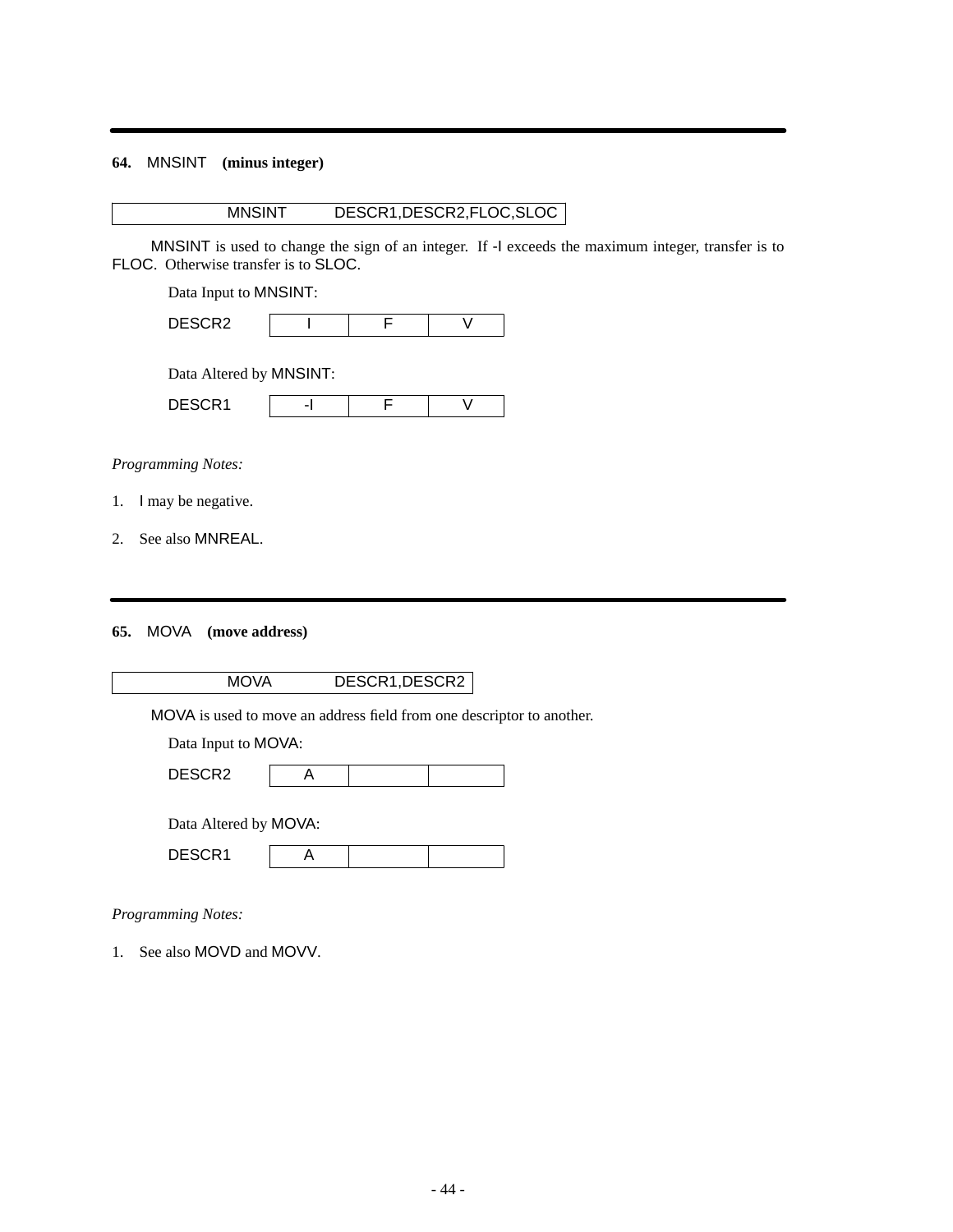# **66.** MOVBLK **(move block of descriptors)**



*Programming Notes:*

1. Note that the descriptor at A1 is not altered.

2. The area into which the move is made may overlap the area from which the move is made. This only occurs when A1 is less than A2. Care must be taken to handle this case correctly.

## **67.** MOVD **(move descriptor)**

MOVD DESCR1, DESCR2

MOVD is used to move (copy) a descriptor from one location to another.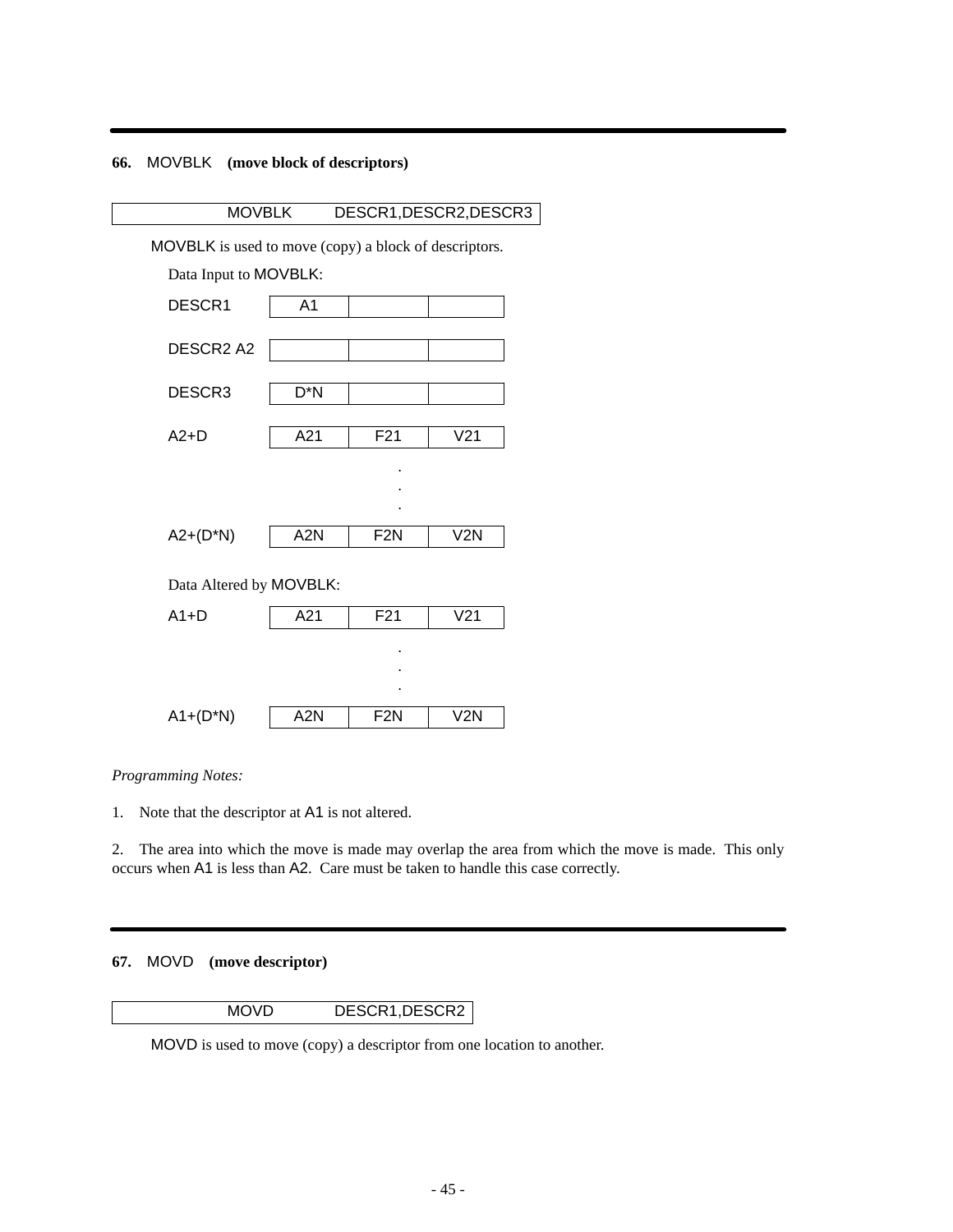| Data Input to MOVD:   |  |  |  |  |
|-----------------------|--|--|--|--|
| DESCR <sub>2</sub>    |  |  |  |  |
|                       |  |  |  |  |
| Data Altered by MOVD: |  |  |  |  |
| DESCR1                |  |  |  |  |

1. See also MOVA and MOVV.

# **68.** MOVDIC **(move descriptor indirect with constant offset)**

# MOVDIC DESCR1,N1,DESCR2,N2

MOVDIC is used to move a descriptor that is indirectly specified with an offset constant.

| Data Input to MOVDIC:   |    |  |   |  |
|-------------------------|----|--|---|--|
| DESCR1                  | A1 |  |   |  |
| DESCR2 A2               |    |  |   |  |
| $A2 + N2$               | Α  |  | v |  |
| Data Altered by MOVDIC: |    |  |   |  |
| $A1 + N1$               |    |  |   |  |

*Programming Notes:*

1. See also MOVD, GETDC, and PUTDC.

# **69.** MOVV **(move value field)**

MOVV DESCR1, DESCR2

MOVV is used to move a value field from one descriptor to another.

Data Input to MOVV:

| DESCR2 |  |  |  |
|--------|--|--|--|
|--------|--|--|--|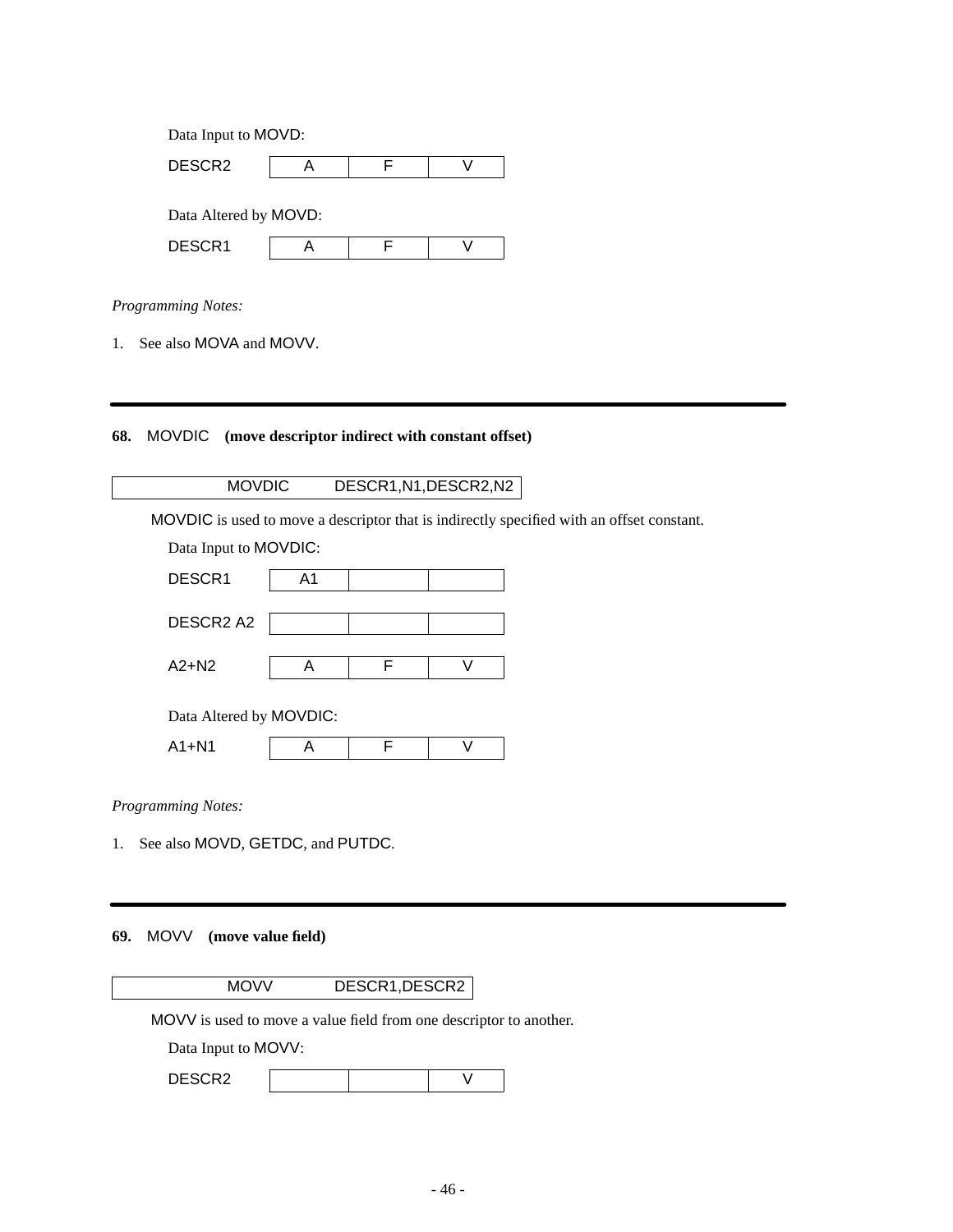Data Altered by MOVV:

DESCR1 V

*Programming Notes:*

1. See also MOVA and MOVD.

# **70.** MPREAL **(multiply real numbers)**

# MPREAL DESCR1,DESCR2,DESCR3,FLOC,SLOC

MPREAL is used to multiply two real numbers. If the result is out of the range available for real numbers, transfer is to FLOC. Otherwise transfer is to SLOC.

Data Input to MPREAL:

| DESCR2 | R2 | F2 | \/2 |
|--------|----|----|-----|
| DESCR3 | R3 |    |     |
|        |    |    |     |

Data Altered by MPREAL:

| DESCF<br>79UR 1 | מה*ה<br>ک. |  |
|-----------------|------------|--|

*Programming Notes:*

1. See also ADREAL, DVREAL, EXREAL, MNREAL, and SBREAL.

**71.** MSTIME **(get millisecond time)**

MSTIME DESCR

MSTIME is used to get the millisecond time.

Data Altered by MSTIME:

| <b>DESCR</b><br>IMI |  |
|---------------------|--|
|---------------------|--|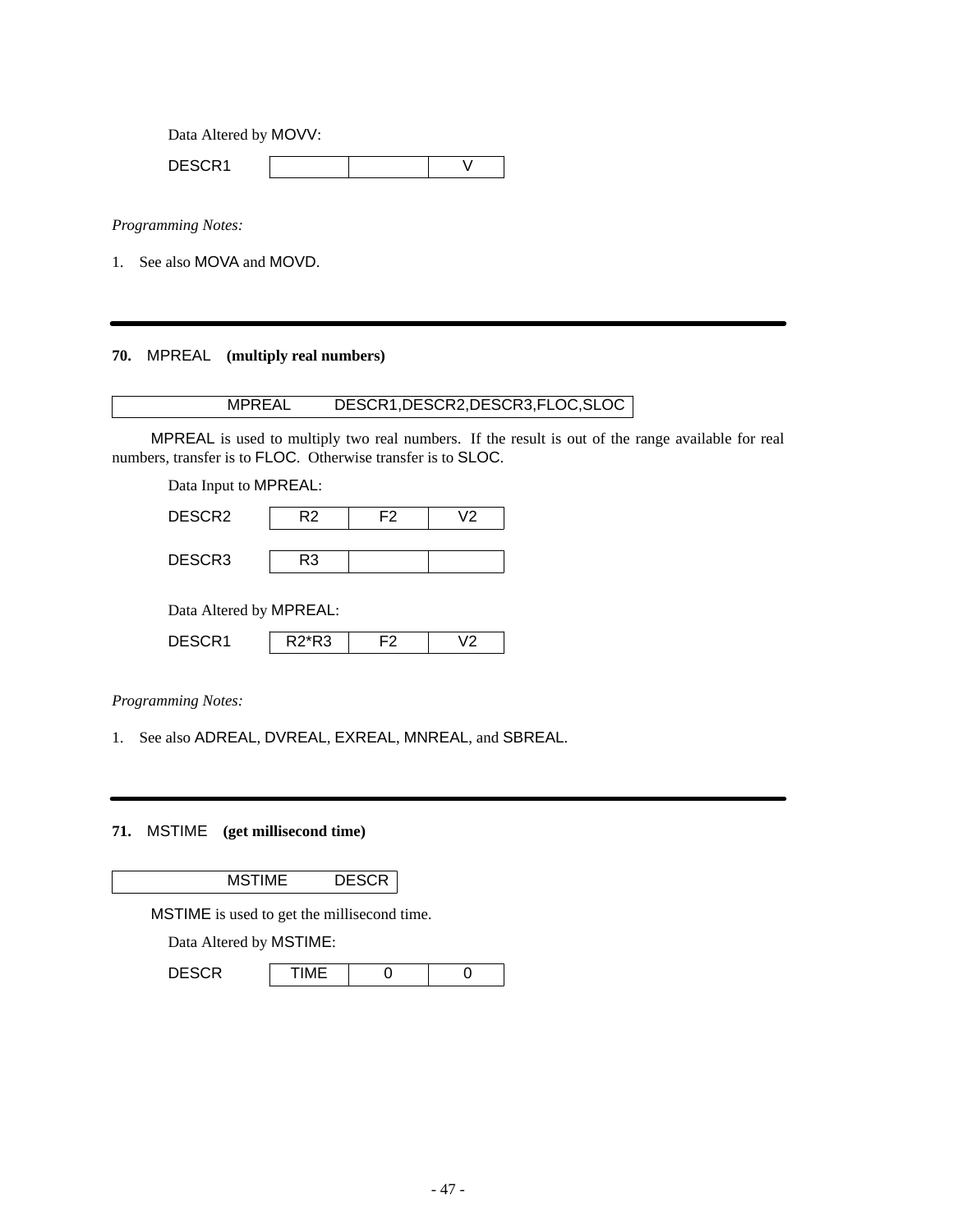1. The origin with respect to which the time is obtained is not important. The SNOBOL4 system deals only with differences in times.

2. The time units should be milliseconds, but accuracy is not critical.

3. MSTIME is used in program tracing, the SNOBOL4 TIME function, and in statistics printed upon termination of a SNOBOL4 run.

4. It is not critically important that MSTIME be implemented as such. If it is not, the address field of DESCR should be set to zero also.

5. See also INIT.

## **72.** MULT **(multiply integers)**

# MULT DESCR1,DESCR2,DESCR3,FLOC,SLOC

MULT is used to multiply two integers. In the event of overflow, transfer is to FLOC. Otherwise, transfer is to SLOC.

Data Input to MULT:

| DESCR <sub>2</sub>    | I2      | F2 | V2 |
|-----------------------|---------|----|----|
| DESCR3                | IЗ      |    |    |
| Data Altered by MULT: |         |    |    |
| DESCR1                | $12*13$ | F2 | V2 |

#### *Programming Notes:*

1. The test for success and failure is used in only two calls of this macro. Hence the code to make the check is not needed in most cases.

2. DESCR1 and DESCR2 are often the same.

3. See also MULTC and DIVIDE.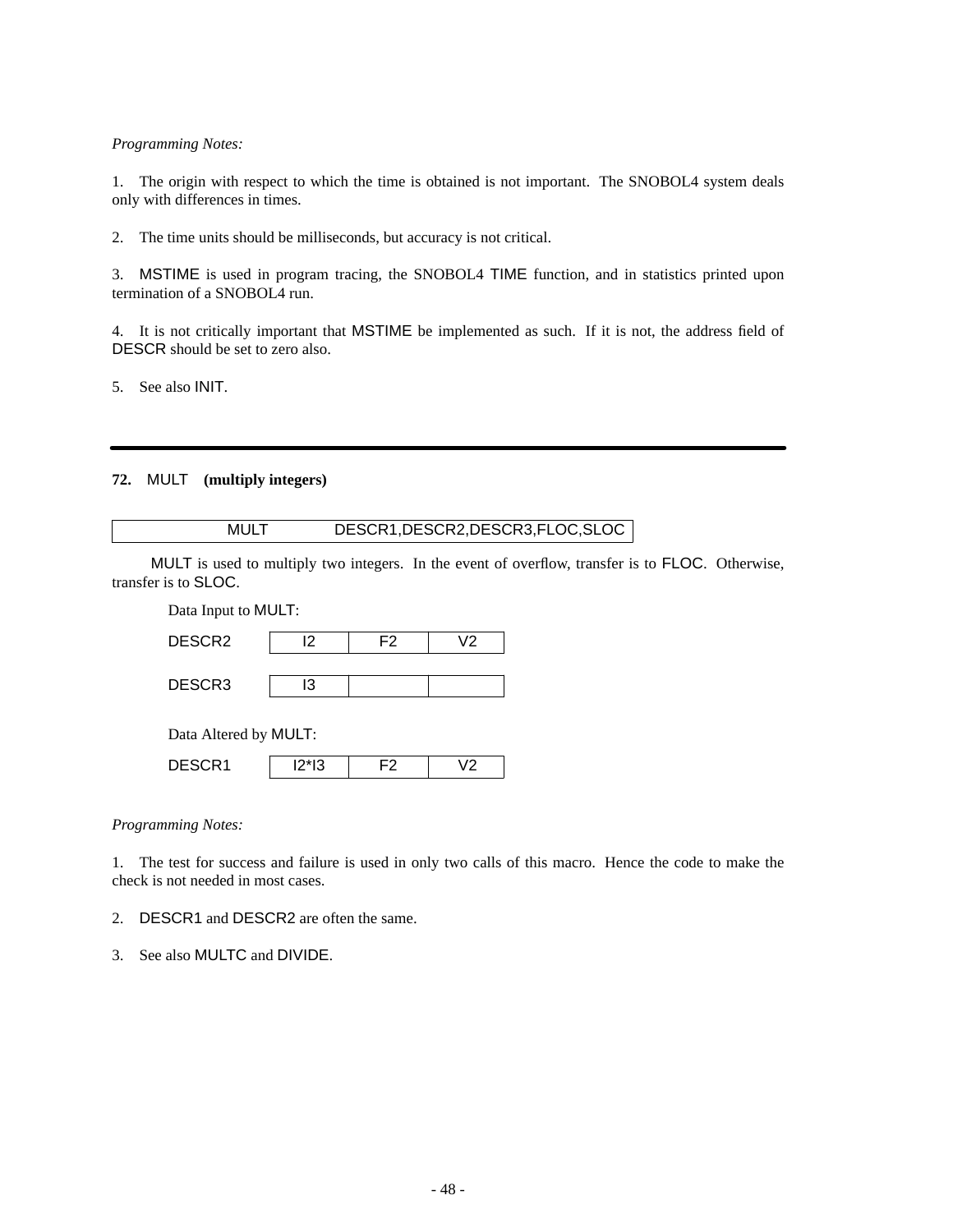## **73.** MULTC **(multiply address by constant)**

| DESCR1, DESCR2, N |
|-------------------|
|                   |

MULTC is used to multiply an integer by a constant.

Data Input to MULTC:

| <b>DECODO</b><br>אוטבים |  |  |  |
|-------------------------|--|--|--|
|-------------------------|--|--|--|

| Data Altered by MULTC: |
|------------------------|
|------------------------|

| $-0.001$<br>------ |  |  |
|--------------------|--|--|

*Programming Notes:*

- 1. I\*N never exceeds the range available for integers.
- 2. DESCR1 and DESCR2 are often the same.

3. N is often D, which typically may be implemented by a shift, or simply by no operation if D is 1 for a particular machine.

4. See also MULT.

## **74.** ORDVST **(order variable storage)**

#### **ORDVST**

ORDVST is used to alphabetically order variables in SNOBOL4 dynamic storage. Variables are organized in a number of bins, each bin containing a linked list of variables as shown below. OBEND =  $OBSTRT+(OBSIZ-1)^*D$ , where  $OBSIZ$  is the number of bins and is defined in the source program.

| <b>Bins of Variables:</b> |   |  |  |  |
|---------------------------|---|--|--|--|
| A <sub>1</sub>            |   |  |  |  |
|                           |   |  |  |  |
| A2                        |   |  |  |  |
|                           | ٠ |  |  |  |
|                           | ٠ |  |  |  |
|                           | ٠ |  |  |  |
| AN                        |   |  |  |  |
|                           |   |  |  |  |

The addresses A1, A2, ..., AN point to the first variable in each bin. A zero value for any of these addresses indicates there are no variables in that bin. Within each bin, variables are linked together.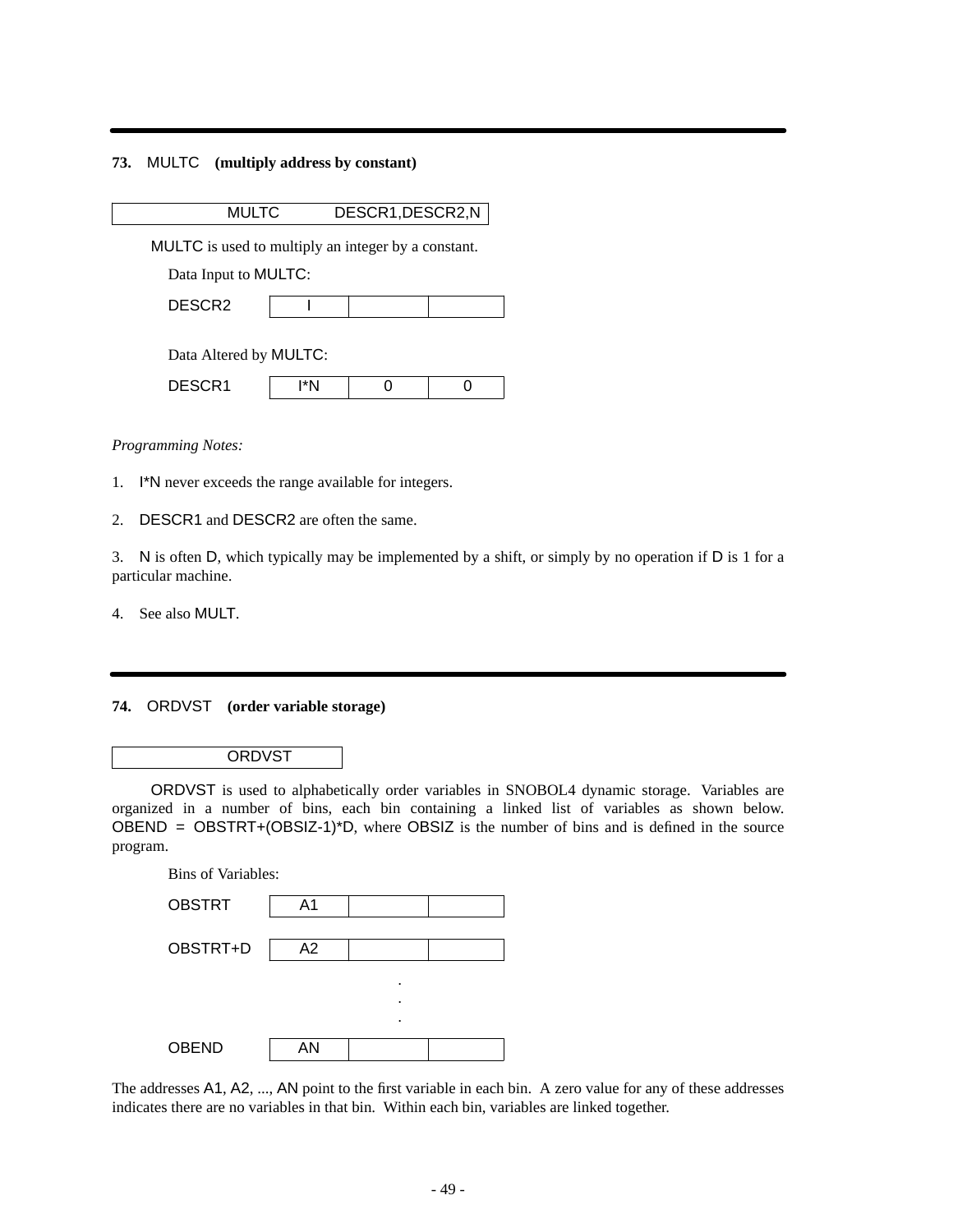Relevant Parts of a Variable:



L is the length of the string. The string itself begins at A+4\*D and occupies as many descriptor locations as are necessary. A1 is a link to the next variable in the bin. A zero value of A1 indicates the end of the chain for that bin.

#### *Programming Notes:*

1. ORDVST is used only in ordering variables for a programmer-requested post-mortem dump of variable storage. ORDVST need not be implemented as such, but may simply perform no operation. In this case, the post-mortem dump will not be alphabetized, but will be otherwise correct.

2. If ORDVST *is* implemented, it is easiest to put all variables in one long chain starting at OBSTRT. The address fields of the descriptors OBSTRT+D,...,OBSTRT+(OBSIZ-1)\*D should then be set to zero.

3. Since dynamic storage may contain many variables, some care must be taken to assure that the sorting procedure is not excessively slow. Variables whose values are the null string (zero address field and value field containing the program symbol S) should be omitted from the sort.

4. Since any character may appear in a string, the value of I must be used to determine the length of the string in a variable — characters following the string in the last descriptor are undefined.

## **75.** OUTPUT **(output record)**

## OUTPUT DESCR,FORMAT,(DESCR1,...,DESCRN)

OUTPUT is used to output a list of items according to FORMAT. The output is put on the file associated with unit reference number I. The format C1...CL may specify literals and the conversion of integers and real numbers given in the address fields A1,...,AN.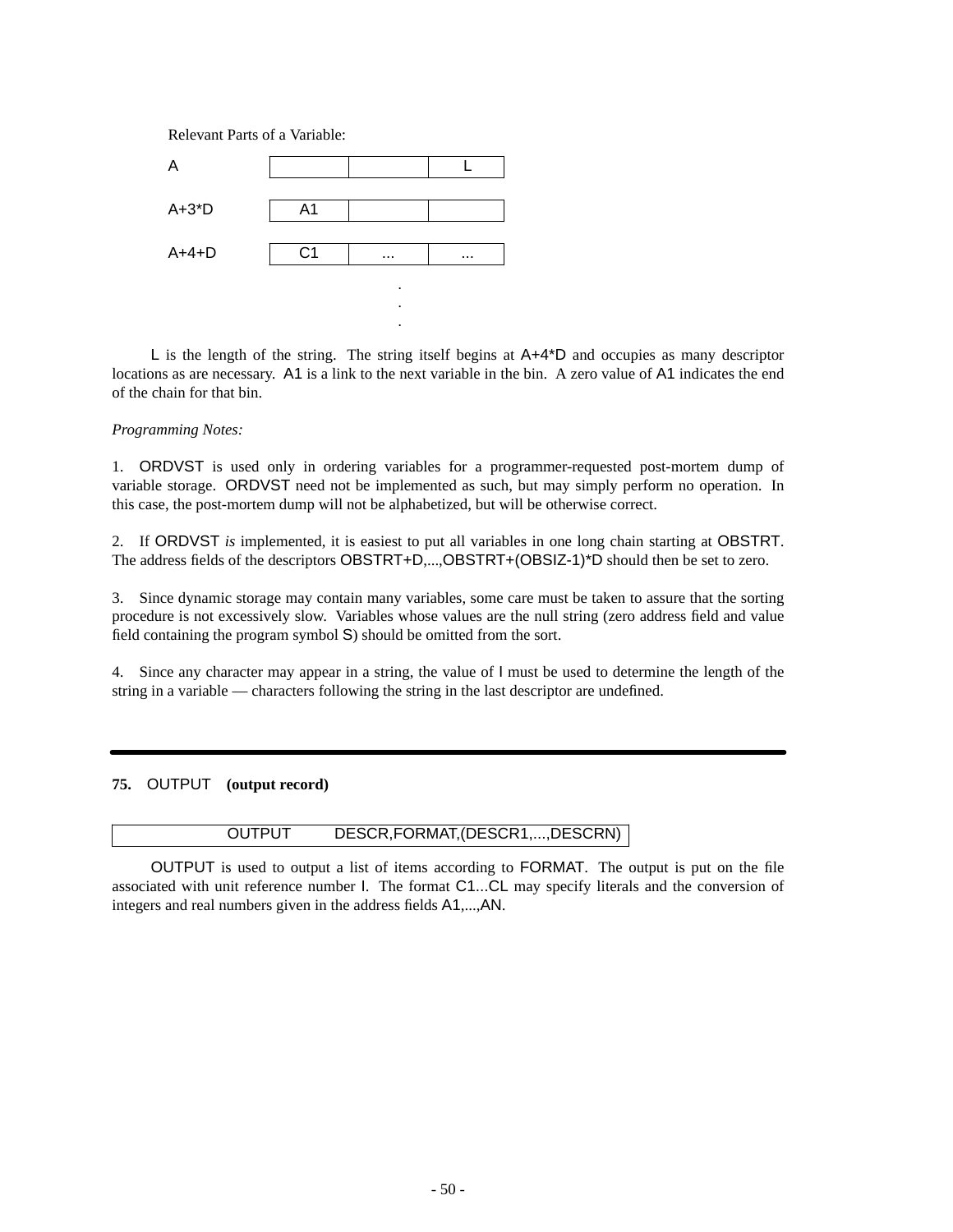| Data Input to OUTPUT: |    |   |    |  |
|-----------------------|----|---|----|--|
| <b>DESCR</b>          |    |   |    |  |
|                       |    |   |    |  |
| <b>FORMAT</b>         | C1 |   | СL |  |
| DESCR1                | A1 |   |    |  |
|                       |    | ٠ |    |  |
|                       |    | ٠ |    |  |
|                       |    | ٠ |    |  |
| <b>DESCRN</b>         | AN |   |    |  |

1. See also STPRNT.

# **76.** PLUGTB **(plug syntax table)**

PLUGTB is used to set selected indicator fields in the entries of a syntax table to a constant. KEY may be one of four values:

**CONTIN** ERROR STOP **STOPSH** 

The indicator fields of entries corresponding to C1,..., CL are set to T where T is the indicator that corresponds to the value of KEY.

Data Input to PLUGTB:

| <b>SPEC</b> |    |          |  |  |
|-------------|----|----------|--|--|
| A+O         | ৲◢ | $\cdots$ |  |  |

Data Altered by PLUGTB for ERROR, STOP, or STOPSH:

| TABLE+E*C1 |   |  |
|------------|---|--|
|            |   |  |
|            | ٠ |  |
|            |   |  |
| TABLE+E*CL |   |  |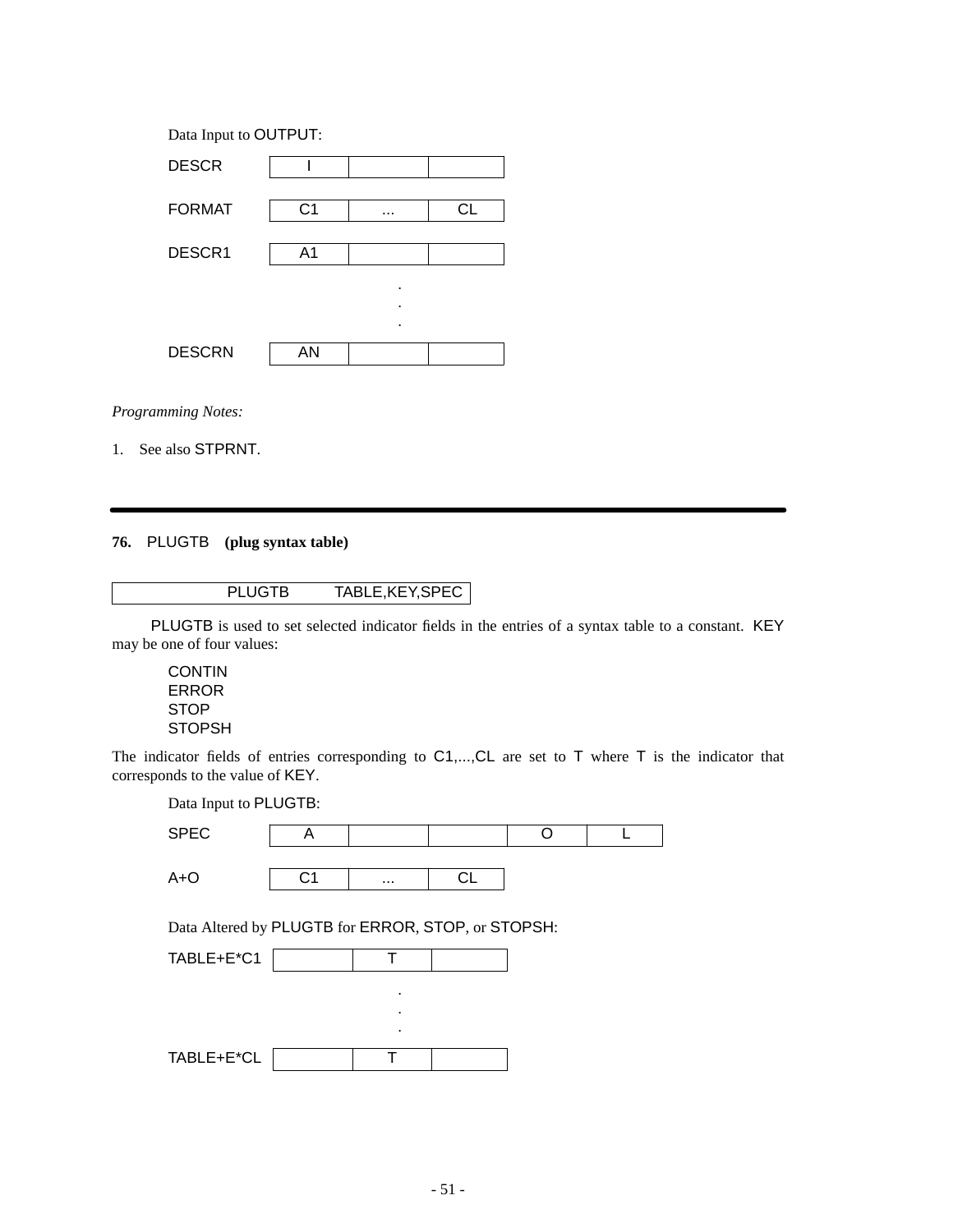# Data Altered by PLUGTB for CONTIN:

| TABLE+E*C1 | TABLE        |   |  |
|------------|--------------|---|--|
|            |              | ٠ |  |
|            |              | ٠ |  |
|            |              |   |  |
| TABLE+E*CL | <b>TABLE</b> |   |  |

*Programming Notes:*

- 1. See Section 4.2.
- 2. See also CLERTB.

# **77.** POP **(pop descriptors from stack)**

| <b>POP</b>                                                     |                | (DESCR1,, DESCRN) |                |  |
|----------------------------------------------------------------|----------------|-------------------|----------------|--|
| POP is used to pop a list of descriptors off the system stack. |                |                   |                |  |
| Data Input to POP:                                             |                |                   |                |  |
| <b>CSTACK</b>                                                  | A              |                   |                |  |
| A                                                              | A <sub>1</sub> | F1                | V <sub>1</sub> |  |
|                                                                |                |                   |                |  |
|                                                                |                |                   |                |  |
| $A-D^*(N-1)$                                                   | AN             | FN                | VN             |  |
| Data Altered by POP:                                           |                |                   |                |  |
| <b>CSTACK</b>                                                  | $A-(N^*D)$     |                   |                |  |
| DESCR1                                                         | A <sub>1</sub> | F <sub>1</sub>    | V <sub>1</sub> |  |
|                                                                |                |                   |                |  |
|                                                                |                |                   |                |  |
| <b>DESCRN</b>                                                  | AN             | <b>FN</b>         | VN             |  |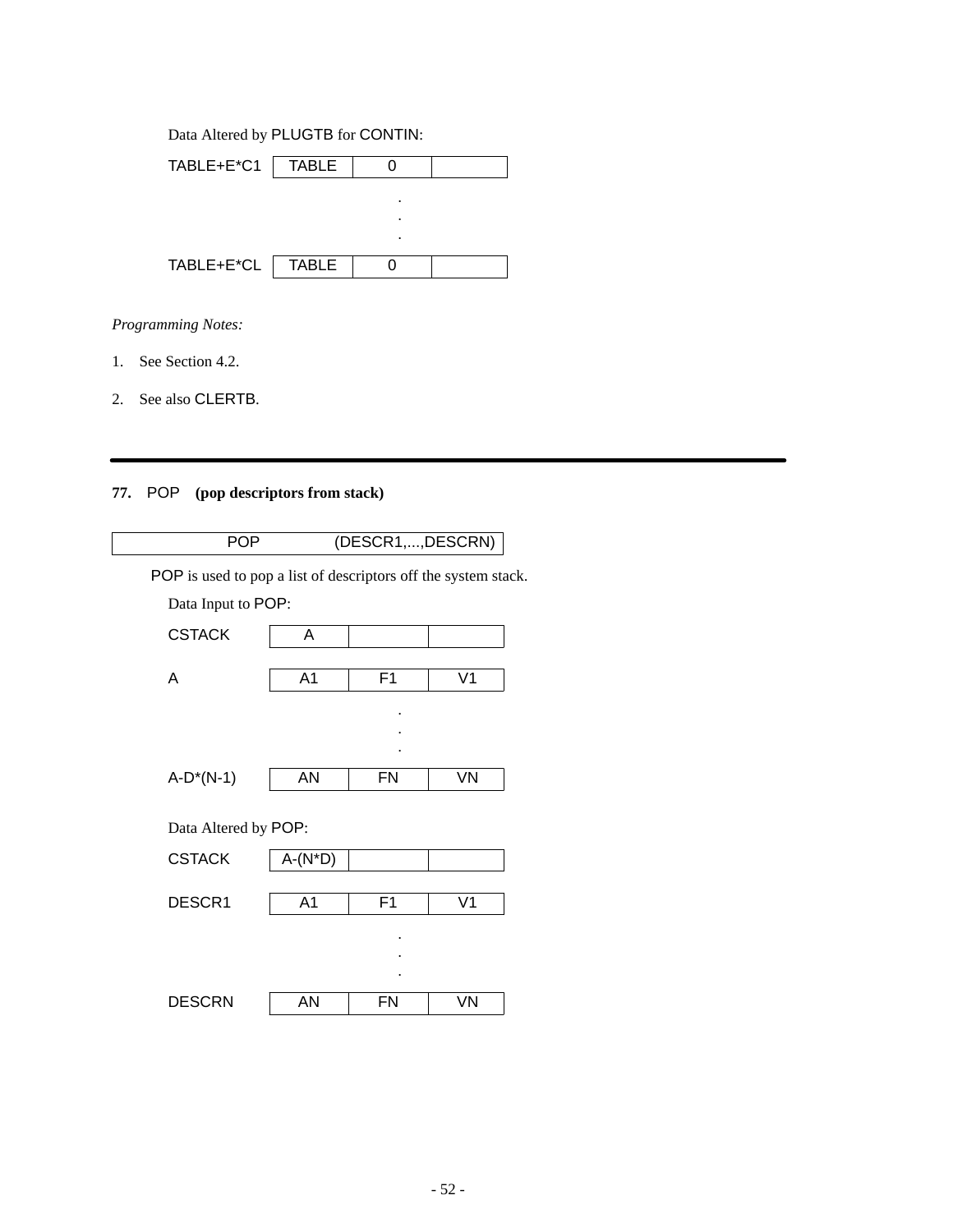1. If  $A-(N^*D) <$  STACK, stack underflow occurs. This condition indicates a programming error in the implementation of the macro language. An appropriate diagnostic message indicating an error may be obtained by transferring to the program location INTR10 if the condition is detected.

## **78.** PROC **(procedure entry)**

| $ $ LOC1<br><b>PROC</b> | LOC <sub>2</sub> |
|-------------------------|------------------|
|-------------------------|------------------|

PROC is used to identify a procedure entry point. LOC2 may be omitted, in which case LOC1 is the primary procedure entry point. If LOC2 is given, LOC1 is a secondary entry point in the procedure with primary entry point LOC2.

## *Programming Notes:*

1. Procedure entry points are referred to by RCALL, BRANIC, and BRANCH (in its two-argument form).

2. In most implementations, PROC has no functional use and may be implemented as LHERE. For machines that have a severely limited program basing range (such as the IBM System/360), PROC may be used to perform required basing operations.

## **79.** PSTACK **(post stack position)**

| <b>PSTACK</b>                                             |   | <b>DESCR</b> |  |
|-----------------------------------------------------------|---|--------------|--|
| <b>PSTACK</b> is used to post the current stack position. |   |              |  |
| Data Input to PSTACK:                                     |   |              |  |
| <b>CSTACK</b>                                             | A |              |  |
| Data Altered by PSTACK:                                   |   |              |  |

| . .<br>r<br>----- |  |  |
|-------------------|--|--|
|                   |  |  |

*Programming Notes:*

1. See also ISTACK.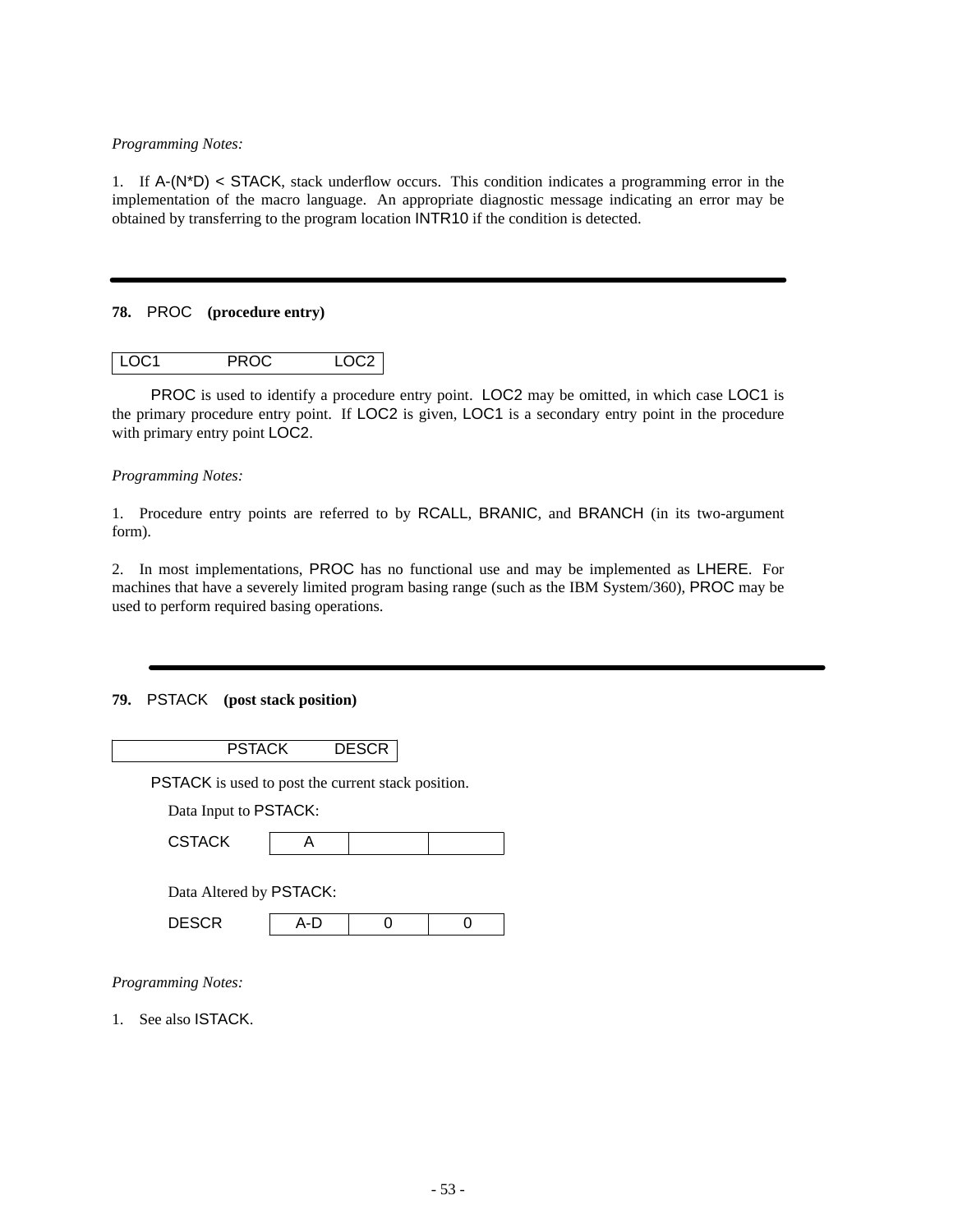# **80.** PUSH **(push descriptors onto stack)**

| <b>PUSH</b>         | (DESCR1, , DESCRN)                                                       |
|---------------------|--------------------------------------------------------------------------|
|                     | <b>PUSH</b> is used to push a list of descriptors onto the system stack. |
| Data Input to PUSH: |                                                                          |

| <b>CSTACK</b>         | Α              |           |                |
|-----------------------|----------------|-----------|----------------|
| DESCR1                | A <sub>1</sub> | F1        | V <sub>1</sub> |
|                       |                | ٠         |                |
|                       |                |           |                |
| <b>DESCRN</b>         | AN             | FN        | VN             |
|                       |                |           |                |
| Data Altered by PUSH: |                |           |                |
| <b>CSTACK</b>         | $A + (D^*N)$   |           |                |
| $A+D$                 | A <sub>1</sub> | F1        | V <sub>1</sub> |
|                       |                |           |                |
|                       |                |           |                |
|                       |                |           |                |
| $A+(D^*N)$            | AN             | <b>FN</b> | VN             |

*Programming Notes:*

1. If A+(D\*N) > STACK+STSIZE, stack overflow occurs. Transfer should be made to the program location OVER, which will result in an appropriate error termination.

2. See also SPUSH, POP, and SPOP.

# **81.** PUTAC **(put address with offset constant)**

# PUTAC DESCR1,N,DESCR2

PUTAC is used to put an address field into a descriptor located at a constant offset.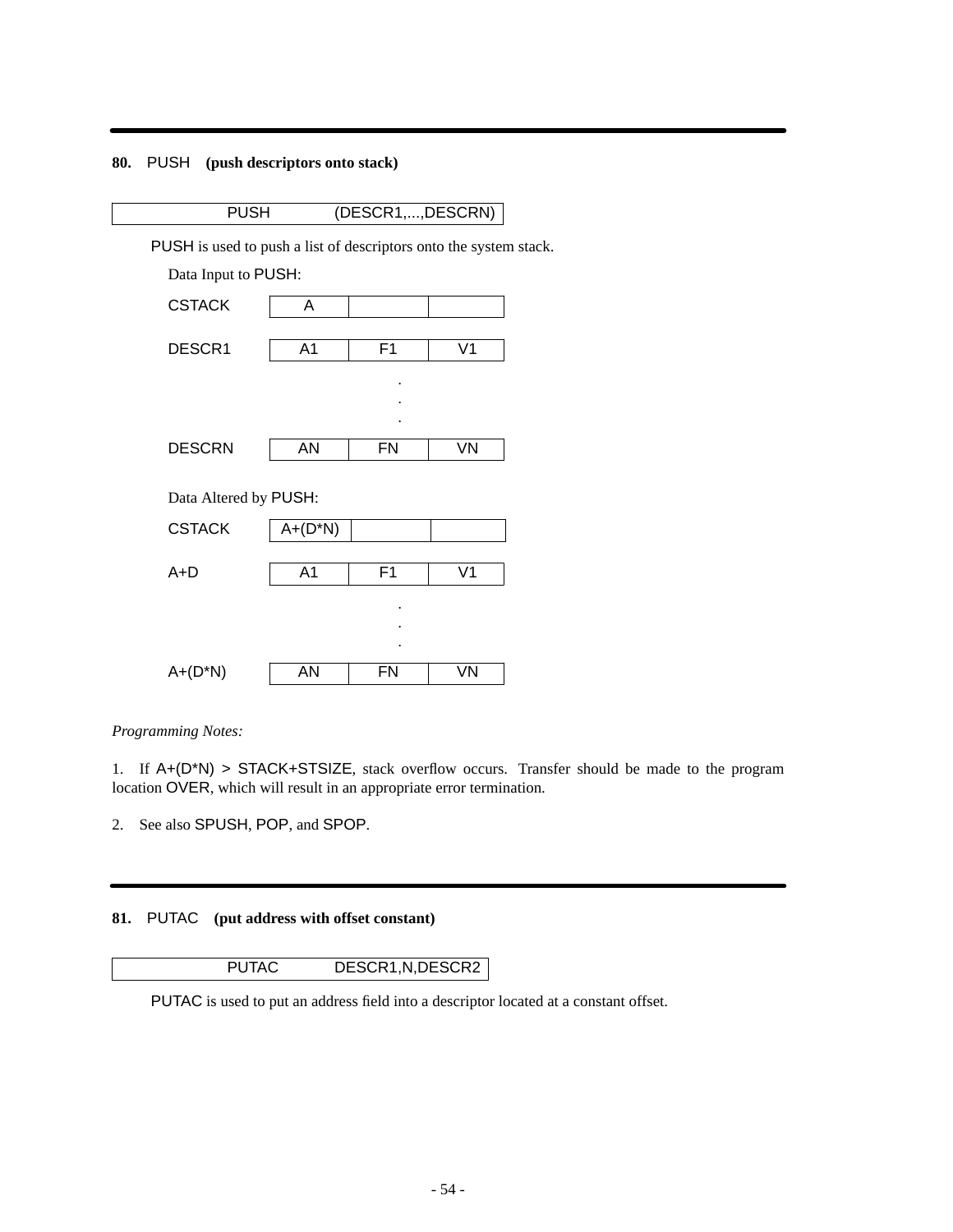| Data Input to PUTAC:   |    |  |
|------------------------|----|--|
| DESCR1                 | A1 |  |
| DESCR2 A2              |    |  |
| Data Altered by PUTAC: |    |  |
| A1+N                   |    |  |

1. See also GETAC, PUTVC, PUTD, and PUTDC.

# **82.** PUTD **(put descriptor)**

| PUTD                              |                |   | DESCR1, DESCR2, DESCR3 |
|-----------------------------------|----------------|---|------------------------|
| PUTD is used to put a descriptor. |                |   |                        |
| Data Input to PUTD:               |                |   |                        |
| DESCR <sub>1</sub>                | A <sub>1</sub> |   |                        |
| DESCR <sub>2</sub> A <sub>2</sub> |                |   |                        |
| DESCR <sub>3</sub>                | A              | F |                        |
| Data Altered by PUTD:             |                |   |                        |
| $A1+A2$                           | А              |   |                        |
|                                   |                |   |                        |

*Programming Notes:*

1. See also PUTDC, PUTAC, PUTVC, and GETD.

# **83.** PUTDC **(put descriptor with constant offset)**

# PUTDC DESCR1, N, DESCR2

PUTDC is used to put a descriptor at a location with a constant offset.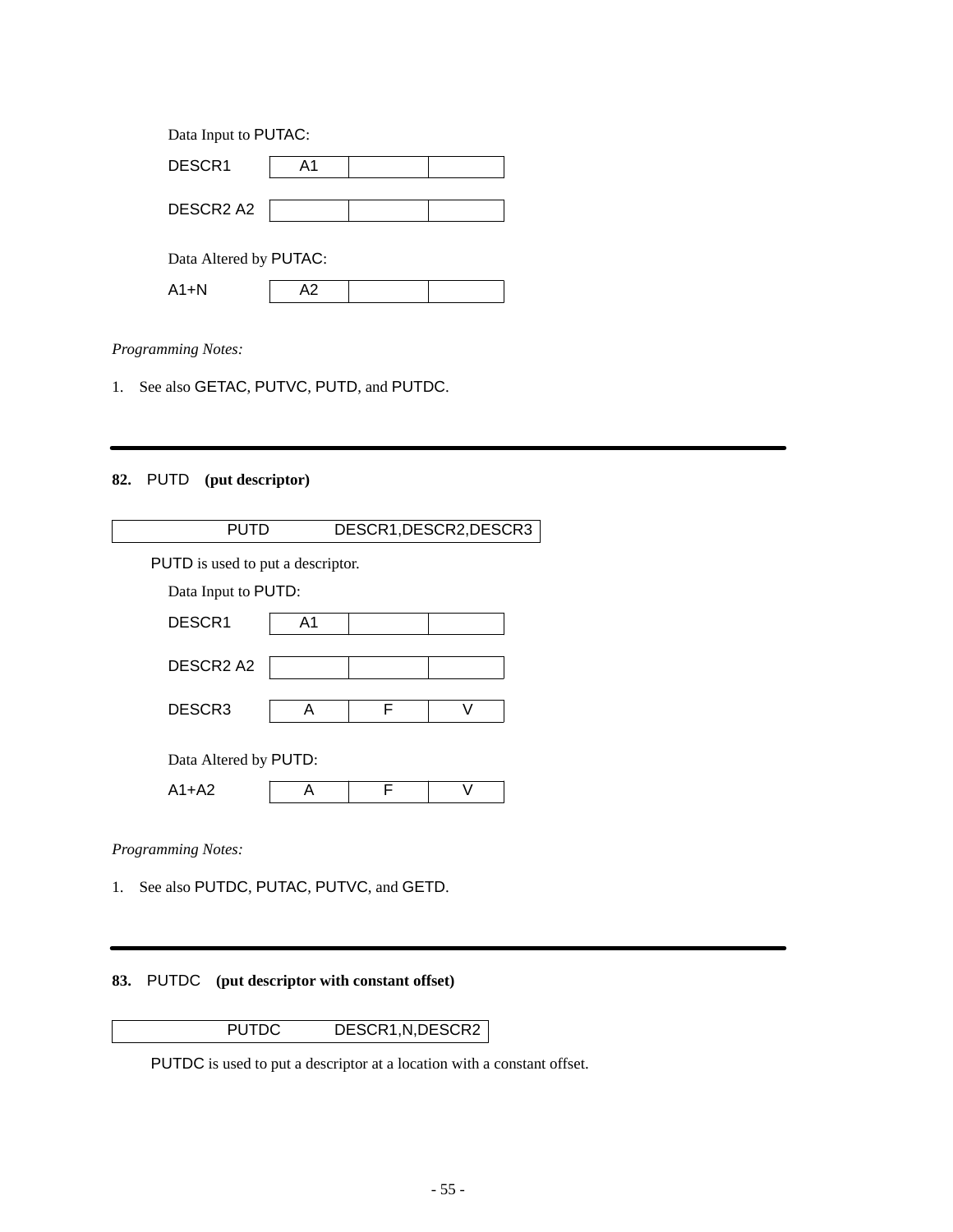| Data Input to PUTDC:   |    |  |
|------------------------|----|--|
| DESCR1                 | A1 |  |
|                        |    |  |
| DESCR <sub>2</sub>     |    |  |
| Data Altered by PUTDC: |    |  |
| $A1+N$                 |    |  |
|                        |    |  |

1. See also PUTD, PUTAC, PUTVC, and GETD.

# **84.** PUTLG **(put specifier length)**

|                                | <b>PUTLG</b>                                    | SPEC, DESCR |  |  |
|--------------------------------|-------------------------------------------------|-------------|--|--|
|                                | PUTLG is used to put a length into a specifier. |             |  |  |
|                                | Data Input to PUTLG:                            |             |  |  |
| <b>DESCR</b>                   |                                                 |             |  |  |
|                                |                                                 |             |  |  |
|                                | Data Altered by PUTLG:                          |             |  |  |
| <b>SPEC</b>                    |                                                 |             |  |  |
|                                |                                                 |             |  |  |
| <b>Programming Notes:</b>      |                                                 |             |  |  |
| I is always nonnegative.<br>1. |                                                 |             |  |  |

2. See also GETLG.

# **85.** PUTSPC **(put specifier with offset constant)**

PUTSPC DESCR,N,SPEC

PUTSPC is used to put a specifier.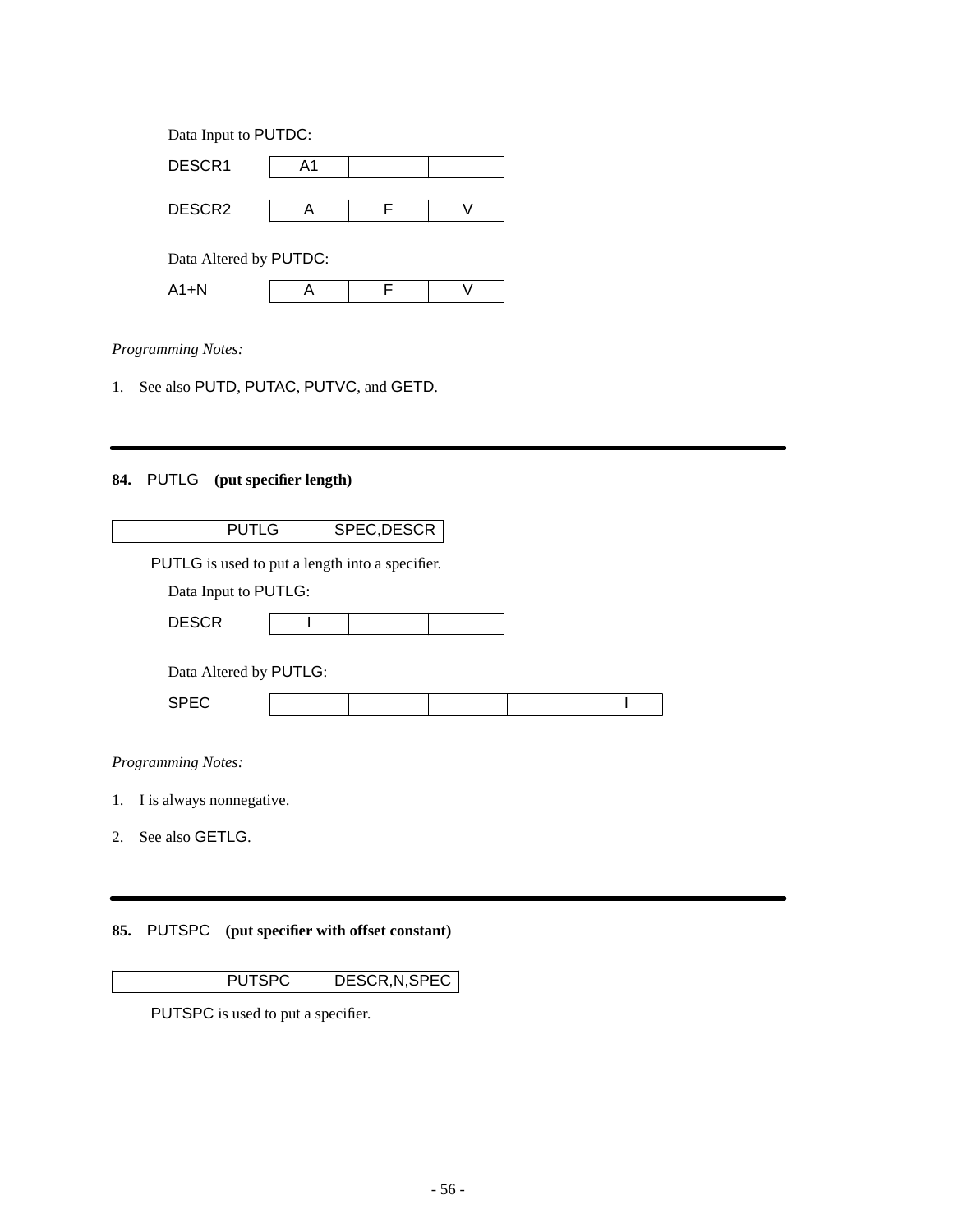| Data Input to PUTSPC:   |    |   |   |  |
|-------------------------|----|---|---|--|
| <b>DESCR</b>            | A1 |   |   |  |
|                         |    |   |   |  |
| <b>SPEC</b>             | Α  | F | V |  |
|                         |    |   |   |  |
| Data Altered by PUTSPC: |    |   |   |  |
| $A1+N$                  | А  | F |   |  |
|                         |    |   |   |  |

1. See also GETSPC.

## **86.** PUTVC **(put value field with offset constant)**

| <b>PUTVC</b>                                   |   | DESCR1, N, DESCR2 |   |                                                                                            |
|------------------------------------------------|---|-------------------|---|--------------------------------------------------------------------------------------------|
|                                                |   |                   |   | PUTVC is used to put a value field into a descriptor at a location with a constant offset. |
| Data Input to PUTVC:                           |   |                   |   |                                                                                            |
| DESCR1                                         | A |                   |   |                                                                                            |
| DESCR <sub>2</sub>                             |   |                   | V |                                                                                            |
| Data Altered by PUTVC:                         |   |                   |   |                                                                                            |
| $A+N$                                          |   |                   |   |                                                                                            |
| $D_{\text{max}}$ = $\ldots$ = $M_{\text{max}}$ |   |                   |   |                                                                                            |

*Programming Notes:*

1. See also PUTAC, PUTDC, and PUTD.

## **87.** RCALL **(recursive call)**

# RCALL DESCR,PROC,(DESCR1,...,DESCRN),(LOC1,...,LOCM)

RCALL is used to perform a recursive call. DESCR is the descriptor that receives the value upon return from the call. PROC is the procedure being called. DESCR1,...,DESCRN are descriptors whose values are passed to PROC. LOC1,...,LOCM are locations to transfer to upon return according to the return exit signaled. The old stack pointer (A0) is saved on the stack, the current stack pointer becomes the old stack pointer, and a new current stack pointer is generated as indicated. The return location LOC is saved on the stack so that the return can be properly made. The values of the arguments DESCR1,...,DESCRN are placed on the stack. Note that their order is the *opposite* of the order that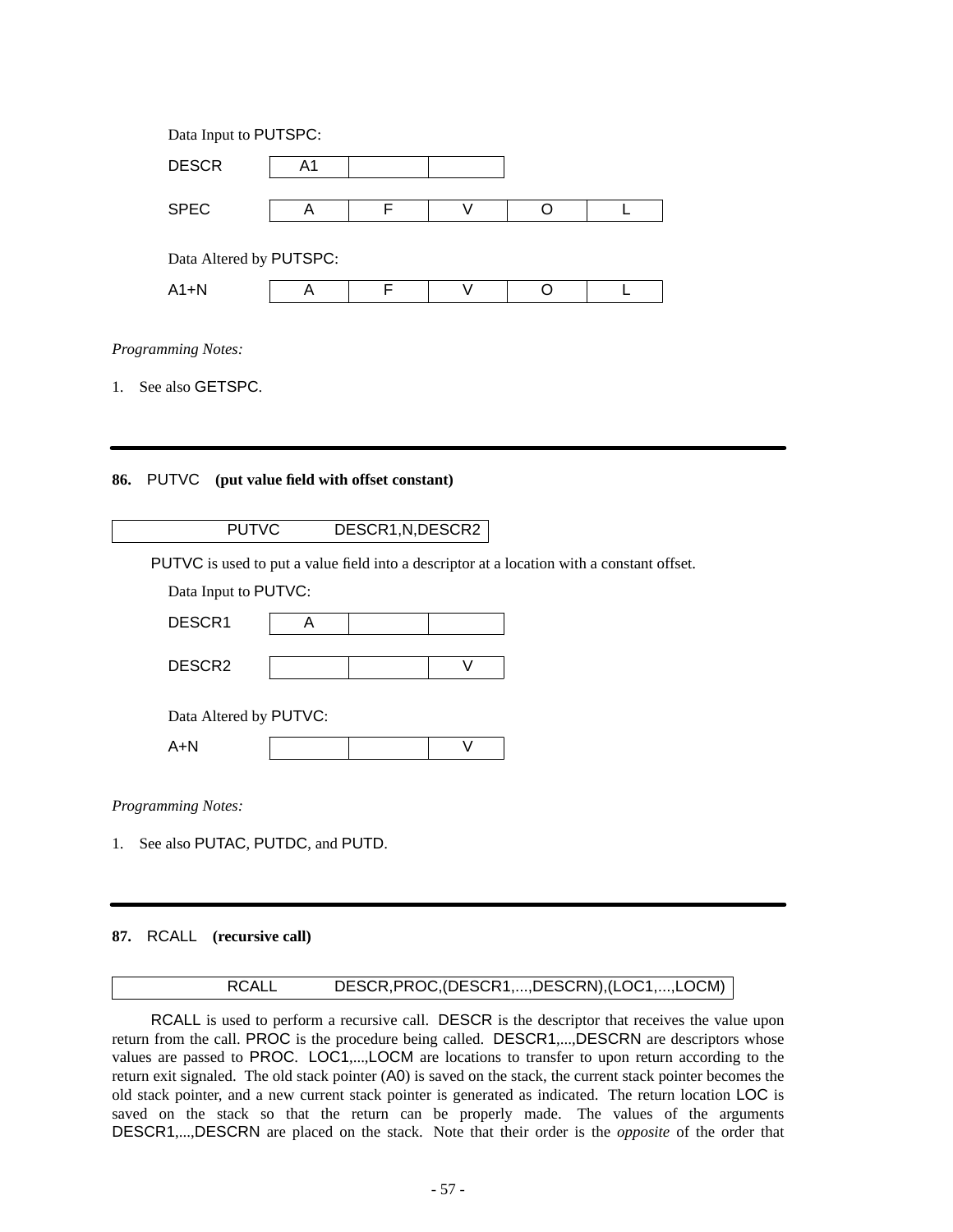would be obtained by using PUSH.

At the return location LOC, code similar to that shown should be assembled. OP represents an instruction that stores the value returned by PROC in DESCR.

| Data Input to RCALL: |                        |                |                |  |  |  |
|----------------------|------------------------|----------------|----------------|--|--|--|
| <b>CSTACK</b>        | A                      |                |                |  |  |  |
| <b>OSTACK</b>        | A <sub>0</sub>         |                |                |  |  |  |
| DESCR1               | A <sub>1</sub>         | F <sub>1</sub> | $\overline{V}$ |  |  |  |
|                      |                        |                |                |  |  |  |
|                      |                        |                |                |  |  |  |
| <b>DESCRN</b>        | <b>AN</b>              | <b>FN</b>      | VN             |  |  |  |
|                      | Data Altered by RCALL: |                |                |  |  |  |
|                      |                        |                |                |  |  |  |
| $A+D$                | A <sub>0</sub>         | 0              | 0              |  |  |  |
| $A+2D$               | LOC                    | 0              | 0              |  |  |  |
|                      |                        |                |                |  |  |  |
| $A + 3D$             | AN                     | <b>FN</b>      | VN             |  |  |  |
|                      |                        |                |                |  |  |  |
|                      |                        |                |                |  |  |  |
|                      |                        |                |                |  |  |  |
| $A + D^{*}(2+N)$     | A <sub>1</sub>         | F <sub>1</sub> | V <sub>1</sub> |  |  |  |
| <b>CSTACK</b>        | $A+(2+N)*D$            |                |                |  |  |  |
|                      |                        |                |                |  |  |  |
| <b>OSTACK</b>        | A                      |                |                |  |  |  |
| Return Code at LOC:  |                        |                |                |  |  |  |
| LOC                  | OP                     | DESCR1         |                |  |  |  |
|                      | <b>BRANCH</b>          | LOC1           |                |  |  |  |
|                      |                        |                |                |  |  |  |
|                      |                        |                |                |  |  |  |
|                      |                        |                |                |  |  |  |

| <b>BRANCH</b> | <b>LOCM</b> |
|---------------|-------------|
|---------------|-------------|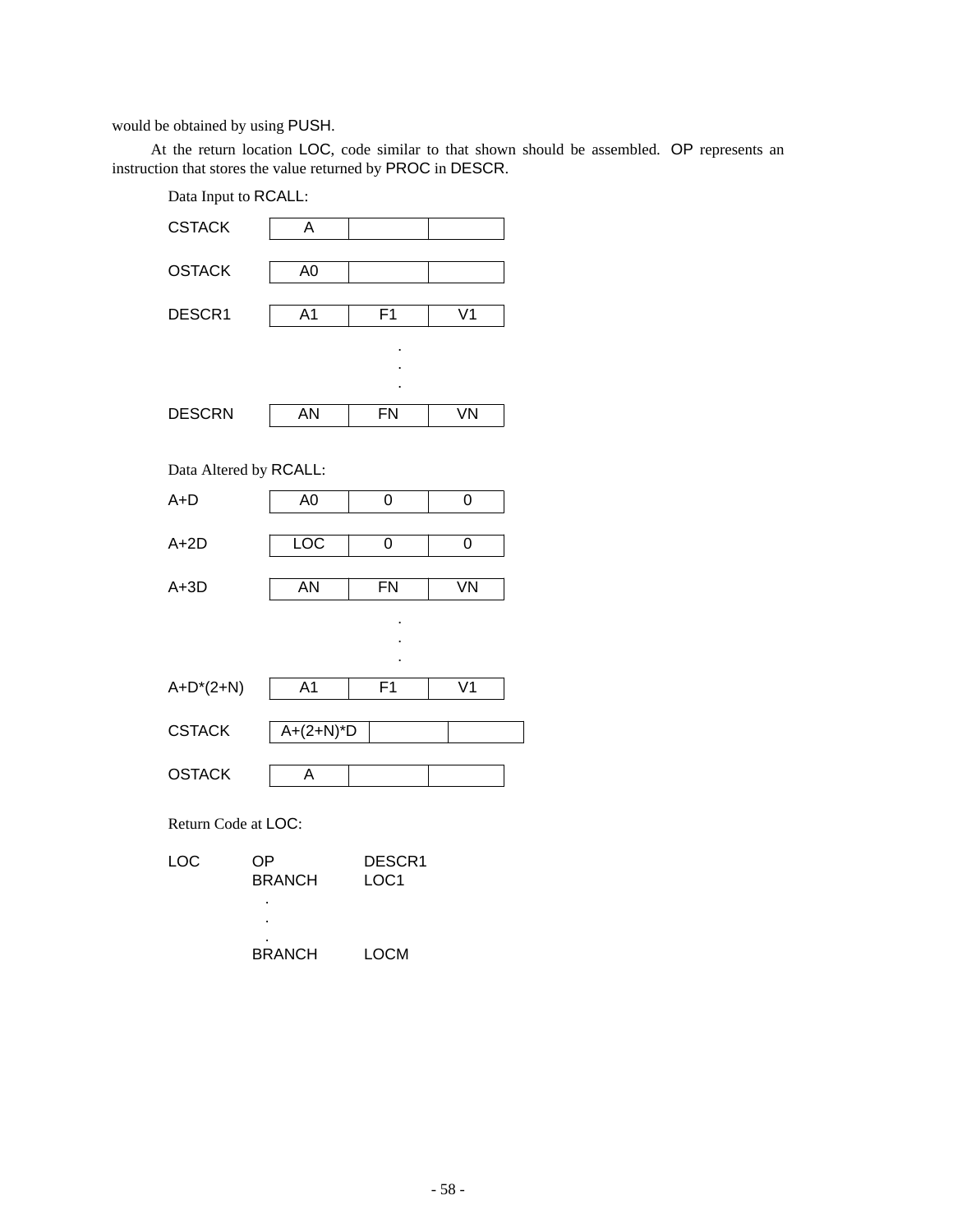1. RCALL and RRTURN are used in combination, and their relation to each other must be thoroughly understood in order to implement them correctly.

2. Ordinarily OP is an instruction to store the value returned by RRTURN.

3. DESCR sometimes is omitted. In this case, any value returned by RRTURN is ignored and OP should perform no operation.

4. (DESCR1,...,DESCRN) sometimes is entirely omitted. In this case N should be taken to be zero in interpreting the figures.

5. Any of the locations LOC1,...,LOCM may be omitted. As in the case of operations with omitted conditional branches, control then passes to the operation following the RCALL.

6. The return indicated by RRTURN may be M+1, in which case control is passed to the operation following the RCALL.

7. The return indicated by RRTURN is never greater than M+1.

8. RCALL typically must save program state information. On the IBM System/360, this consists of the location LOC and a base register for the procedure containing the RCALL. This information is pushed onto the stack. In pushing information onto the stack, care must be taken to observe the rules concerning the use of descriptors. The rest of the SNOBOL4 system treats the stack as descriptors, and the flag fields of descriptors used to save program state information *must be set to zero*.

9. See also SELBRA.

## **88.** RCOMP **(real comparison)**

| <b>RCOMP</b> | DESCR1, DESCR2, GTLOC, EQLOC, LTLOC |
|--------------|-------------------------------------|
|--------------|-------------------------------------|

RCOMP is used to compare two real numbers. If  $R1 > R2$ , transfer is to GTLOC. If  $R1 = R2$ , transfer is to GTLOC. If R1 < R2, transfer is to LTLOC.

Data Input to RCOMP:

| DESCR1    | ر د |  |
|-----------|-----|--|
|           |     |  |
| DESCR2 R2 |     |  |

*Programming Notes:*

1. See also ACOMP and LCOMP.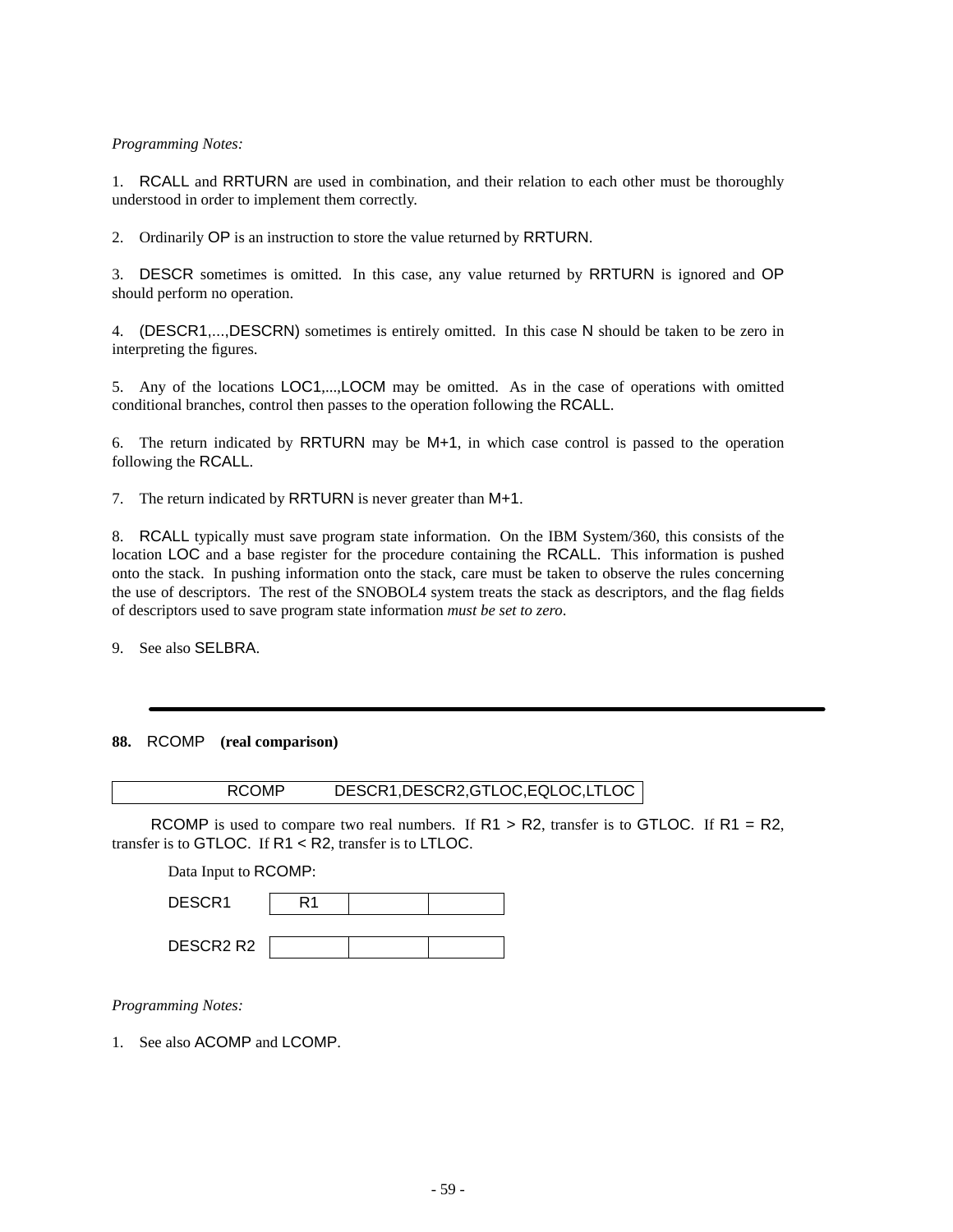## **89.** REALST **(convert real number to string)**

| -- |  |
|----|--|
|    |  |

REALST is used to convert a real number into a specified string.

Data Input to REALST:

| $-0.0m$<br>n,<br>----- |  |  |  |
|------------------------|--|--|--|
|------------------------|--|--|--|

Data Altered by REALST:

| <b>SPEC</b>   | <b>BUFFER</b> |          |  |  |
|---------------|---------------|----------|--|--|
| <b>BUFFER</b> | ۰,            | $\cdots$ |  |  |

*Programming Notes:*

1. C1...CL should represent the real number R in the SNOBOL4 fashion, containing a decimal point and having at least one digit before the decimal point, zeroes being added as necessary. If R is negative, the string should begin with a minus sign. For compatibility with real literals and data type conversions, the real number should not be represented in exponent form, although very large or small real numbers may require a large number of characters for their representation otherwise.

2. The number of digits (and hence the size of BUFFER) required is machine dependent and depends on the range available for real numbers.

3. BUFFER is local to REALST and its contents may be overwritten by a subsequent use of REALST.

4. See also INTSPC and SPREAL.

**90.** REMSP **(specify remaining string)**

| <b>REMSP</b> | SPEC1, SPEC2, SPEC3 |
|--------------|---------------------|
|--------------|---------------------|

REMSP is used to obtain a remainder specifier resulting from the deletion of a specified length at the end.

Data Input to REMSP: SPEC2 | A2 | F2 | V2 | O2 | L2 SPEC3 | | | | | | | | L3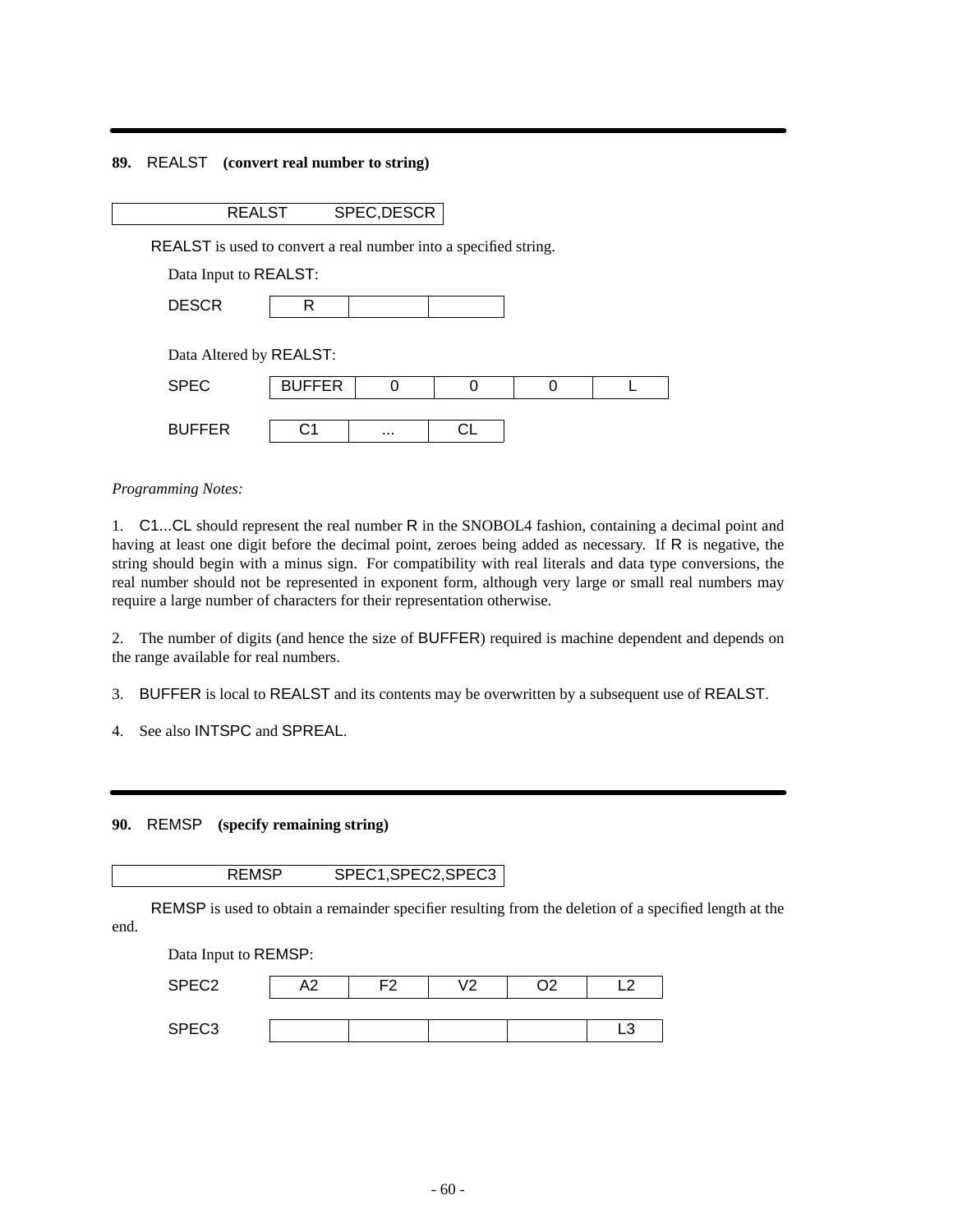Data Altered by REMSP:

| ---<br>. . | ∼<br>$-$ | $\sim$ $\sim$ | $\sqrt{2}$<br>$\cdot$ $\sim$ | –∽<br>$-$<br>$\sim$ | $-$ |
|------------|----------|---------------|------------------------------|---------------------|-----|

*Programming Notes:*

- 1. SPEC1 and SPEC3 may be the same.
- 2. L2-L3 is never negative.
- 3. See also FSHRTN.

# **91.** RESETF **(reset flag)**

# RESETF DESCR,FLAG

RESETF is used to reset (delete) a flag from a descriptor.

Data Input to RESETF:

| <b>DESCR</b> |  |  |
|--------------|--|--|
|              |  |  |

Data Altered by RESETF:

| $\sim$ $\sim$<br>E.<br>----- | $- \cdot -$ |  |
|------------------------------|-------------|--|
|                              |             |  |

*Programming Notes:*

- 1. Only FLAG is removed from the flags in F. Any other flags are left unchanged.
- 2. If F does not contain FLAG, no data is altered.
- 3. See also RSETFI and SETFI.

# **92.** REWIND **(rewind file)**

REWIND DESCR

REWIND is used to rewind the file associated with the unit reference number I.

Data Input to REWIND:

| <b>DESCR</b> |  |  |  |
|--------------|--|--|--|
|--------------|--|--|--|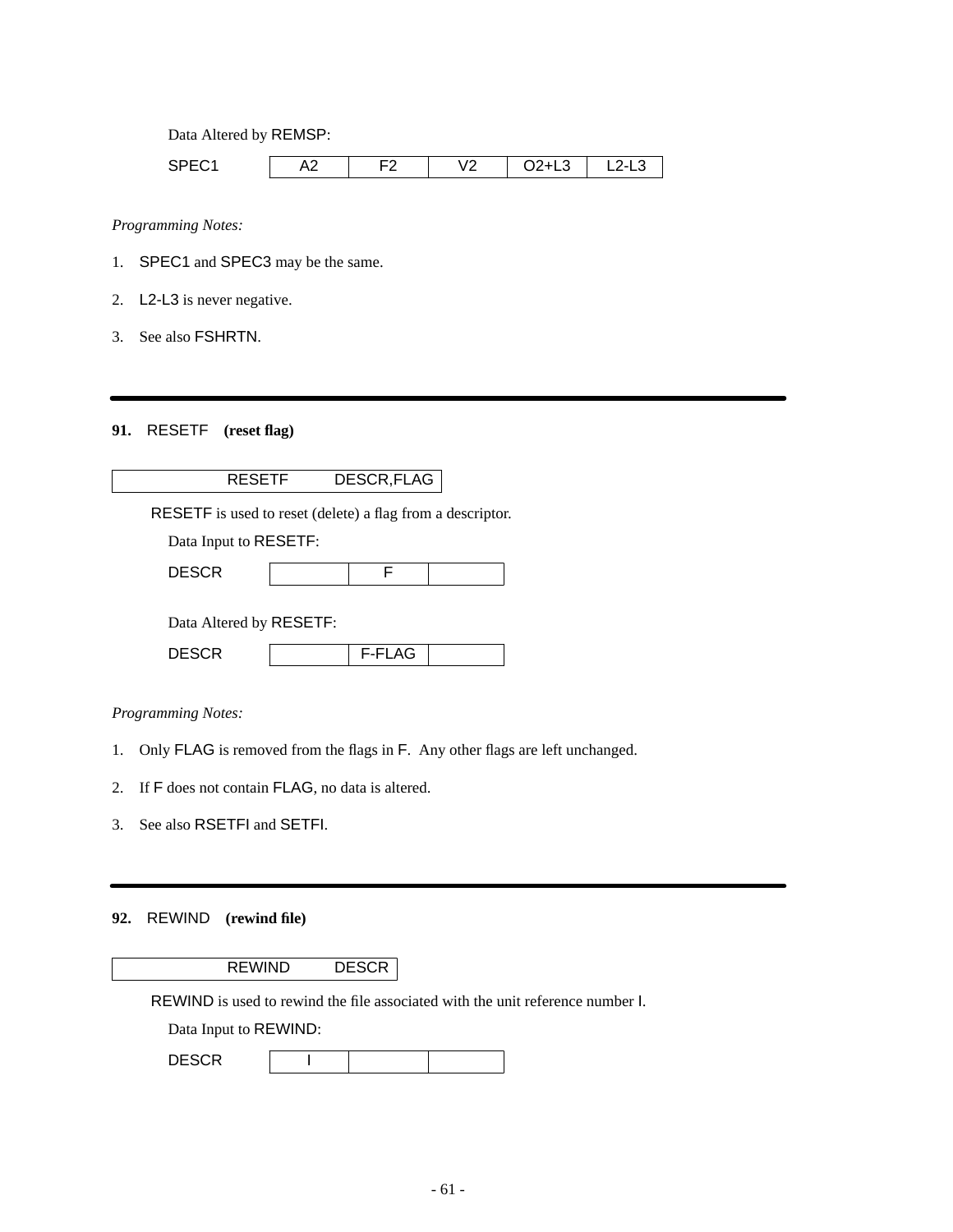- 1. Refer to Section 2.1 for a discussion of unit reference numbers.
- 2. See also BKSPCE and ENFILE.

#### **93.** RLINT **(convert real number to integer)**

RLINT is used to convert a real number to an integer. If the magnitude of R exceeds the magnitude of the largest integer, transfer is to FLOC. Otherwise transfer is to SLOC.

Data Input to RLINT:

| DECODO<br>--- |  |  |
|---------------|--|--|
|               |  |  |

| Data Altered by RLINT: |  |
|------------------------|--|
|------------------------|--|

| <b>DECOD</b> |  |  |
|--------------|--|--|
|              |  |  |

*Programming Notes:*

- 1. I(R) is the integer equivalent of the real number R.
- 2. The fractional part of R is discarded.
- 3. I is a symbol defined in the source program and is the code for the integer data type.

**94.** RPLACE **(replace characters)**

RPLACE SPEC1,SPEC2,SPEC3

RPLACE is used to replace characters in a string. SPEC2 specifies a set of characters to be replaced. SPEC3 specifies the replacement to be made for the characters specified by SPEC2. The replacement is described by the following rules. For  $I = 1,...,L$ 

 $F(Cl) = CI$  if  $Cl \neq C2J$  for any  $J(1 \leq J \leq L2)$  $F(Cl) = C3J$  if  $Cl = C2J$  for some  $J(1 \le J \le L2)$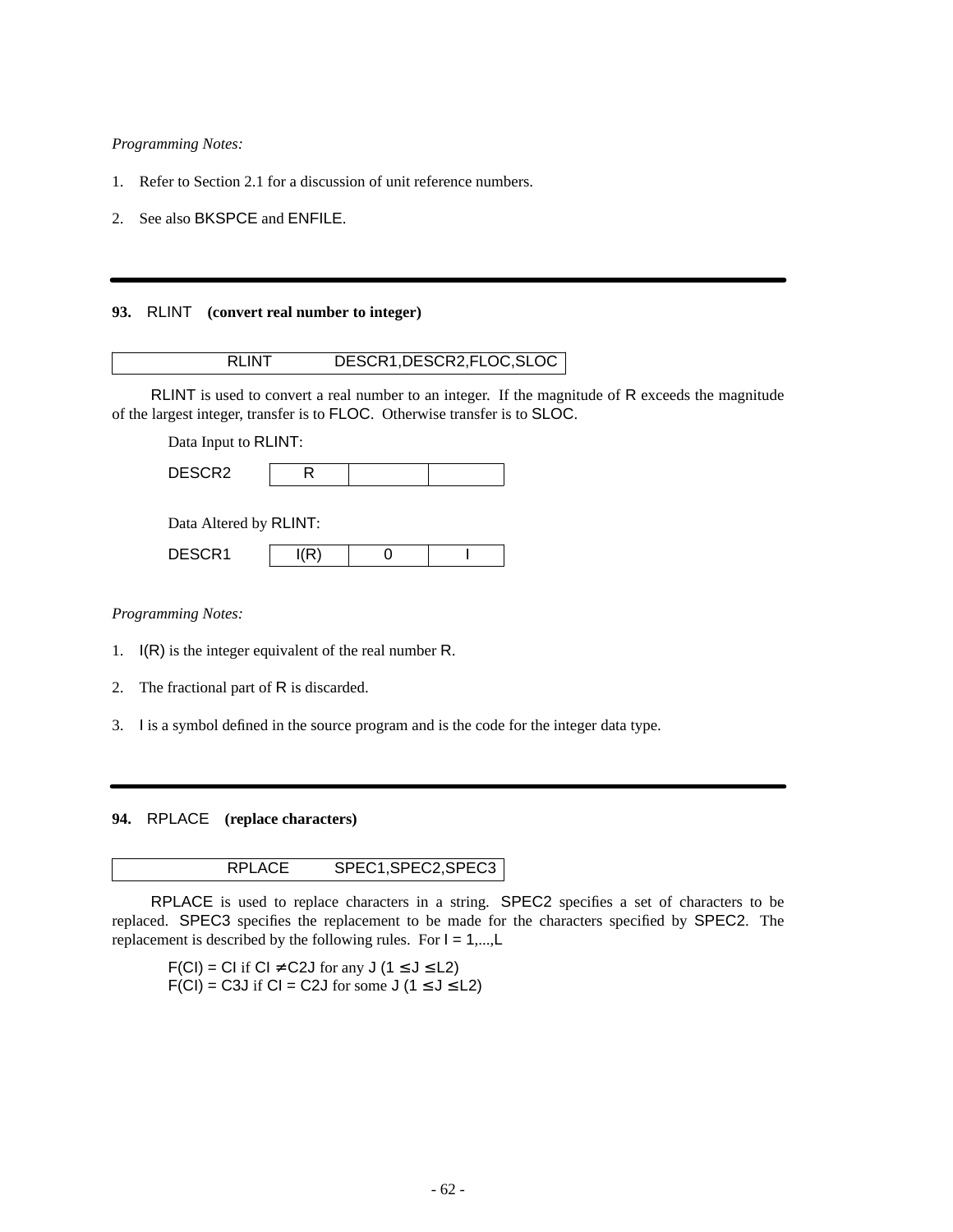

1. L may be zero.

2. If there are duplicate characters in C21...C2L2, replacement should be made corresponding to the last instance of the character. That is, if

 $C2I = C2J = ... = C2K$   $(I < J < K)$ 

then

 $F(Cl) = C3K$ 

3. RPLACE is used only in the SNOBOL4 REPLACE function. It is not essential that RPLACE be implemented as such. If it is not, RPLACE should transfer to UNDF to provide an appropriate error comment.

## **95.** RRTURN **(recursive return)**

# RRTURN DESCR,N

RRTURN is used to return from a recursive call. DESCR is the descriptor whose value is returned. The stack pointers are repositioned as shown. At the location LOC, code similar to that shown is assembled by the RRCALL to which return is to be made. OP represents an instruction that is used by RRTURN to return the value of DESCR. Control is transferred to LOCN corresponding to N given in the RRTURN.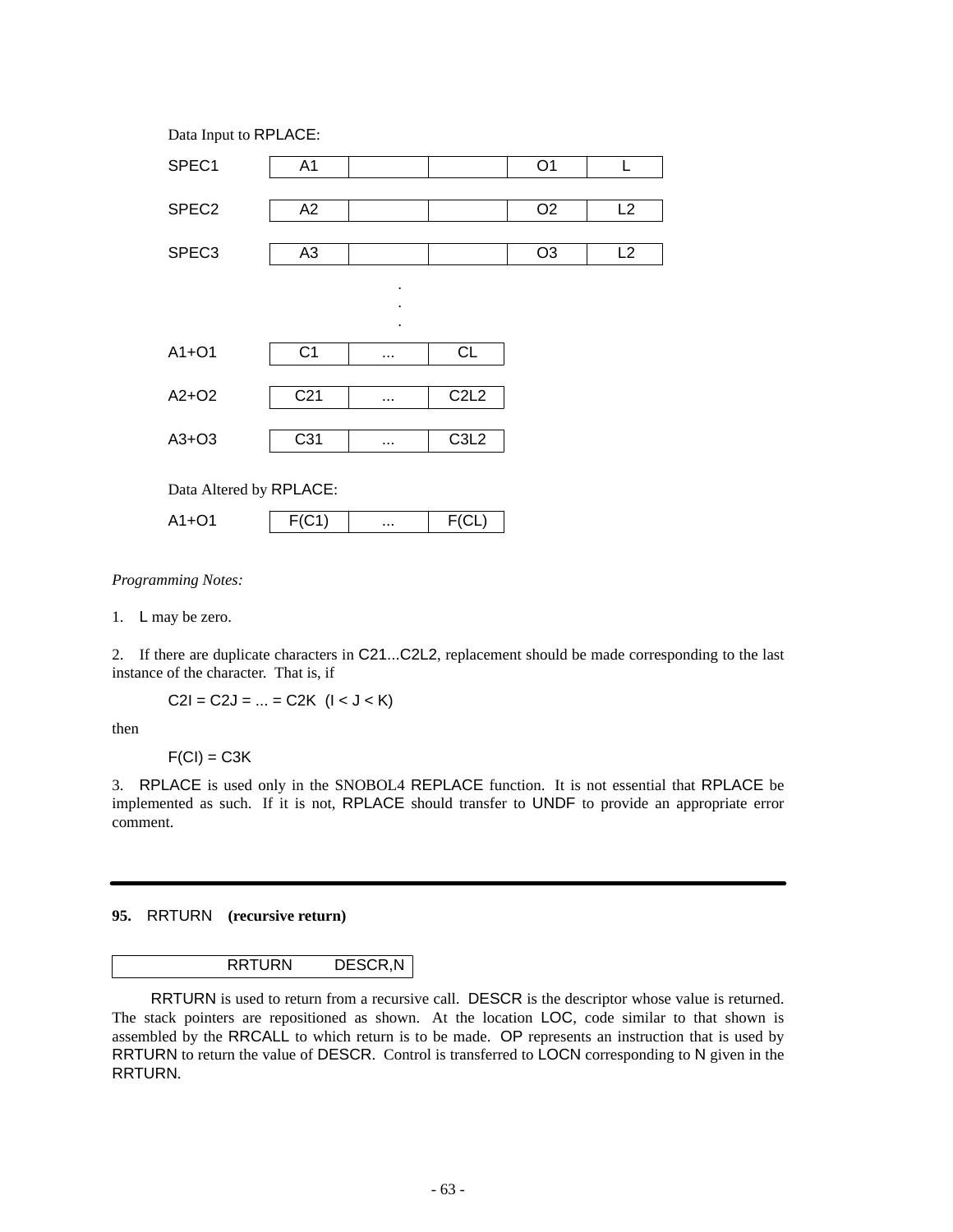Data Input to RRTURN:



. . BRANCH LOCM

*Programming Notes:*

1. RCALL and RRTURN are used in combination, and their relation to each other must be thoroughly understood.

2. DESCR may be omitted. In this case, OP should not be executed.

**96.** RSETFI **(reset flag indirect)**

RSETFI DESCR,FLAG

RSETFI is used to reset (delete) a flag from a descriptor that is specified indirectly.

Data Input to RSETFI:

| <b>DESCR</b> |  |  |
|--------------|--|--|
|              |  |  |
|              |  |  |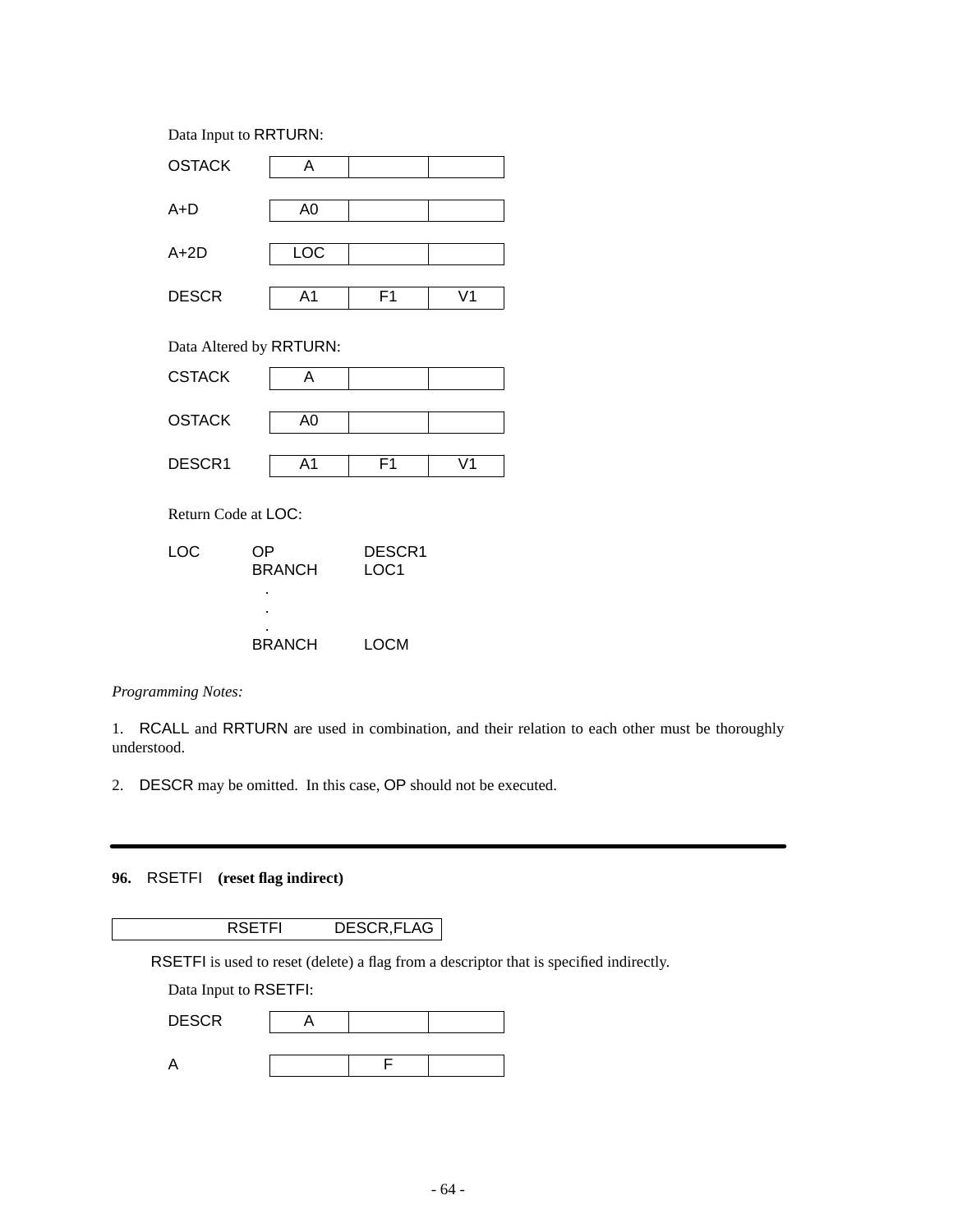Data Altered by RSETFI:

A F-FLAG

*Programming Notes:*

- 1. Only FLAG is removed from the flags in F. Any other flags are left unchanged.
- 2. If F does not contain FLAG, no data is altered.
- 3. See also RESETF and SETFI.

**97.** SBREAL **(subtract real numbers)**

# SBREAL DESCR1,DESCR2,DESCR3,FLOC,SLOC

SBREAL is used to subtract one real number from another. If the result is out of the range available for real numbers, transfer is to FLOC. Otherwise transfer is to SLOC.

| Data Input to SBREAL:   |                                |    |    |  |
|-------------------------|--------------------------------|----|----|--|
| DESCR2                  | R2                             | F2 | V2 |  |
|                         |                                |    |    |  |
| DESCR3                  | R3                             |    |    |  |
| Data Altered by SBREAL: |                                |    |    |  |
| DESCR1                  | R <sub>2</sub> -R <sub>3</sub> | F2 | V2 |  |

*Programming Notes:*

1. See also ADREAL, DVREAL, EXREAL, MNREAL, and MPREAL.

# **98.** SELBRA **(select branch point)**

SELBRA DESCR,(LOC1,...,LOCN)

SELBRA is used to alter the flow of program control by selecting a location from a list and branching to it. Transfer is to LOCI corresponding to I.

Data Input to SELBRA:

| <b>DESCR</b> |  |  |  |
|--------------|--|--|--|
|--------------|--|--|--|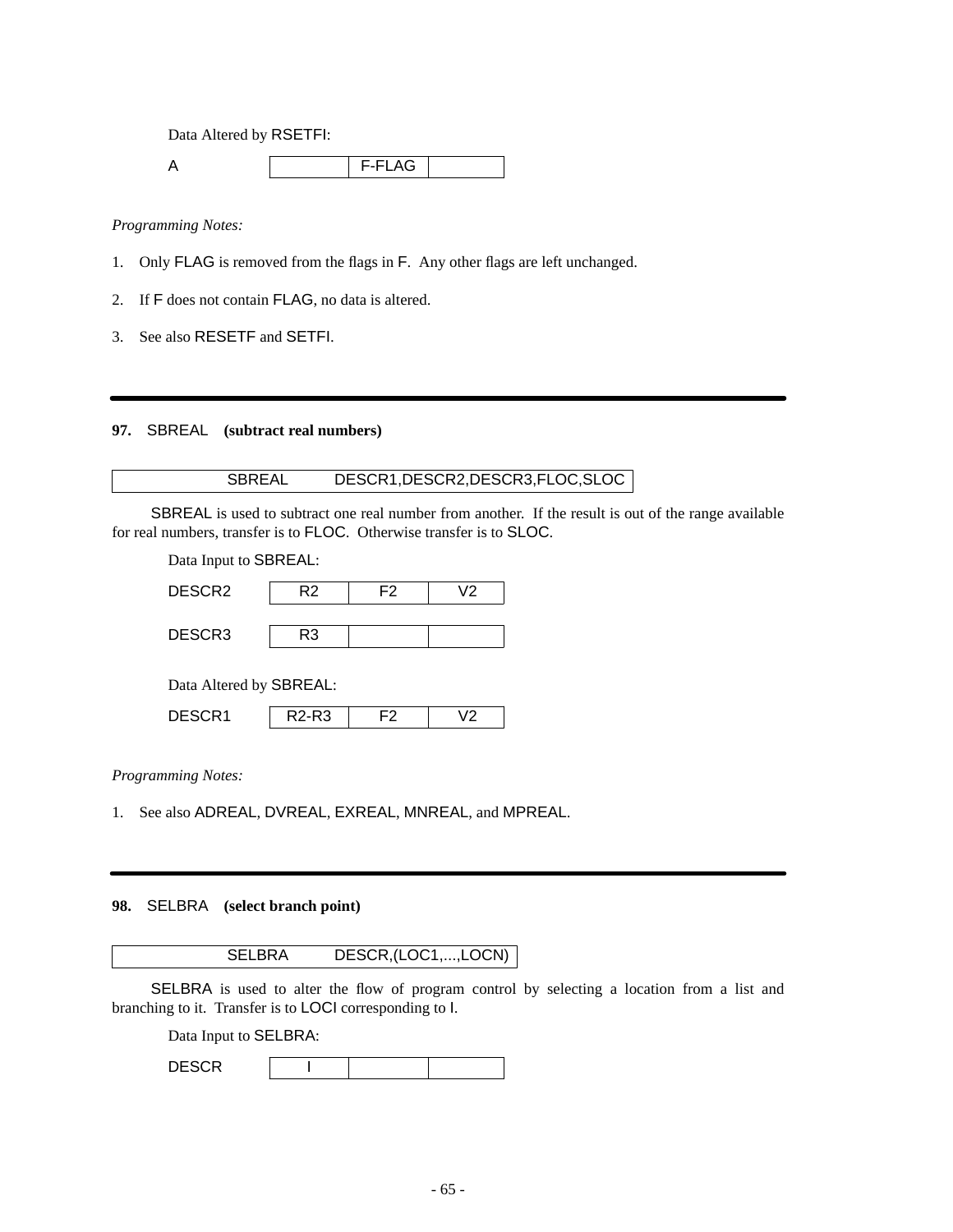1. Any of the locations may be omitted. As in the case of operations with omitted conditional branches, control then passes to the operation following SELBRA.

2. If  $I = N+1$ , control is passed to the operation following SELBRA.

3. I is always in the range  $1 \le l \le N+1$ . For debugging purposes, it may be useful to verify that I is within this range.

## **99.** SETAC **(set address to constant)**

| DESCR, N |
|----------|
|          |

SETAC is used to set the address field of a descriptor to a constant.

Data Altered by SETAC:

| <b>DECOD</b><br>ม∟ง∿ห |  |  |  |
|-----------------------|--|--|--|
|-----------------------|--|--|--|

*Programming Notes:*

- 1. N may be a relocatable address.
- 2. N is often 0, 1, or D.
- 3. N is never negative.
- 4. See also SETVC, SETLC, and SETAV.

**100.** SETAV **(set address from value field)**

SETAV DESCR1,DESCR2

SETAV sets the address field of one descriptor from the value field of another.

Data Input to SETAV:

Data Altered by SETAV:

| -----<br>----- |  |  |  |
|----------------|--|--|--|
|----------------|--|--|--|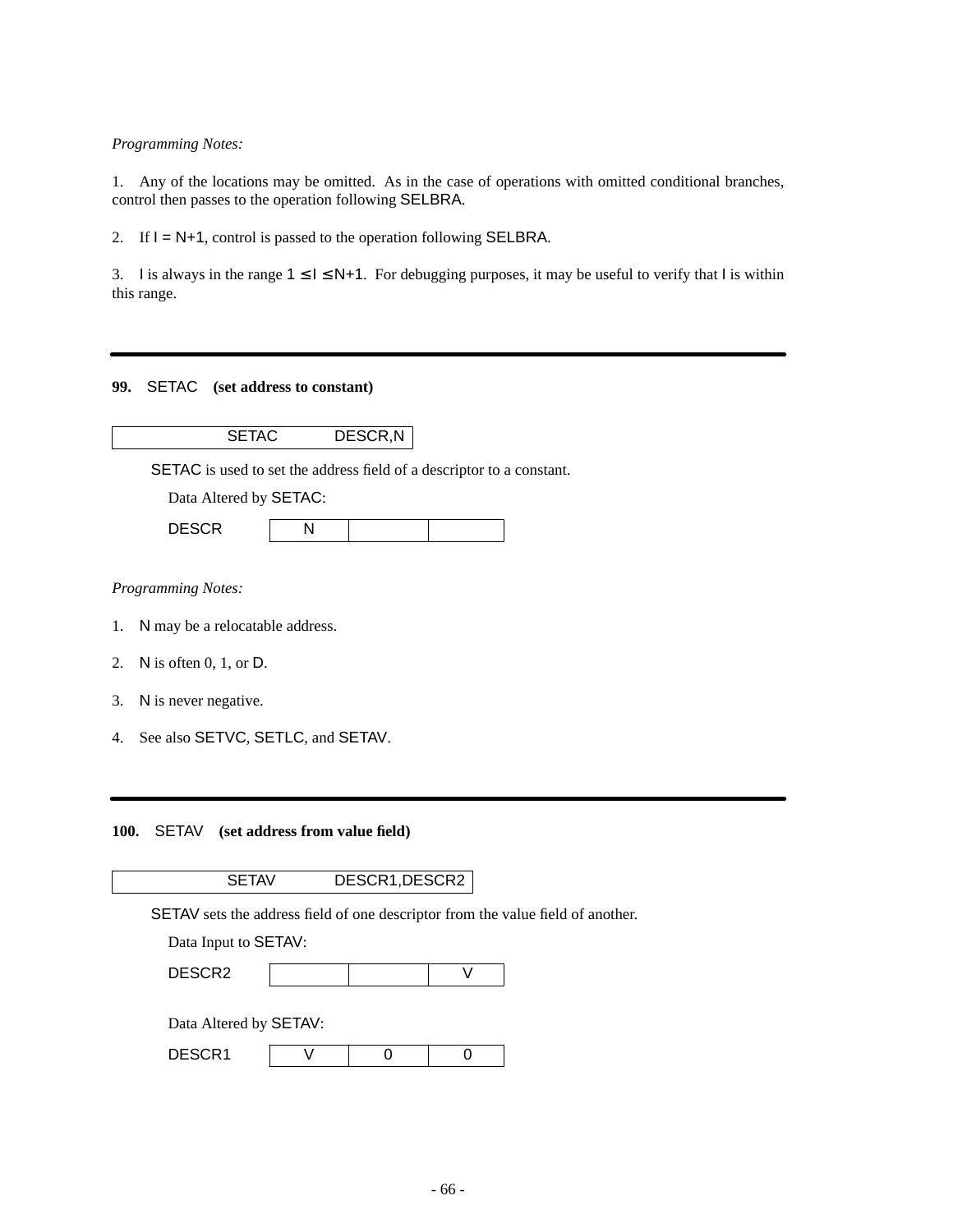1. See also SETAC

# **101.** SETF **(set flag)**

| SETF                                                         | DESCR, FLAG |  |
|--------------------------------------------------------------|-------------|--|
| SETF is used to set (add) a flag in the flag field of DESCR. |             |  |
| Data Input to SETF:                                          |             |  |
| <b>DESCR</b>                                                 | F           |  |
| Data Altered by <b>SETF</b> :<br><b>DESCR</b>                | F+FLAG      |  |
|                                                              |             |  |

*Programming Notes:*

- 1. FLAG is added to the flags already present in F. The other flags are left unchanged.
- 2. If F already contains FLAG, no data is altered.
- 3. See also SETFI.

# **102.** SETFI **(set flag indirect)**

| DESCR, FLAG |
|-------------|

SETFI is used to set (add) a flag in the flag field of a descriptor specified indirectly.

Data Input to SETFI:

| <b>DESCR</b> |  |  |
|--------------|--|--|
|              |  |  |
|              |  |  |

Data Altered by SETFI:

| . . <u>. .</u> |  |
|----------------|--|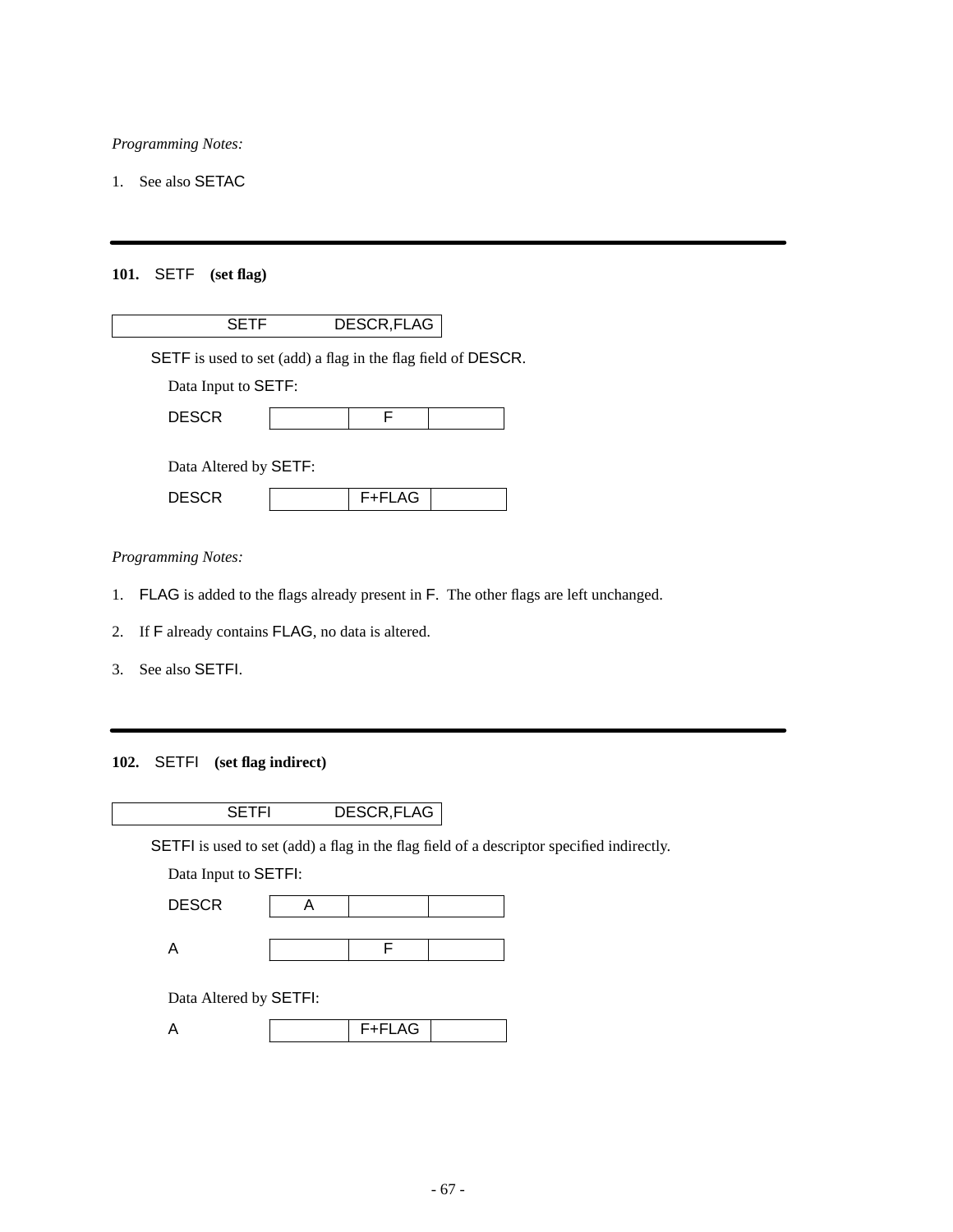- 1. FLAG is added to the flags already present in F. The other flags are left unchanged.
- 2. If F already contains FLAG, no data is altered.
- 3. See also SETF and RSETFI.

# **103.** SETLC **(set length of specifier to constant)**

|    | <b>SETLC</b>                                                         | SPEC,N |  |   |
|----|----------------------------------------------------------------------|--------|--|---|
|    | <b>SETLC</b> is used to set the length of a specifier to a constant. |        |  |   |
|    | Data Altered by SETLC:                                               |        |  |   |
|    | <b>SPEC</b>                                                          |        |  | N |
|    |                                                                      |        |  |   |
|    | <b>Programming Notes:</b>                                            |        |  |   |
|    | 1. N is never negative.                                              |        |  |   |
| 2. | N is often $0$ .                                                     |        |  |   |
| 3. | See also SETAC.                                                      |        |  |   |
|    |                                                                      |        |  |   |
|    |                                                                      |        |  |   |

**104.** SETSIZ **(set size)**

| <b>SETSIZ</b>                                                              |   | DESCR1, DESCR2 |  |
|----------------------------------------------------------------------------|---|----------------|--|
| SETSIZ is used to set the size into the value field of a title descriptor. |   |                |  |
| Data Input to SETSIZ:                                                      |   |                |  |
| DESCR <sub>1</sub>                                                         | Α |                |  |
| DESCR <sub>2</sub>                                                         |   |                |  |
| Data Altered by SETSIZ:                                                    |   |                |  |
| А                                                                          |   |                |  |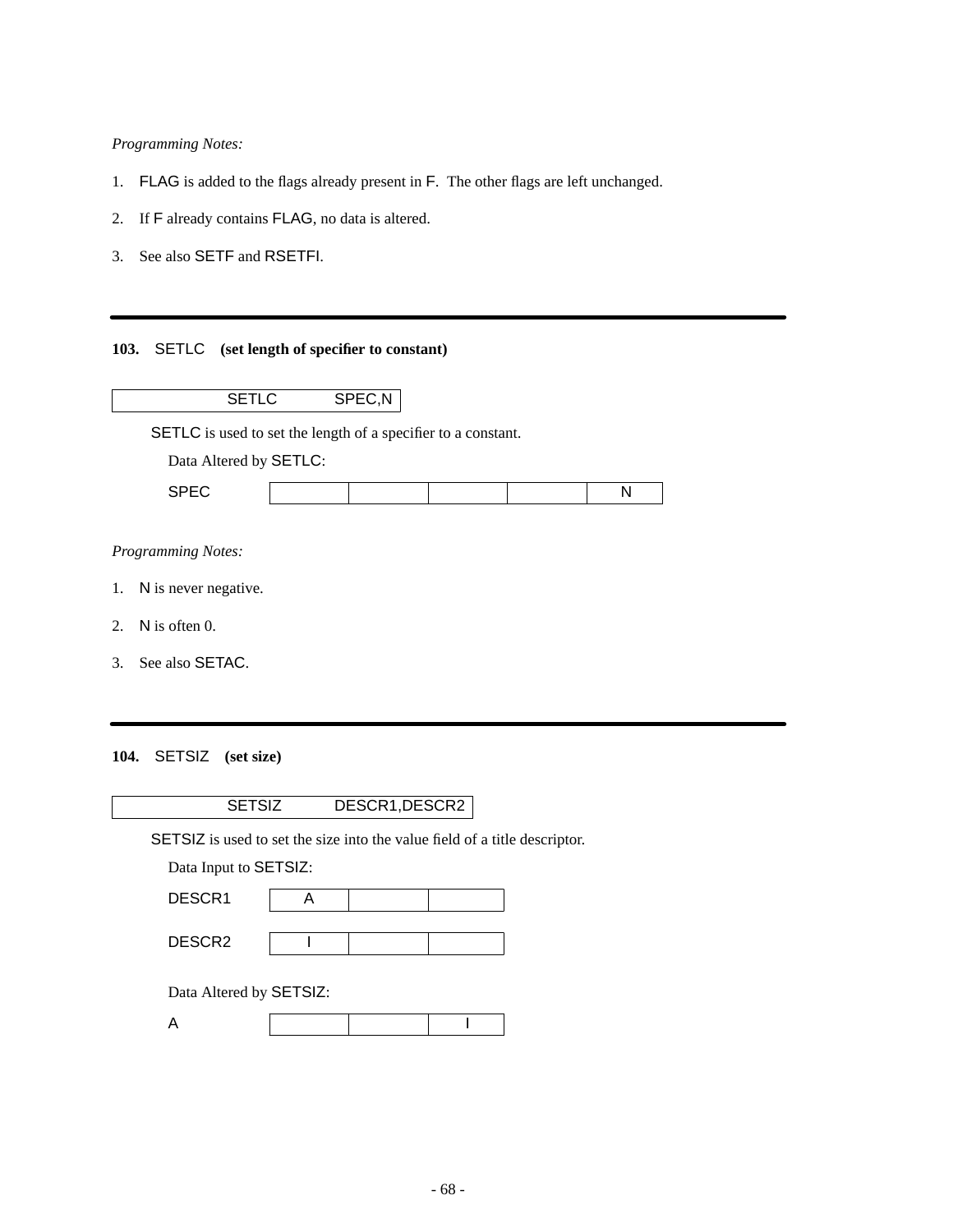- 1. I is always positive and small enough to fit into the value field.
- 2. See also GETSIZ

# **105.** SETSP **(set specifier)**

# **106.** SETVA **(set value field from address)**

|  | DESCR1, DESCR2 |
|--|----------------|
|  |                |

SETVA is used to set the value field of one descriptor from the address field of another.

| Data Input to SETVA: |  |
|----------------------|--|
|----------------------|--|

| $\cdots$     |  |  |
|--------------|--|--|
| n r<br>----- |  |  |
|              |  |  |

| Data Altered by SETVA: |  |  |
|------------------------|--|--|
| DESCR1                 |  |  |

# *Programming Notes:*

- 1. I is always positive and small enough to fit into the value field.
- 2. See also SETVA and SETVC.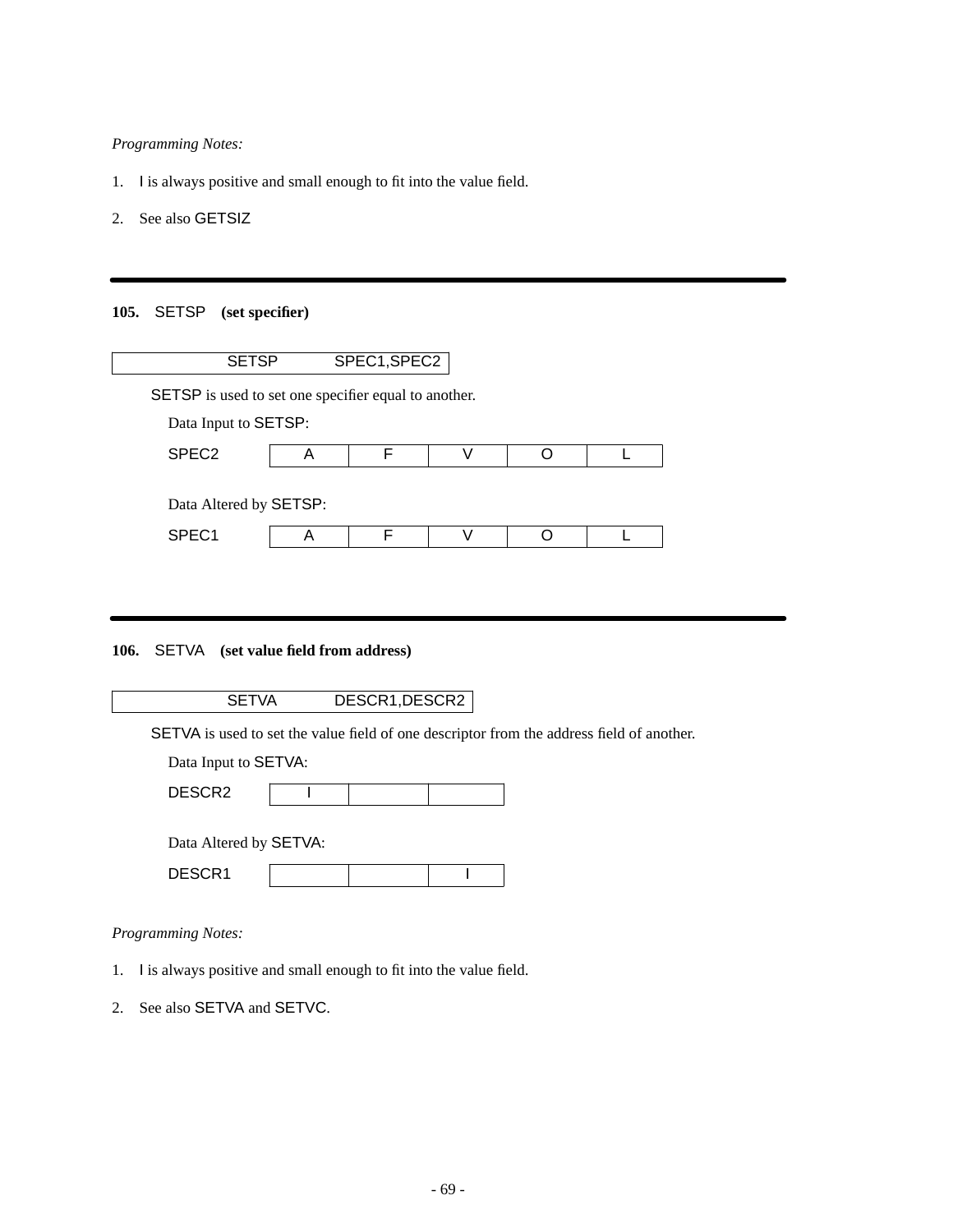## **107.** SETVC **(set value to constant)**

SETVC DESCR,N

SETVC is used to set the value field of a descriptor to a constant.

Data Altered by SETVC:

| <b>DECOD</b><br><b>DLOUI</b> |  |  | r |
|------------------------------|--|--|---|
|------------------------------|--|--|---|

#### *Programming Notes:*

- 1. N is always positive and small enough to fit into the value field.
- 2. See also SETVA and SETAC.

#### **108.** SHORTN **(shorten specifier)**

# SHORTN SPEC,N

SHORTN is used to shorten the specification of a string.

Data Input to SHORTN:

| $\overline{a}$ |  |  |  |
|----------------|--|--|--|

Data Altered by SHORTN:

|--|

*Programming Notes:*

1. L-N is never negative.

#### **109.** SPCINT **(convert specifier to integer)**

## SPCINT DESCR,SPEC,FLOC,SLOC

SPCINT is used to convert a specified string to a integer.  $I(S)$  is a signed integer resulting from the conversion of the string C1...CL. If C1...CL does not represent an integer or if the integer it represents is too large to fit the address field, transfer is to FLOC. Otherwise transfer is to SLOC.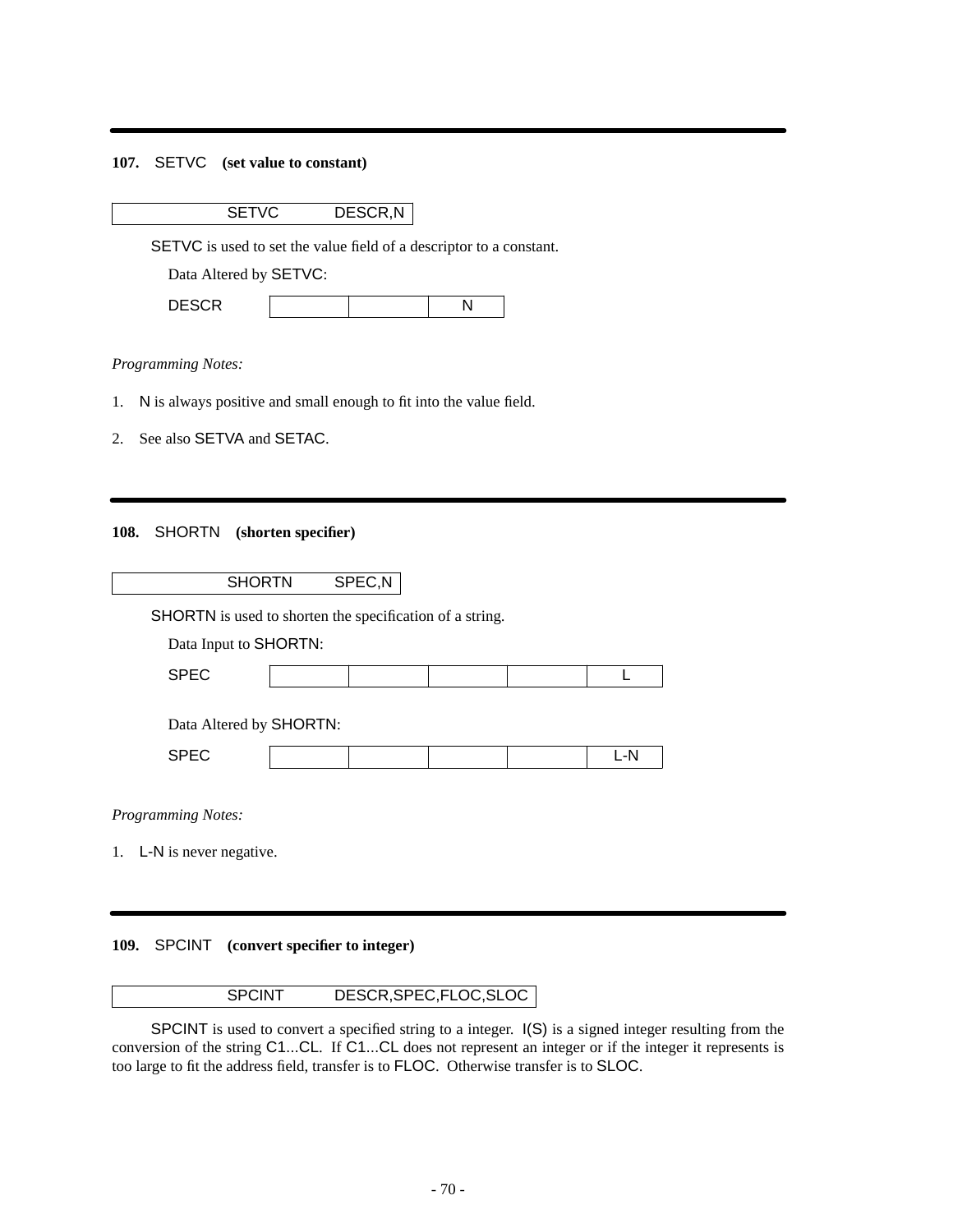| Data Input to SPCINT:   |      |          |    |  |  |  |
|-------------------------|------|----------|----|--|--|--|
| <b>SPEC</b>             | A    |          |    |  |  |  |
|                         |      |          |    |  |  |  |
| $A + O$                 | C1   | $\cdots$ | СL |  |  |  |
|                         |      |          |    |  |  |  |
| Data Altered by SPCINT: |      |          |    |  |  |  |
| <b>DESCR</b>            | I(S) |          |    |  |  |  |

1. I is a symbol defined in the source program and is the code for the integer data type.

2. C1...CL may begin with a sign (plus or minus) and may contain indefinite number of leading zeros. Consequently the value of L itself does not determine whether the integer represented is too large to fit into an address field.

- 3. A sign alone is not a valid integer.
- 4. If  $L = 0$ ,  $I(S)$  should be the integer 0.
- 5. See also INTSPC and SPREAL.

# **110.** SPEC **(assemble specifier)**

| LOC  | <b>SPEC</b>             |                                       | A, F, V, O, L |  |  |
|------|-------------------------|---------------------------------------|---------------|--|--|
|      |                         | SPEC is used to assemble a specifier. |               |  |  |
|      | Data Assembled by SPEC: |                                       |               |  |  |
| LOC. |                         |                                       |               |  |  |

# **111.** SPOP **(pop specifier from stack)**

SPOP (SPEC1,...,SPECN)

SPOP is used to pop a list of specifiers from the system stack.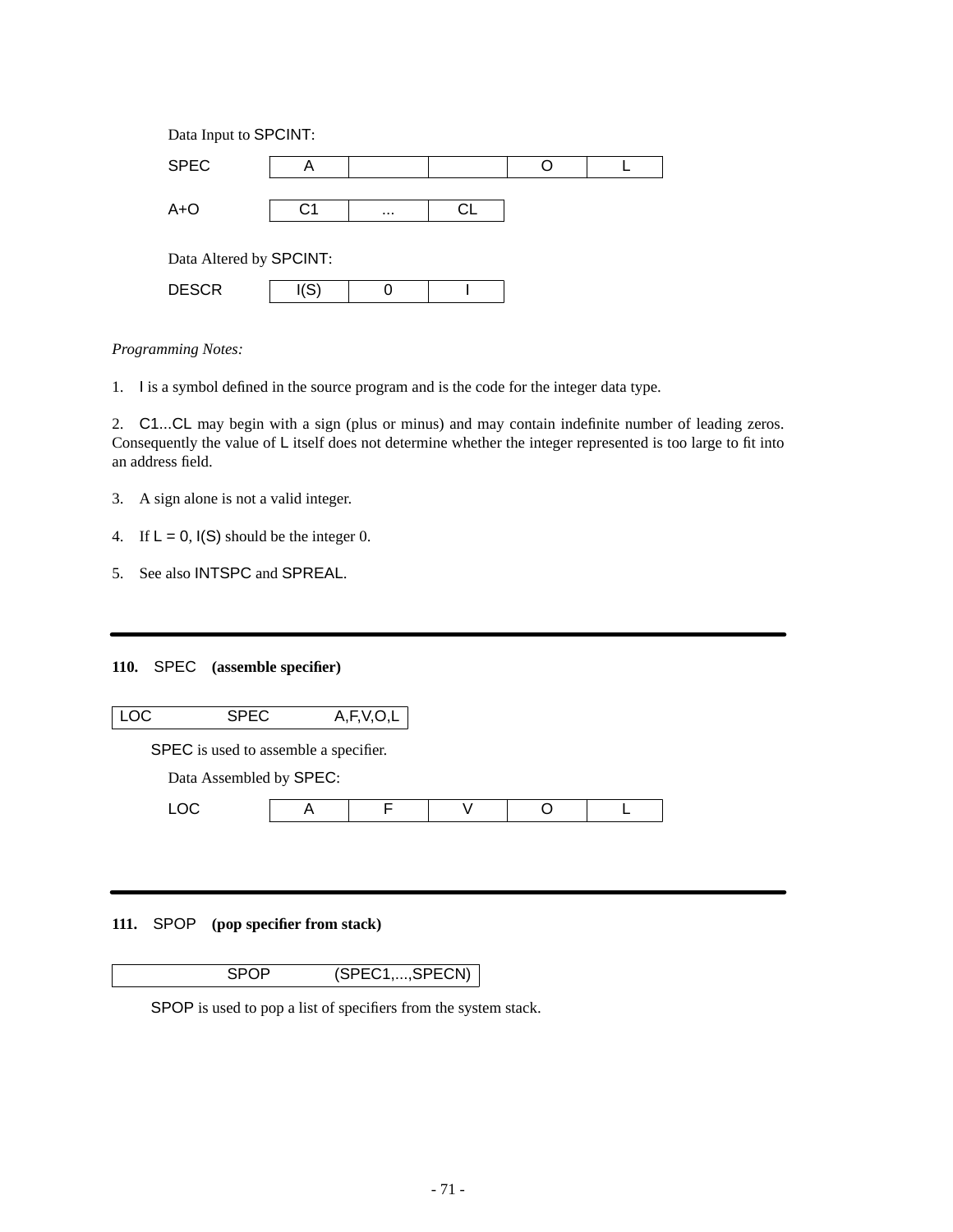| Data Input to SPOP:   |                |                |                |                |    |  |
|-----------------------|----------------|----------------|----------------|----------------|----|--|
| <b>CSTACK</b>         | A              |                |                |                |    |  |
| $A+D-S$               | A <sub>1</sub> | F1             | V <sub>1</sub> | O <sub>1</sub> | L1 |  |
|                       |                | ٠              |                |                |    |  |
|                       |                | ٠              |                |                |    |  |
| $A+D-(N^*S)$          | AN             | <b>FN</b>      | VN             | ON             | LN |  |
|                       |                |                |                |                |    |  |
| Data Altered by SPOP: |                |                |                |                |    |  |
| <b>CSTACK</b>         | $A-(N^*S)$     |                |                |                |    |  |
| SPEC1                 | A <sub>1</sub> | F <sub>1</sub> | V <sub>1</sub> | O <sub>1</sub> | L1 |  |
|                       |                |                |                |                |    |  |
|                       |                | ٠              |                |                |    |  |
|                       |                |                |                |                |    |  |
| <b>SPECN</b>          | <b>AN</b>      | <b>FN</b>      | VN             | ON             | LN |  |

*Programming Notes:*

1. If A-(N\*S) < STACK, stack underflow occurs. This condition indicates a programming error in the implementation of the macro language. An appropriate error termination for this error may be obtained by transferring to the program location INTR10 if the condition is detected.

2. See also POP, SPUSH, and PUSH.

**112.** SPREAL **(convert specified string to real number)**

SPREAL DESCR,SPEC,FLOC,SLOC

SPREAL is used to convert a specified string into a real number. R(S) is a signed real number resulting from the conversion of the string  $S = C1$ . If  $C1$ ...CL does not represent a real number, or if the real number it represents is out of the range available for real numbers, transfer is to FLOC. Otherwise transfer is to SLOC.

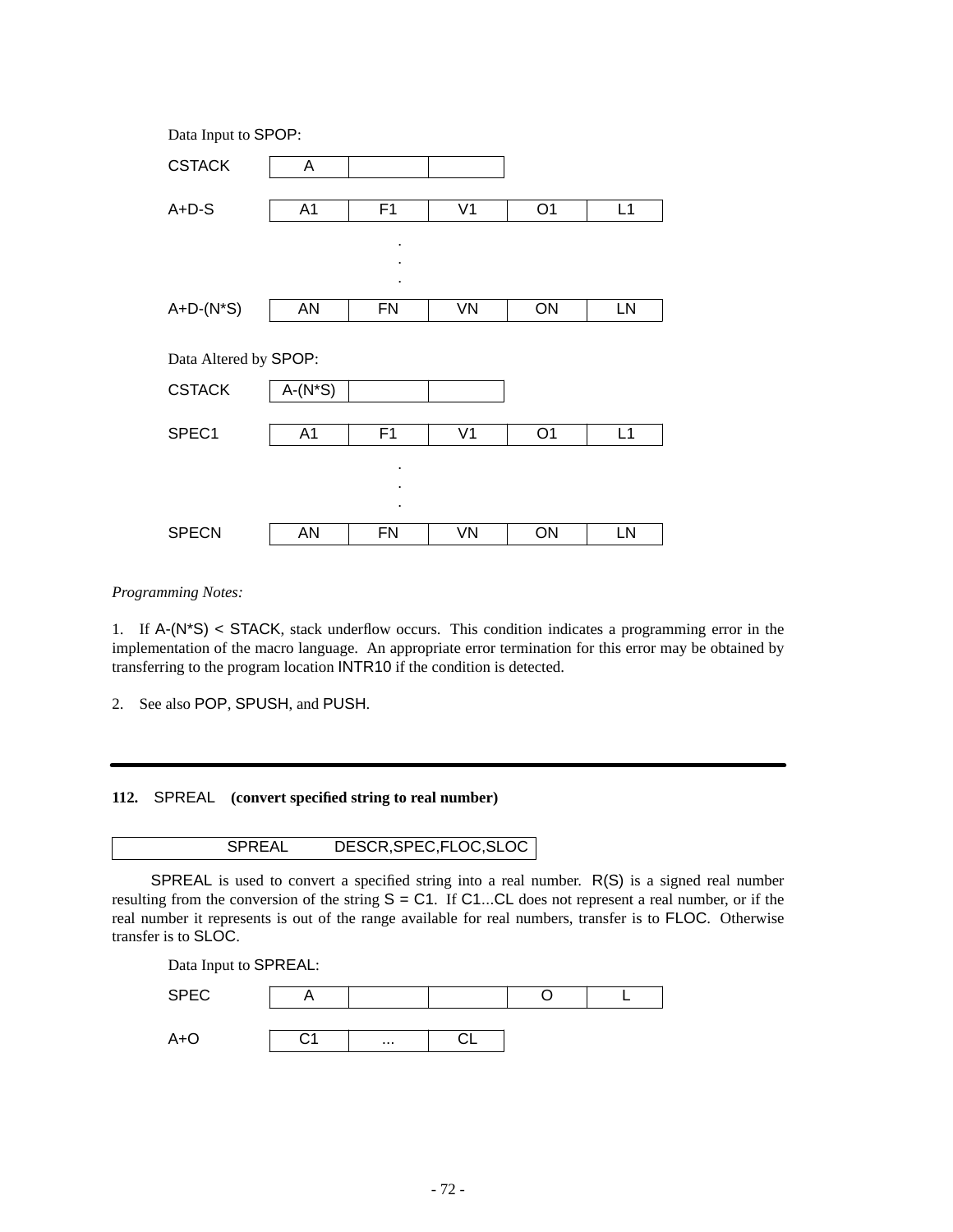Data Altered by SPREAL:

DESCR  $R(S)$  0 R

*Programming Notes:*

1. R is a symbol defined in the source program and is the code for the real data type.

2. C1,...,CL may begin with a sign (plus or minus) and may contain an indefinite number of leading zeros. C1,..., CL will contain a decimal point if it represents a real number, and have at least one digit before the decimal point.

- 3. If  $L = 0$ , R(S) should be the real number 0.0.
- 4. See also SPCINT and INTRL.

# **113.** SPUSH **(push specifiers onto stack)**

| <b>SPUSH</b> | (SPEC1, , SPECN) |
|--------------|------------------|
|              |                  |

SPUSH is used to push a list of specifiers onto the system stack.

| Data Input to SPUSH:   |                |                |                |                |    |
|------------------------|----------------|----------------|----------------|----------------|----|
| <b>CSTACK</b>          | A              |                |                |                |    |
| SPEC1                  | A <sub>1</sub> | F1             | V <sub>1</sub> | O <sub>1</sub> | L1 |
|                        |                |                |                |                |    |
|                        |                |                |                |                |    |
|                        |                |                |                |                |    |
| <b>SPECN</b>           | <b>AN</b>      | <b>FN</b>      | VN             | ON             | LN |
|                        |                |                |                |                |    |
| Data Altered by SPUSH: |                |                |                |                |    |
| <b>CSTACK</b>          | $A+(S*N)$      |                |                |                |    |
|                        |                |                |                |                |    |
| $A+D$                  | A <sub>1</sub> | F <sub>1</sub> | V <sub>1</sub> | O <sub>1</sub> | L1 |
|                        |                | ٠              |                |                |    |
|                        |                |                |                |                |    |
|                        |                |                |                |                |    |
| $A+D+S^*N-S$           | AN             | <b>FN</b>      | VN             | ON             | LN |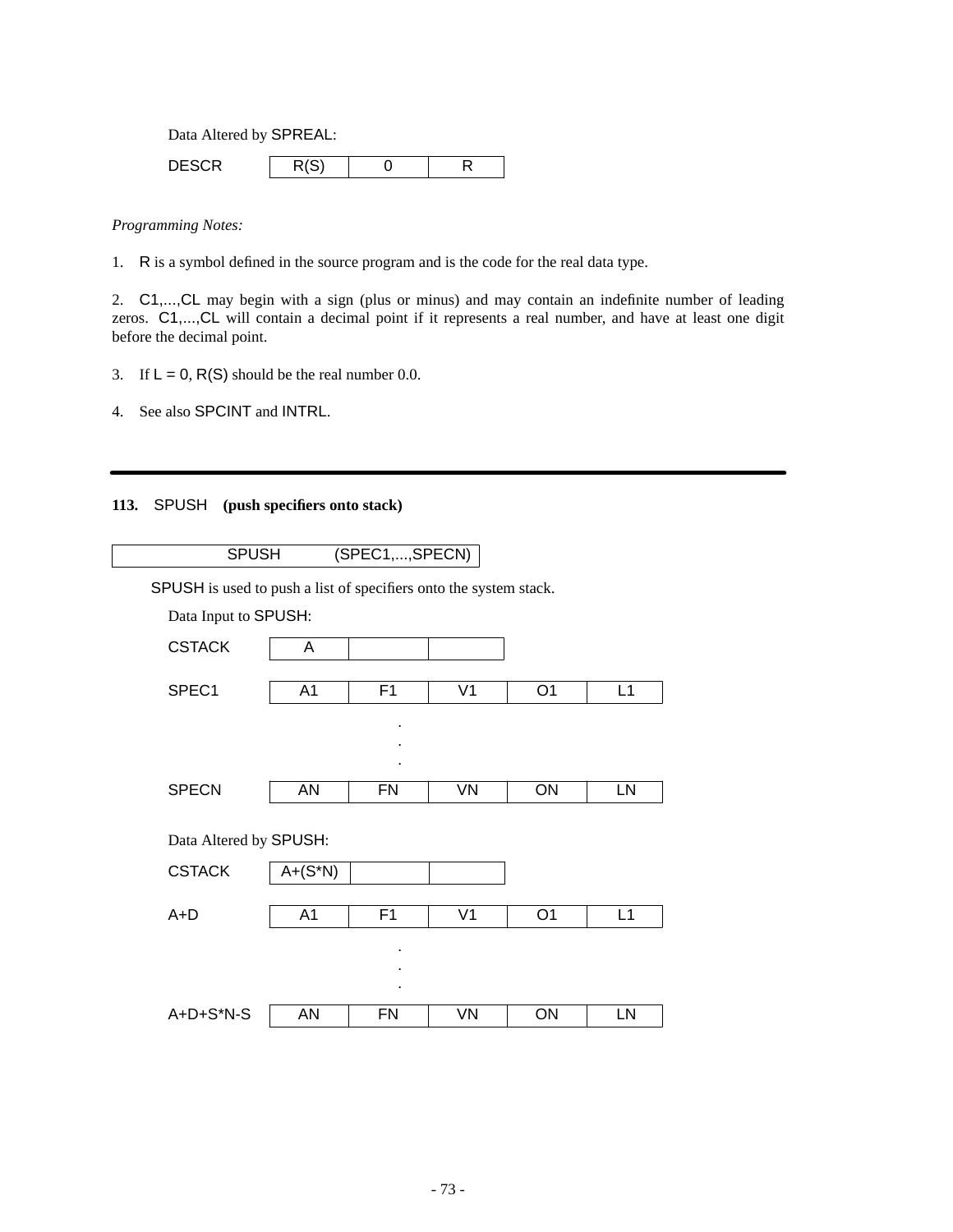*Programming Notes:*

1. If A+(S\*N) > STACK+STSIZE, stack overflow occurs. Transfer should be made to the program location OVER, which will result in an appropriate error termination.

2. See also PUSH, POP, and SPOP.

# **114.** STPRNT **(string print)**

STPRNT is used to print a string. The string C11...C1L is printed on the file associated with unit reference number I. C21...C2M is the output format. J is an integer specifying a condition signaled by the output routine.

| Data Input to STPRNT:   |                 |          |                  |                |   |
|-------------------------|-----------------|----------|------------------|----------------|---|
| DESCR2                  | A               |          |                  |                |   |
|                         |                 |          |                  |                |   |
| $A+D$                   | I               |          |                  |                |   |
| $A+2D$                  | A2              |          |                  |                |   |
|                         |                 |          |                  |                |   |
| A2                      |                 |          | M                |                |   |
| $A2+4D$                 | C <sub>21</sub> |          | C <sub>2</sub> M |                |   |
| <b>SPEC</b>             |                 |          |                  |                | L |
|                         | A <sub>1</sub>  |          |                  | O <sub>1</sub> |   |
| $A1+O1$                 | C <sub>11</sub> | $\cdots$ | C1L              |                |   |
|                         |                 |          |                  |                |   |
| Data Altered by STPRNT: |                 |          |                  |                |   |
| DESCR1                  | J               |          |                  |                |   |

*Programming Notes:*

- 1. The format C21...C2M is a FORTRAN IV format in '''undigested''' form. See FORMAT.
- 2. Both C11...C1L and C21...C2M begin at descriptor boundaries.
- 3. The condition J set in the address field of DESCR1 is not used.
- 4. See also OUTPUT and STREAD.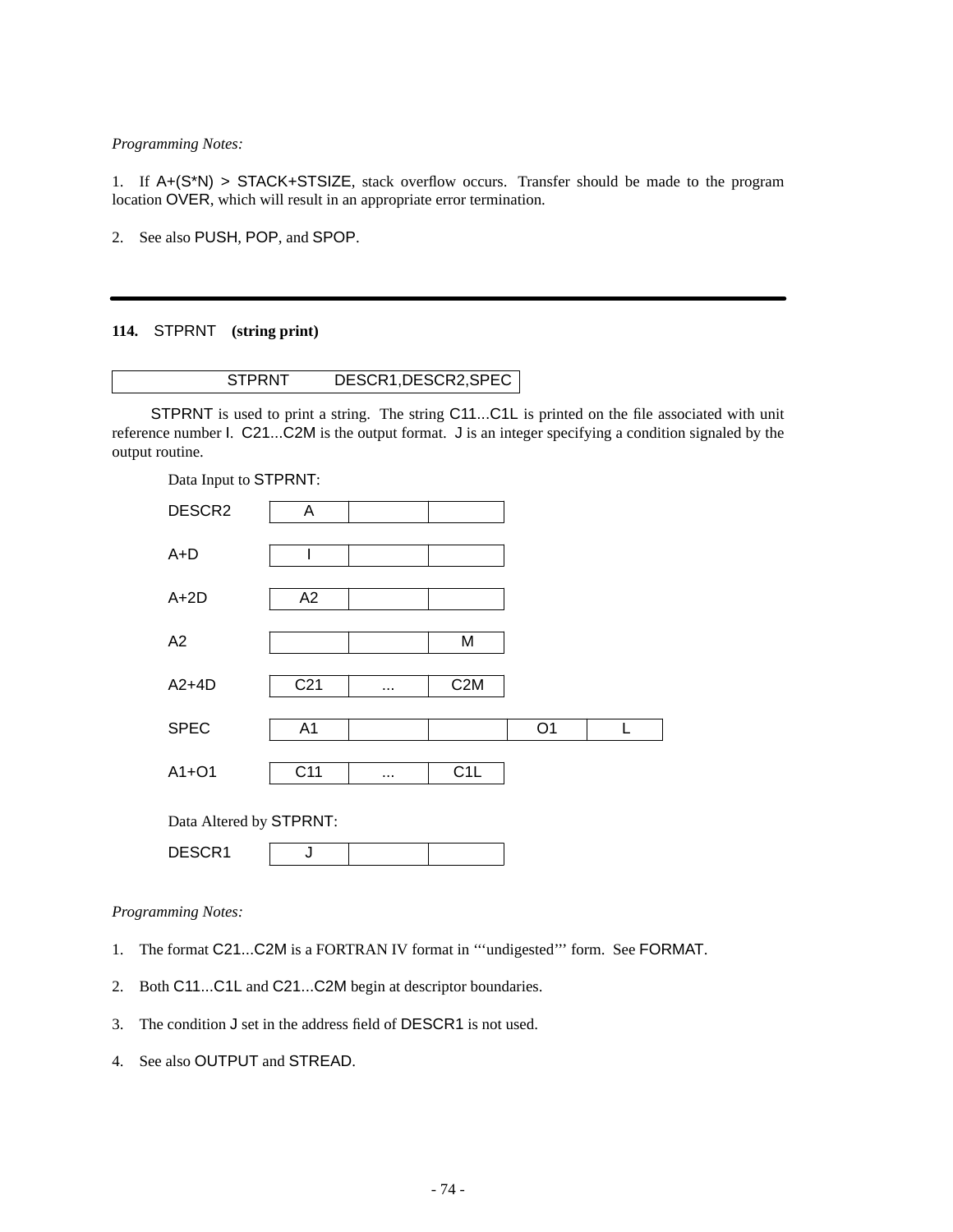### **115.** STREAD **(string read)**

# STREAD SPEC,DESCR,EOF,ERROR,SLOC

STREAD is used to read a string. The string C1...CL is read from the file associated with unit reference number I. If an end-of-file is encountered, transfer is to EOF. If a reading error occurs, transfer is to ERROR. Otherwise transfer is to SLOC.

| Data Input to STREAD:   |   |  |  |  |  |
|-------------------------|---|--|--|--|--|
| <b>DESCR</b>            |   |  |  |  |  |
|                         |   |  |  |  |  |
| <b>SPEC</b>             | A |  |  |  |  |
|                         |   |  |  |  |  |
| Data Altered by STREAD: |   |  |  |  |  |
|                         |   |  |  |  |  |

A+O C1 ... CL

*Programming Notes:*

1. Note that the length of the string to be read is specified by the data provided to STREAD. If the record read is not of length L, FORTRAN IV conventions regarding truncation or reading of additional records should be followed.

2. See also STPRNT.

### **116.** STREAM **(stream for token)**

### STREAM SPEC1,SPEC2,TABLE,ERROR,RUNOUT,SLOC

STREAM is used to locate a syntactic token at the beginning of the string specified by SPEC2. If there is an  $I$  (1  $\leq I \leq L$ ) such that TI is ERROR, STOP, or STOPSH, and J is the least such I, then if TJ is ERROR, transfer is to ERRROR, while if if TJ is STOPSH, transfer is to SLOC. Otherwise transfer is to RUNOUT.

In the figures that follow, J is the least value of I for which TI is STOP or STOPSH. P is the last value of P ( $1 \le l \le J$ ) that is nonzero (i.e. for which a PUT is specified in the syntax table description for the tables given). If no PUT is specified, P is zero.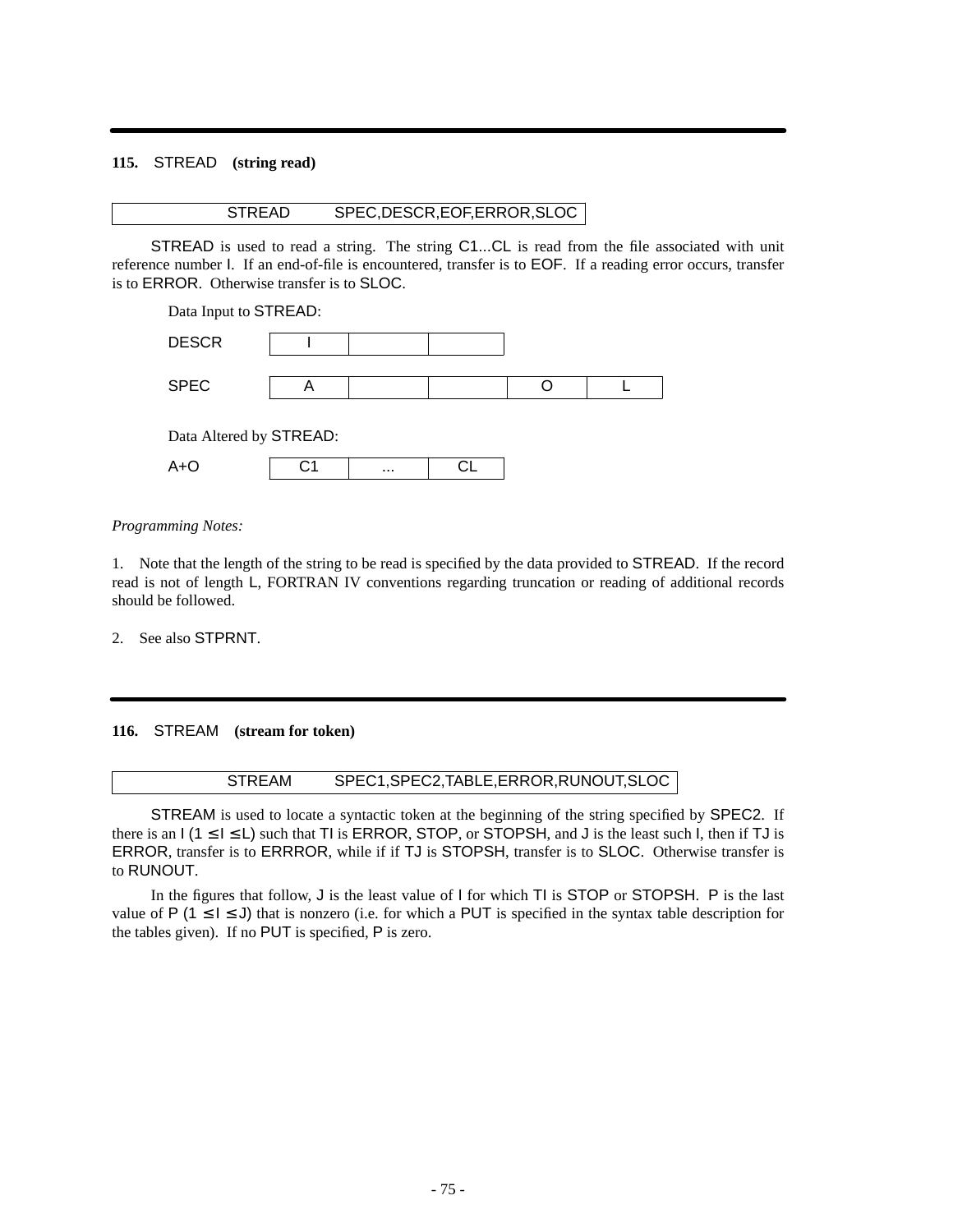|  |  | Data Input to STREAM: |
|--|--|-----------------------|
|--|--|-----------------------|

| SPEC <sub>2</sub>                                | A              | F              | V              | O       | L         |
|--------------------------------------------------|----------------|----------------|----------------|---------|-----------|
| $A + O$                                          | C <sub>1</sub> | CJ<br>$\cdots$ | $CJ+1$         |         | <b>CL</b> |
| TABLE+E*C1                                       | A2             | T1             | P <sub>1</sub> |         |           |
| A2+E*C2                                          | A <sub>3</sub> | T <sub>2</sub> | P <sub>2</sub> |         |           |
|                                                  |                |                |                |         |           |
|                                                  |                |                |                |         |           |
| AL+E*CL                                          |                | TL             | PL             |         |           |
| Data Altered by STREAM if Termination is STOP:   |                |                |                |         |           |
| <b>STYPE</b>                                     | P              |                |                |         |           |
|                                                  |                |                |                |         |           |
| SPEC1 A                                          |                | F              | V              | O       | J         |
| SPEC <sub>2</sub>                                | A              | F              | V              | U+O     | L-J       |
| Data Altered by STREAM if Termination is STOPSH: |                |                |                |         |           |
| <b>STYPE</b>                                     | P              |                |                |         |           |
|                                                  |                |                |                |         |           |
| SPEC1 A                                          |                | F              | V              | O       | $J-1$     |
| SPEC <sub>2</sub>                                | A              | F              | V              | $O+J-1$ | $L-J+1$   |
| Data Altered by STREAM if Termination is ERROR:  |                |                |                |         |           |
|                                                  |                |                |                |         |           |
| <b>STYPE</b>                                     | 0              |                |                |         |           |
| SPEC1                                            | Α              | F              | V              | O       | L         |
| Data Altered by STREAM if Termination is RUNOUT: |                |                |                |         |           |
| <b>STYPE</b>                                     | P              |                |                |         |           |
|                                                  |                |                |                |         |           |
| SPEC1 A                                          |                | F              | V              | O       | L         |
| SPEC <sub>2</sub>                                | А              | F              | V              | O       | 0         |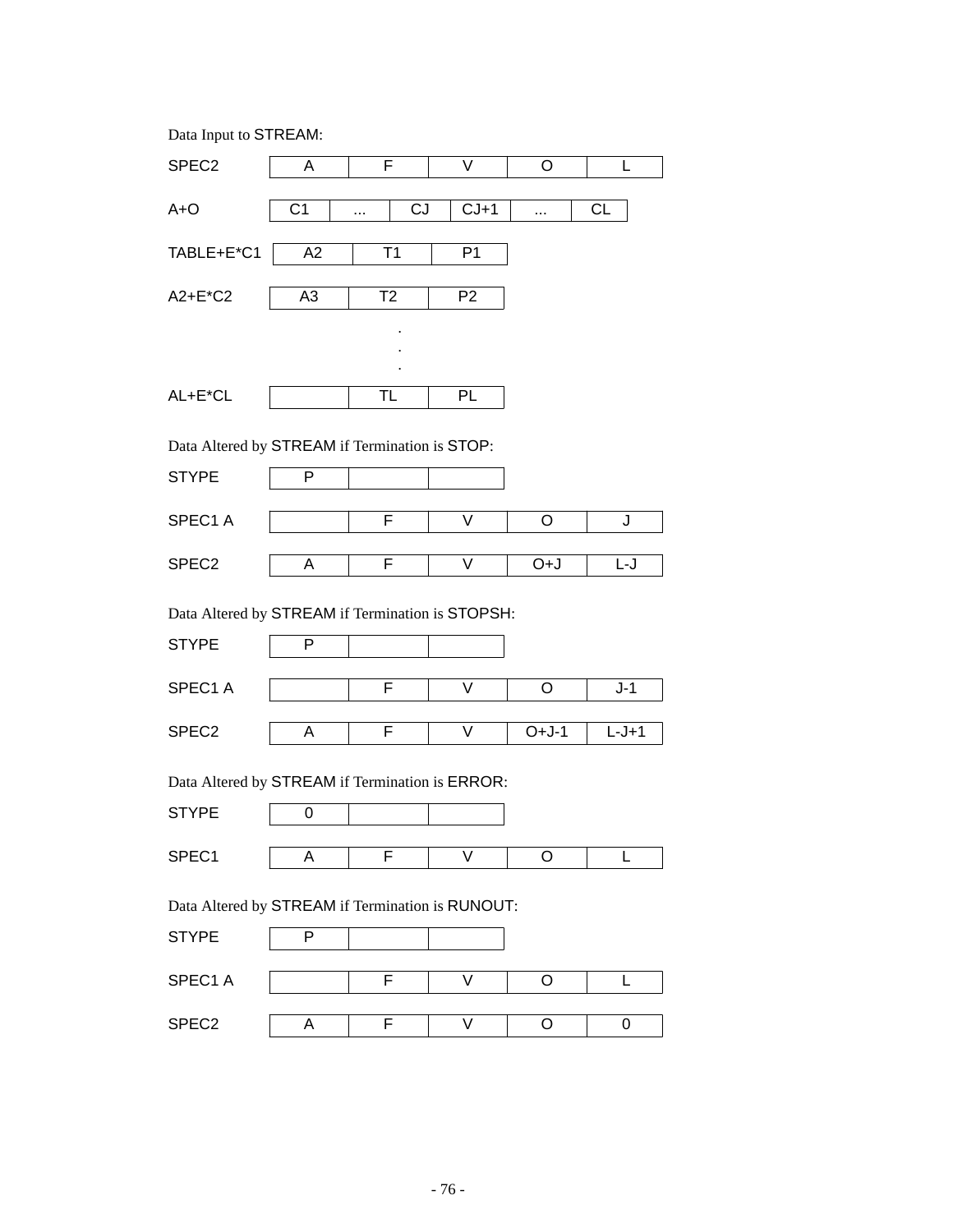# *Programming Notes:*

1. Termination with STOP or STOPSH may occur on the last character, CL.

2. If  $L = 0$  (i.e. if SPEC2 specifies the null string), RUNOUT occurs. In this case the address field of STYPE should be set to 0.

3. See Section 4.2.

# **117.** STRING **(assemble specified string)**

LOC STRING 'C1...CL'

STRING is used to assemble a string and a specifier to it.

Data Assembled by STRING:

|  | $\cdots$ |  |  |
|--|----------|--|--|

*Programming Notes:*

1. Note that LOC is the location of the specifier, not the string. The string may immediately follow the specifier, or it may be assembled at a remote location.

### **118.** SUBSP **(substring specification)**

SUBSP SPEC1,SPEC2,SPEC3,FLOC,SLOC

SUBSP is used to specify an initial substring of a specified string. If  $L3 \ge L2$ , transfer is to SLOC. Otherwise transfer is to FLOC and SPEC1 is not altered.

Data Input to SUBSP:

| SPEC <sub>2</sub> |         |          |                   |    | $\epsilon$ |
|-------------------|---------|----------|-------------------|----|------------|
| SPEC <sub>3</sub> | ົ<br>د۲ | ΓΩ<br>ر. | $\sqrt{2}$<br>כ ע | ١C | ∽∟         |
|                   |         |          |                   |    |            |

Data Altered by SUBSP if L3 ≥ L2:

| $-\sim$<br>$\sim$<br>$  -$ | w | ີ | ∼ | ີ | -- |
|----------------------------|---|---|---|---|----|
|----------------------------|---|---|---|---|----|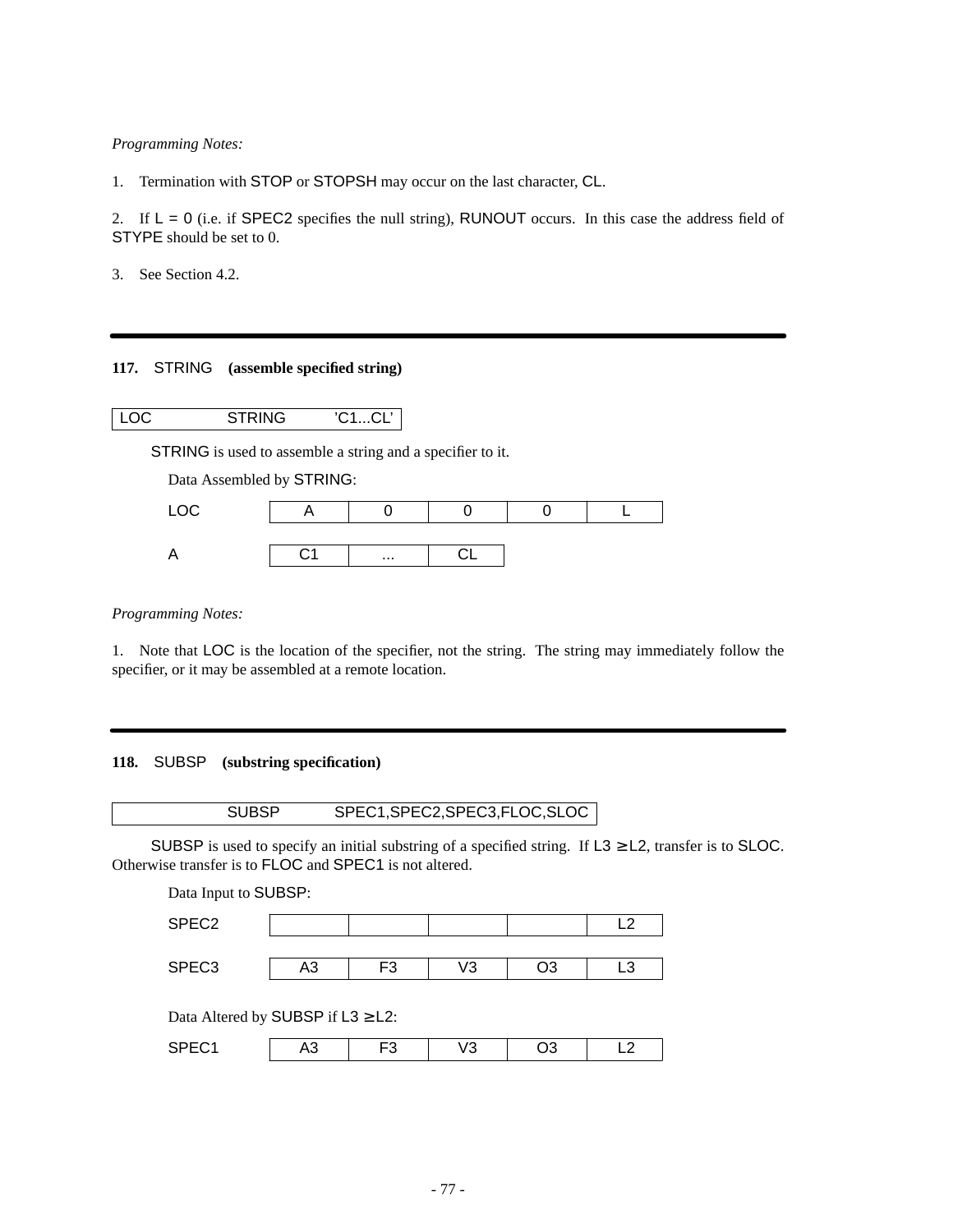# **119.** SUBTRT **(subtract addresses)**

# SUBTRT DESCR1,DESCR2,DESCR3,FLOC,SLOC

SUBTRT is used to subtract one address field from another. A2 and A3 are considered as signed integers. If A2-A3 is out of the range available for integers, transfer is to FLOC. Otherwise transfer is to SLOC.

Data Input to SUBTRT:

|                          | DESCR <sub>2</sub> | А2 | F2 | 12 |
|--------------------------|--------------------|----|----|----|
| DESCR <sub>3</sub><br>A3 |                    |    |    |    |

Data Altered by SUBTRT:

| D. 4<br>------- | AZ-AJ |  |
|-----------------|-------|--|

### *Programming Notes:*

1. A2 and A3 may be relocatable addresses.

2. The test for success and failure is used in only one call of this macro. Hence the code to make the check is not needed in most cases.

- 3. DESCR1 and DESCR2 are often the same.
- 4. See also SUM.

### **120.** SUM **(sum addresses)**

# SUM DESCR1,DESCR2,DESCR3,FLOC,SLOC

SUM is used to add two address fields. A and I are considered as signed integers. If A+I is out of the range available for integers, transfer is to FLOC. Otherwise transfer is to SLOC.

Data Input to SUM:

Data Altered by SUM:

| DESCR1 |  |  |  |
|--------|--|--|--|
|--------|--|--|--|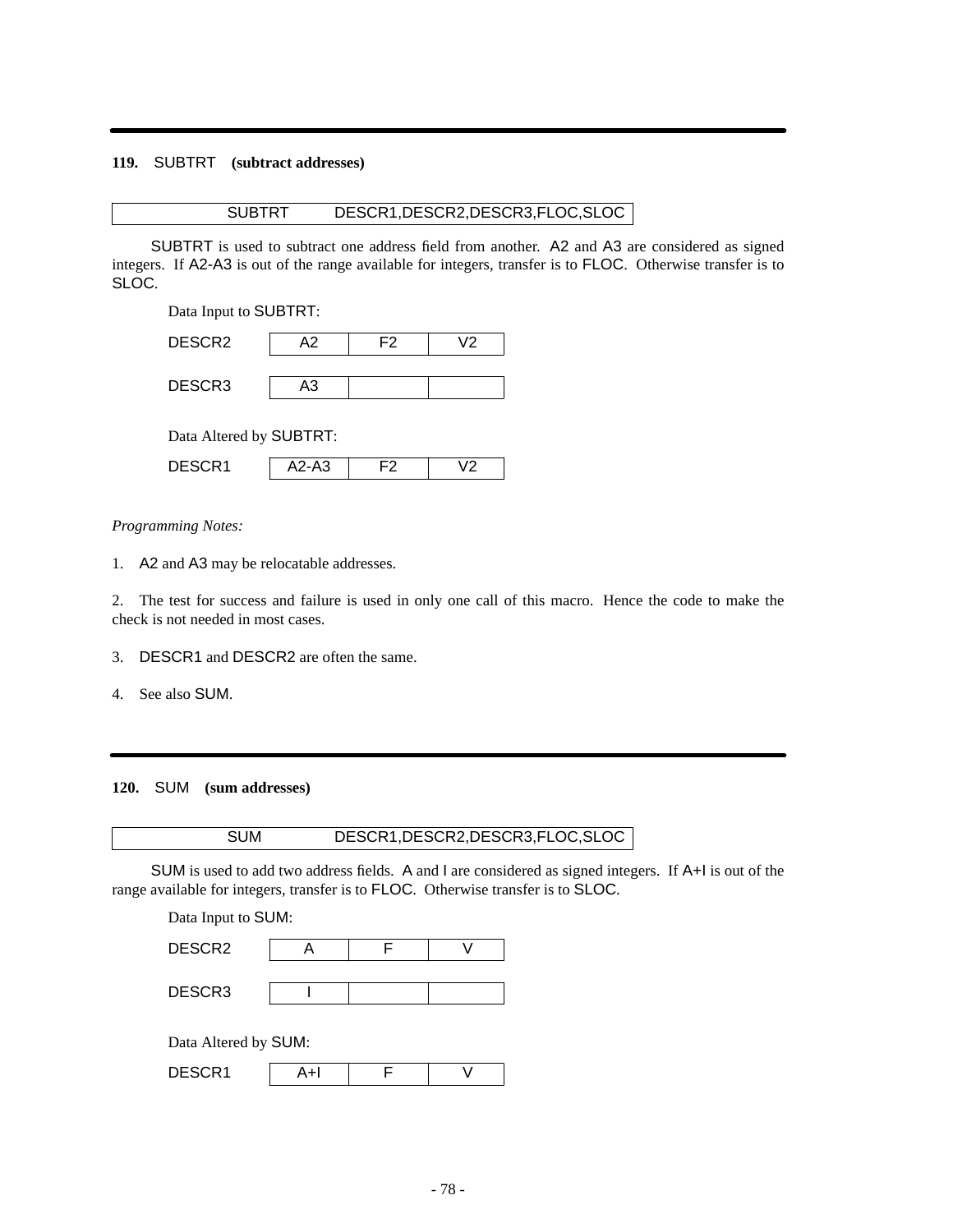*Programming Notes:*

1. A may be a relocatable address.

2. The test for success and failure is used in only one call of this macro. Hence the code to make the check is not needed in most cases.

3. DESCR1 and DESCR2 are often the same.

4. See also SUBTRT.

# **121.** TESTF **(test flag)**

| DESCR, FLAG, FLOC, SLOC |
|-------------------------|
|                         |

TESTF is used to test a flag field for the presence of a flag. If F contains FLAG, transfer is to SLOC. Otherwise transfer is to FLOC.

Data Input to TESTF:

| DECOD<br>DEJUN |  |  |
|----------------|--|--|

*Programming Notes:*

1. See also TESTFI.

**122.** TESTFI **(test flag indirect)**

TESTFI DESCR,FLAG,FLOC,SLOC

TESTFI is used to test an indirectly specified flag field for the presence of a flag. If F contains FLAG, transfer is to SLOC. Otherwise transfer is to FLOC.

Data Input to TESTFI:

| <b>DESCR</b> |  |  |
|--------------|--|--|
|              |  |  |
|              |  |  |

*Programming Notes:*

1. See also TESTF.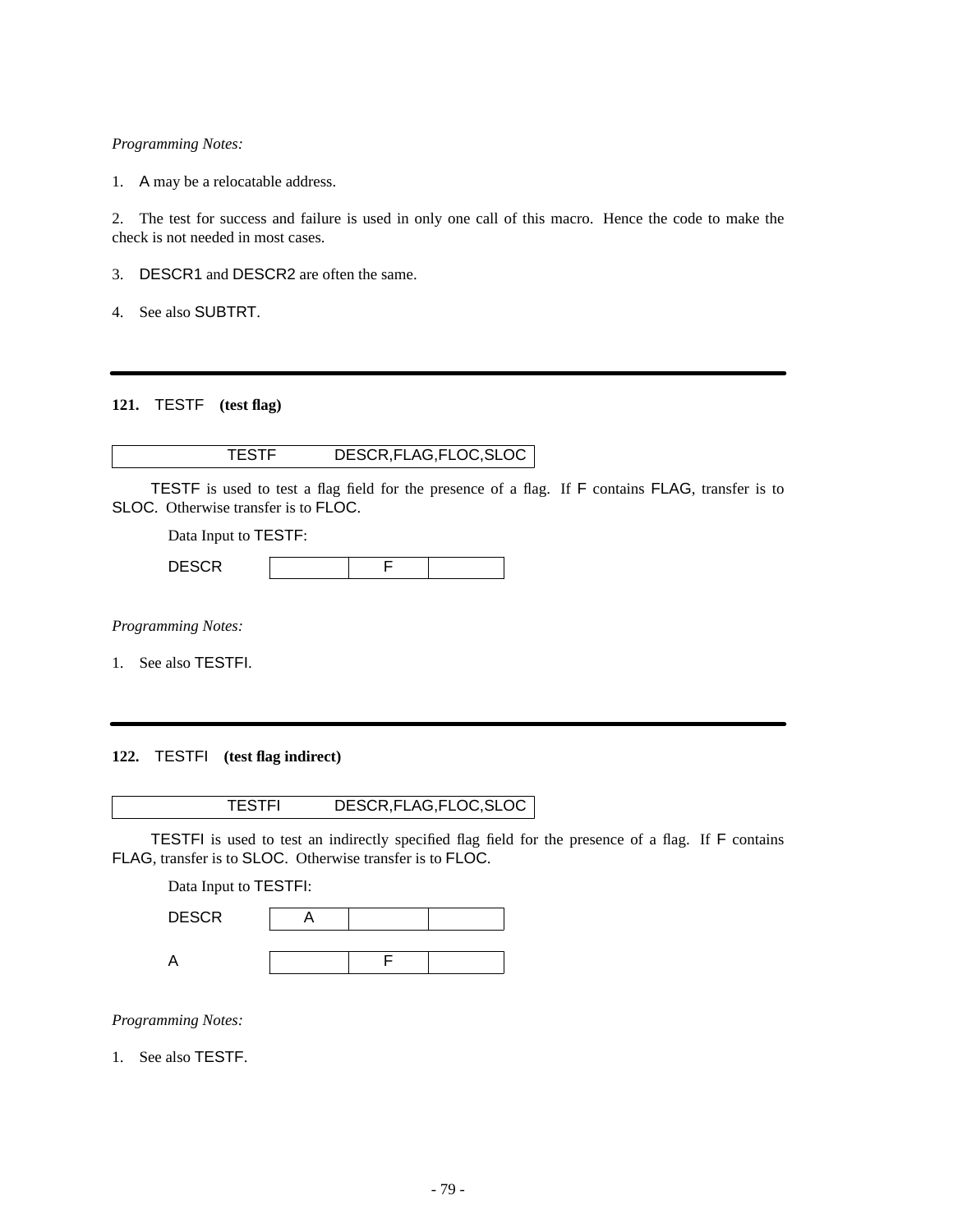### **123.** TITLE **(title assembly listing)**

TITLE 'C1...CN'

TITLE is used at assembly time to title the assembly listing of the SNOBOL4 system. TITLE should cause a page eject and title subsequent pages with C1...CN.

*Programming Notes:*

1. TITLE need not be implemented as such. It may simply perform no operation.

### **124.** TOP **(get to top of block)**

# TOP DESCR1, DESCR2, DESCR3

TOP is used to get to the top of a block of descriptors. Descriptors at A,  $A-D,...,A-(N^*D)$  are examined successively for the first descriptor whose flag field contains the flag TTL. Data is altered as indicated, where F3N is the first field to contain TTL.



*Programming Notes:*

1. N may be 0. That is, F30 may contain TTL.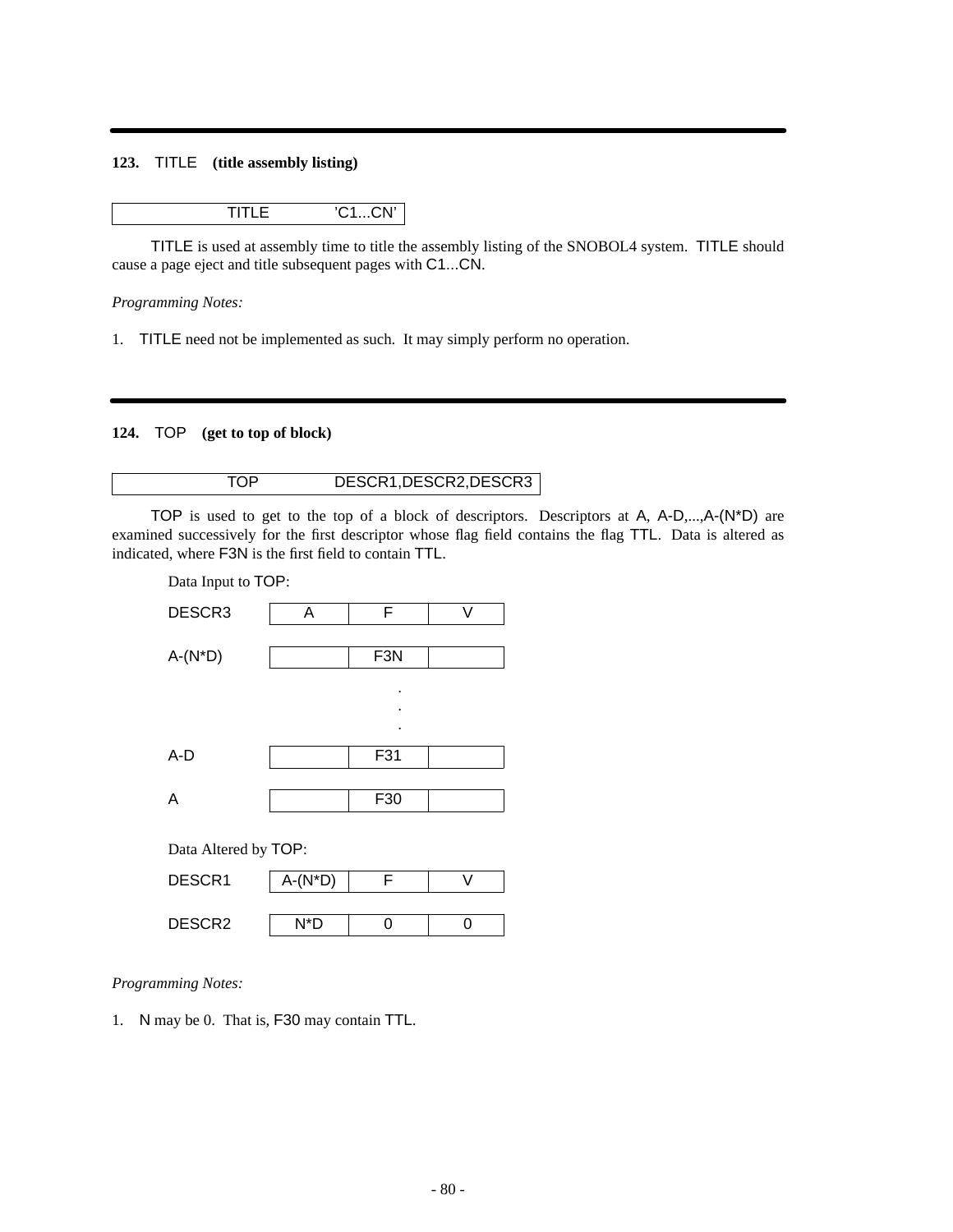### **125.** TRIMSP **(trim blanks from specifier)**

# TRIMSP SPEC1,SPEC2

TRIMSP is used to obtain a specifier to the part of a specified string up to a trailing string of blanks.

Data Input to TRIMSP:

| SPEC <sub>2</sub> |          |     |           |          |  |
|-------------------|----------|-----|-----------|----------|--|
| ື⊹∩<br>┐.         | $\cdots$ | ل ب | $C.1 + 1$ | $\cdots$ |  |
|                   |          |     |           |          |  |

Data Altered by TRIMSP:

*Programming Notes:*

- 1. If CL is not blank,  $J = L$ .
- 2. If  $L = 0$ , TRIMSP is equivalent to SETSP.

### **126.** UNLOAD **(unload external function)**

# UNLOAD SPEC

UNLOAD is used to unload an external function. C1...CL represents the name of the function that is to be unloaded.

Data Input to UNLOAD:

| <b>SPEC</b> |                          |          |  |  |
|-------------|--------------------------|----------|--|--|
| <b>ATV</b>  | $\overline{\phantom{a}}$ | $\cdots$ |  |  |

*Programming Notes:*

1. UNLOAD is a system-dependent operation.

2. UNLOAD need not be implemented as such. If it is not, it should perform no operation, since the SNOBOL function UNLOAD, which uses the macro UNLOAD, has a valid use in undefining existing, but non-external, functions.

- 3. UNLOAD should do nothing if the function C1...CL is not a LOADed function.
- 4. See also LOAD and LINK.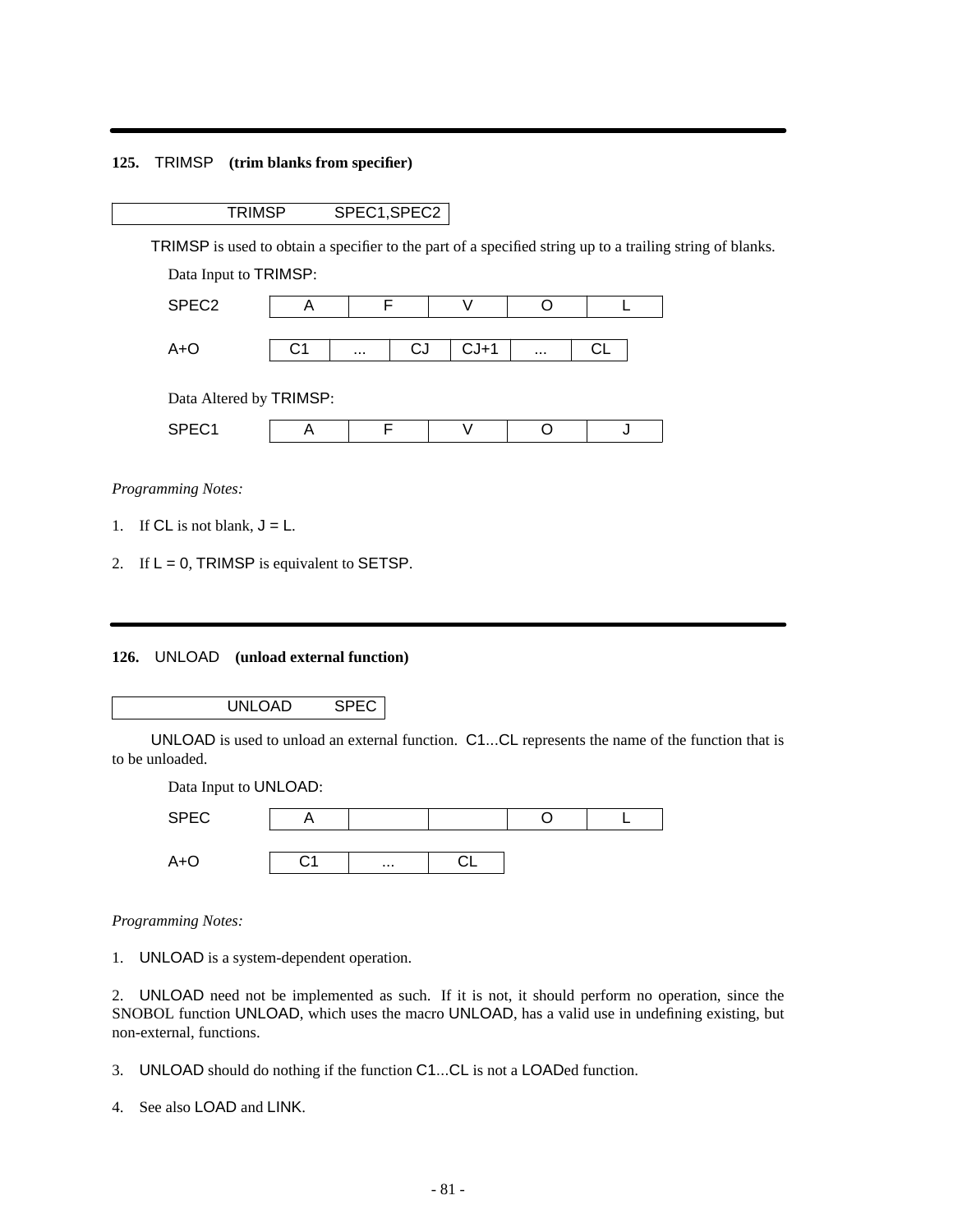### **127.** VARID **(compute variable identification numbers)**

### VARID DESCR,SPEC

VARID is used to compute two variable identification numbers from a specified string. K and M are computed by

 $K = F1(C1...CL)$  $M = F2(C1...CL)$ 

where F1 and F2 are two (different) functions that compute pseudo-random numbers from the characters C1...CL. The numbers computed should be in the ranges

 $0 \leq K \leq (OBSIZ-1)^*D$  $0 \le M \le SLZ$ LIM

where OBSIZ is a program symbol defining the number of chains in variable storage and SIZLIM is a program symbol defining the largest integer that can be stored in the value field of a descriptor.

Data Input to VARID:

| <b>SPEC</b>                                                                                                      |    |          |  |  |
|------------------------------------------------------------------------------------------------------------------|----|----------|--|--|
| $A + O$                                                                                                          | 31 | $\cdots$ |  |  |
| $D_{\text{max}}$ $\Lambda$ $\Lambda_{\text{max}}$ $\Lambda$ $\Lambda_{\text{max}}$ $\Lambda$ $\Lambda$ $D$ $D$ . |    |          |  |  |

Data Altered by VARID:

| $- - -$<br>---- |  |  |
|-----------------|--|--|
|                 |  |  |

*Programming Notes:*

1. K is used to select one of a number of chains in variable storage. The K are address offsets that must fall on descriptor boundaries.

2. M is used to order variables (string structures) within a chain. See ORDVST.

3. The values of K and M should have as little correlation as possible with the characters C1...CL, since the '''randomness''' of the results determines the efficiency of variable access.

4. One simple algorithm consists of multiplying the first part of C1...CL by the last part, and separating the central portion of the result into K and M.

5. L is always greater than zero.

# **128.** VCMPIC **(value field compare indirect with offset constant)**

VCMPIC DESCR1,N,DESCR2,GTLOC,EQLOC,LTLOC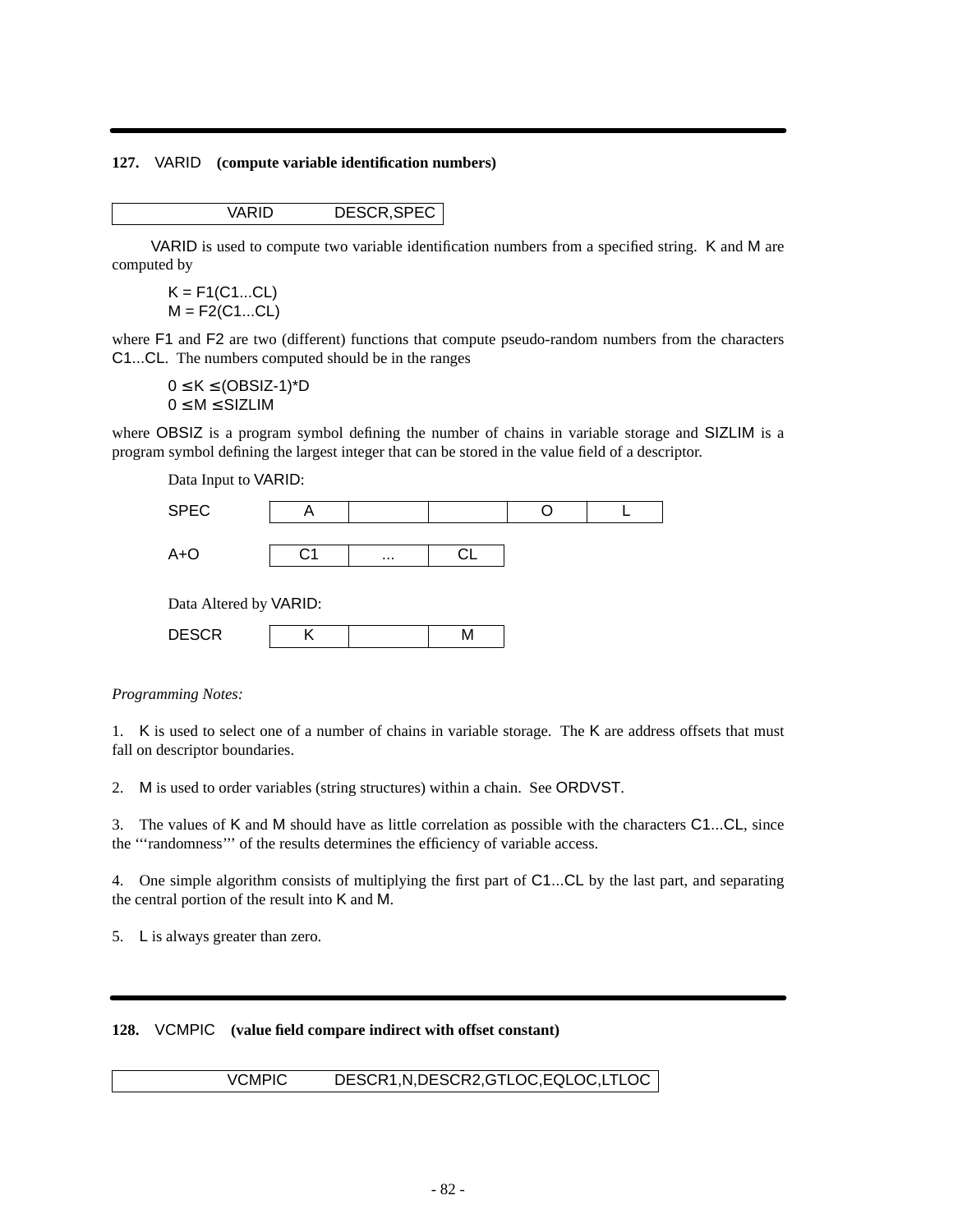VCMPIC is used to compare a value field, indirectly specified with an offset constant, with another value field. V1 and V2 are considered as unsigned integers. If V1  $>$  V2, transfer is to GTLOC. If V1  $=$ V2, transfer is to EQLOC. If V1 < V2, transfer is to LTLOC.

| Data Input to VCMPIC: |    |  |  |  |  |
|-----------------------|----|--|--|--|--|
| DESCR1<br>Α1          |    |  |  |  |  |
| DESCR <sub>2</sub>    | V2 |  |  |  |  |
| $A1 + N$              |    |  |  |  |  |

**129.** VEQL **(value fields equal test)**

### VEQL DESCR1,DESCR2,NELOC,EQLOC

VEQL is used to compare the value fields of two descriptors. V1 and V2 are considered as unsigned integers. If V1 = V2, transfer is to EQLOC. Otherwise transfer is to NELOC.

Data Input to VEQL:

| DESCR1                            |  | 71 |
|-----------------------------------|--|----|
|                                   |  |    |
| DESCR <sub>2</sub> V <sub>2</sub> |  |    |

*Programming Notes:*

1. See also AEQL and VEQLC.

**130.** VEQLC **(value field equal to constant test)**

VEQLC DESCR,N,NELOC,EQLOC

VEQLC is used to compare the value field of a descriptor to a constant. V is considered as an unsigned integer. If  $V = N$ , transfer is to EQLOC. Otherwise transfer is to NELOC.

Data Input to VEQLC:

DESCR | | | V

*Programming Notes:*

- 1. N is never negative.
- 2. See also AEQLC and VEQL.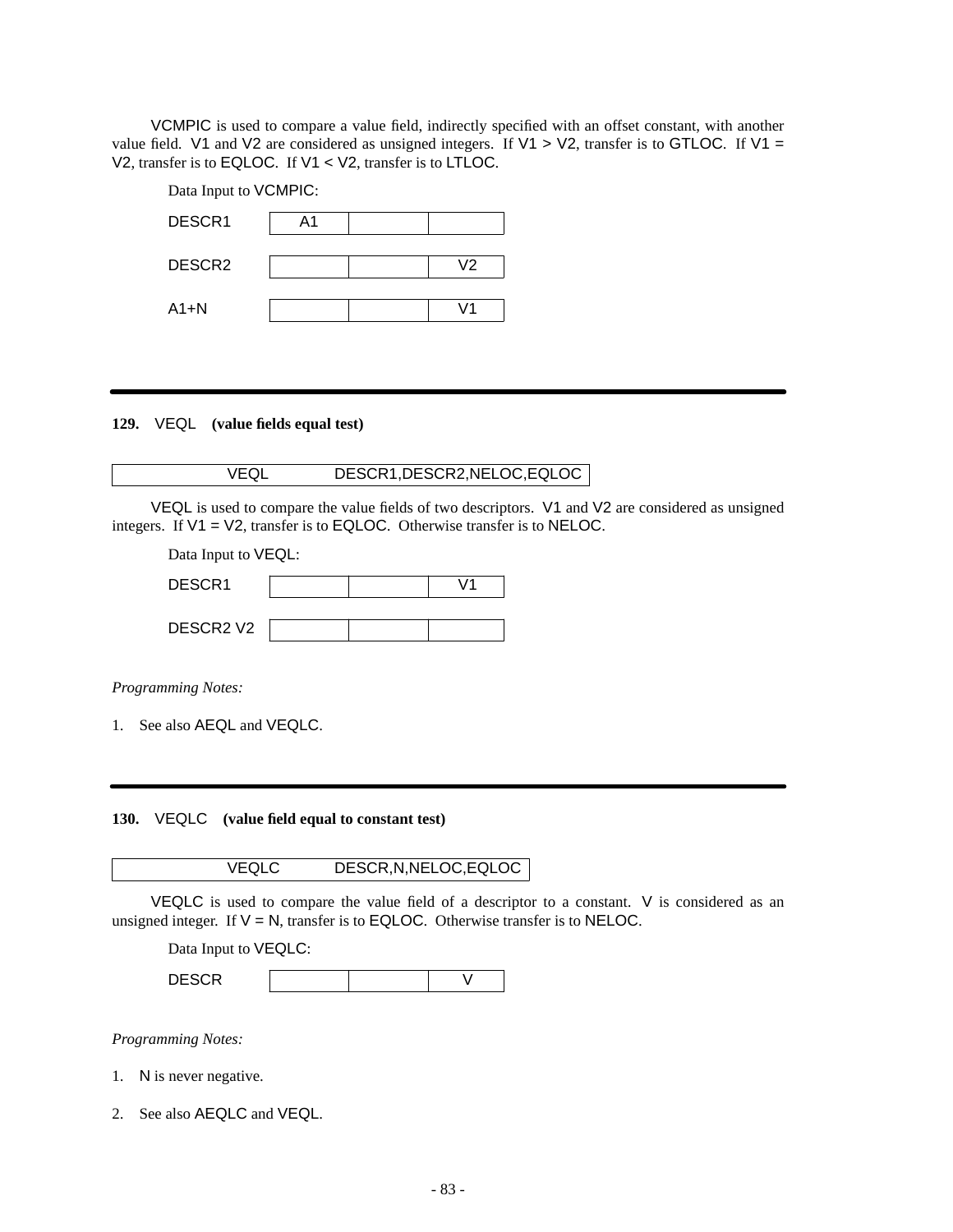# **131.** ZERBLK **(zero block)**

| <b>ZERBLK</b>                                      |     | DESCR1, DESCR2 |   |  |
|----------------------------------------------------|-----|----------------|---|--|
| ZERBLK is used to zero a block of I+1 descriptors. |     |                |   |  |
| Data Input to ZERBLK:                              |     |                |   |  |
| DESCR1                                             | A   |                |   |  |
| DESCR <sub>2</sub>                                 | D*l |                |   |  |
| Data Altered by ZERBLK:                            |     |                |   |  |
| Α                                                  | 0   | 0              | ი |  |
|                                                    |     |                |   |  |
|                                                    |     |                |   |  |
| A+(D*I)                                            | n   | O              | ი |  |
|                                                    |     |                |   |  |

*Programming Notes:*

1. I is always positive.

### **7. Implementation Notes**

#### **7.1. Optional Macros**

There are several macros that are used in noncritical parts of the SNOBOL4 language. Some macros are used only to implement certain built-in functions. Others are required only for minor executive operations. The following list includes macros for which implementation is optional. For these macros, simple alternative implementations are suggested and the language features disabled are indicated. In selecting macros for inclusion in this list, a judgement was made concerning what features could be disabled and still leave SNOBOL4 a useful language.

| Macro               | Alternative Implementation | <b>Features Disabled</b>                   |
|---------------------|----------------------------|--------------------------------------------|
| $ADREAL1$ —         | Branch to <b>INTR10</b>    | Real arithmetic                            |
| <b>BKSPCE</b>       | <b>Branch to UNDF</b>      | The function BACKSPACE                     |
| CLERTB <sub>2</sub> | <b>Branch to UNDF</b>      | The functions ANY, NOTANY, SPAN, and BREAK |
| <b>DATE</b>         | Set length of SPEC to 0    | The function DATE                          |
| $DVREAL1$ —         | Set address of DESCR2 to 0 | Real arithmetic and post-run statictics    |

<sup>1—</sup>All operations relating to real arithmetic should be implemented or not implemented as a group.

<sup>2—</sup>CLERTB and PLUGTB should be implemented or not implemented as a pair.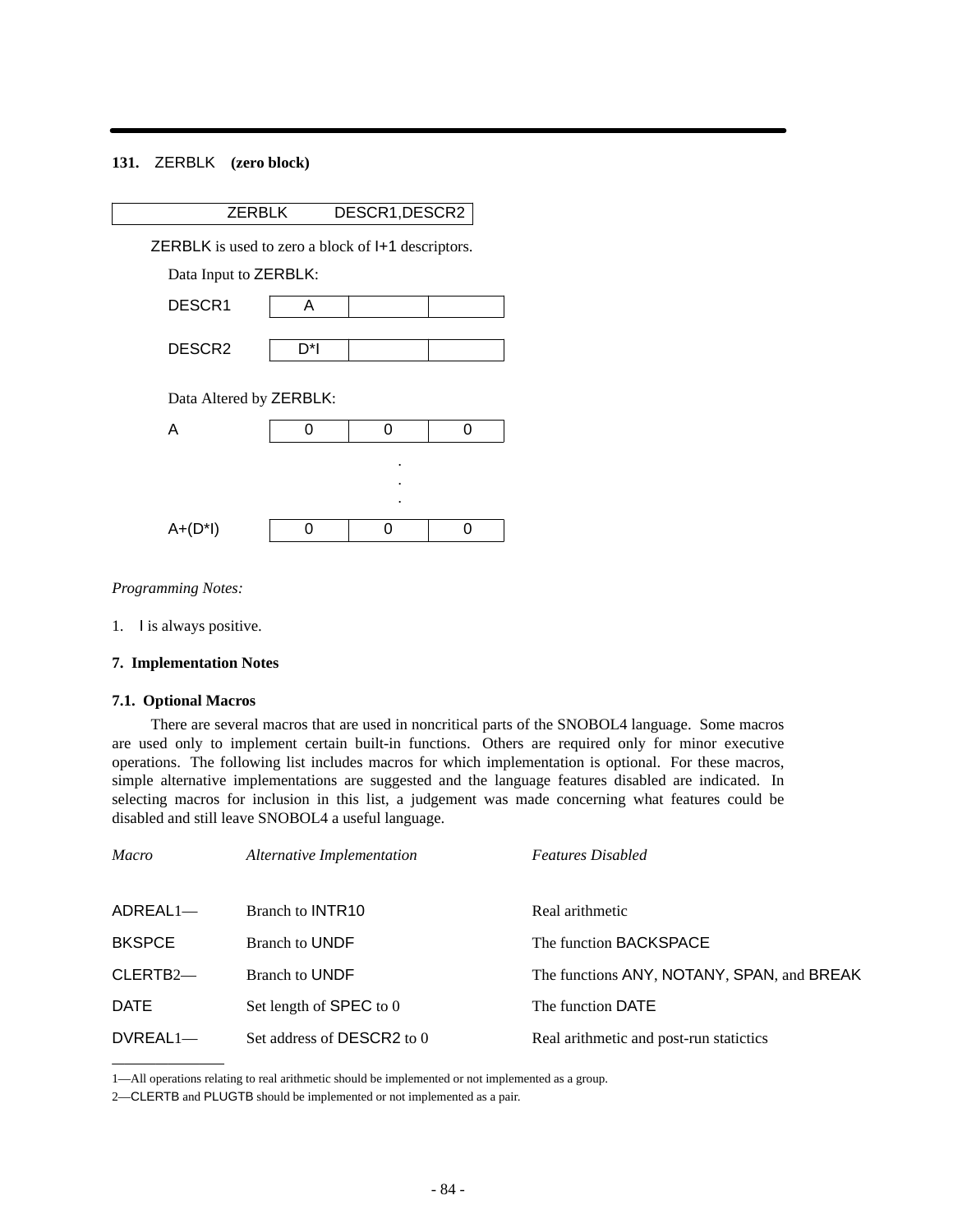| <b>ENFILE</b> | <b>Branch to UNDF</b>                 | The function ENDFILE                                 |
|---------------|---------------------------------------|------------------------------------------------------|
| <b>EXPINT</b> | <b>Branch to UNDF</b>                 | Exponentiation of integers                           |
| $EXREAL1$ —   | <b>Branch to INTR10</b>               | Real arithmetic                                      |
| <b>GETBAL</b> | <b>Branch to UNDF</b>                 | The built-in pattern BAL                             |
| $INTRL1-$     | Perform no operation                  | Real arithmetic                                      |
| LEXCMP3-      | If GTLOC $\neq$ LTLOC, branch to UNDF | The function LGT                                     |
| $LINK4-$      | <b>Branch to INTR10</b>               | <b>External functions</b>                            |
| $LOAD4-$      | <b>Branch to UNDF</b>                 | <b>External functions</b>                            |
| $MNEAL1-$     | <b>Branch to INTR10</b>               | Real arithmetic                                      |
| MPREAL1-      | <b>Branch to INTR10</b>               | Real arithmetic                                      |
| <b>MSTIME</b> | Set address of DESCR to 0             | The function TIME, trace timing, post-run statistics |
| <b>ORDVST</b> | Perform no operation                  | Alphabetization of post-run dump                     |
| PLUGTB2-      | <b>Branch to INTR10</b>               | The functions ANY, NOTANY, SPAN, and BREAK           |
| RCOMP1-       | <b>Branch to INTR10</b>               | Real arithmetic                                      |
| REALST1-      | <b>Branch to UNDF</b>                 | Real arithmetic                                      |
| <b>REWIND</b> | <b>Branch to INTR10</b>               | The function REWIND                                  |
| $RLINT1-$     | <b>Branch to INTR10</b>               | Real arithmetic                                      |
| <b>RPLACE</b> | <b>Branch to INTR10</b>               | The function REPLACE                                 |
| SBREAL1-      | <b>Branch to INTR10</b>               | Real arithmetic                                      |
| SPREAL1-      | Take the FAILURE exit                 | Real arithmetic                                      |
| <b>TRIMSP</b> | <b>Branch to INTR10</b>               | The function TRIM                                    |
| UNLOAD4-      | Perform no operation                  | <b>External functions</b>                            |

<sup>3—</sup>LEXCMP must be properly implemented if LTLOC is the same as GTLOC.

<sup>4—</sup>LINK, LOAD, and UNLOAD should be implemented or not implemented as a group.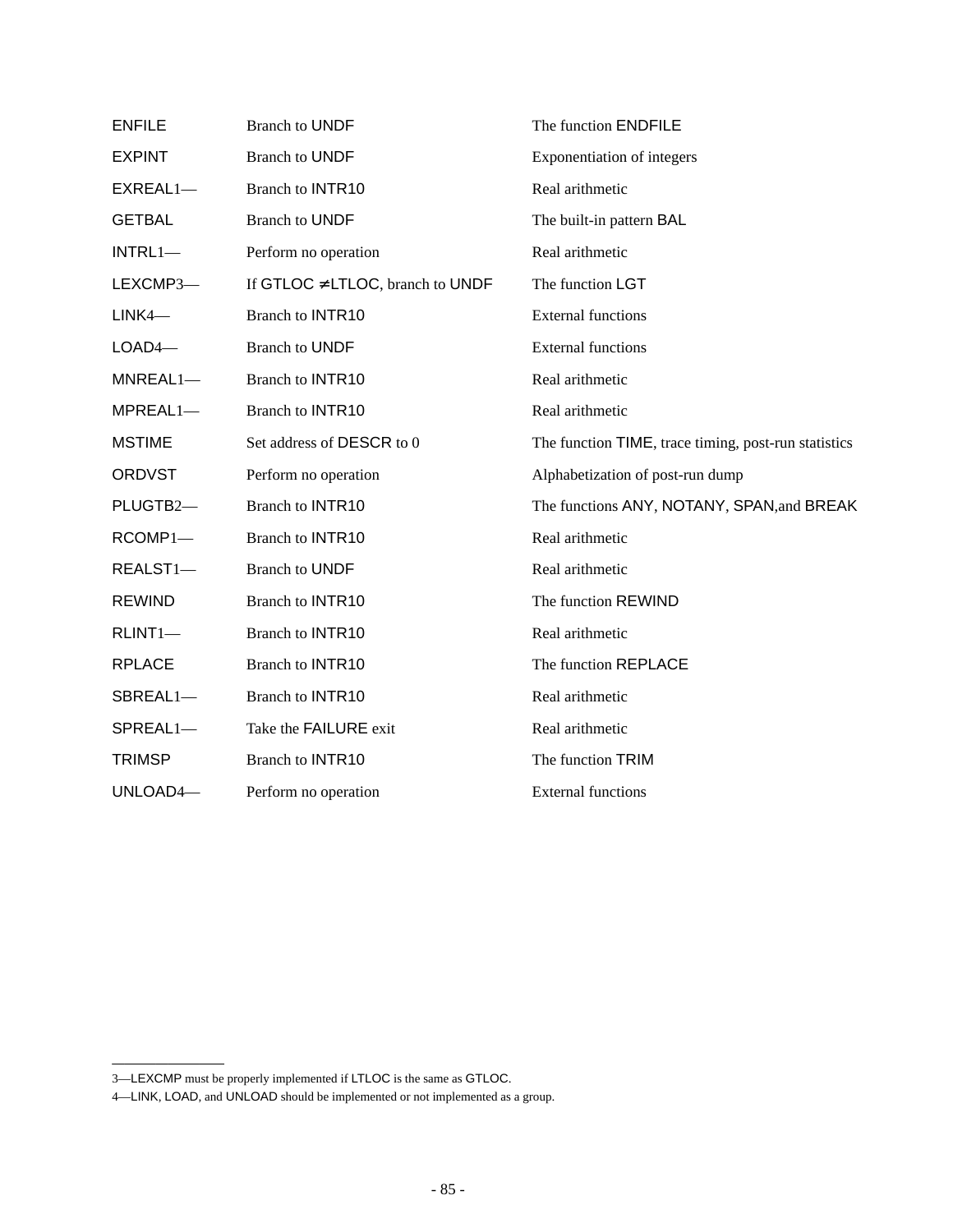#### **7.2. Machine-Dependent Data**

In addition to the data given in the COPY files  $(q.v.)$  there are several format strings that generally have to be changed to suit a particular machine. The strings defined by FORMAT (which occur at the end of the source file) are in this category. The two strings CRDFSP and OUTPSP defined by STRING are also machine dependent.

#### **7.3. Error Exits for Debugging**

During the debugging phases, it is good programming practice to test for certain conditions that should not occur, but typically do if there is an error in the implementation. Stack underflow is typical. Transfer to the label INTR10 upon recognition of such an error causes the SNOBOL4 run to terminate with the message ERROR IN SNOBOL4 SYSTEM. Following this message, the statement number in which the error occurred is printed, as well as requested dumps and termination statistics that may be helpful in debugging.

#### **7.4. Subroutines Versus In-Line Code**

The choice between implementing macro operations by subroutine calls or in-line code depends on a number of factors, including the machine and its environment. The size of the SNOBOL4 system usually encourages subroutine implementations of the more complicated operations. The following information, obtained by program analysis and dynamic performance measurements, may be helpful in making these decisions. Column 1 lists the macro operations in alphabetical order, including non-executable macros. Column 2 gives the number of times each each macro operation occurs in the SNOBOL4 program. Column 3 gives the percentage of time spent in each (executable) macro during execution of a typical set of programs on the IBM System/360 implementation. Time spent in I/O and operating system subroutines is not included. A\*marks those macros that are implementated by subroutines in the IBM System/360 implementation (including macros that call I/O and system subroutines).

| <b>ACOMP</b>   | 65             | 2.952 |
|----------------|----------------|-------|
| <b>ACOMPC</b>  | 61             | 1.450 |
| <b>ADDLG</b>   | 8              | 0.000 |
| <b>ADDSIB</b>  | 6              | 0.000 |
| <b>ADDSON</b>  | 12             | 0.017 |
| <b>ADJUST</b>  | $\overline{2}$ | 0.000 |
| <b>ADREAL</b>  | $\mathbf{1}$   | 0.000 |
| <b>AEQL</b>    | 18             | 0.397 |
| <b>AEQLC</b>   | 177            | 3.574 |
| <b>AEQLIC</b>  | 10             | 0.086 |
| APDSP*         | 93             | 0.897 |
| <b>ARRAY</b>   | 5              |       |
| <b>BKSIZE</b>  | 5              | 1.329 |
| <b>BKSPCE*</b> | 1              | 0.000 |
| <b>BRANCH</b>  | 354            | 0.638 |
| <b>BRANIC</b>  | 5              | 2.054 |
| <b>BUFFER</b>  | 5              |       |
| <b>CHKVAL</b>  | $\overline{4}$ | 0.604 |
| <b>CLERTB</b>  | 4              | 0.000 |
| <b>COPY</b>    | 3              |       |
| CPYPAT*        | 14             | 3.021 |
| DATE*          | 1              | 0.000 |
| <b>DECRA</b>   | 66             | 1.588 |
| <b>DEQL</b>    | 73             | 1.346 |
| <b>DESCR</b>   | 920            |       |
| <b>DIVIDE</b>  | 4              | 0.000 |
| <b>DVREAL</b>  | $\overline{2}$ | 0.000 |
| <b>END</b>     | $\mathbf{1}$   |       |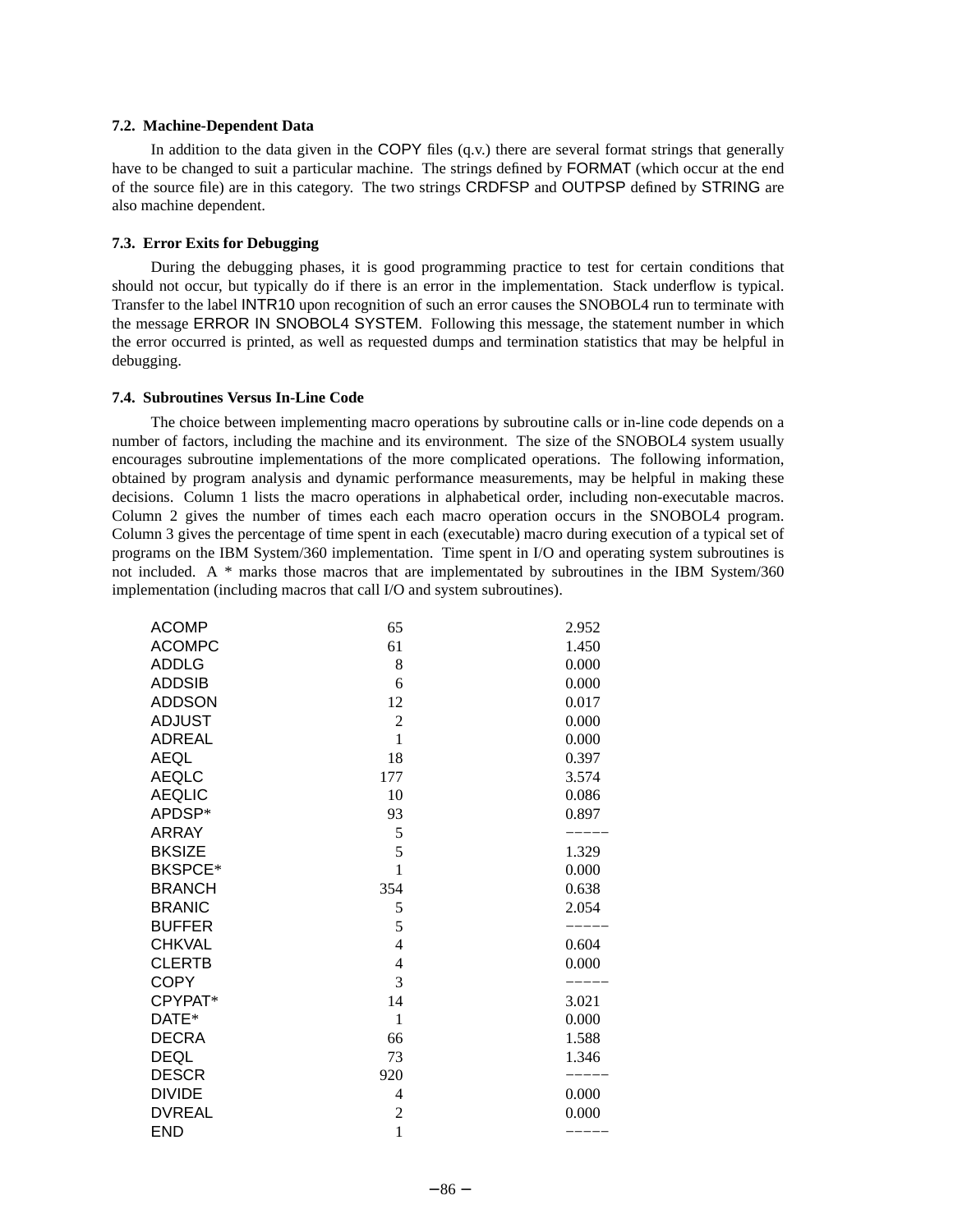| ENDEX*         | $\mathbf{1}$   | 0.000 |
|----------------|----------------|-------|
| <b>ENFILE*</b> | $\mathbf{1}$   | 0.000 |
| EQU            | 69             |       |
| <b>EXPINT</b>  | $\mathbf{1}$   | 0.000 |
| EXREAL*        | $\mathbf{1}$   | 0.000 |
| <b>FORMAT</b>  | 26             |       |
| <b>FSHRTN</b>  | 12             | 0.000 |
| <b>GETAC</b>   | 10             | 0.638 |
| GETBAL*        | $\mathbf{1}$   | 0.172 |
| <b>GETD</b>    | 53             | 7.408 |
| <b>GETDC</b>   | 113            | 5.025 |
| <b>GETLG</b>   | 59             | 0.759 |
| <b>GETLTH</b>  | $\overline{c}$ | 0.172 |
| <b>GETSIZ</b>  |                |       |
|                | 28             | 0.397 |
| <b>GETSPC</b>  | 10             | 0.017 |
| <b>INCRA</b>   | 140            | 5.577 |
| <b>INCRV</b>   | $\mathbf{1}$   | 0.000 |
| $INIT*$        | $\mathbf{1}$   | 0.138 |
| <b>INSERT</b>  | $\mathbf{1}$   | 0.000 |
| <b>INTRL</b>   | $\overline{7}$ | 0.000 |
| INTSPC*        | 25             | 0.552 |
| <b>ISTACK</b>  | $\overline{c}$ | 0.000 |
| <b>LCOMP</b>   | 5              | 0.000 |
| LEQLC          | 18             | 0.103 |
| LEXCMP*        | 12             | 2.624 |
| LHERE          | 14             |       |
| LINK*          | $\mathbf{1}$   | 0.000 |
| <b>LINKOR</b>  | $\mathbf{1}$   | 0.000 |
| LOAD*          | $\,1\,$        | 0.000 |
| <b>LOCAPT</b>  | 21             | 1.467 |
| <b>LOCAPV</b>  | 32             | 5.197 |
| <b>LOCSP</b>   | 80             | 1.605 |
| LVALUE*        | 6              | 0.207 |
| <b>MAKNOD</b>  | 13             | 0.172 |
| <b>MNREAL</b>  | $\,1$          | 0.000 |
| <b>MNSINT</b>  | $\mathbf{1}$   | 0.034 |
| <b>MOVA</b>    | $\overline{7}$ | 0.397 |
| MOVBLK*        | 13             | 0.103 |
| <b>MOVD</b>    | 155            | 1.985 |
| <b>MOVDIC</b>  | $\overline{7}$ | 0.017 |
| <b>MOVV</b>    | 16             | 0.811 |
| <b>MPREAL</b>  | $\mathbf{1}$   | 0.000 |
| MSTIME*        | 8              | 0.000 |
| <b>MULT</b>    | 6              | 0.120 |
| <b>MULTC</b>   | 18             | 0.207 |
| ORDVST*        | $\mathbf{1}$   | 0.000 |
| OUTPUT*        |                |       |
| <b>PLUGTB</b>  | 28             | 0.034 |
|                | 4              | 0.000 |
| <b>POP</b>     | 118            | 4.282 |
| <b>PROC</b>    | 173            | 2.365 |
| <b>PSTACK</b>  | 5              | 0.034 |
| <b>PUSH</b>    | 124            | 3.091 |
| <b>PUTAC</b>   | 11             | 0.448 |
| <b>PUTD</b>    | 33             | 0.069 |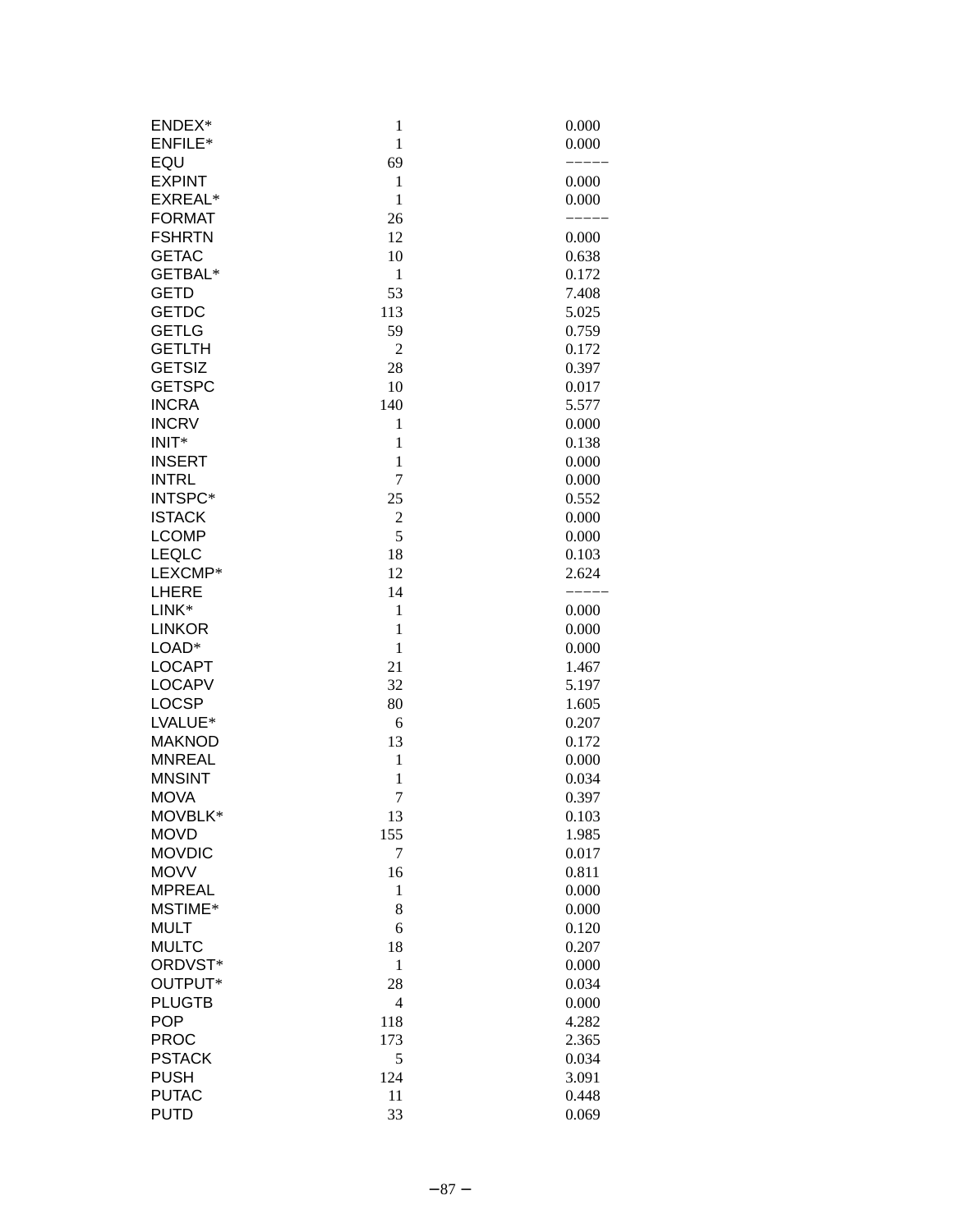| <b>PUTDC</b>  | 126              | 3.056 |
|---------------|------------------|-------|
| <b>PUTLG</b>  | 9                | 0.189 |
| <b>PUTSPC</b> | $\mathbf{1}$     | 0.138 |
| <b>PUTVC</b>  | $\mathbf{1}$     | 0.034 |
| <b>RCALL</b>  | 342              | 8.927 |
| <b>RCOMP</b>  | 6                | 0.000 |
| REALST*       | 10               | 0.000 |
| <b>REMSP</b>  | $\boldsymbol{7}$ | 0.448 |
| <b>RESETF</b> | 3                | 0.000 |
| REWIND*       | $\mathbf{1}$     | 0.000 |
| <b>RLINT</b>  | $\overline{c}$   | 0.000 |
| RPLACE*       | $\mathbf{1}$     | 0.000 |
| <b>RRTURN</b> | 21               | 6.182 |
| <b>RSETFI</b> | $\overline{c}$   | 0.000 |
| <b>SBREAL</b> | $\mathbf{1}$     | 0.000 |
| <b>SELBRA</b> | 18               | 0.017 |
| <b>SETAC</b>  | 169              | 0.673 |
| <b>SETAV</b>  | 33               | 1.830 |
| <b>SETF</b>   | $\mathbf{1}$     | 0.000 |
| <b>SETFI</b>  | 5                | 0.086 |
| <b>SETLC</b>  | 28               | 0.034 |
| <b>SETSIZ</b> | 7                | 0.155 |
| <b>SETSP</b>  | 23               | 0.155 |
| <b>SETVA</b>  | 14               | 0.051 |
| <b>SETVC</b>  | 28               | 0.207 |
| <b>SHORTN</b> | $\overline{4}$   | 0.000 |
| SPCINT*       | 24               | 0.069 |
| <b>SPEC</b>   | 30               |       |
| <b>SPOP</b>   | $\overline{4}$   | 0.000 |
| SPREAL*       | 13               | 0.000 |
| <b>SPUSH</b>  | $\overline{4}$   | 0.000 |
| STPRNT*       | 15               | 0.051 |
| STREAD*       | $\overline{4}$   | 0.051 |
| STREAM*       | 35               | 0.656 |
| <b>STRING</b> | 152              |       |
| <b>SUBSP</b>  | 3                | 0.362 |
| <b>SUBTRT</b> | 22               | 0.189 |
| SUM           | 67               | 1.709 |
| <b>TESTF</b>  | 24               | 1.899 |
| <b>TESTFI</b> | 9                | 0.707 |
| <b>TITLE</b>  | 24               |       |
| <b>TOP</b>    | $\overline{4}$   | 0.241 |
| <b>TRIMSP</b> | $\boldsymbol{2}$ | 0.069 |
| UNLOAD*       | $\mathbf{1}$     | 0.000 |
| <b>VARID</b>  | $\mathbf{1}$     | 0.897 |
| <b>VCMPIC</b> | $\mathbf{1}$     | 0.535 |
| VEQL          | 3                | 2.158 |
| <b>VEQLC</b>  | 106              | 0.759 |
| <b>ZERBLK</b> | 3                | 0.128 |

# **7.5. Classification of Macro Operations**

In the following sections, the macro operations are classified according to the way they are used.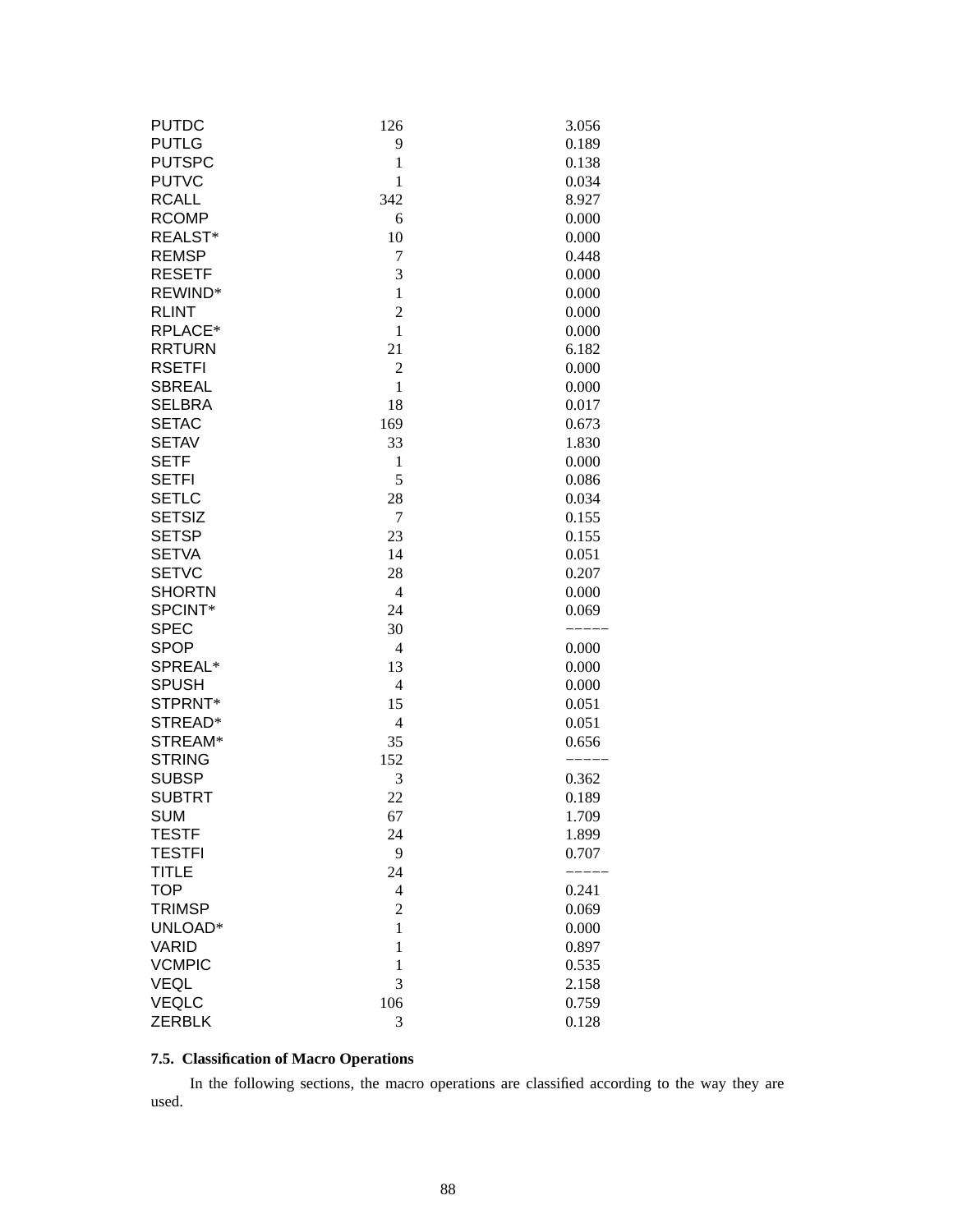#### **Assembly Control Macros:**

COPY END EQU LHERE TITLE

#### **Macros that Assemble Data:**

ARRAY BUFFER DESCR FORMAT SPEC STRING

### **Branch Macros:**

BRANCH BRANIC SELBRA

### **Comparison Macros:**

|              | ACOMP ACOMPC AEQL AEQLC AEQLIC |  |  |
|--------------|--------------------------------|--|--|
|              | CHKVAL DEQL LCOMP LEQLC LEXCMP |  |  |
|              | RCOMP TESTF TESTFI VCMPIC VEQL |  |  |
| <b>VEQLC</b> |                                |  |  |

### **Macros that Relate to Recursive Procedures and Stack Management:**

| <b>ISTACK</b> | POP PROC    | <b>PSTACK</b> | <b>PUSH</b> |
|---------------|-------------|---------------|-------------|
| RCALL         | RRTURN SPOP | <b>SPUSH</b>  |             |

### **Macros that Move and Set Descriptors:**

GETD GETDC MOVBLK MOVD MOVDIC POP PUSH PUTD PUTDC ZERBLK

#### **Macros that Modify Address Fields of Descriptors:**

|             | ADJUST BKSIZE DECRA GETAC GETLG |  |
|-------------|---------------------------------|--|
|             | GETLTH GETSIZ INCRA MOVA PUTAC  |  |
| SETAC SETAV |                                 |  |

### **Macros that Modify Value Fields of Descriptors:**

| <b>INCRV</b> | <b>MOVV</b> | PUTVC SETSIZ SETVA |  |
|--------------|-------------|--------------------|--|
| <b>SETVC</b> |             |                    |  |

### **Macros that Modify Flag Fields of Descriptors:**

RESETF RSETFI SETF SETFI

### **Macros that Perform Integer Arithmetic on Address Fields:**

| DECRA | <b>DIVIDE</b> | EXPINT     | <b>INCRA</b> | <b>MNSINT</b> |
|-------|---------------|------------|--------------|---------------|
| MULT  | <b>MULTC</b>  | SUBTRT SUM |              |               |

**Macros that Deal with Real Numbers:**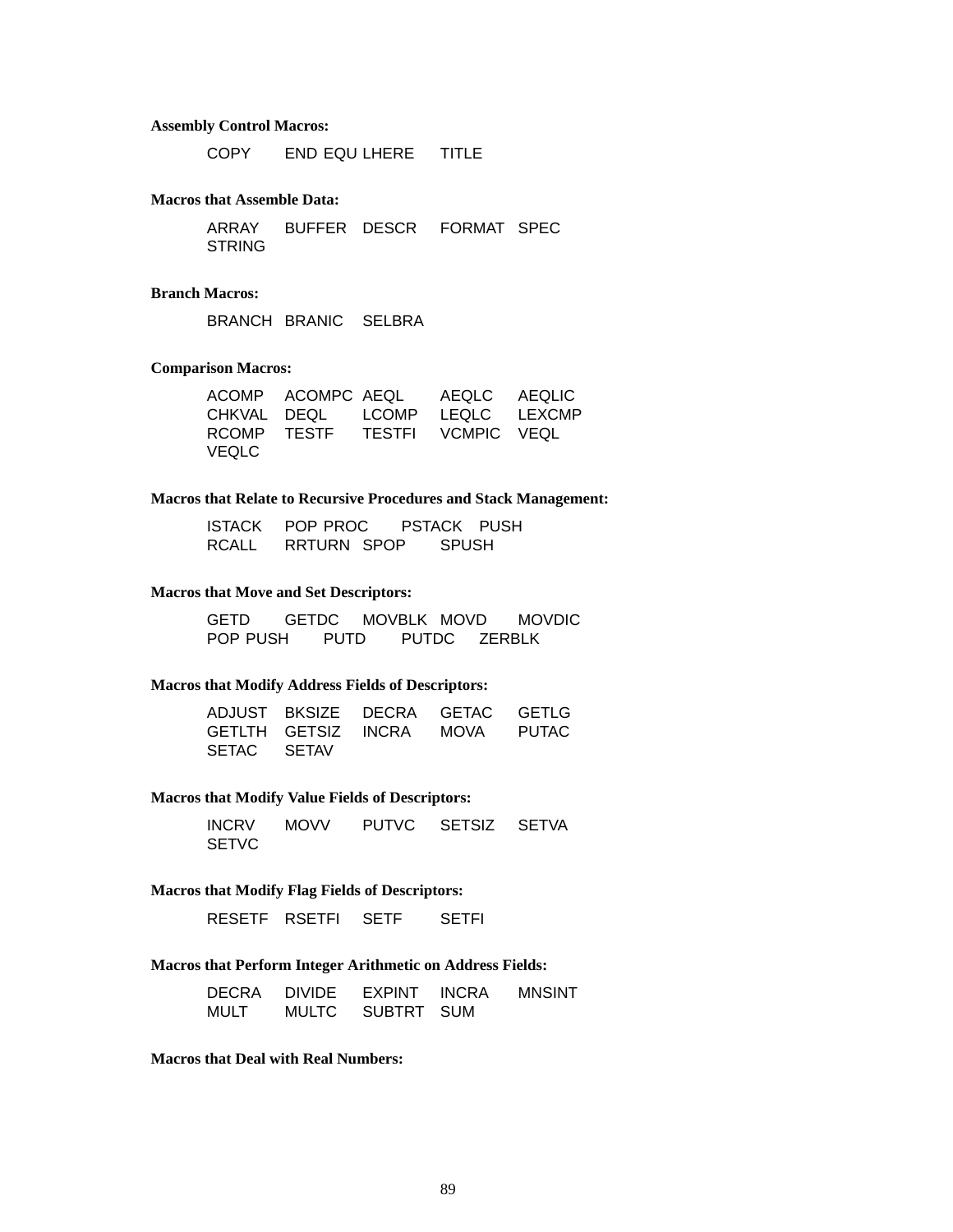|        |  | ADREAL DVREAL EXREAL INTRL - MNREAL |
|--------|--|-------------------------------------|
|        |  | MPREAL RCOMP REALST RLINT SBREAL    |
| SPREAL |  |                                     |

#### **Macros that Move Specifiers:**

GETSPC PUTSPC SETSP SPOP SPUSH

#### **Macros that Operate on Specifiers:**

|  | ADDLG APDSP FSHRTN GETBAL INTSPC |  |
|--|----------------------------------|--|
|  | LOCSP PUTLG REMSP SETLC SHORTN   |  |
|  | STREAM SUBSP TRIMSP              |  |

**Macros that Operate on Syntax Tables:**

CLERTB PLUGTB

#### **Macros that Construct Pattern Nodes:**

CPYPAT MAKNOD

### **Macros that Operate on Tree Nodes:**

ADDSIB ADDSON INSERT

#### **Input and Output Macros:**

BKSPCE ENFILE FORMAT OUTPUT REWIND STPRNT STREAD

#### **Macros that Depend on Operating System Facilities:**

DATE ENDEX INIT LINK LOAD MSTIME UNLOAD

#### **Miscellaneous Macros:**

LINKOR LOCAPT LOCAPV LVALUE ORDVST RPLACE SPCINT TOP VARID

### **7.6. Format of the SNOBOL4 Source File**

One problem in implementing SNOBOL4 for a particular machine involves putting the macro language program into a form suitable for the assembler for that machine. This typically involves making a number of format changes and correcting a few special cases by hand. It is desirable to perform as many changes as possible by some systematic, mechanical means (preferably with a program) so that new versions of the macro language program can be converted into the required form easily, thus facilitating the incorporation of updates in the SNOBOL4 language. A systematic, mechanical technique also minimizes random errors inevitably introduced by human interference. Such random errors are particularly dangerous in such an implementation, since most of the logic of the system is at a level divorced from the implementation of the macro language. This section describes the format of the macro language program in order to make the necessary format changes easier to determine.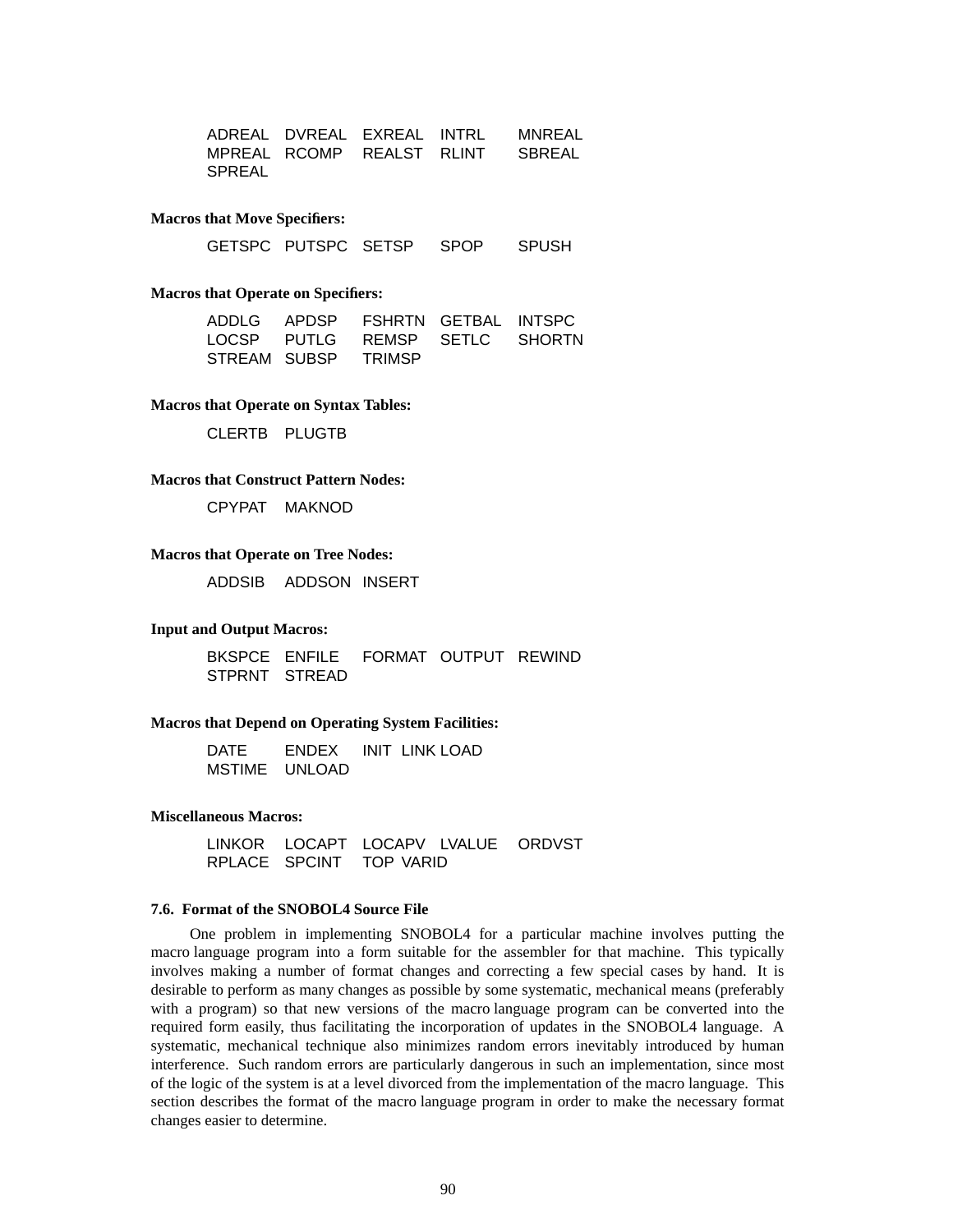The SNOBOL4 assembly source file consists of 6611 80 character card images. All card images are blank in column 72 and contain sequence numbering in columns 73 through 80. Updates to the source file are given in terms of these sequence numbers, so care should be taken not to destroy this information. There are two kinds of card images: program text and comments. Comments have an asterisk (\*) in column 1 and descriptive text of various types in columns 2 through 71. All other card images (about 4850 out of the total of 6611) are program text. Program text has a field format as follows:

1. Columns 1 through 6: label field. A program label, if present, begins in column 1. All labels begin with a letter, followed by letters or digits. Labels are from two through six characters in length. If a program card has no label, the label field is blank.

2. Column 7: blank.

3. Columns 8 through 13: operation field. Program text has operations that begin in column 8. Operations consist of from three to six letters.

4. Columns 14 and 15: blank.

5. Columns 16 through 71: variable field. A list of operands appears in the variable field starting in column 16. The list consists of items separated by commas. The last item in the list is followed by a blank. If there are no operands, there is a comma in column 16 and a blank in column 17. Items in the operand list may take several forms:

- a. Identifiers, which satisfy the requirements of program labels.
- b. Integer constants.
- c. Arithmetic expressions containing identifiers and constants.
- d. Lists of items enclosed in parentheses. Lists are not nested, i.e. lists do not occur as items within lists.
- e. Character literals, consisting of characters enclosed in single quotation marks. Quotation marks do not occur within literals, but commas, parentheses, and blanks may. This fact must be taken into account in analyzing the variable field.
- f. Nulls, or items of zero length. Nulls represent explicitly omitted arguments to macro operations.

Comments may occur following the blank that terminates the variable field. Such comments begin in column 36 or subsequently.

| $\star$           |                      |                     |                                  | 00000821 |
|-------------------|----------------------|---------------------|----------------------------------|----------|
| $\star$           |                      |                     |                                  | 00000822 |
| $\star$           | <b>Block Marking</b> |                     |                                  | 00000823 |
| $\star$           |                      |                     |                                  | 00000824 |
| <b>GCM</b>        | <b>PROC</b>          |                     | Procedure to mark blocks         | 00000825 |
|                   | POP                  | BK <sub>1</sub> CL  | Restore block to mark from       | 00000826 |
|                   | <b>PUSH</b>          | ZEROCL              | Save end marker                  | 00000827 |
| GCMA1             | <b>GETSIZ</b>        | BKDX, BK1CL         | Get size of block                | 00000828 |
| GCMA <sub>2</sub> | <b>GETD</b>          | DESCL, BK1CL, BKDX  | Get descriptor                   | 00000829 |
|                   | <b>TESTF</b>         | DESCL, PTR, GCMA3   | Is it a pointer?                 | 00000830 |
|                   | <b>AEQLC</b>         | DESCL, 0., GCMA3    | Is address zero?                 | 00000831 |
|                   | TOP.                 | TOPCL, OFSET, DESCL | Get to title of block pointed to | 00000832 |
|                   | TESTFI               | TOPCL, MARK, GCMA4  | Is block marked?                 | 00000833 |
| GCMA3             | <b>DECRA</b>         | BKDX,DESCR          | Decrement offset                 | 00000834 |
|                   | <b>AEQLC</b>         | BKDX,0,GCMA2        | Check for end of block           | 00000835 |
|                   | <b>POP</b>           | BK <sub>1</sub> CL  | Restore block pushed             | 00000836 |
|                   | <b>AEQLC</b>         | BK1CL,0,,RTN1       | Check for end                    | 00000837 |
|                   | <b>SETAV</b>         | BKDX, BK1CL         | Get size remaining               | 00000838 |
|                   | <b>BRANCH</b>        | GCMA <sub>2</sub>   | Continue processing              | 00000839 |
| $\star$           |                      |                     |                                  | 00000840 |

The following portion of program is typical.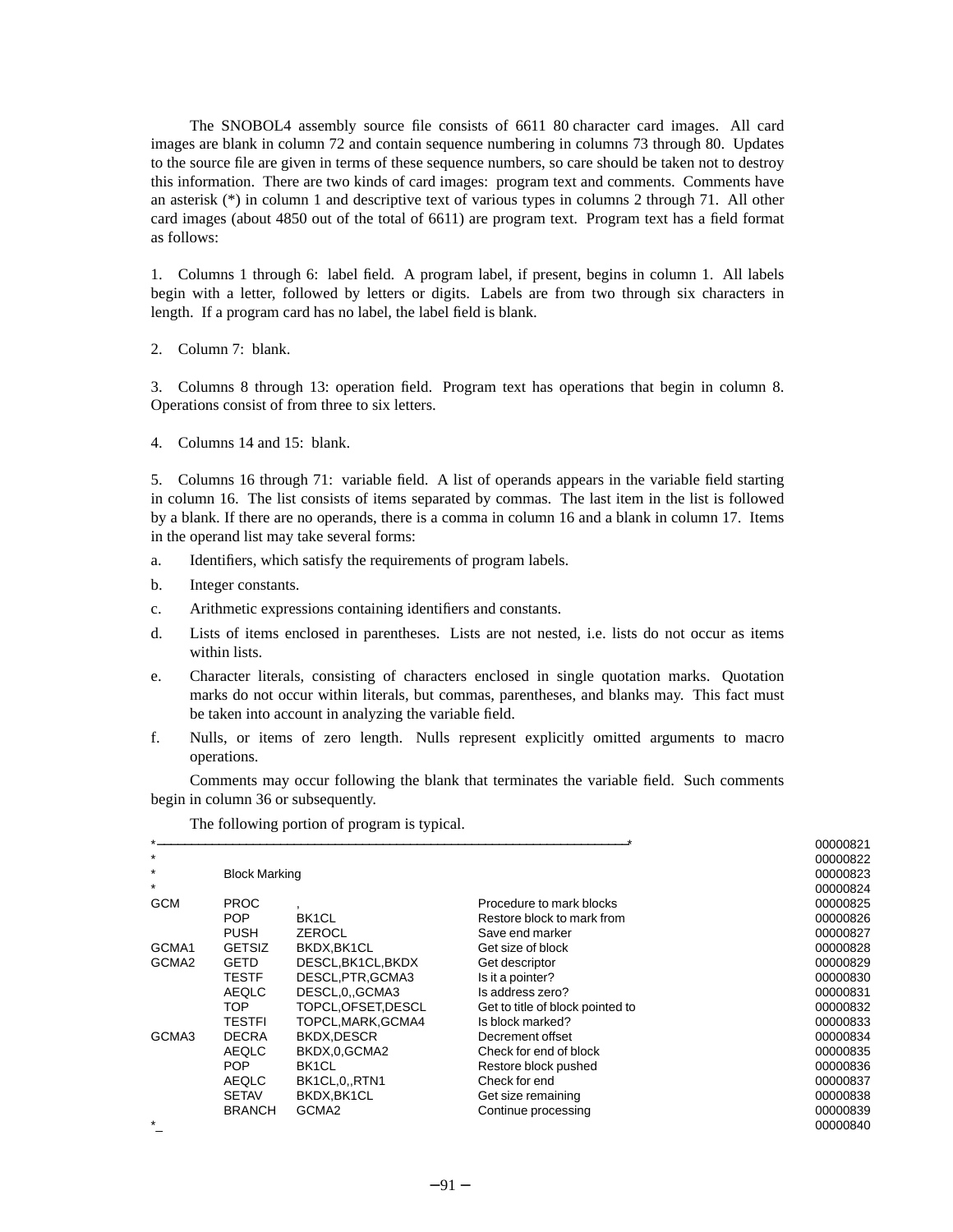| GCMA4   | <b>DECRA</b>  | BKDX.DESCR         | Decrement offset        | 00000841 |
|---------|---------------|--------------------|-------------------------|----------|
|         | AEQLC         | BKDX,0,,GCMA9      | Check for end           | 00000842 |
|         | <b>SETVA</b>  | BK1CL.BKDX         | Insert offset           | 00000843 |
|         | <b>PUSH</b>   | BK1CL              | Save current block      | 00000844 |
| GCMA9   | <b>MOVD</b>   | BK1CL.TOPCL        | Set poiner to new block | 00000845 |
|         | <b>SETFI</b>  | BK1CL.MARK         | Mark block              | 00000846 |
|         | <b>TESTFI</b> | BK1CL, STTL, GCMA1 | Is it a string?         | 00000847 |
|         | <b>MOVD</b>   | BKDX.TWOCL         | Set size of string to 2 | 00000848 |
|         | <b>BRANCH</b> | GCMA <sub>2</sub>  | Join processing         | 00000849 |
| $\star$ |               |                    |                         | 00000850 |

# **Acknowledgement**

The SIL version of SNOBOL4 was implemented jointly by the author, Jim Poage, and Ivan Polonsky. Other individuals, too numerous to mention here, have provided many helpful criticisms and corrections of this document.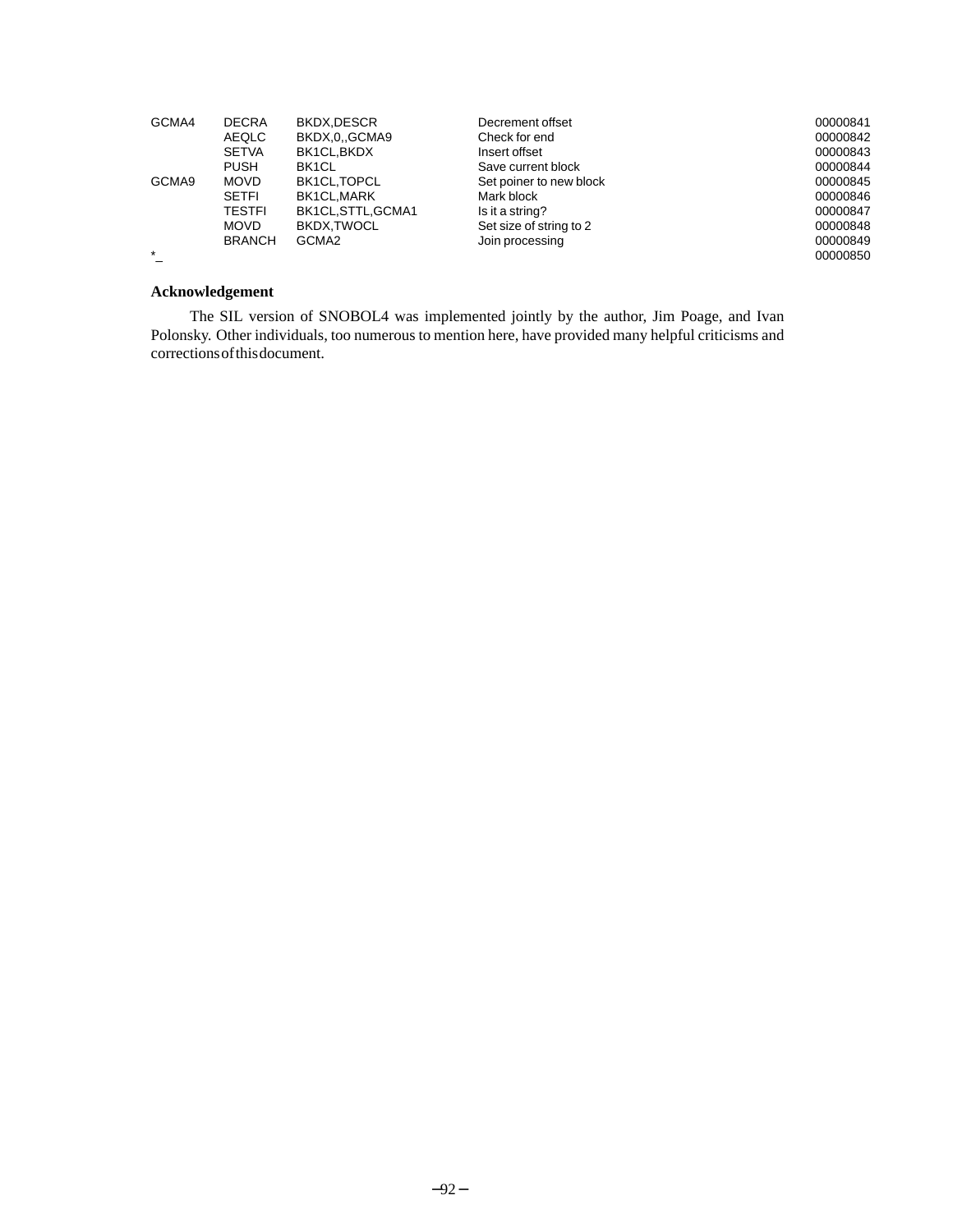BEGIN BIOPTB FOR(PLUS) PUT(ADDFN) GOTO(TBLKTB) FOR(MINUS) PUT(SUBFN) GOTO(TBLKTB) FOR(DOT) PUT(NAMFN) GOTO(TBLKTB) FOR(DOLLAR) PUT(DOLFN) GOTO(TBLKTB) FOR(STAR) PUT(MPYFN) GOTO(STARTB) FOR(SLASH) PUT(DIVFN) GOTO(TBLKTB) FOR(AT) PUT(BIATFN) GOTO(TBLKTB) FOR(POUND) PUT(BIPDFN) GOTO(TBLKTB) FOR(PERCENT) PUT(BIPRFN) GOTO(TBLKTB) FOR(RAISE) PUT(EXPFN) GOTO(TBLKTB) FOR(ORSYM) PUT(ORFN) GOTO(TBLKTB) FOR(KEYSYM) PUT(BIAMFN) GOTO(TBLKTB) FOR(NOTSYM) PUT(BINGFN) GOTO(TBLKTB) FOR(QUESYM) PUT(BIQSFN) GOTO(TBLKTB) ELSE ERROR END BIOPTB

BEGIN CARDTB FOR(CMT) PUT(CMTTYP) STOPSH FOR(CTL) PUT(CTLTYP) STOPSH FOR(CNT) PUT(CNTTYP) STOPSH ELSE PUT(NEWTYP) STOPSH END CARDTB

BEGIN DQLITB FOR(DQUOTE) STOP ELSE CONTIN END DQLITB

BEGIN ELEMTB FOR(NUMBER) PUT(ILITYP) GOTO(INTGTB) FOR(LETTER) PUT(VARTYP) GOTO(VARTB) FOR(SQUOTE) PUT(QLITYP) GOTO(SQLITB) FOR(DQUOTE) PUT(QLITYP) GOTO(DQLITB) FOR(LEFTPAREN) PUT(NSTTYP) STOP ELSE ERROR END ELEMTB

BEGIN EOSTB FOR(EOS) STOP ELSE CONTIN END EOSTB

BEGIN FLITB FOR(NUMBER) CONTIN FOR(TERMINATOR) STOPSH ELSE ERROR END FLITB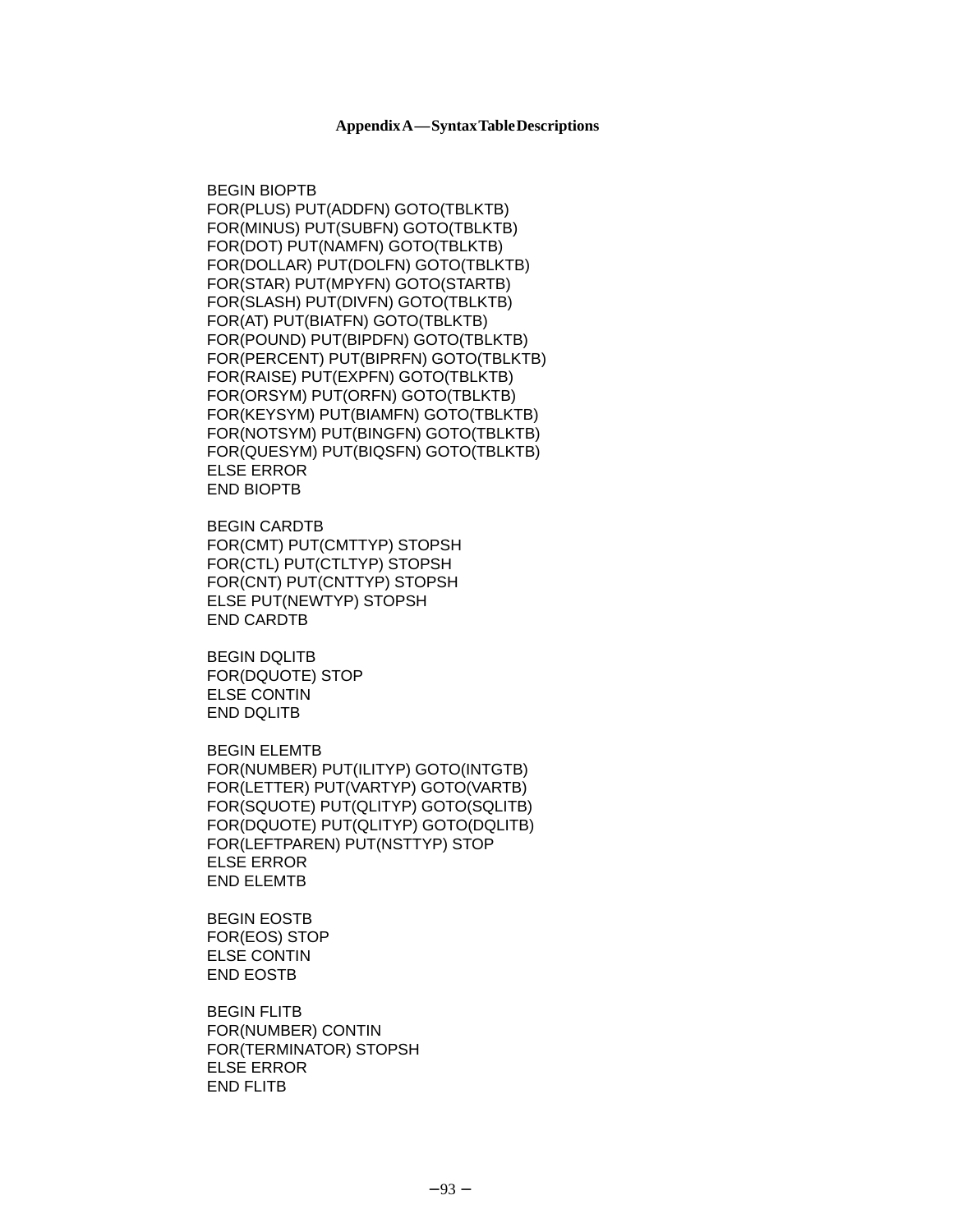BEGIN FRWDTB FOR(BLANK) CONTIN FOR(EQUAL) PUT(EQTYP) STOP FOR(RIGHTPAREN) PUT(RPTYP) STOP FOR(RIGHTBR) PUT(RBTYP) STOP FOR(COMMA) PUT(CMATYP) STOP FOR(COLON) PUT(CLNTYP) STOP FOR(EOS) PUT(EOSTYP) STOP ELSE PUT(NBTYP) STOPSH END FRWDTB

BEGIN GOTFTB FOR(LEFTPAREN) PUT(FGOTYP) STOP FOR(LEFTBR) PUT(FTOTYP) STOP ELSE ERROR END GOTFTB

BEGIN GOTOTB FOR(SGOSYM) GOTO(GOTSTB) FOR(FGOSYM) GOTO(GOTFTB) FOR(LEFTPAREN) PUT(UGOTYP) STOP FOR(LEFTBR) PUT(UTOTYP) STOP ELSE ERROR END GOTOTB

BEGIN GOTSTB FOR(LEFTPAREN) PUT(SGOTYP) STOP FOR(LEFTBR) PUT(STOTYP) STOP ELSE ERROR END GOTSTB

BEGIN IBLKTB FOR(BLANK) GOTO(FRWDTB) FOR(EOS) PUT(EOSTYP) STOP ELSE ERROR END IBLKTB

BEGIN INTGTB FOR(NUMBER) CONTIN FOR(TERMINATOR) PUT(ILITYP) STOPSH FOR(DOT) PUT(FLITYP) GOTO(FLITB) ELSE ERROR END INTGTB

BEGIN LBLTB FOR(ALPHANUMERIC) GOTO(LBLXTB) FOR(BLANK,EOS) STOPSH ELSE ERROR END LBLTB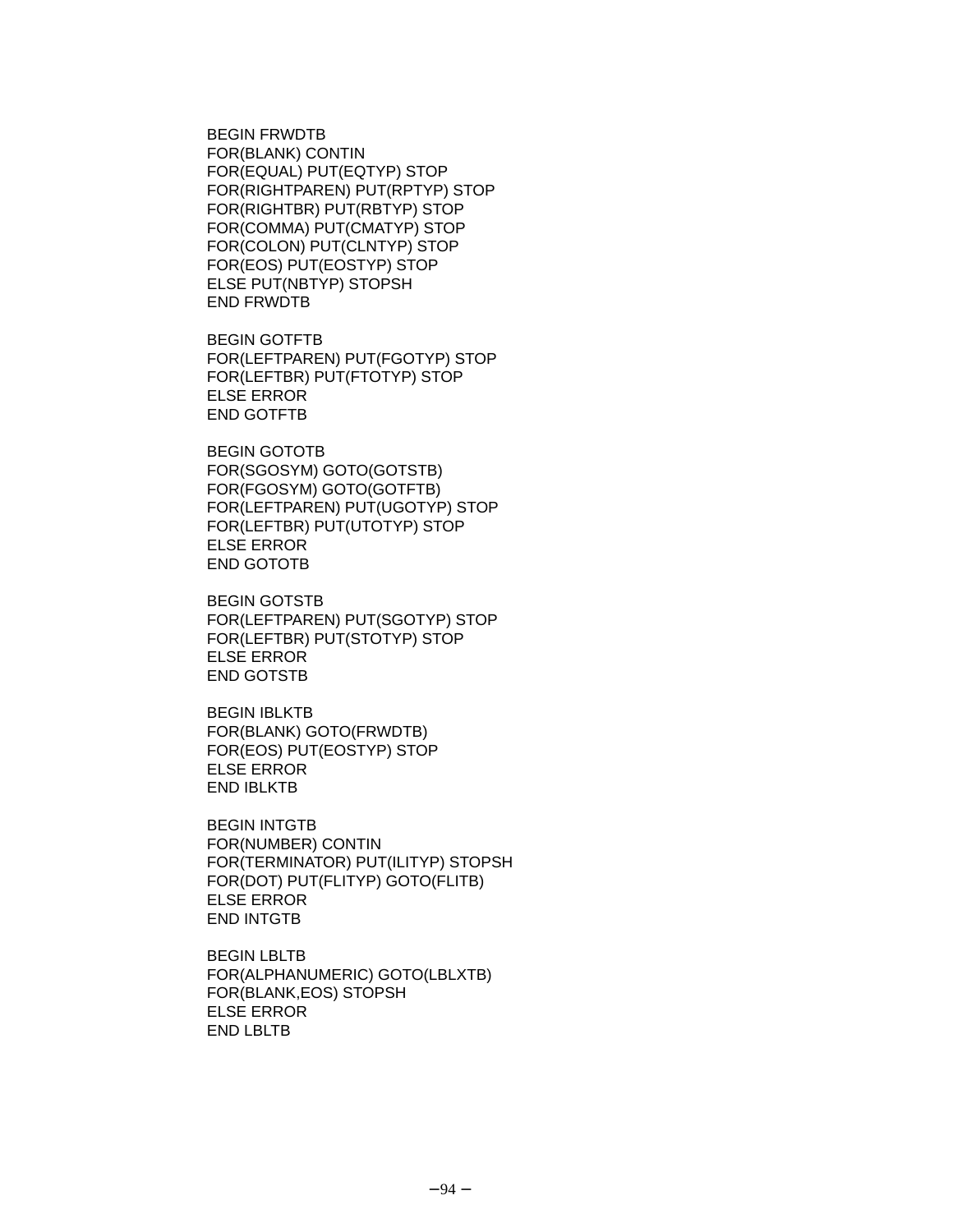BEGIN LBLXTB FOR(BLANK,EOS) STOPSH ELSE CONTIN END LBLXTB

BEGIN NBLKTB FOR(TERMINATOR) ERROR ELSE STOPSH END NBLKTB

BEGIN NUMBTB FOR(NUMBER) GOTO(NUMCTB) FOR(PLUS,MINUS) GOTO(NUMCTB) FOR(COMMA) PUT(CMATYP) STOPSH FOR(COLON) PUT(DIMTYP) STOPSH ELSE ERROR END NUMBTB

BEGIN NUMCTB FOR(NUMBER) CONTIN FOR(COMMA) PUT(CMATYP) STOPSH FOR(COLON) PUT(DIMTYP) STOPSH ELSE ERROR END NUMCTB

BEGIN SNABTB FOR(FGOSYM) STOP FOR(SGOSYM) STOPSH ELSE ERROR END SNABTB

BEGIN SQLITB FOR(SQUOTE) STOP ELSE CONTIN END SQLITB

BEGIN STARTB FOR(BLANK) STOP FOR(STAR) PUT(EXPFN) GOTO(TBLKTB) ELSE ERROR END STARTB

BEGIN TBLKTB FOR(BLANK) STOP ELSE ERROR END TBLKTB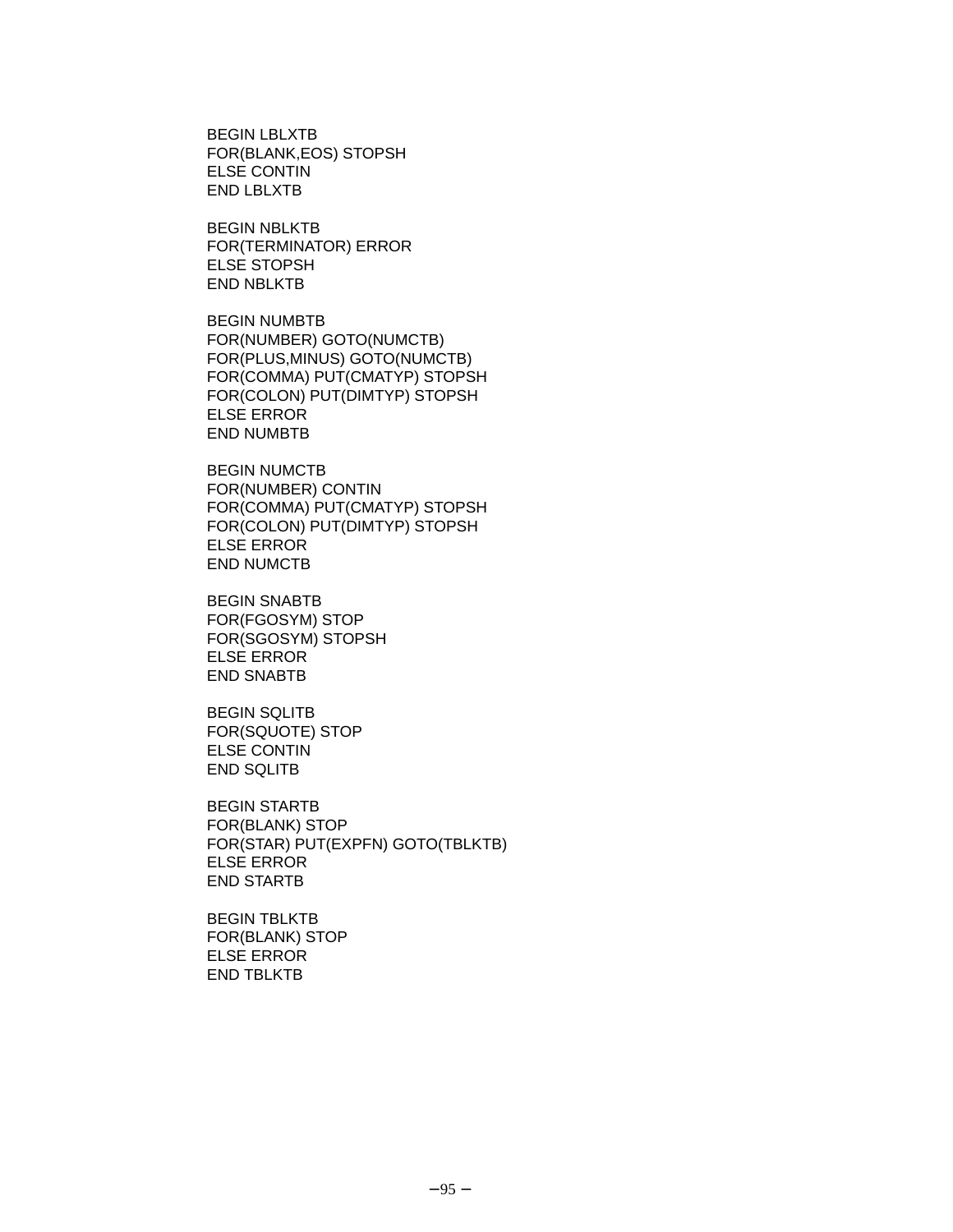BEGIN UNOPTB FOR(PLUS) PUT(PLSFN) GOTO(NBLKTB) FOR(MINUS) PUT(MNSFN) GOTO(NBLKTB) FOR(DOT) PUT(DOTFN) GOTO(NBLKTB) FOR(DOLLAR) PUT(INDFN) GOTO(NBLKTB) FOR(STAR) PUT(STRFN) GOTO(NBLKTB) FOR(SLASH) PUT(SLHFN) GOTO(NBLKTB) FOR(PERCENT) PUT(PRFN) GOTO(NBLKTB) FOR(AT) PUT(ATFN) GOTO(NBLKTB) FOR(POUND) PUT(PDFN) GOTO(NBLKTB) FOR(KEYSYM) PUT(KEYFN) GOTO(NBLKTB) FOR(NOTSYM) PUT(NEGFN) GOTO(NBLKTB) FOR(ORSYM) PUT(BARFN) GOTO(NBLKTB) FOR(QUESYM) PUT(QUESFN) GOTO(NBLKTB) FOR(RAISE) PUT(AROWFN) GOTO(NBLKTB) ELSE ERROR END UNOPTB

BEGIN VARATB FOR(LETTER) GOTO(VARBTB) FOR(COMMA) PUT(CMATYP) STOPSH FOR(RIGHTPAREN) PUT(RPTYP) STOPSH ELSE ERROR END VARATB

BEGIN VARBTB FOR(ALPHANUMERIC,BREAK) CONTIN FOR(LEFTPAREN) PUT(LPTYP) STOPSH FOR(COMMA) PUT(CMATYP) STOPSH FOR(RIGHTPAREN) PUT(RPTYP) STOPSH ELSE ERROR END VARBTB

BEGIN VARTB FOR(ALPHANUMERIC,BREAK) CONTIN FOR(TERMINATOR) PUT(VARTYP) STOPSH FOR(LEFTPAREN) PUT(FNCTYP) STOP FOR(LEFTBR) PUT(ARYTYP) STOP ELSE ERROR END VARTB